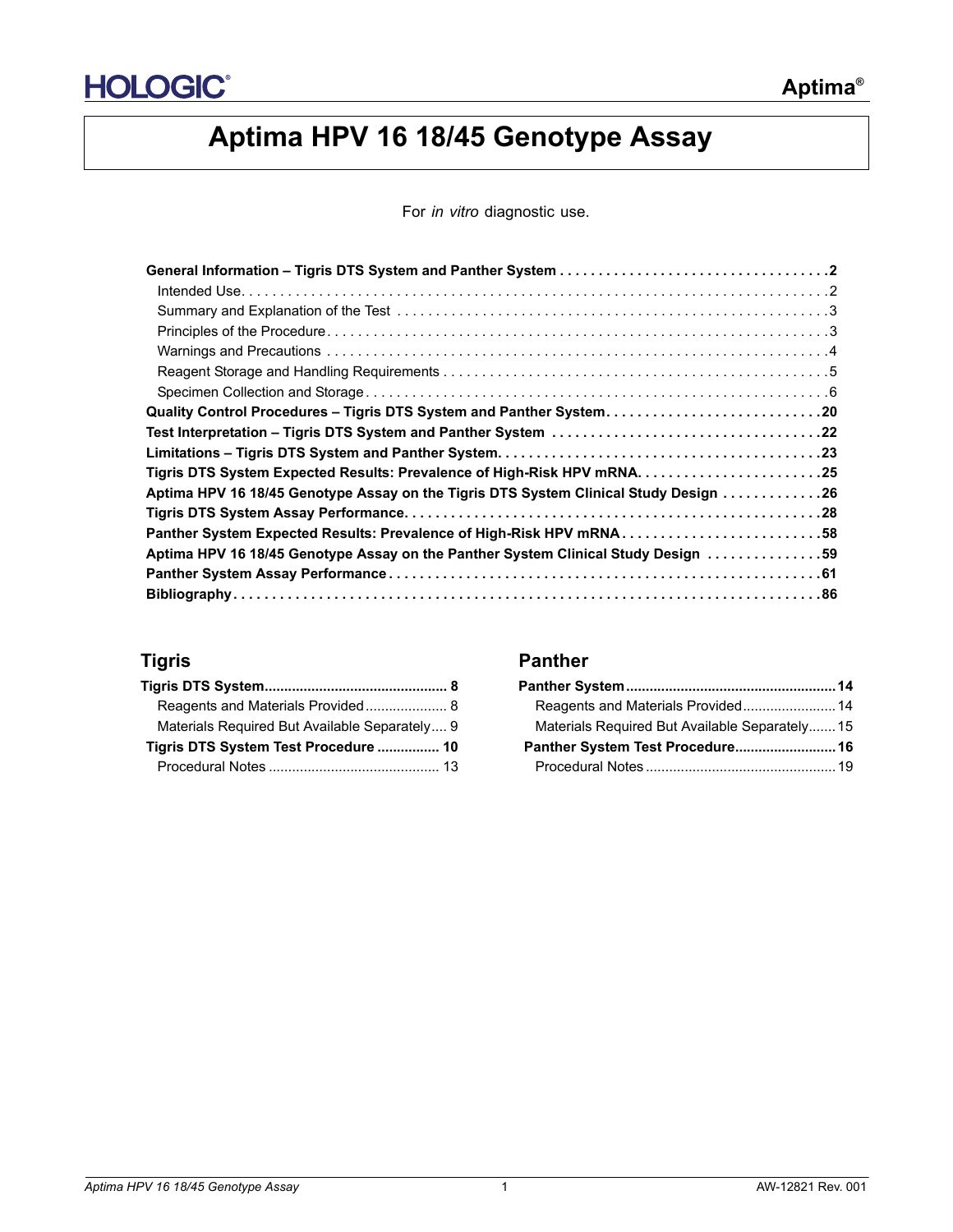# <span id="page-1-0"></span>**General Information – Tigris DTS System and Panther System**

#### <span id="page-1-1"></span>**Intended Use**

The Aptima HPV 16 18/45 genotype assay is an *in vitro* nucleic acid amplification test for the qualitative detection of E6/E7 viral messenger RNA (mRNA) of human papillomavirus (HPV) types 16, 18, and 45 in cervical specimens from women with Aptima HPV assay positive results. The Aptima HPV 16 18/45 genotype assay can differentiate HPV 16 from HPV 18 and/or HPV 45, but does not differentiate between HPV 18 and HPV 45. Cervical specimens in ThinPrep Pap Test vials containing PreservCyt Solution and collected with broom-type or cytobrush/spatula collection devices\* may be tested with the Aptima HPV 16 18/45 genotype assay. The assay is used with the Tigris DTS System or the Panther System.

The use of the test is indicated:

- 1. In women 21 years and older with atypical squamous cells of undetermined significance (ASC-US) cervical cytology results, the Aptima HPV 16 18/45 genotype assay can be used to test samples from women with Aptima HPV assay positive results to assess the presence or absence of high-risk HPV genotypes 16, 18, and/or 45. This information, together with the physician's assessment of cytology history, other risk factors, and professional guidelines, may be used to guide patient management. The results of this test are not intended to prevent women from proceeding to colposcopy.
- 2. In women 30 years and older, the Aptima HPV 16 18/45 genotype assay can be used to test samples from women with Aptima HPV assay positive results. The assay results will be used in combination with cervical cytology to assess the presence or absence of high-risk HPV genotypes 16, 18, and/or 45. This information, together with the physician's assessment of cytology history, other risk factors, and professional guidelines, may be used to guide patient management.

\* Broom-type device (e.g., Wallach Pipette), or endocervical brush/spatula.

#### *WARNING:*

*This test is not intended for use in determining the need for treatment (i.e. excisional or ablative treatment of the cervix) in the absence of high-grade cervical intraepithelial neoplasia (CIN). Women who are HPV 16/18/45 positive should be monitored carefully for the development of high-grade CIN according to current practice guidelines.*

*The Aptima HPV 16 18/45 genotype assay is not intended for use as a stand-alone assay. The assay should be performed only as a follow-up to an Aptima HPV assay positive result, and should be interpreted in conjunction with cervical cytology test results.*

*The Aptima HPV 16 18/45 genotype assay is not intended for use in women under age 30 with normal cervical cytology.*

*The Aptima HPV 16 18/45 genotype assay is not intended to substitute for regular cervical cytology screening.*

*The use of this test has not been evaluated for the management of HPV vaccinated women, women with prior ablative or excisional therapy, hysterectomy, who are pregnant, or who have other risk factors (e.g. HIV+, immunocompromised, history of sexually transmitted infection).*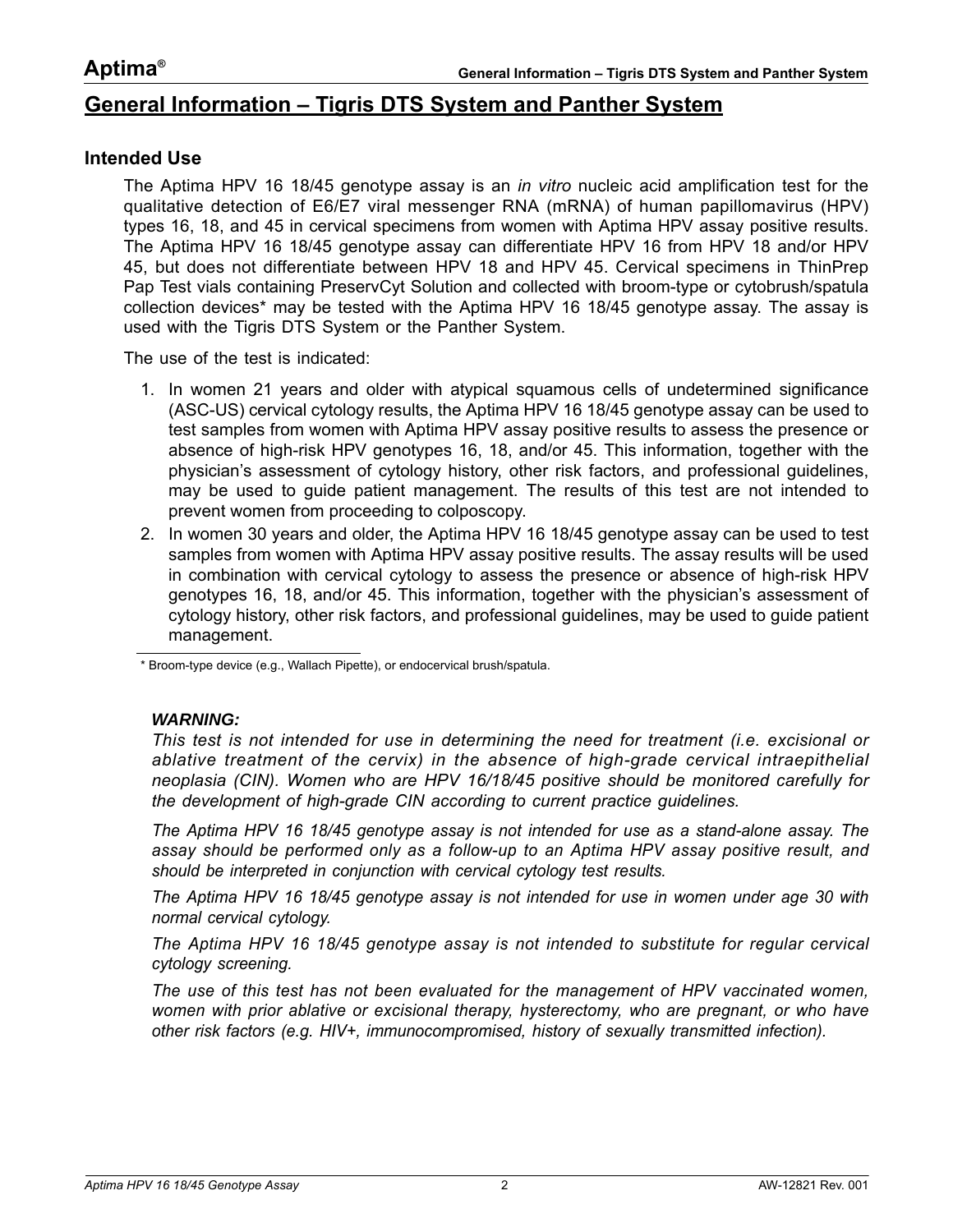#### <span id="page-2-0"></span>**Summary and Explanation of the Test**

Cervical cancer is one of the most common female cancers in the world. HPV is the etiological agent responsible for more than 99% of all cervical cancers.**[1](#page-85-1)**,**[2](#page-85-2)**,**[3](#page-85-3)** HPV is a common sexually transmitted DNA virus comprised of more than 100 genotypes.**[4](#page-85-4)**

The HPV viral genome is a double-stranded circular DNA approximately 7900 base pairs in length. The genome has eight overlapping open reading frames. There are six early (E) genes, two late (L) genes, and one untranslated long control region. The L1 and L2 genes encode the major and minor capsid proteins. Early genes regulate HPV viral replication. The E6 and E7 genes of high-risk HPV genotypes are known oncogenes. Proteins expressed from E6/E7 polycistronic mRNA alter cellular p53 and retinoblastoma protein functions, leading to disruption of cell-cycle check points and cell genome instability.**[5](#page-85-5)**,**[6](#page-85-6)**

Fourteen HPV genotypes are considered pathogenic or high-risk for the progression of cervical disease.**[7](#page-85-7)** Multiple studies have linked genotypes 16, 18, 31, 33, 35, 39, 45, 51, 52, 56, 58, 59, 66, and 68 to disease progression.**[2](#page-85-2)**,**[5](#page-85-5)**,**[8](#page-85-8)** Women with a persistent infection with one of these types have an increased risk for developing severe cervical dysplasia or cervical carcinoma.<sup>[7](#page-85-7)[9](#page-85-9)</sup>

Studies have shown that different types of high-risk HPV confer different levels of risk for developing severe dysplasia or cervical carcinoma. World-wide, HPV types 16, 18, and 45 are associated with approximately 80% of all invasive cervical cancers. These three types are found in 75% of all squamous carcinomas, with type 16 alone found in over 60% of all squamous carcinomas. In adenocarcinomas, HPV types 16, 18, and 45 are found in 80-94% of cases, with types 18 and 45 comprising almost half of these infections.**[2](#page-85-2)**,**[10](#page-85-10)** The presence of HPV type 18 in early stage cervical cancer has been reported to be associated with a poor prognosis.**[11](#page-85-11)** HPV types 18 and 45 are under-reported in precancerous lesions, which may be caused by the presence of occult lesions of the cervical canal inaccessible to colposcopic examination.**[12](#page-85-12)** In women infected with HPV types 16 and/or 18, the cumulative risk of developing cervical disease is 10-fold higher compared to the risk for disease development due to other high-risk types.**[13](#page-85-13)**,**[14](#page-85-14)**,**[15](#page-85-15)**

#### <span id="page-2-1"></span>**Principles of the Procedure**

The Aptima HPV 16 18/45 genotype assay involves three main steps, which take place in a single tube: target capture; target amplification by Transcription-Mediated Amplification (TMA);**[16](#page-85-16)** and detection of the amplification products (amplicon) by the Hybridization Protection Assay (HPA).**[17](#page-85-17)** The assay incorporates an Internal Control (IC) to monitor nucleic acid capture, amplification, and detection, as well as operator or instrument error.

Specimens are transferred to a tube containing specimen transport media (STM) that lyses the cells, releases the mRNA, and protects it from degradation during storage. When the Aptima HPV 16 18/45 genotype assay is performed, the target mRNA is isolated from the specimen by use of capture oligomers that are linked to magnetic microparticles. The capture oligomers contain sequences complementary to specific regions of the HPV mRNA target molecules as well as a string of deoxyadenosine residues. During the hybridization step, the sequence-specific regions of the capture oligomers bind to specific regions of the HPV mRNA target molecule. The capture oligomer-target complex is then captured out of solution by decreasing the temperature of the reaction to room temperature. This temperature reduction allows hybridization to occur between the deoxyadenosine region on the capture oligomer and the poly-deoxythymidine molecules that are covalently attached to the magnetic particles. The microparticles, including the captured HPV mRNA target molecules bound to them, are pulled to the side of the reaction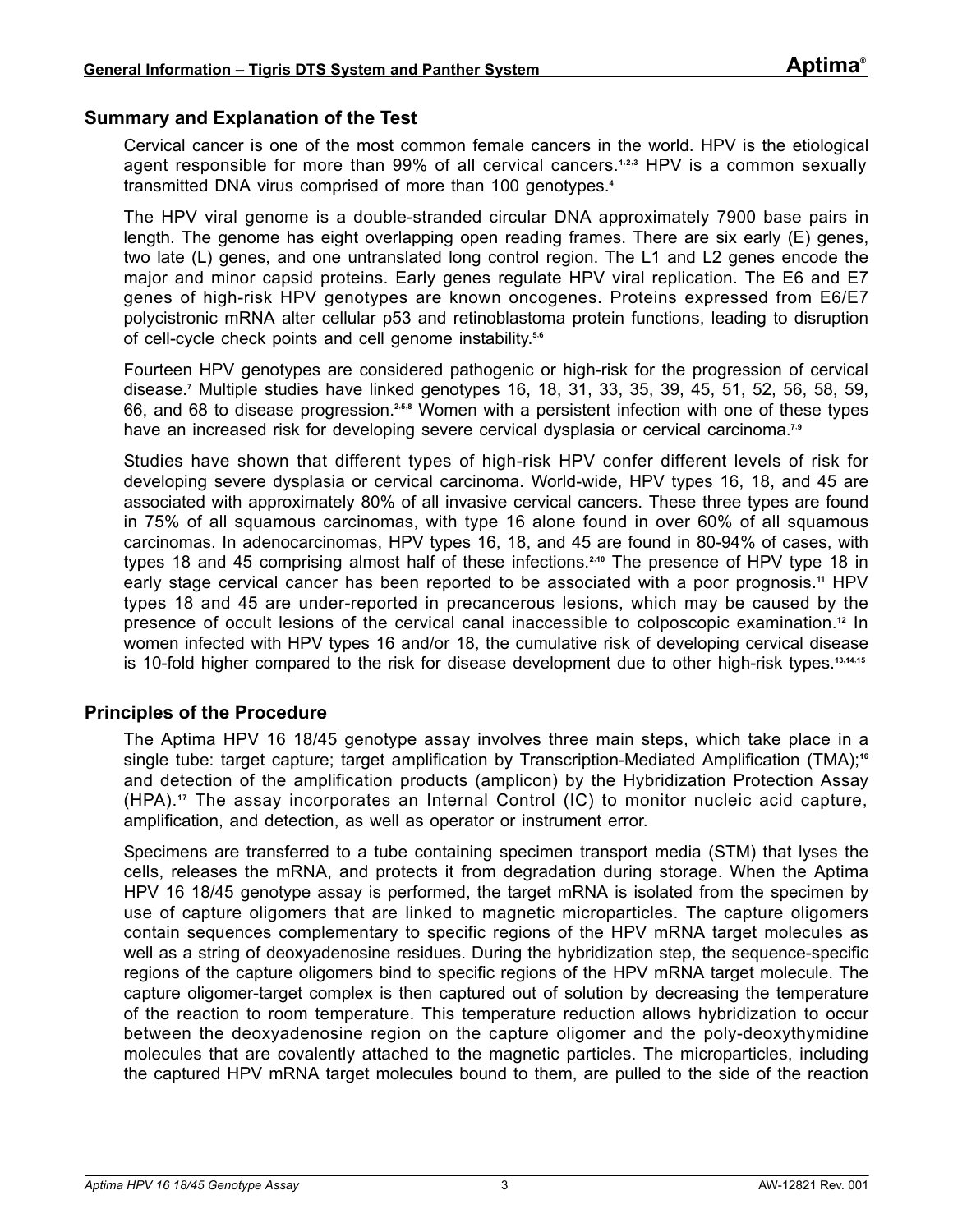tube using magnets and the supernatant is aspirated. The particles are washed to remove residual specimen matrix that may contain amplification inhibitors.

After target capture is complete, the HPV mRNA is amplified using TMA, which is a transcriptionbased nucleic acid amplification method that utilizes two enzymes, MMLV reverse transcriptase and T7 RNA polymerase. The reverse transcriptase is used to generate a DNA copy of the target mRNA sequence containing a promoter sequence for T7 RNA polymerase. T7 RNA polymerase produces multiple copies of RNA amplicon from the DNA copy template.

Detection of the amplicon is achieved by HPA using single-stranded nucleic acid probes with chemiluminescent labels that are complementary to the amplicon. The labeled nucleic acid probes hybridize specifically to the amplicon. The Selection Reagent differentiates between hybridized and unhybridized probes by inactivating the label on the unhybridized probes. During the detection step, light emitted from the labeled RNA:DNA hybrids is measured as photon signals called Relative Light Units (RLU) in a luminometer. Final assay results are interpreted based on the analyte signal-to-cutoff (S/CO) ratio.

IC is added to each reaction via the Target Capture Reagent. The IC monitors the target capture, amplification, and detection steps of the assay. The Dual Kinetic Assay (DKA) is the method used to differentiate the HPV signals and the IC signal.**[18](#page-85-18)** IC and HPV 16 amplicon are detected by probes with rapid light-emission kinetics (flasher). The IC signal in each reaction is discriminated from the HPV 16 signal by the magnitude of the light emission. Amplicons specific to HPV 18 and 45 are detected using probes with relatively slower kinetics of light emission (glower).

#### <span id="page-3-0"></span>**Warnings and Precautions**

- A. For *in vitro* diagnostic use.
- B. For additional specific warnings and precautions related to instrumentation refer to the *Tigris DTS System Operator's Manual* or the *Panther System Operator's Manual*.

#### **Laboratory Related**

- C. Use only supplied or specified disposable laboratory ware.
- D. Use routine laboratory precautions. Do not eat, drink, or smoke in designated work areas. Wear disposable, powderless gloves, protective eye wear, and laboratory coats when handling specimens and kit reagents. Wash hands thoroughly after handling specimens and kit reagents.
- E. **Warning: Irritants and Corrosives:** Avoid contact of Auto Detect 1 and Auto Detect 2 with skin, eyes and mucous membranes. If these fluids come into contact with skin or eyes, wash the affected area with water. If these fluids spill, dilute the spill with water before wiping it dry.
- F. Work surfaces, pipettes, and other equipment must be regularly decontaminated with 2.5% to 3.5% (0.35M to 0.5M) sodium hypochlorite solution. Refer to the *[Tigris DTS System Test](#page-9-0) [Procedure](#page-9-0)* or the *[Panther System Test Procedure](#page-15-0)* for more information.

#### **Specimen Related**

- G. Test only the indicated specimen type. The Aptima HPV 16 18/45 genotype assay has only been validated for use with cervical specimens collected in PreservCyt Solution using a broom-type or cytobrush/spatula collection device.
- H. Collect cervical specimens in ThinPrep Pap Test vials containing PreservCyt Solution with broomtype or cytobrush/spatula collection devices according to the manufacturer's instructions. Aliquots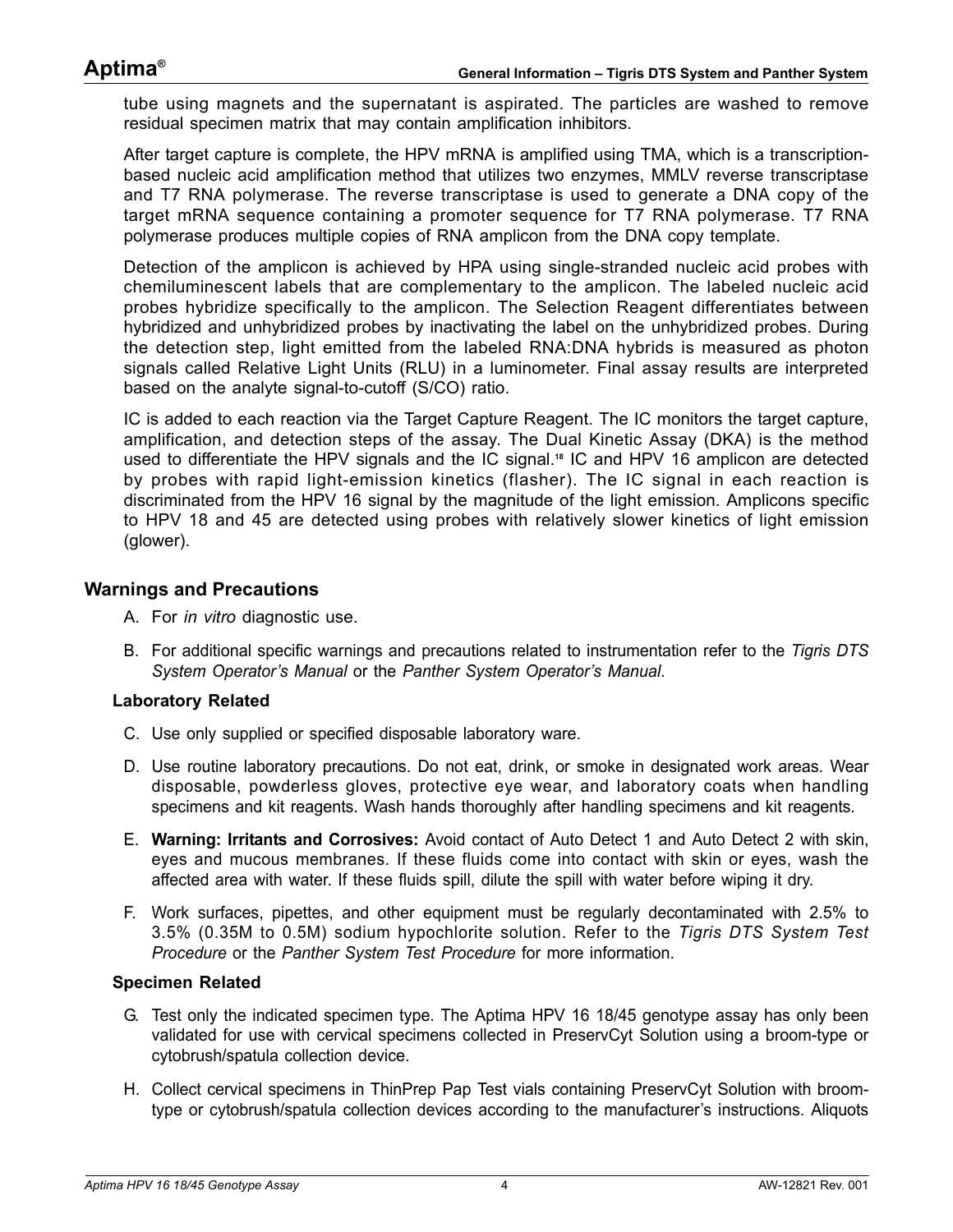subsequently removed from the ThinPrep Pap Test vial for testing with the Aptima HPV 16 18/45 genotype assay should be processed using only the Aptima Specimen Transfer Kit.

- I. ThinPrep liquid cytology specimens were evaluated for use with the Aptima HPV 16 18/45 genotype assay after processing on the ThinPrep 2000 System. Specimens processed using the ThinPrep 3000 System or other instruments have not been evaluated.
- J. Maintain proper temperature conditions during specimen shipping and storage to ensure the integrity of the specimen. Specimen stability has not been evaluated under shipping and storage conditions other than those recommended.
- K. Expiration dates listed on specimen transfer kits and tubes pertain to the transfer site and not the testing facility. Specimens transferred any time prior to these expiration dates are valid for testing provided they have been transported and stored in accordance with the appropriate package insert, even if these expiration dates have passed.
- L. Specimens may be infectious. Use Universal Precautions when performing this assay. Proper handling and disposal methods should be established by the laboratory director. Only personnel adequately trained in handling infectious materials should be permitted to perform this procedure.
- M. Avoid cross-contamination during the specimen handling steps. Ensure that specimen containers do not contact one another, and discard used materials without passing over open containers. Change gloves if they come in contact with specimen.
- N. Liquid can discharge from tube caps upon piercing under certain conditions. Refer to the *[Tigris](#page-9-0) [DTS System Test Procedure](#page-9-0)* or the *[Panther System Test Procedure](#page-15-0)* for more information.

#### **Assay Related**

- O. Store reagents at the specified temperatures. Performance of the assay may be affected by use of improperly stored reagents.
- P. Avoid microbial and ribonuclease contamination of reagents.
- Q. Do not use kit after its expiration date.
- R. Do not interchange, mix, or combine assay reagents or Calibrators from kits with different lot numbers.
- S. Aptima Assay Fluids, Aptima Auto Detect Reagents, and Aptima System Fluid Preservative (Tigris DTS System only) are not part of the Master Lot; any lot may be used.
- T. Thorough mixing of assay reagents is necessary to achieve accurate assay results.
- U. Tips with hydrophobic plugs must be used.

#### <span id="page-4-0"></span>**Reagent Storage and Handling Requirements**

Do not use reagents beyond the expiration date indicated on the vials. See below for additional storage instructions.

A. The following reagents are stored at 2°C to 8°C (refrigerated) upon receipt: HPV 16 18/45 Amplification Reagent HPV 16 18/45 Enzyme Reagent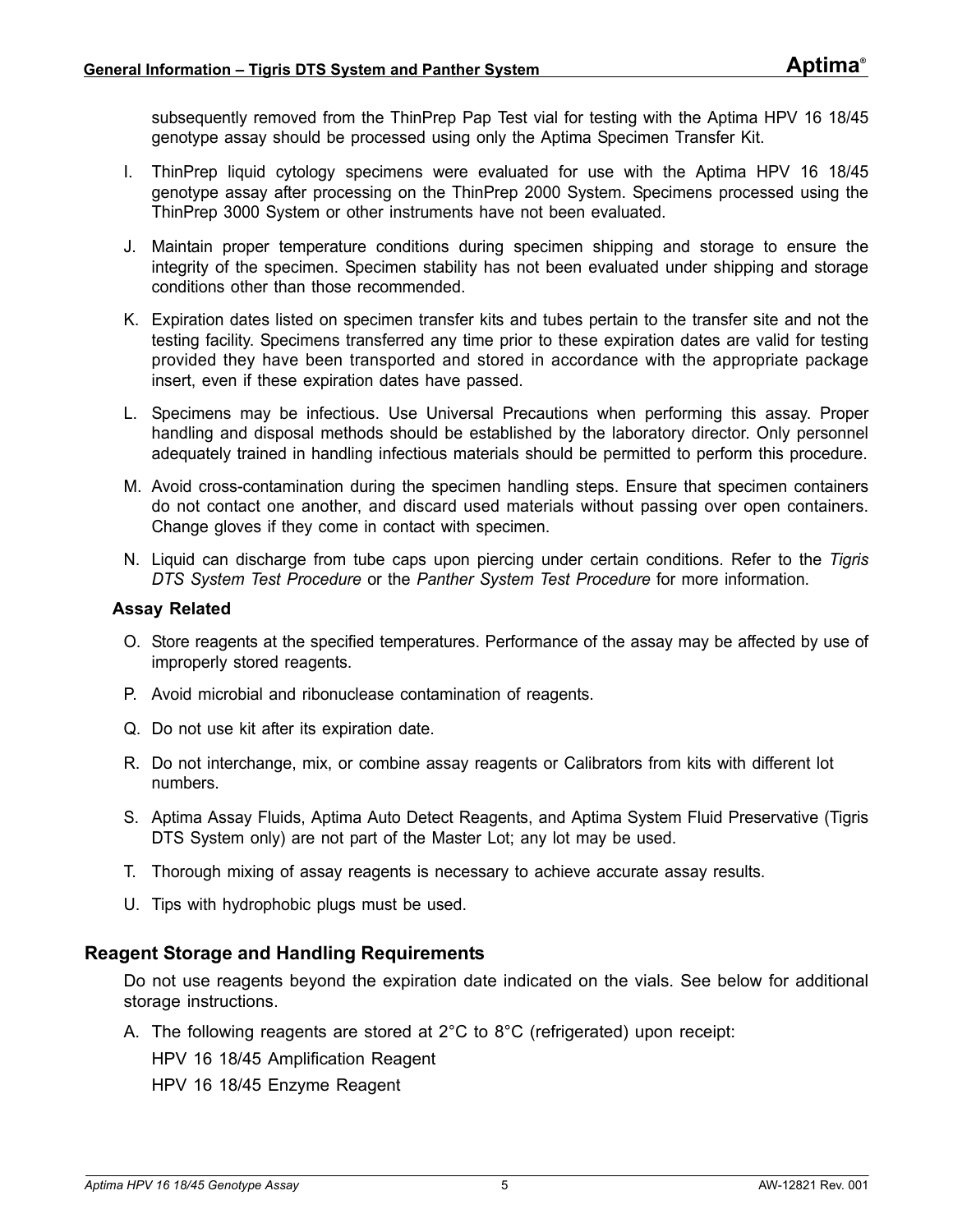# **Aptima®**

HPV 16 18/45 Probe Reagent HPV 16 18/45 Internal Control Reagent HPV 16 18/45 Positive Calibrators and HPV 16 18/45 Negative Calibrators B. The following reagents are stored at 15°C to 30°C (room temperature): HPV 16 18/45 Amplification Reconstitution Solution HPV 16 18/45 Enzyme Reconstitution Solution HPV 16 18/45 Probe Reconstitution Solution HPV 16 18/45 Target Capture Reagent HPV 16 18/45 Selection Reagent Wash Solution Oil Reagent Buffer for Deactivation Fluid Auto Detect Reagent 1 Auto Detect Reagent 2 Aptima System Fluid Preservative (Tigris DTS System only)

- C. After reconstitution, the following reagents are stable for 30 days when stored at  $2^{\circ}$ C to  $8^{\circ}$ C: HPV 16 18/45 Amplification Reagent HPV 16 18/45 Enzyme Reagent HPV 16 18/45 Probe Reagent
- D. Working Target Capture Reagent (wTCR) is stable for 30 days when stored at 15°C to 30°C. Do not refrigerate.
- E. Discard any unused reconstituted reagents and wTCR after 30 days or after the Master Lot expiration date, whichever comes first.
- F. The Aptima HPV 16 18/45 genotype assay reagents are stable for a cumulative of 48 hours when stored on-board the Tigris DTS System.
- G. The Aptima HPV 16 18/45 genotype assay reagents are stable for a cumulative of 72 hours when stored on-board the Panther System.
- H. The Probe Reagent and Reconstituted Probe Reagent are photosensitive. Store the reagents protected from light.
- I. Do not freeze reagents.

#### <span id="page-5-0"></span>**Specimen Collection and Storage**

- A. Specimen collection and processing
	- 1. Collect cervical specimens in ThinPrep Pap Test vials containing PreservCyt Solution with broom-type or cytobrush/spatula collection devices according to the manufacturer's instructions.
	- 2. Prior to or after cytology processing with the ThinPrep 2000 System, transfer 1 mL of the ThinPrep liquid cytology specimen into an Aptima Specimen Transfer tube according to the instructions in the Aptima Specimen Transfer Kit package insert.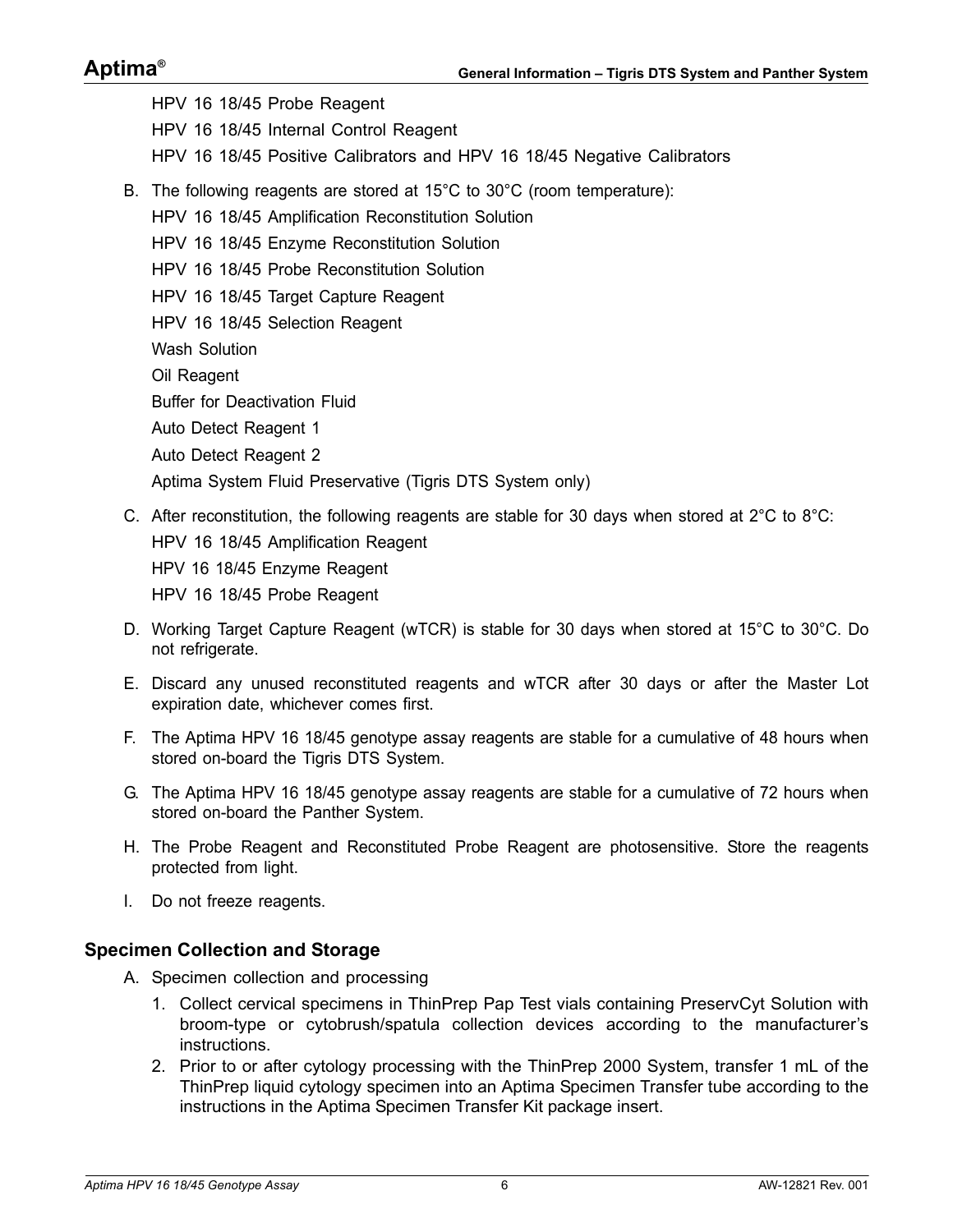- B. Transport and storage before testing
	- 1. Transport the ThinPrep liquid cytology specimen at 2°C to 30°C.
	- 2. Specimens should be transferred to an Aptima Specimen Transfer tube within 105 days of collection.
	- 3. Prior to transfer, ThinPrep liquid cytology specimens should be stored at 2°C to 30°C, with no more than 30 days at temperatures above 8°C.
	- 4. ThinPrep liquid cytology specimens transferred to an Aptima Specimen Transfer tube may be stored at 2°C to 30°C for up to 60 days.
	- 5. If longer storage is needed, the ThinPrep liquid cytology specimen or the ThinPrep liquid cytology specimen diluted into the Aptima Specimen Transfer tube may be stored at -20°C for up to 24 months.
- C. Specimen storage after testing
	- 1. Specimens that have been assayed must be stored upright in a rack.
	- 2. Specimen tubes should be covered with a new, clean plastic or foil barrier.
	- 3. If assayed specimens need to be frozen or shipped, remove penetrable cap and place new non-penetrable caps on the specimen tubes. If specimens need to be shipped for testing at another facility, specified temperatures must be maintained. Prior to uncapping previously tested and recapped specimens, tubes must be centrifuged for 5 minutes at 420 Relative Centrifugal Force (RCF) to bring all of the liquid down to the bottom of the tube.

*Note: Specimens must be shipped in accordance with applicable local, national, and international transport regulations.*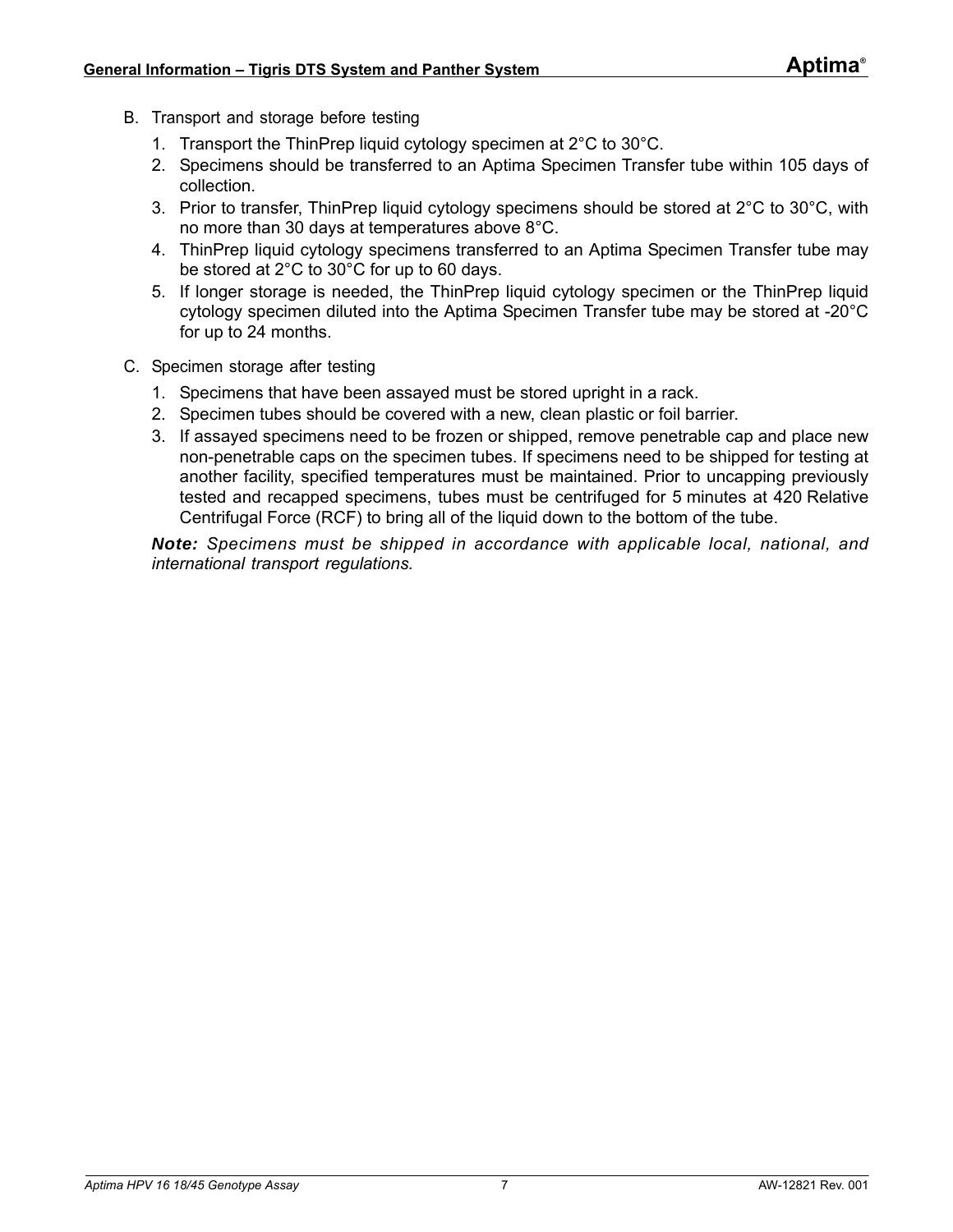# <span id="page-7-0"></span>**Tigris DTS System**

#### <span id="page-7-1"></span>**Reagents and Materials Provided**

**Note**: For information on any hazard and precautionary statements that may be associated with reagents, refer to the Safety Data Sheet Library at [www.hologic.com/sds.](http://www.hologic.com/sds)

**Aptima HPV 16 18/45 Genotype Assay Kit**, 100 tests Cat No. 303234 (3 boxes)

Calibrators can be purchased separately. See individual box catalog number below.

#### **Aptima HPV 16 18/45 Genotype Assay Refrigerated Box (store at 2°C to 8°C upon receipt)**

| Symbol<br>Component |                                                                                                                                                               | Quantity |  |
|---------------------|---------------------------------------------------------------------------------------------------------------------------------------------------------------|----------|--|
| A                   | HPV 16 18/45 Amplification Reagent<br>Non-infectious nucleic acids dried in buffered solution<br>containing $<$ 5% bulking agent.                             | 1 vial   |  |
| Е                   | HPV 16 18/45 Enzyme Reagent<br>Reverse transcriptase and RNA polymerase dried in HEPES<br>buffered solution containing < 10% bulking reagent.                 | 1 vial   |  |
| P                   | HPV 16 18/45 Probe Reagent<br>Non-infectious chemiluminescent DNA probes (< 500 ng/vial)<br>dried in succinate buffered solution containing $<$ 5% detergent. | 1 vial   |  |
| IC                  | HPV 16 18/45 Internal Control Reagent<br>Non-infectious RNA transcript in buffered solution containing<br>< 5% detergent.                                     | 1 vial   |  |

#### **Aptima HPV 16 18/45 Genotype Assay Room Temperature Box (store at 15°C to 30°C upon receipt)**

| Symbol     | <b>Component</b>                                                                                                                     | Quantity |
|------------|--------------------------------------------------------------------------------------------------------------------------------------|----------|
| AR.        | HPV 16 18/45 Amplification Reconstitution Solution<br>Aqueous solution containing preservatives.                                     | 1 vial   |
| ER.        | HPV 16 18/45 Enzyme Reconstitution Solution<br>HEPES buffered solution containing a surfactant and glycerol.                         | 1 vial   |
| <b>PR</b>  | <b>HPV 16 18/45 Probe Reconstitution Solution</b><br>Succinate buffered solution containing < 5% detergent.                          | 1 vial   |
| S          | HPV 16 18/45 Selection Reagent<br>600 mM borate buffered solution containing surfactant.                                             | 1 vial   |
| <b>TCR</b> | HPV 16 18/45 Target Capture Reagent<br>Non-infectious nucleic acid in a buffered solution containing<br>solid phase $(< 0.5$ mg/mL). | 1 vial   |
|            | <b>Reconstitution Collars</b>                                                                                                        | 3        |
|            | <b>Master Lot Barcode Sheet</b>                                                                                                      | 1 sheet  |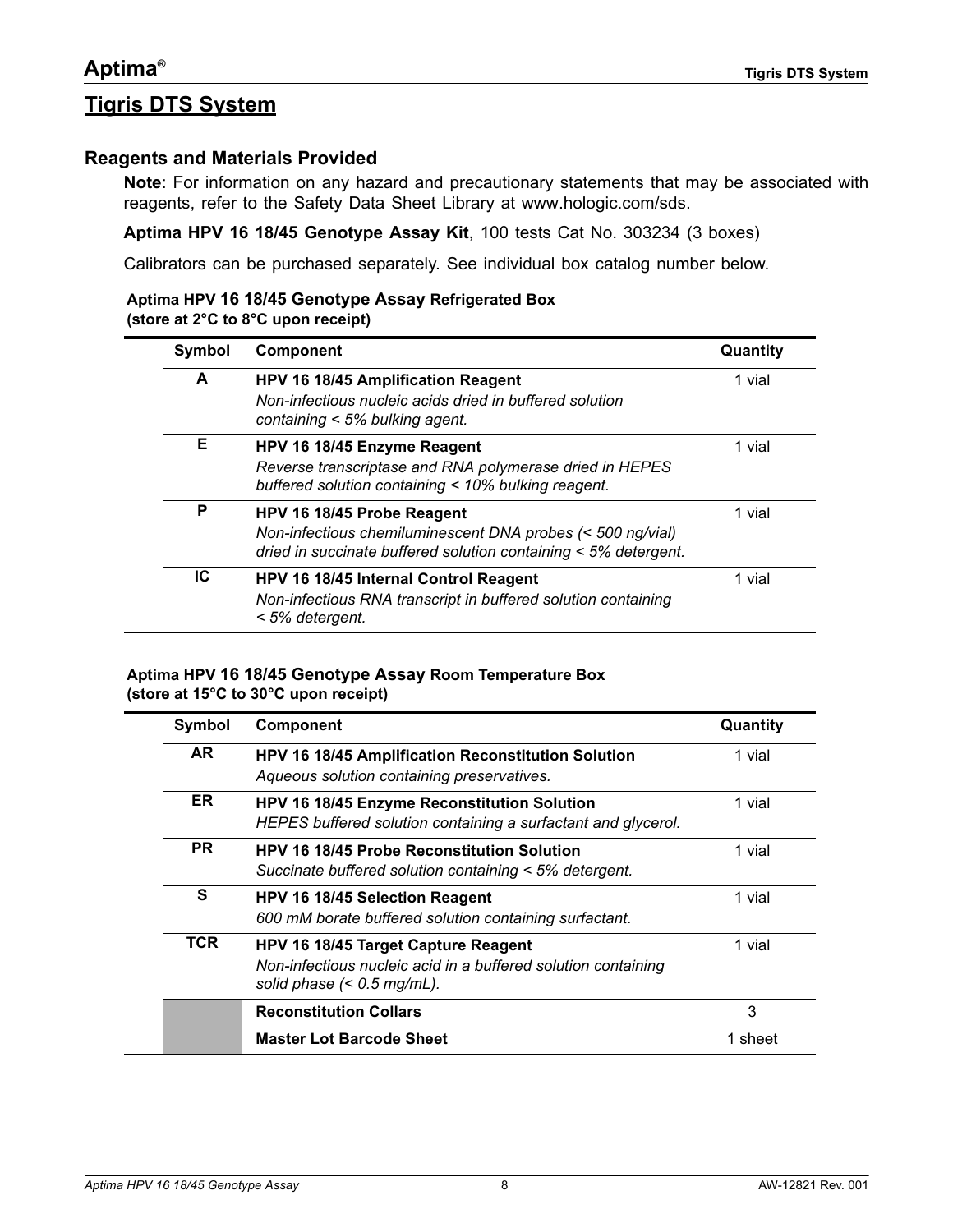#### **Aptima HPV 16 18/45 Genotype Assay Calibrators Box (Cat. No. 303235) (store at 2°C to 8°C upon receipt)**

| Symbol            | <b>Component</b>                                                                                                                                                  | Quantity |
|-------------------|-------------------------------------------------------------------------------------------------------------------------------------------------------------------|----------|
| PCAL <sub>1</sub> | HPV 16 18/45 Positive Calibrator 1<br>Non-infectious HPV 18 in vitro transcript at 750 copies per mL<br>in a buffered solution containing < 5% detergent.         | 5 vials  |
| PCAL <sub>2</sub> | <b>HPV 16 18/45 Positive Calibrator 2</b><br>Non-infectious HPV 16 in vitro transcript at 1000 copies per<br>mL in a buffered solution containing < 5% detergent. | 5 vials  |
| <b>NCAL</b>       | HPV 16 18/45 Negative Calibrator<br>Buffered solution containing < 5% detergent.                                                                                  | 5 vials  |

### <span id="page-8-0"></span>**Materials Required But Available Separately**

*Note: Materials available from Hologic have catalog numbers listed, unless otherwise specified.*

| Tigris DTS System<br>Tigris DTS System Run Kit<br>Multi-tube Units (MTU)                                                                                          | Cat. No.<br>105118<br>301191<br>104772-02 |
|-------------------------------------------------------------------------------------------------------------------------------------------------------------------|-------------------------------------------|
| MTU/Tiplet Waste Bag Kit                                                                                                                                          | 900907                                    |
| <b>MTU Waste Deflectors</b>                                                                                                                                       | 900931                                    |
| <b>MTU Waste Cover</b>                                                                                                                                            | 105523                                    |
| Aptima Assay Fluids Kit<br>(Aptima Wash Solution, Aptima Buffer for Deactivation Fluid, and<br>Aptima Oil Reagent)                                                | 302382                                    |
| Aptima Auto Detect Kit                                                                                                                                            | 301048                                    |
| Aptima System Fluid Preservative Kit                                                                                                                              | 302380                                    |
| Tips, 1000 µL conductive, liquid sensing                                                                                                                          | 10612513 (Tecan)                          |
| Aptima Specimen Transfer Kit                                                                                                                                      | 301154C                                   |
| Aptima Penetrable Caps                                                                                                                                            | 105668                                    |
| Replacement non-penetrable caps                                                                                                                                   | 103036A                                   |
| Spare Caps for 100 test kits:                                                                                                                                     |                                           |
| Amplification Reagent and Probe Reagent reconstitution solutions                                                                                                  | CL0041                                    |
| Enzyme Reagent reconstitution solution                                                                                                                            | CL0041                                    |
| <b>TCR and Selection Reagent</b>                                                                                                                                  | 501604                                    |
| Bleach, minimum 5% or 0.7 M sodium hypochlorite solution<br>Water for the Tigris DTS System<br>consult the Tigris DTS System Operator's Manual for specifications |                                           |
| Disposable gloves                                                                                                                                                 |                                           |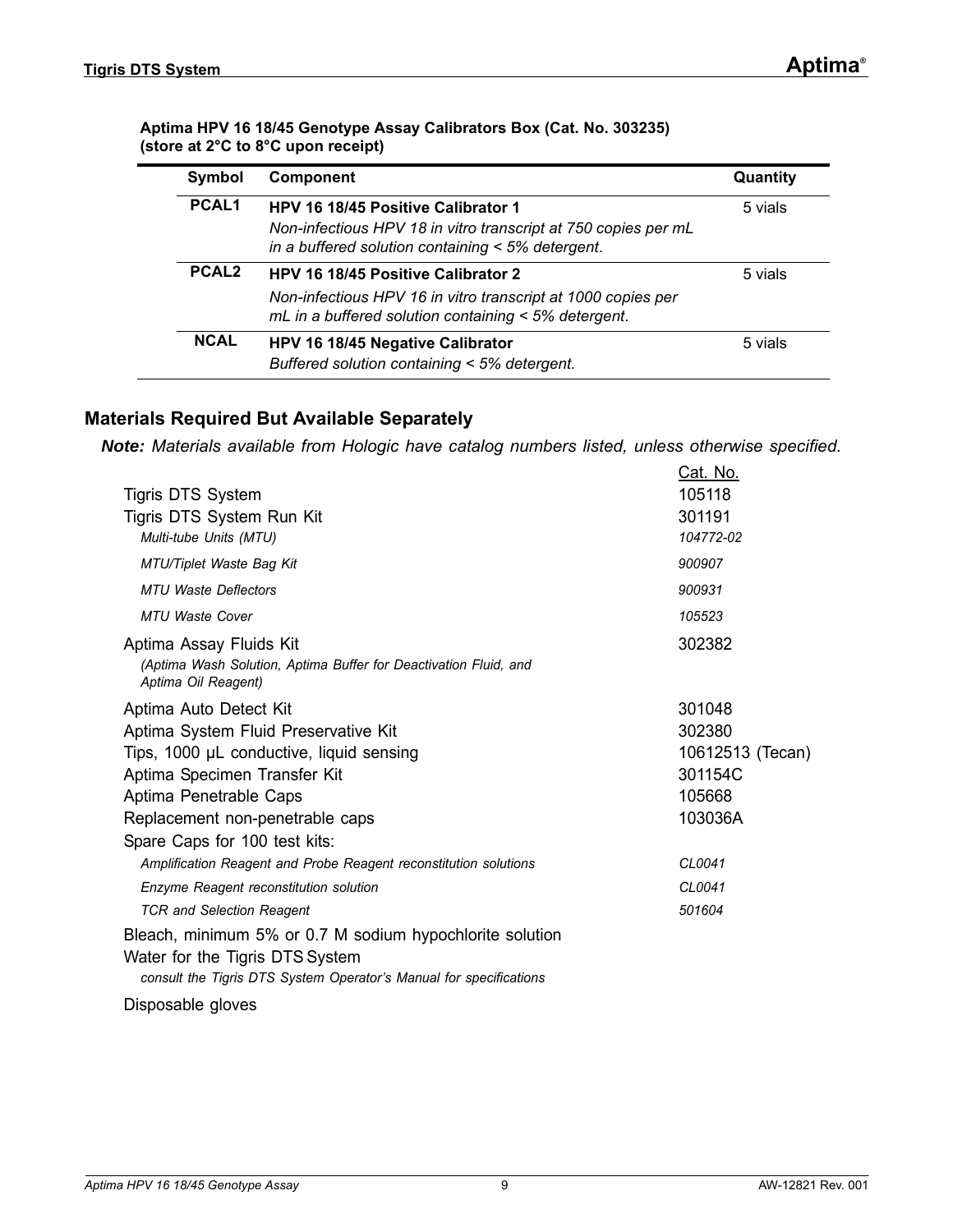#### <span id="page-9-0"></span>**Tigris DTS System Test Procedure**

*Note: See the Tigris DTS System Operator's Manual for additional Tigris DTS System procedural information.*

A. Work Area Preparation

Clean work surfaces where reagents will be prepared. Wipe down work surfaces and pipettors with 2.5% to 3.5% (0.35M to 0.5M) sodium hypochlorite solution. Allow sodium hypochlorite solution to contact surfaces and pipettors for at least 1 minute and then follow with a water rinse. Do not allow the sodium hypochlorite solution to dry. Cover the bench surface on which the reagents and samples will be prepared with clean, plastic-backed absorbent laboratory bench covers.

B. Reagent Preparation of a New Kit

*Note: Reagent Reconstitution should be performed prior to beginning any work on the Tigris DTS System.*

- 1. To reconstitute Amplification, Enzyme, and Probe Reagents, combine the bottles of lyophilized reagent with the reconstitution solution. If refrigerated, allow the reconstitution solutions to reach room temperature before use.
	- a. Pair each reconstitution solution with its lyophilized reagent. Ensure that the reconstitution solution and lyophilized reagent have matching label colors before attaching the reconstitution collar.
	- b. Check the lot numbers on the Master Lot Barcode Sheet to ensure that the appropriate reagents are paired.
	- c. Open the lyophilized reagent vial and firmly insert the notched end of the reconstitution collar into the vial opening [\(Figure 1,](#page-10-0) Step 1).
	- d. Open the matching reconstitution solution, and set the cap on a clean, covered work surface.
	- e. While holding the solution bottle on the bench, firmly insert the other end of the reconstitution collar into the bottle opening [\(Figure 1](#page-10-0), Step 2).
	- f. Slowly invert the assembled bottles. Allow the solution to drain from the bottle into the glass vial [\(Figure 1,](#page-10-0) Step 3).
	- g. Gently swirl the solution in the vial to mix thoroughly. Avoid creating foam while swirling the vial ([Figure 1](#page-10-0), Step 4).
	- h. Wait for the lyophilized reagent to go into solution, then invert the assembled bottles again, tilting at a 45° angle to minimize foaming ([Figure 1](#page-10-0), Step 5). Allow all of the liquid to drain back into the plastic bottle.
	- i. Remove the reconstitution collar and vial [\(Figure 1](#page-10-0), Step 6).
	- j. Recap the bottle. Record operator initials and the reconstitution date on the label [\(Figure 1](#page-10-0), Step 7).
	- k. Discard the reconstitution collar and vial [\(Figure 1,](#page-10-0) Step 8).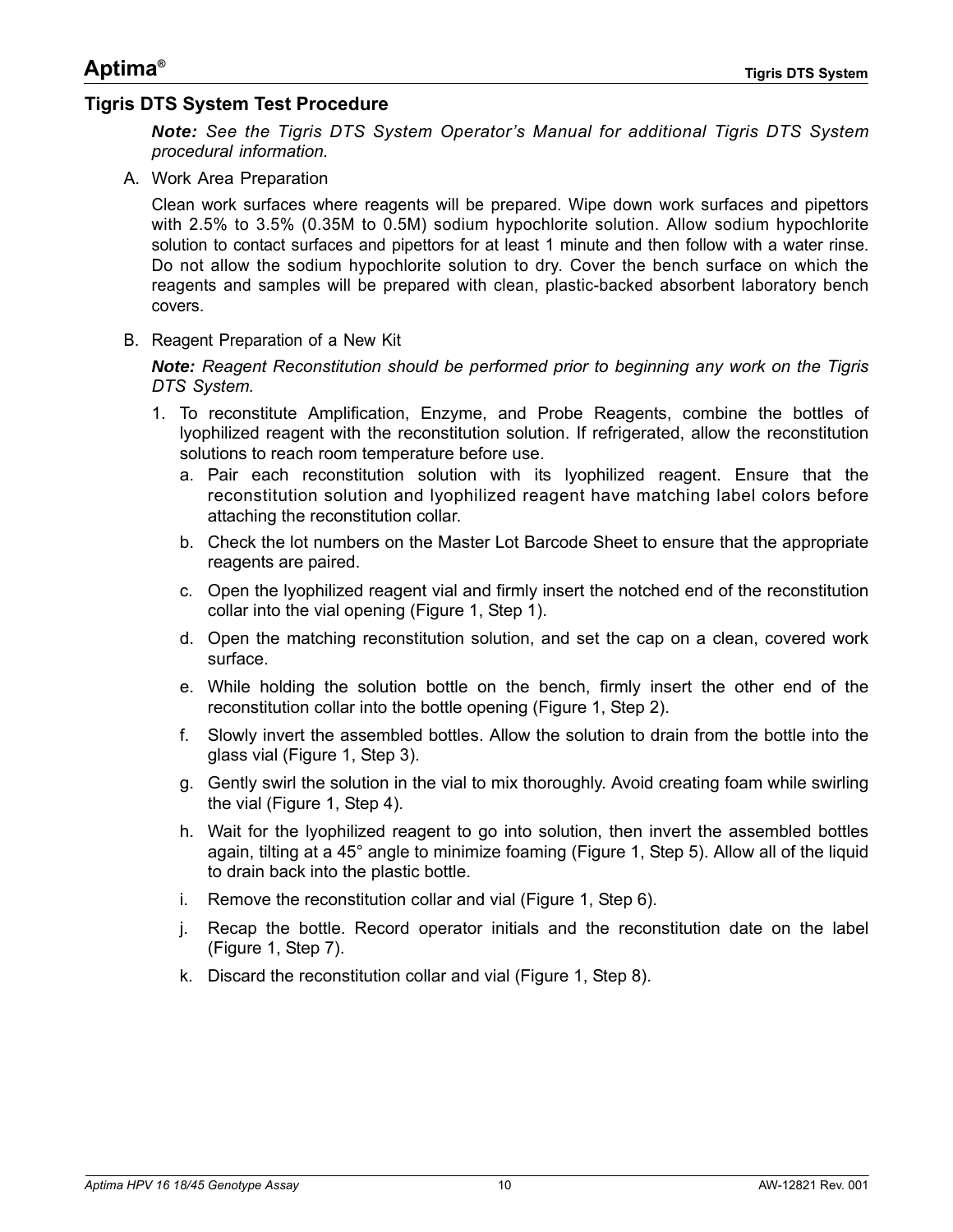*WARNING: Avoid creating foam when reconstituting reagents. Foam compromises the levelsensing in the Tigris DTS System.*

*Note: Thoroughly mix Amplification, Enzyme, Probe, and Selection Reagents by gently inverting prior to loading on the system. Avoid creating foam during inversion of reagents.*



*Figure 1. Tigris DTS System reconstitution process*

- <span id="page-10-0"></span>2. Prepare the working Target Capture Reagent (wTCR):
	- a. Pair the appropriate bottles of TCR and IC.
	- b. Check the reagent lot numbers on the Master Lot Barcode Sheet to make sure that the appropriate reagents are paired.
	- c. Open the bottle of TCR, and set the cap on a clean, covered work surface.
	- d. Open the bottle of IC and pour the entire contents into the bottle of TCR. Expect a small amount of liquid to remain in the IC bottle.
	- e. Cap the bottle of TCR and gently swirl the solution to mix the contents. Avoid creating foam during this step.
	- f. Record operator initials and the current date on the label.
	- g. Discard the IC bottle and cap.
	- h. Precipitate may form in wTCR which may yield invalid results due to volume verification errors. Precipitate may be dissolved by warming wTCR at 42°C to 60°C for up to 90 minutes. Allow the wTCR to equilibrate to room temperature prior to use. Do not use if precipitate persists.
- 3. Prepare Selection Reagent
	- a. Check the reagent lot number on the Master Lot Barcode Sheet to make sure it belongs to the kit.
	- b. If the Selection Reagent contains precipitate, warm the Selection Reagent at 60°C  $\pm$ 1°C for up to 45 minutes to facilitate dissolution of precipitate. Gently mix the bottle every 5 to 10 minutes. Allow the Selection Reagent to equilibrate to room temperature prior to use. Do not use if precipitate or cloudiness persists.

*Note: Thoroughly mix by gently inverting all reagents prior to loading on the system. Avoid creating foam during inversion of reagents.*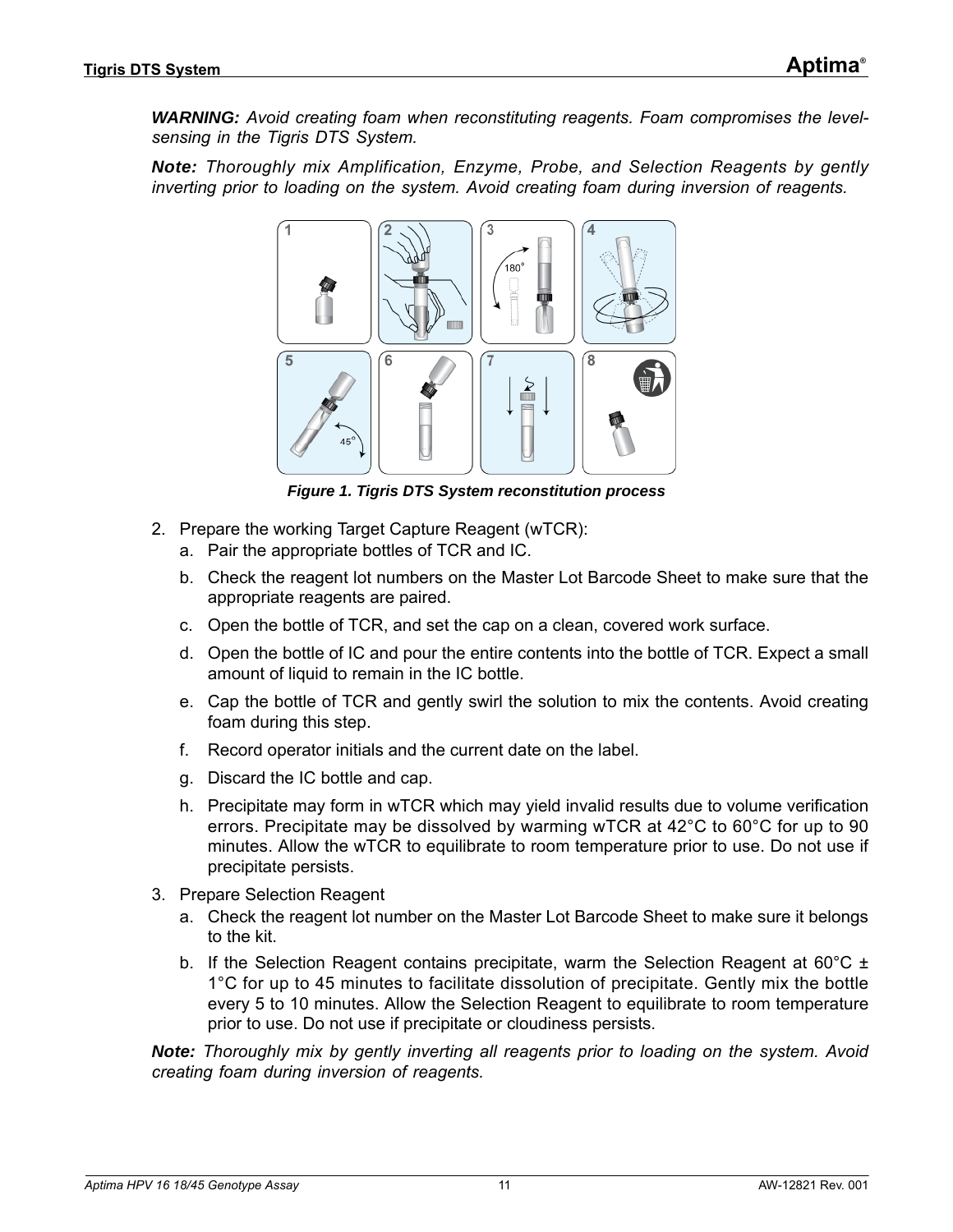- C. Reagent Preparation for Previously Reconstituted Reagents
	- 1. Previously reconstituted Amplification, Enzyme, and Probe Reagents must reach room temperature (15°C to 30°C) prior to the start of the assay.
	- 2. If reconstituted Probe Reagent contains precipitate that does not return to solution at room temperature, heat at a temperature that does not exceed 60°C for 1 to 2 minutes. Do not use if precipitate or cloudiness is present.
	- 3. If wTCR contains precipitate, warm wTCR at 42°C to 60°C for up to 90 minutes. Allow the wTCR to equilibrate to room temperature prior to use. Do not use if precipitate persists.
	- 4. If the Selection Reagent contains precipitate, warm the Selection Reagent at  $60^{\circ}$ C  $\pm$  1<sup>o</sup>C for up to 45 minutes to facilitate dissolution of precipitate. Gently mix the bottle every 5 to 10 minutes. Allow the Selection Reagent to equilibrate to room temperature prior to use. Do not use if precipitate or cloudiness persists.
	- 5. Thoroughly mix each reagent by gently inverting prior to loading on the system. Avoid creating foam during inversion of reagents.
	- 6. Do not top off reagent bottles. The Tigris DTS System will recognize and reject bottles that have been topped off.
- D. Sample Handling
	- 1. Allow the samples (calibrators, specimens and any user-provided external quality control samples) to reach room temperature prior to processing.
	- 2. **Do not vortex samples**.
	- 3. Inspect sample tubes before loading into the racks. If a sample tube contains bubbles or has a lower volume than is typically observed, centrifuge the tube for 5 minutes at 420 RCF to ensure that no liquid is in the cap.

*Note: Failure to follow step 3 may result in liquid discharge from the sample tube cap.*

E. System Preparation

Set up the system and worklist according to the instructions in the Tigris DTS System Operator's Manual and the *[Procedural Notes](#page-12-0)* section below. Make sure that the appropriately sized assay reagent wedge and TCR adapter are used.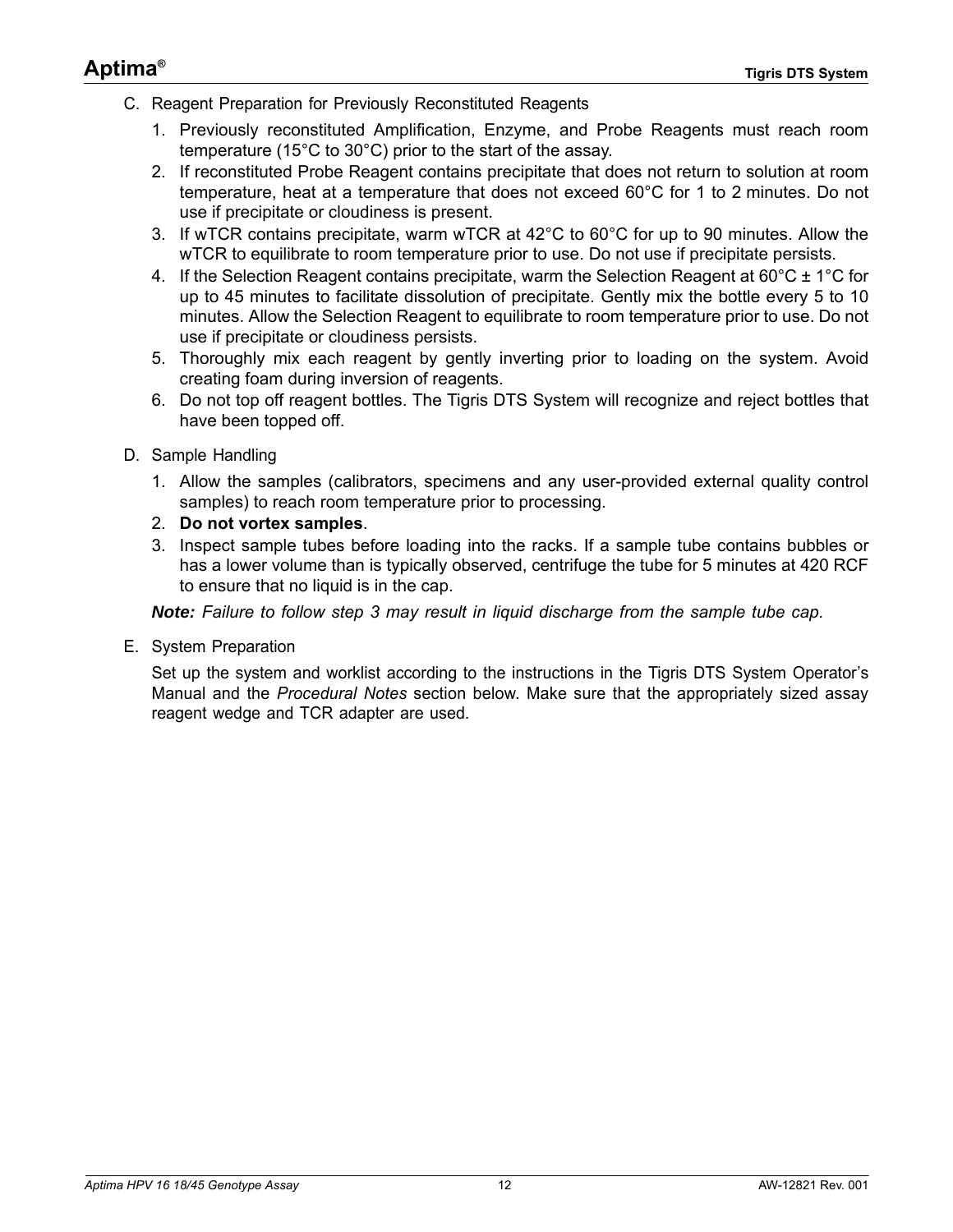### <span id="page-12-0"></span>**Procedural Notes**

- A. Calibrators
	- 1. Each worklist must contain 2 replicates of the Negative Calibrator and each Positive Calibrator. In order to work properly with the Aptima HPV 16 18/45 genotype assay Software, the Negative Calibrator must be in the first tube position of the first rack of the worklist, Positive Calibrator 1 must be in the second tube position of the first rack of the worklist, and Positive Calibrator 2 must be in the third tube position of the first rack of the worklist.
	- 2. Attempts to pipette more than two replicates from a calibrator tube can lead to insufficient volume errors.
	- 3. Calibrators are to be used with the corresponding Master Lot of reagents. The operator must check to ensure that the correct lot of calibrators is used with the corresponding Master Lot of kit reagents as indicated on the Master Lot Barcode Sheet. The appropriate lot number should be referenced when ordering additional calibrators.
- B. Temperature

Room temperature is defined as 15°C to 30°C.

C. Glove Powder

As in any reagent system, excess powder on some gloves may cause contamination of opened tubes. Powderless gloves are recommended.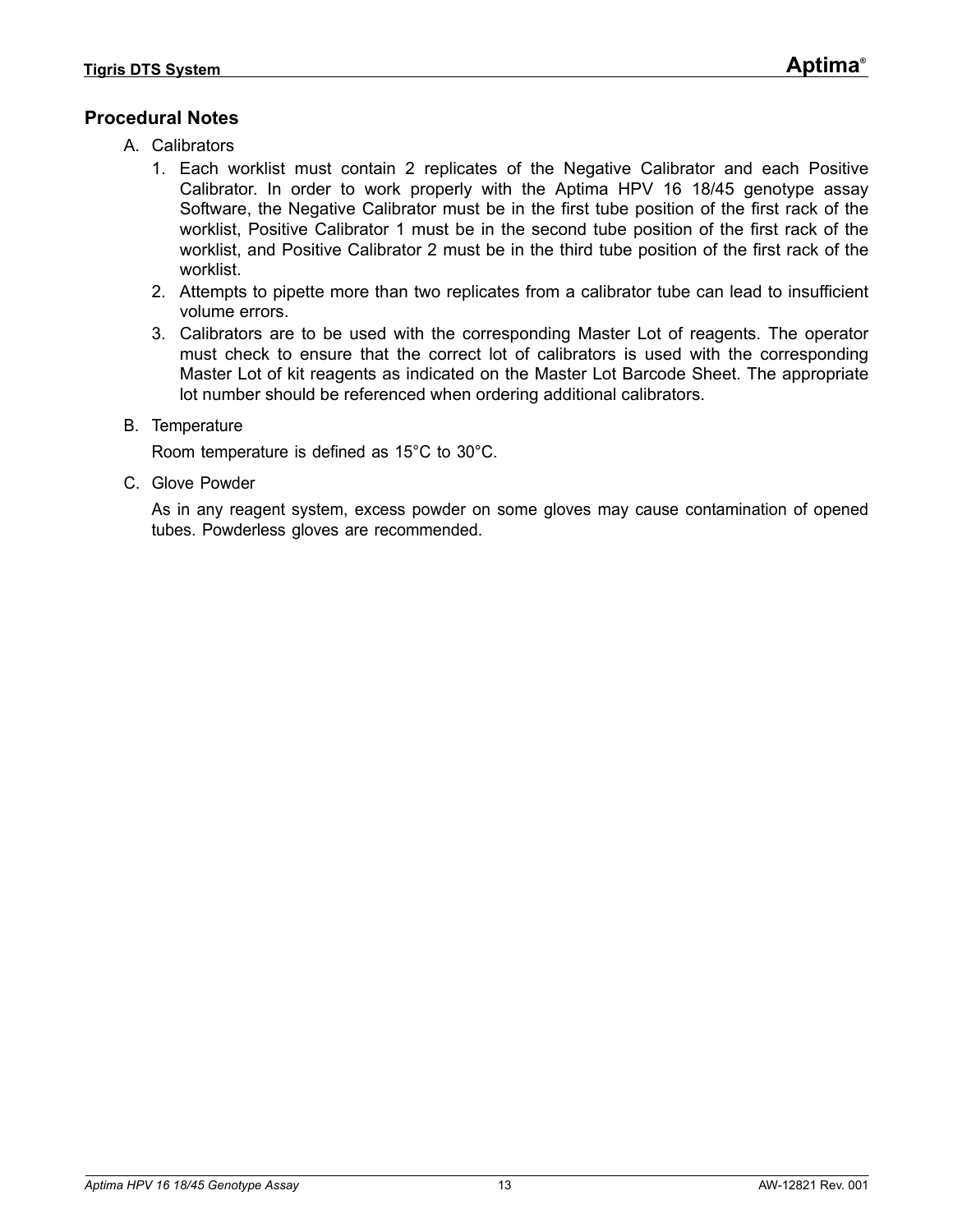#### <span id="page-13-1"></span><span id="page-13-0"></span>**Reagents and Materials Provided**

**Note**: For information on any hazard and precautionary statements that may be associated with reagents, refer to the Safety Data Sheet Library at [www.hologic.com/sds.](http://www.hologic.com/sds)

**Aptima HPV 16 18/45 Genotype Assay**, 100 tests, Cat. No. 303236 (3 boxes)

Calibrators can be purchased separately. See individual box catalog number below.

#### **Aptima HPV 16 18/45 Genotype Assay Refrigerated Box (store at 2°C to 8°C upon receipt)**

| Symbol<br><b>Component</b> |                                                                                                                                                             | Quantity |  |
|----------------------------|-------------------------------------------------------------------------------------------------------------------------------------------------------------|----------|--|
| A                          | HPV 16 18/45 Amplification Reagent<br>Non-infectious nucleic acids dried in buffered solution<br>containing $<$ 5% bulking agent.                           | 1 vial   |  |
| Е                          | HPV 16 18/45 Enzyme Reagent<br>Reverse transcriptase and RNA polymerase dried in HEPES<br>buffered solution containing < 10% bulking reagent.               | 1 vial   |  |
| P                          | HPV 16 18/45 Probe Reagent<br>Non-infectious chemiluminescent DNA probes (< 500 ng/vial)<br>dried in succinate buffered solution containing < 5% detergent. | 1 vial   |  |
| IC                         | <b>HPV 16 18/45 Internal Control Reagent</b><br>Non-infectious RNA transcript in buffered solution containing<br>< 5% detergent.                            | 1 vial   |  |

#### **Aptima HPV 16 18/45 Genotype Assay Room Temperature Box (store at 15°C to 30°C upon receipt)**

| Symbol    | <b>Component</b>                                                                                                                     | Quantity |
|-----------|--------------------------------------------------------------------------------------------------------------------------------------|----------|
| AR.       | HPV 16 18/45 Amplification Reconstitution Solution<br>Aqueous solution containing preservatives.                                     | 1 vial   |
| ER.       | HPV 16 18/45 Enzyme Reconstitution Solution<br>HEPES buffered solution containing a surfactant and glycerol.                         | 1 vial   |
| <b>PR</b> | <b>HPV 16 18/45 Probe Reconstitution Solution</b><br>Succinate buffered solution containing < 5% detergent.                          | 1 vial   |
| S         | HPV 16 18/45 Selection Reagent<br>600 mM borate buffered solution containing surfactant.                                             | 1 vial   |
| TCR       | HPV 16 18/45 Target Capture Reagent<br>Non-infectious nucleic acid in a buffered solution containing<br>solid phase $(< 0.5$ mg/mL). | 1 vial   |
|           | <b>Reconstitution Collars</b>                                                                                                        | 3        |
|           | <b>Master Lot Barcode Sheet</b>                                                                                                      | 1 sheet  |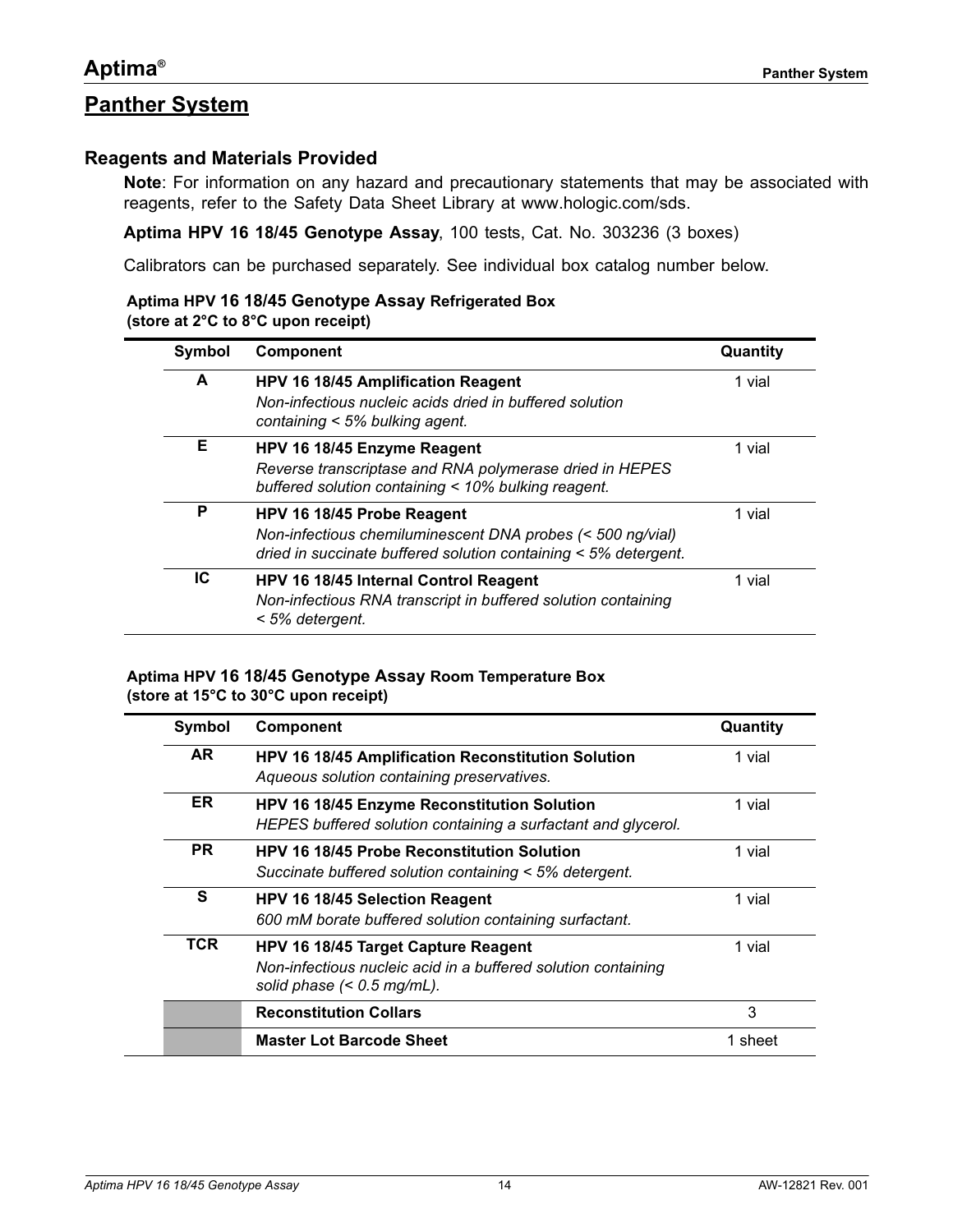#### **Aptima HPV 16 18/45 Genotype Assay Calibrators Box (Cat. No. 303235) (store at 2°C to 8°C upon receipt)**

| Symbol            | <b>Component</b>                                                                                                                                                    | Quantity |
|-------------------|---------------------------------------------------------------------------------------------------------------------------------------------------------------------|----------|
| PCAL <sub>1</sub> | HPV 16 18/45 Positive Calibrator 1<br>Non-infectious HPV 18 in vitro transcript at 750 copies per mL<br>in a buffered solution containing < 5% detergent.           | 5 vials  |
| PCAL <sub>2</sub> | <b>HPV 16 18/45 Positive Calibrator 2</b><br>Non-infectious HPV 16 in vitro transcript at 1000 copies per<br>$mL$ in a buffered solution containing < 5% detergent. | 5 vials  |
| <b>NCAL</b>       | HPV 16 18/45 Negative Calibrator<br>Buffered solution containing < 5% detergent.                                                                                    | 5 vials  |

#### <span id="page-14-0"></span>**Materials Required But Available Separately**

*Note: Materials available from Hologic have catalog numbers listed, unless otherwise specified.*

|                                                                                         | <u>Cat. No.</u>  |
|-----------------------------------------------------------------------------------------|------------------|
| Panther System                                                                          | 303095           |
| Panther System Run Kit                                                                  | 303096           |
| Aptima Assay Fluids Kit                                                                 | 303014           |
| (Aptima Wash Solution, Aptima Buffer for Deactivation Fluid,<br>and Aptima Oil Reagent) |                  |
| Aptima Auto Detect Kit                                                                  | 303013           |
| Multi-tube units (MTUs)                                                                 | 104772-02        |
| Panther Waste Bag Kit                                                                   | 902731           |
| Panther Waste Bin Cover                                                                 | 902714           |
| Tips, 1000 µL conductive, liquid sensing                                                | 10612513 (Tecan) |
| Aptima Specimen Transfer Kit                                                            | 301154C          |
| Aptima Penetrable Caps                                                                  | 105668           |
| Replacement non-penetrable caps                                                         | 103036A          |
| Spare Caps for 100 test kits:                                                           |                  |
| Amplification Reagent and Probe Reagent reconstitution solutions                        | CL0041           |
| Enzyme Reagent reconstitution solution                                                  | CL0041           |
| <b>TCR and Selection Reagent</b>                                                        | 501604           |
| Bleach, minimum 5% or 0.7 M sodium hypochlorite solution                                |                  |
| Disposable gloves                                                                       |                  |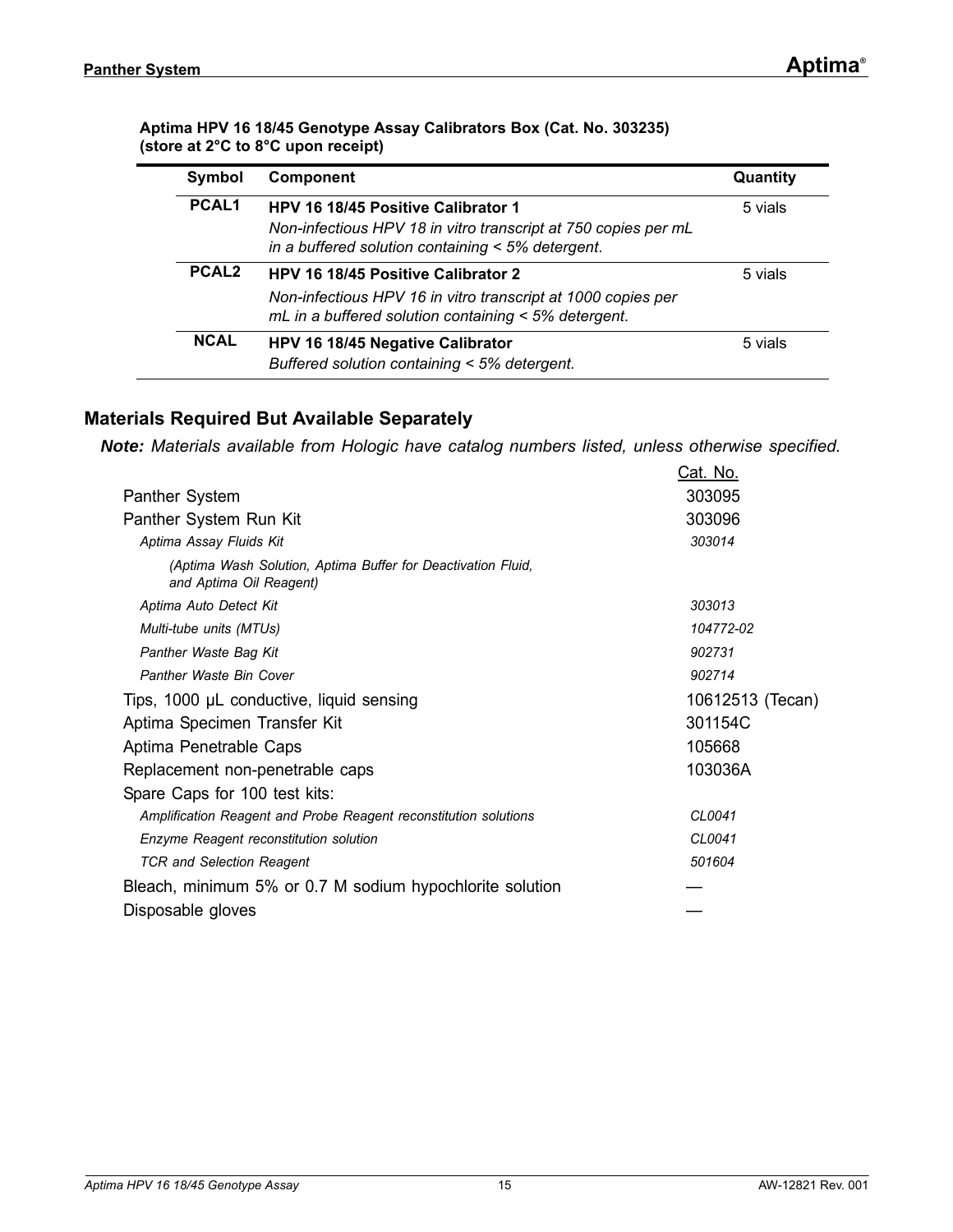#### <span id="page-15-0"></span>**Panther System Test Procedure**

*Note: See the Panther System Operator's Manual for additional Panther System procedural information.*

A. Work Area Preparation

Clean work surfaces where reagents and samples will be prepared. Wipe down work surfaces and pipettors with 2.5% to 3.5% (0.35 M to 0.5 M) sodium hypochlorite solution. Allow the sodium hypochlorite solution to contact surfaces and pipettors for at least 1 minute and then follow with a water rinse. Do not allow the sodium hypochlorite solution to dry. Cover the bench surface on which the reagents and samples will be prepared with clean, plastic-backed absorbent laboratory bench covers.

B. Reagent Preparation of a New Kit

*Note: Reagent Reconstitution should be performed prior to beginning any work on the Panther System.*

- 1. To reconstitute Amplification, Enzyme, and Probe Reagents, combine the bottles of lyophilized reagent with the reconstitution solution. If refrigerated, allow the reconstitution solutions to reach room temperature before use.
	- a. Pair each reconstitution solution with its lyophilized reagent. Ensure that the reconstitution solution and lyophilized reagent have matching label colors before attaching the reconstitution collar.
	- b. Check the lot numbers on the Master Lot Barcode Sheet to ensure that the appropriate reagents are paired.
	- c. Open the lyophilized reagent vial and firmly insert the notched end of the reconstitution collar into the vial opening [\(Figure 2,](#page-16-0) Step 1).
	- d. Open the matching reconstitution solution, and set the cap on a clean, covered work surface.
	- e. While holding the solution bottle on the bench, firmly insert the other end of the reconstitution collar into the bottle opening [\(Figure 2](#page-16-0), Step 2).
	- f. Slowly invert the assembled bottles. Allow the solution to drain from the bottle into the glass vial [\(Figure 2,](#page-16-0) Step 3).
	- g. Gently swirl the solution in the vial to mix thoroughly. Avoid creating foam while swirling the vial ([Figure 2](#page-16-0), Step 4).
	- h. Wait for the lyophilized reagent to go into solution, then invert the assembled bottles again, tilting at a 45° angle to minimize foaming ([Figure 2](#page-16-0), Step 5). Allow all of the liquid to drain back into the plastic bottle.
	- i. Remove the reconstitution collar and glass vial ([Figure 2](#page-16-0), Step 6).
	- j. Recap the plastic bottle. Record operator initials and the reconstitution date on the label [\(Figure 2](#page-16-0), Step 7).
	- k. Discard the reconstitution collar and vial [\(Figure 2,](#page-16-0) Step 8).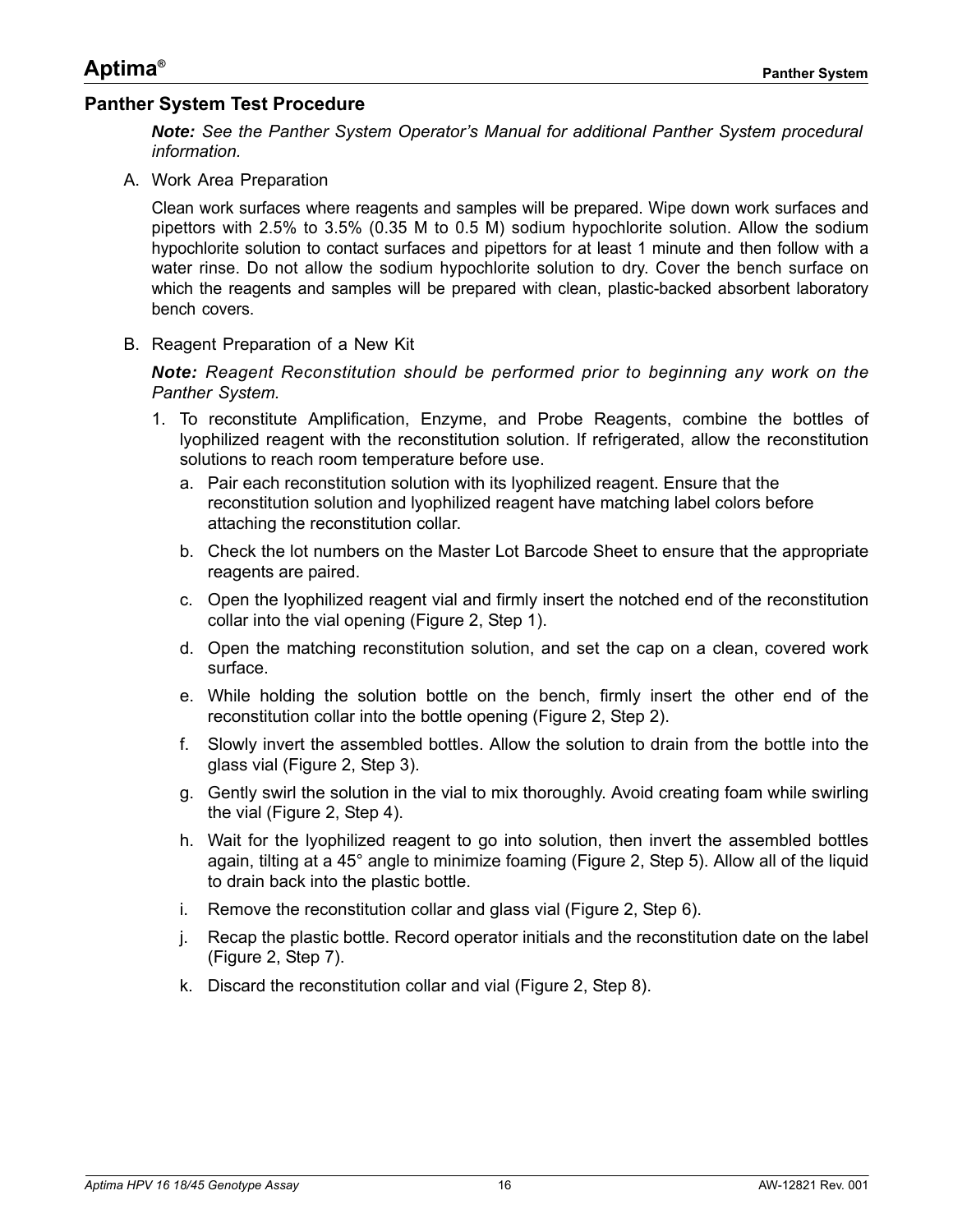*WARNING:* Avoid creating foam when reconstituting reagents. Foam compromises the level*sensing in the Panther System.*

*Note: Thoroughly mix Amplification, Enzyme, Probe, and Selection Reagents by gently inverting prior to loading on the system. Avoid creating foam during inversion of reagents.*



*Figure 2. Panther System reconstitution process*

- <span id="page-16-0"></span>2. Prepare the working Target Capture Reagent (wTCR):
	- a. Pair the appropriate bottles of TCR and IC.
	- b. Check the reagent lot numbers on the Master Lot Barcode Sheet to make sure that the appropriate reagents in the kit are paired.
	- c. Open the bottle of TCR, and set the cap on a clean, covered work surface.
	- d. Open the bottle of IC and pour the entire contents into the bottle of TCR. Expect a small amount of liquid to remain in the IC bottle.
	- e. Cap the bottle of TCR and gently swirl the solution to mix the contents. Avoid creating foam during this step.
	- f. Record operator initials and the current date on the label.
	- g. Discard the IC bottle and cap.
	- h. Precipitate may form in wTCR which may yield invalid results due to volume verification errors. Precipitate may be dissolved by warming wTCR at 42°C to 60°C for up to 90 minutes. Allow the wTCR to equilibrate to room temperature prior to use. Do not use if precipitate persists.
- 3. Prepare the Selection Reagent
	- a. Check the reagent lot number on the Master Lot Barcode Sheet to make sure it belongs to the kit.
	- b. If the Selection Reagent contains precipitate, warm the Selection Reagent at 60°C  $\pm$ 1°C for up to 45 minutes to facilitate dissolution of precipitate. Gently mix the bottle every 5 to 10 minutes. Allow the Selection Reagent to equilibrate to room temperature prior to use. Do not use if precipitate or cloudiness persists.

*Note: Thoroughly mix by gently inverting all reagents prior to loading on the system. Avoid creating foam during inversion of reagents.*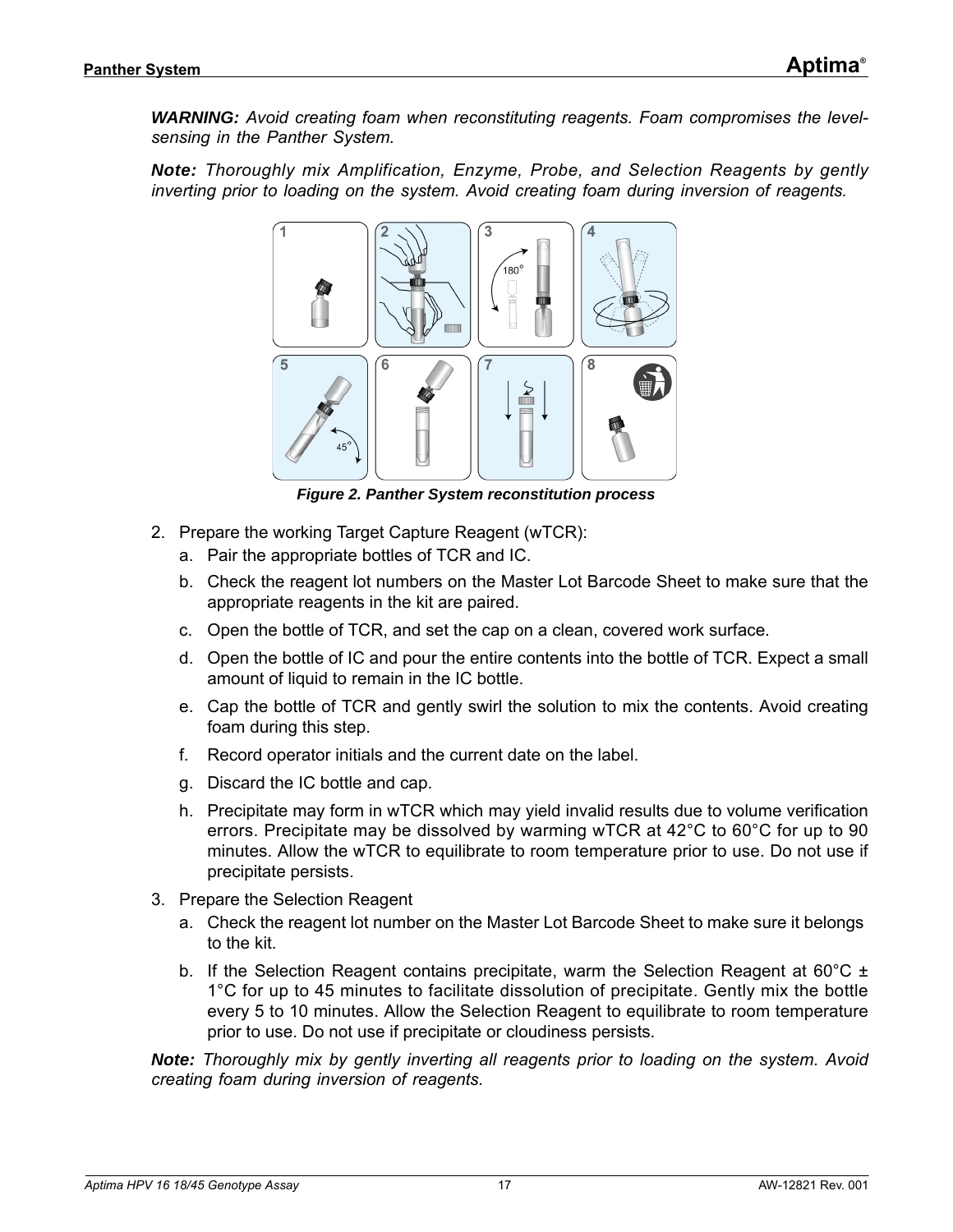- C. Reagent Preparation for Previously Reconstituted Reagents
	- 1. Previously reconstituted Amplification, Enzyme, and Probe Reagents must reach room temperature (15°C to 30°C) prior to the start of the assay.
	- 2. If reconstituted Probe Reagent contains precipitate that does not return to solution at room temperature, heat at a temperature that does not exceed 60°C for 1 to 2 minutes. Do not use if precipitate or cloudiness is present.
	- 3. If wTCR contains precipitate, warm wTCR at 42°C to 60°C for up to 90 minutes. Allow the wTCR to equilibrate to room temperature prior to use. Do not use if precipitate persists.
	- 4. If the Selection Reagent contains precipitate, warm the Selection Reagent at 60 $^{\circ}$ C  $\pm$  1 $^{\circ}$ C for up to 45 minutes to facilitate dissolution of precipitate. Gently mix the bottle every 5 to 10 minutes. Allow the Selection Reagent to equilibrate to room temperature prior to use. Do not use if precipitate or cloudiness persists.
	- 5. Thoroughly mix each reagent by gently inverting prior to loading onto the system. Avoid creating foam during inversion of reagents.
	- 6. Do not top off reagent bottles. The Panther System will recognize and reject bottles that have been topped off.
- D. Sample Handling
	- 1. Allow the samples (calibrators, specimens and any user provided external quality control samples) to reach room temperature prior to processing.
	- 2. **Do not vortex samples**.
	- 3. Inspect sample tubes before loading into the rack. If a sample tube contains bubbles or has a lower volume than is typically observed, centrifuge the tube for 5 minutes at 420 RCF to ensure that there is no liquid in the cap.

*Note: Failure to follow step 3 may result in liquid discharge from the sample tube cap.*

E. System Preparation

Set up the system according to the instructions in the *Panther System Operator's Manual* and the *[Procedural Notes](#page-18-0)* section below. Make sure that the appropriately sized reagent racks and TCR adapters are used.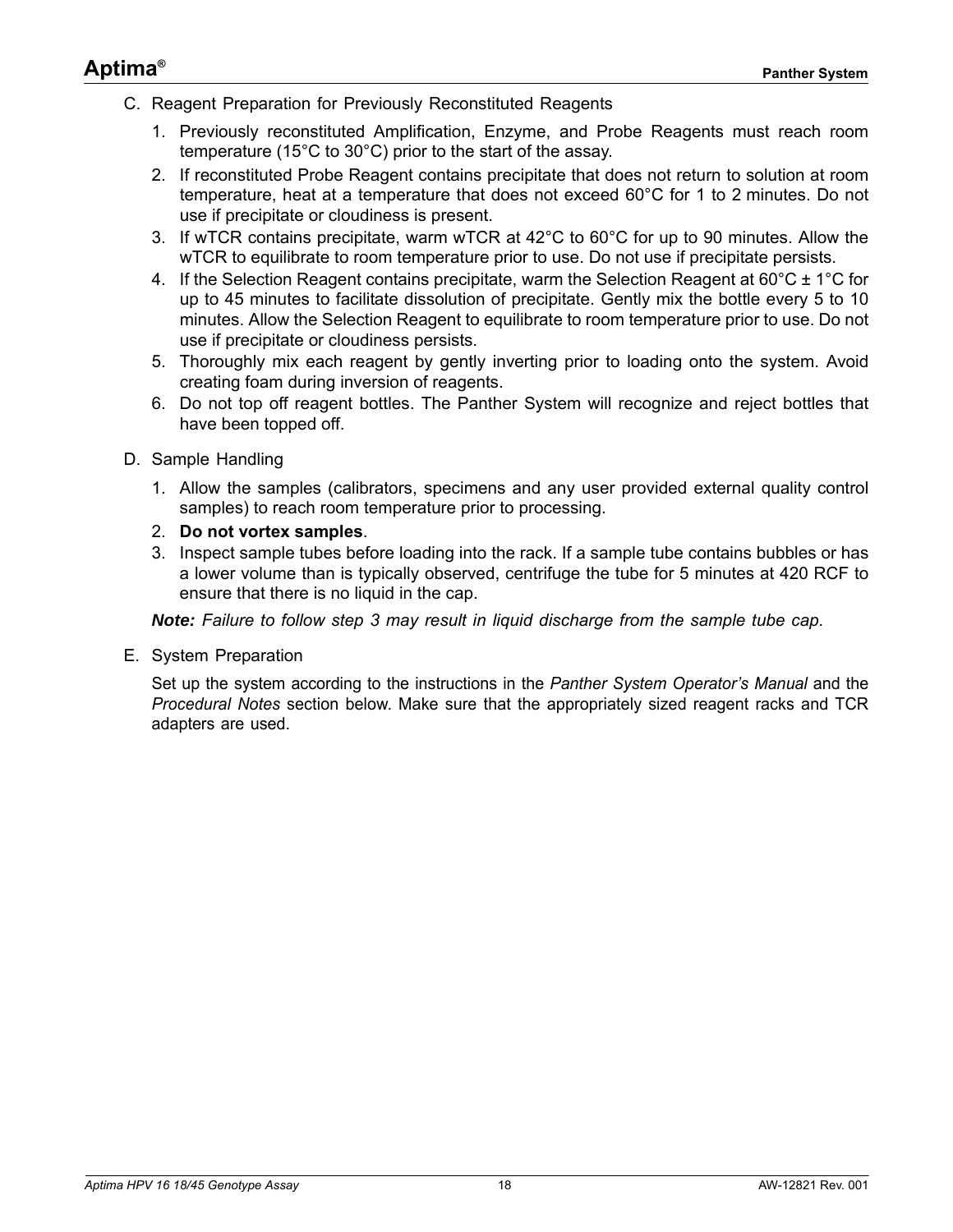### <span id="page-18-0"></span>**Procedural Notes**

- A. Calibrators
	- 1. To work properly with the Aptima 16 18/45 genotype assay software on the Panther System, two replicates of the Negative Calibrator and each Positive Calibrator are required. One vial of each calibrator may be loaded in any rack position in a Sample Bay Lane on the Panther System. Specimen pipetting will begin when one of the following two conditions has been met:
		- a. Positive and Negative Calibrators are currently being processed by the Panther System.
		- b. Valid results for the calibrators are registered on the Panther System.
	- 2. Once the calibrator tubes have been pipetted and are being processed for a specific reagent kit, specimens can be run with the associated assay reagent kit for up to 24 hours unless:
		- a. Calibrators are invalid.
		- b. The associated assay reagent kit is removed from the Panther System.
		- c. The associated assay reagent kit has exceeded the stability limits.
	- 3. Attempts to pipette more than two replicates from a calibrator tube can lead to insufficient volume errors.
- B. Temperature

Room temperature is defined as 15°C to 30°C.

C. Glove Powder

As in any reagent system, excess powder on some gloves may cause contamination of opened tubes. Powderless gloves are recommended.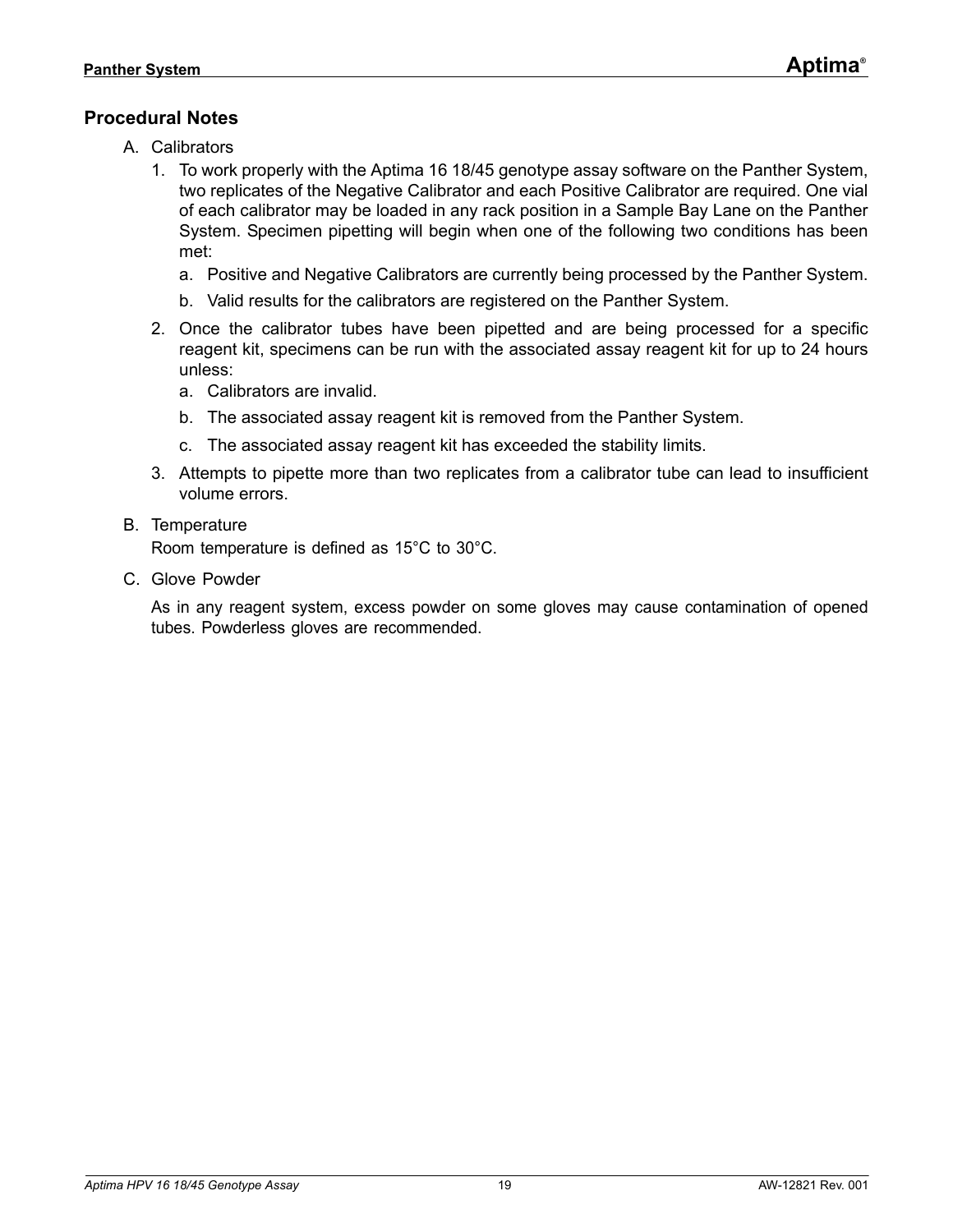#### <span id="page-19-0"></span>**Quality Control Procedures – Tigris DTS System and Panther System**

A. Run Validity Criteria

The software automatically determines run validity. The software will invalidate a run if any of the following conditions occur:

- More than one invalid Negative Calibrator replicate.
- More than one invalid Positive Calibrator 1 replicate.
- More than one invalid Positive Calibrator 2 replicate.
- More than 1 of 6 invalid calibrator replicates combined.

A run may be invalidated by an operator if technical, operator, or instrument difficulties are observed and documented while performing the assay.

An invalid run must be repeated. Aborted runs must be repeated.

*Note: Substantial reagent failure and system contamination may be indicated by invalid results for the Negative Calibrators, Positive Calibrators and/or the Internal Control. Follow instructions in [Test Interpretation – Tigris DTS System and Panther System](#page-21-0) for retesting invalid results.*

*Note: External quality control samples (not provided) should be tested in conformance with local, state, and/or federal regulations or accreditation requirements and each laboratory's standard Quality Control procedures.*

External quality control samples can be prepared by spiking HPV infected cultured cells (i.e. SiHa, HeLa or MS751) into STM from an Aptima Specimen Transfer tube or into a matrix comprised of an HPV-negative ThinPrep liquid cytology specimen (or pool of specimens) diluted 1:2.9 with STM. Cells spiked at 25 cells/mL (10 cells per reaction) will monitor for substantial reagent failure, but will not necessarily monitor performance at the assay cutoff. Laboratories must establish acceptance criteria (e.g. percent positivity) for external quality control samples.

B. Calibrator Acceptance Criteria

The table below defines the RLU criteria for the Negative and Positive Calibrator replicates.

|                              | <b>Tigris DTS System</b>                                   | <b>Panther System</b>                                      |
|------------------------------|------------------------------------------------------------|------------------------------------------------------------|
| <b>Negative Calibrator</b>   |                                                            |                                                            |
| 18/45 RLU                    | $\geq$ 0 and $\leq$ 60,000 RLU                             | $\geq$ 0 and $\leq$ 60,000 RLU                             |
| IC/16 RLU                    | ≥ 75,000 and ≤ 300,000 RLU                                 | ≥ 75,000 and ≤ 300,000 RLU                                 |
| <b>Positive Calibrator 1</b> |                                                            |                                                            |
| 18/45 RLU                    | $\geq$ 850,000 and $\leq$ 2,200,000 RLU                    | $\geq$ 800,000 and $\leq$ 2,200,000 RLU                    |
| IC/16 RLU                    | $≤ 475,000$ RLU                                            | ≤ 475,000 RLU                                              |
| <b>Positive Calibrator 2</b> |                                                            |                                                            |
| 18/45 RLU<br>$IC/16$ RLU     | ≤ $115,000$ RLU<br>$\geq 625,000$ and $\leq 4,000,000$ RLU | ≤ $115,000$ RLU<br>$\geq 625,000$ and $\leq 4,000,000$ RLU |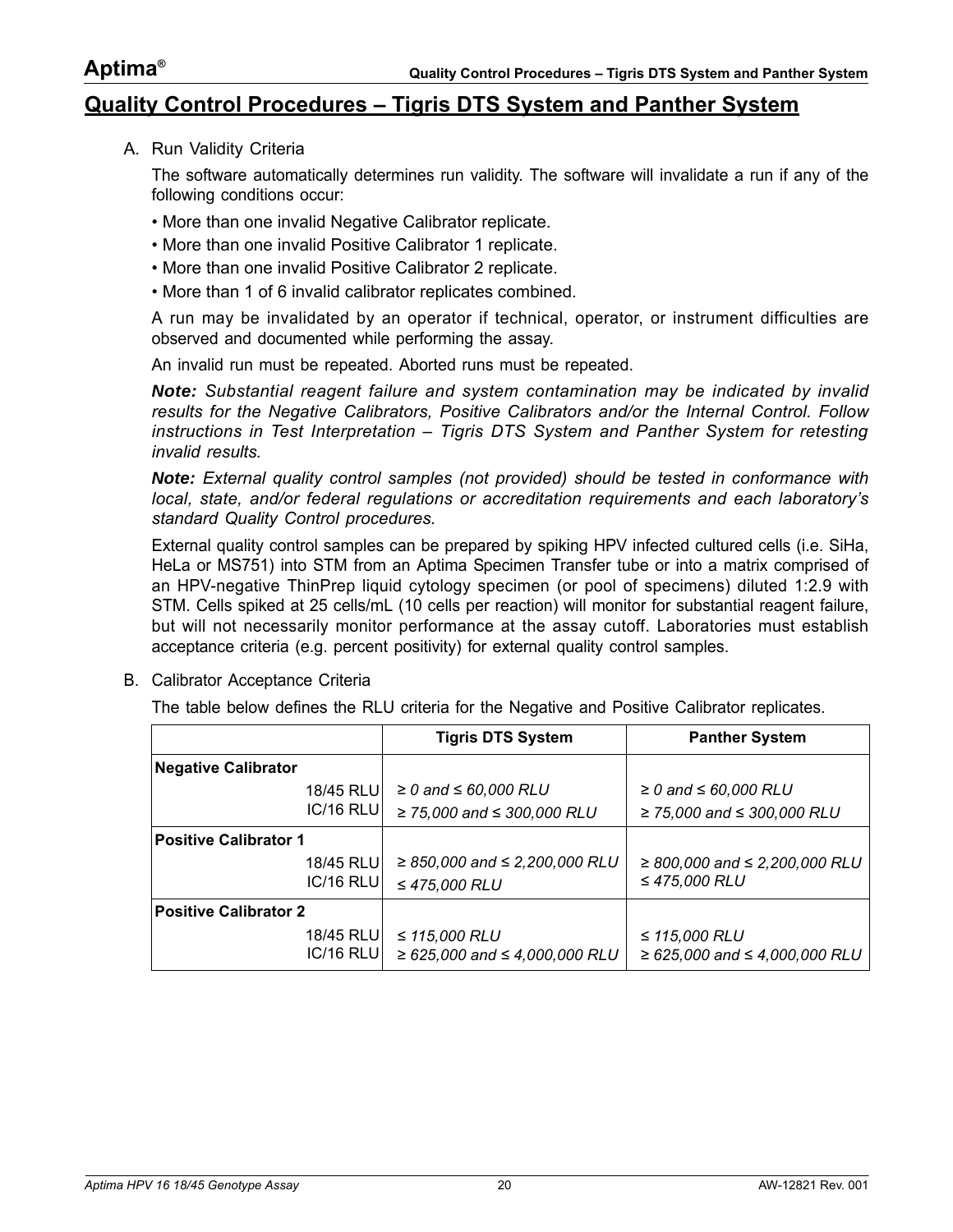C. IC Cutoff

The IC cutoff is determined from the IC/16 Analyte signal from the valid Negative Calibrator replicates.

*IC Cutoff = 0.5 x [mean IC/16 RLU of the valid Negative Calibrator replicates]*

D. Analyte 16 Cutoff

The analyte cutoff for HPV 16 is determined from the IC/16 RLU signal from the valid Negative Calibrator replicates and the valid Positive Calibrator 2 replicates.

*Analyte 16 Cutoff = 2 x [mean IC/16 RLU of the valid Negative Calibrator replicates] + 0.1 x [mean IC/16 RLU of the valid Positive Calibrator 2 replicates]*

E. Analyte 16 Signal to Cutoff (S/CO)

The analyte S/CO for HPV 16 is determined from the IC/16 RLU signal of the test sample and the analyte 16 cutoff for the run.

*Analyte 16 S/CO = test sample IC/16 RLU analyte 16 cutoff*

F. Analyte 18/45 Cutoff

The analyte cutoff for HPV 18/45 is determined from the 18/45 RLU signal from the valid Negative Calibrator replicates and the valid Positive Calibrator 1 replicates.

*Analyte 18/45 Cutoff = 1 x [mean 18/45 RLU of the valid Negative Calibrator replicates] + 0.18 x [mean I8/45 RLU of the valid Positive Calibrator 1 replicates]*

G. Analyte 18/45 Signal to Cutoff (S/CO)

The analyte S/CO for HPV 18/45 is determined from the 18/45 RLU signal of the test sample and the analyte 18/45 cutoff for the run.

*Analyte 18/45 S/CO = test sample 18/45 RLU analyte 18/45 cutoff*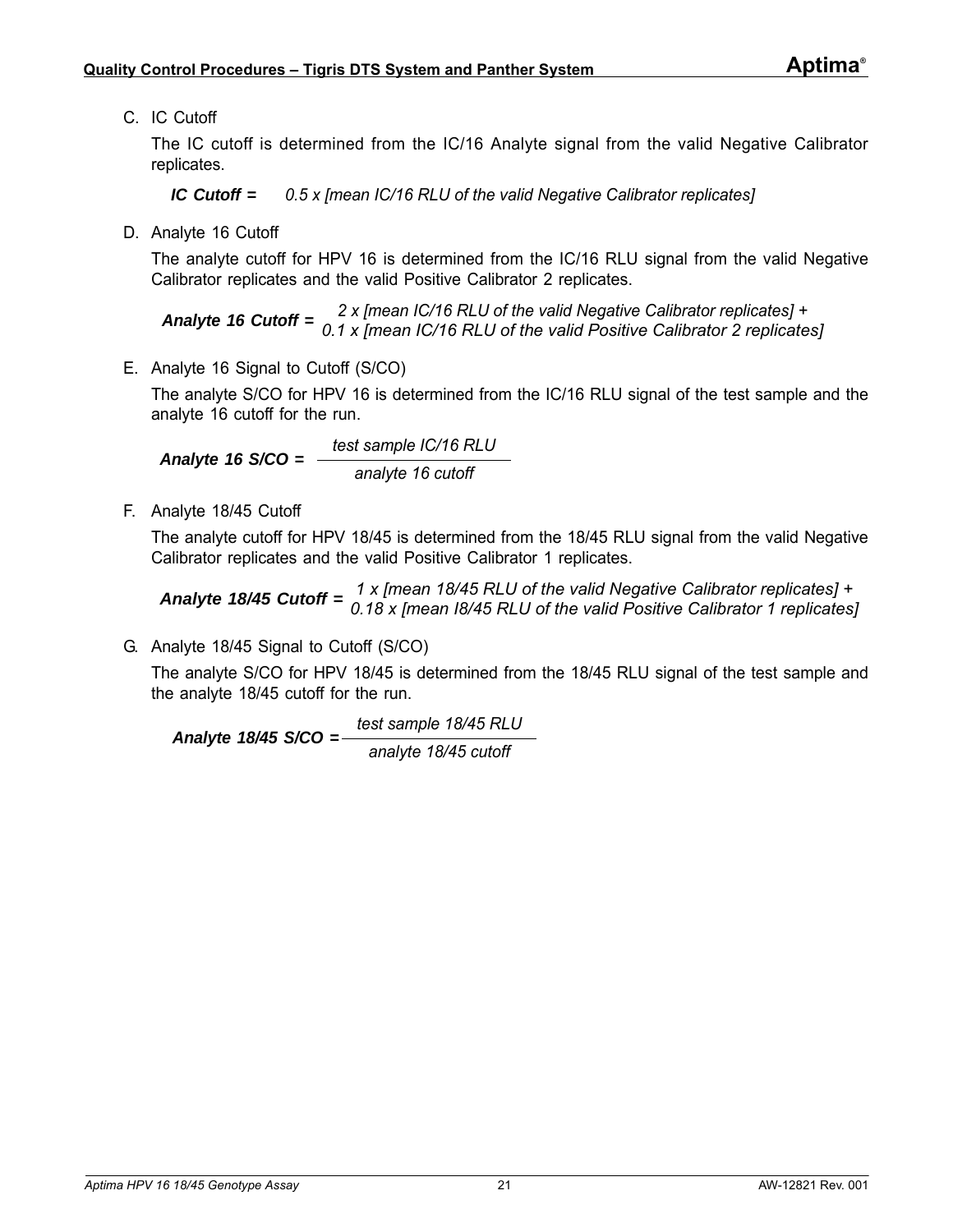# <span id="page-21-0"></span>**Test Interpretation – Tigris DTS System and Panther System**

Test results are automatically determined by the assay software. A test result may be negative for both HPV 16 and HPV 18/45, negative for HPV 16 and positive for HPV 18/45, positive for HPV 16 and negative for HPV 18/45, positive for both HPV 16 and HPV 18/45, or invalid as determined by the RLU and S/CO ratios as described in the table below. A test result may also be invalid due to other parameters (e.g., abnormal curve shape) being outside the normal expected ranges. Invalid test results should be repeated.

| <b>Aptima HPV 16 18/45</b><br><b>Genotype Assay</b><br><b>Result</b> | <b>Criteria</b>                                                                                                             |
|----------------------------------------------------------------------|-----------------------------------------------------------------------------------------------------------------------------|
| Negative - 16<br>Negative - 18/45                                    | $IC/HPV$ 16 RLU $\geq$ IC Cutoff and<br>HPV 16 $S/CO < 1.00$ and<br>HPV 18/45 S/CO < 1.00                                   |
| Negative - 16<br>Positive - 18/45                                    | HPV 16 $S/CO < 1.00$ and<br>HPV 18/45 S/CO $\geq$ 1.00 and<br>HPV 18/45 RLU $\leq$ 3,000,000                                |
| Positive - 16<br>Negative - 18/45                                    | HPV 16 S/CO $\geq$ 1.00 and<br>$IC/HPV$ 16 RLU $\leq$ 4,000,000 and<br>HPV 18/45 $S/CO < 1.00$                              |
| Positive - 16<br>Positive - 18/45                                    | HPV 16 S/CO $\geq$ 1.00 and<br>IC/HPV 16 RLU ≤ 4,000,000 and<br>HPV 18/45 S/CO $\geq$ 1.00 and<br>HPV 18/45 RLU ≤ 3,000,000 |
| Invalid                                                              | HPV 16 $S/CO < 1.00$ and<br>HPV 18/45 S/CO < 1.00 and<br>$IC/HPV$ 16 RLU < $IC$ cutoff<br>or<br>IC/HPV 16 RLU > 4,000,000   |
|                                                                      | or<br>HPV 18/45 RLU > 3,000,000                                                                                             |

*Note: Results from user-provided external quality control samples must be monitored and assessed by laboratory personnel per laboratory procedures.*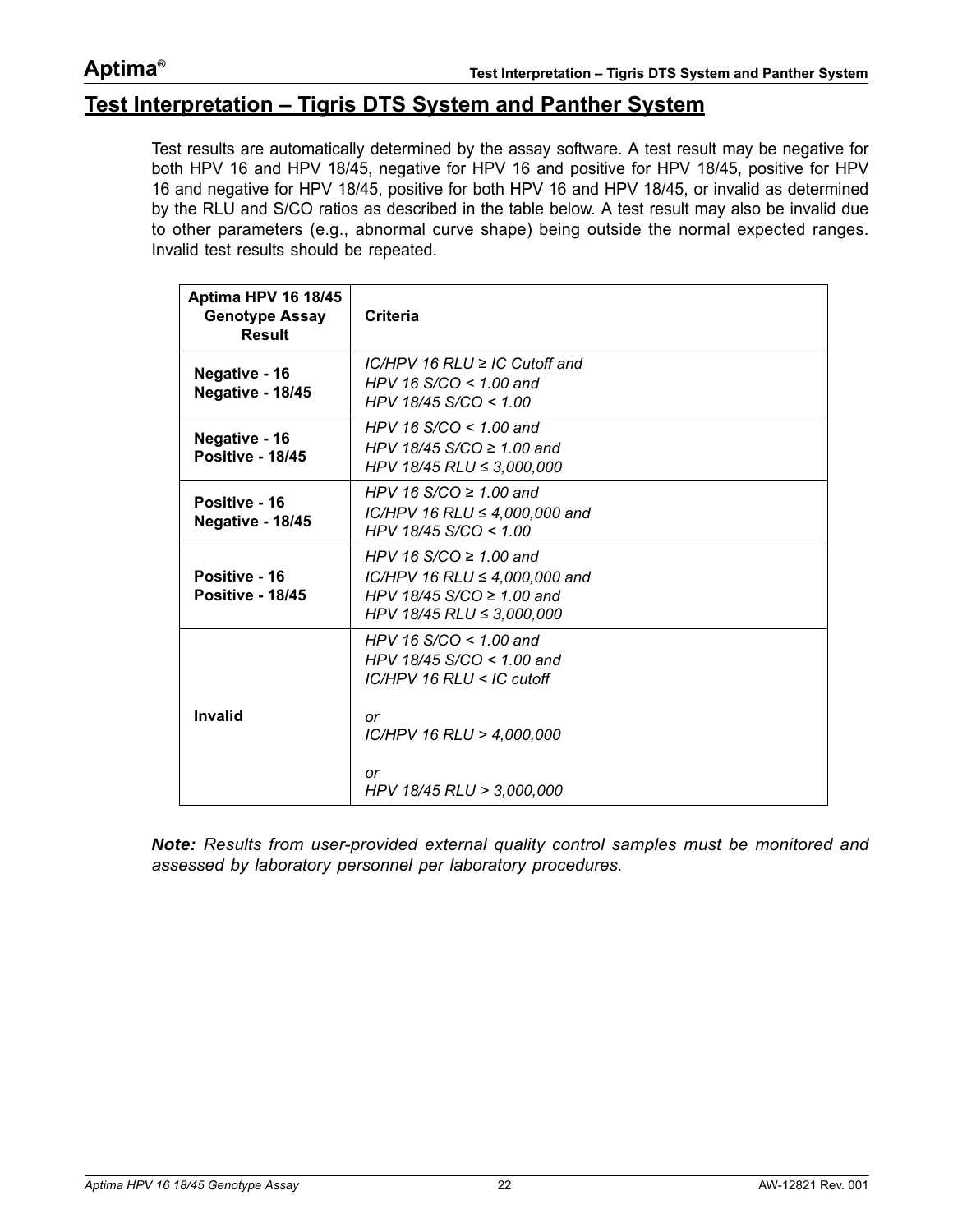# <span id="page-22-0"></span>**Limitations – Tigris DTS System and Panther System**

- A. The performance of the Aptima HPV 16 18/45 genotype assay has not been evaluated for HPV vaccinated individuals.
- B. The Aptima HPV 16 18/45 genotype assay has not been evaluated in cases of suspected abuse.
- C. Prevalence of HPV infection in a population may affect performance. Positive predictive values decrease when testing populations with low prevalence or individuals with no risk of infection.
- D. ThinPrep liquid cytology specimens containing less than 1 mL after ThinPrep Pap Test slide preparation are considered inadequate for the Aptima HPV 16 18/45 genotype assay.
- E. Aptima HPV 16 18/45 genotype assay performance has not been evaluated with post-processed ThinPrep liquid cytology specimens using processors other than the ThinPrep 2000 System.
- F. Test results may be affected by improper specimen collection, storage, or specimen processing.
- G. The Internal Control monitors the target capture, amplification, and detection steps of the assay. It is not intended to control for cervical sampling adequacy.
- H. A negative Aptima HPV 16 18/45 genotype assay result does not exclude the possibility of cytologic abnormalities or of future or underlying CIN2, CIN3, or cancer.
- I. The Aptima HPV 16 18/45 genotype assay provides qualitative results. Analyte levels are not necessarily associated with S/CO values (i.e., the expression level of mRNA in a specimen is not necessarily correlated with the magnitude of a positive assay signal). High S/CO values may be observed in samples close to the detection limit of the assay and low S/CO values may be observed in samples above the detection limit. Performing multiple tests on a sample may yield different S/CO values.
- J. Detection of high-risk HPV (types 16, 18, and 45) mRNA is dependent on the number of copies present in the specimen and may be affected by specimen collection methods, patient factors, stage of infection and the presence of interfering substances.
- K. Infection with HPV is not an indicator of cytologic HSIL or underlying high-grade CIN, nor does it imply that CIN2, CIN3, or cancer will develop. Most women infected with one or more high-risk HPV types do not develop CIN2, CIN3, or cancer.
- L. The following may interfere with the performance of the assay when present at concentrations greater than those specified: vaginal lubricants (containing Polyquaternium 15) at 1% w/v, antifungal cream (containing tioconazole) at 0.03% w/v, mucus at 0.3% w/v, intravaginal hormones (containing progesterone) at 1% w/v, Trichomonas vaginalis at 3 x 104 cells/mL.
- M. High concentrations of HPV 45 can reduce the ability of the Aptima HPV 16 18/45 genotype assay to detect the presence of HPV 16 at low levels.
- N. The effects of other potential variables such as vaginal discharge, use of tampons, etc. and specimen collection variables have not been evaluated.
- O. Use of this device must be limited to personnel trained in the use of the Aptima HPV 16 18/45 genotype assay.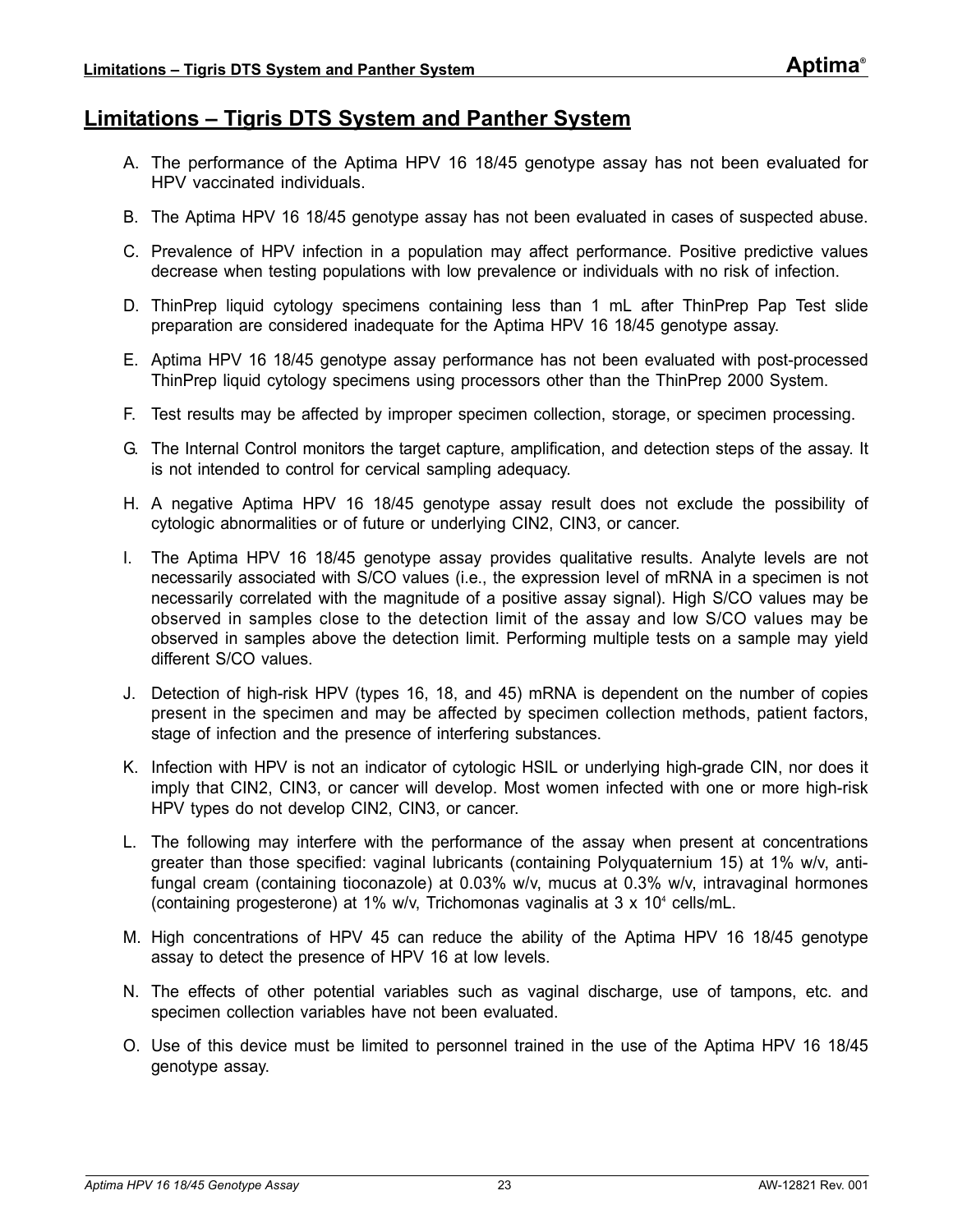# **Aptima®**

- P. Cross-contamination of samples can cause false positive results. The carryover rate of the Aptima HPV 16 18/45 genotype assay on the Tigris DTS System and the Panther System was 0.35% and 0.19% respectively, as determined in non-clinical studies.
- Q. The Aptima HPV 16 18/45 genotype assay should be interpreted in conjunction with other laboratory and clinical data available to the clinician.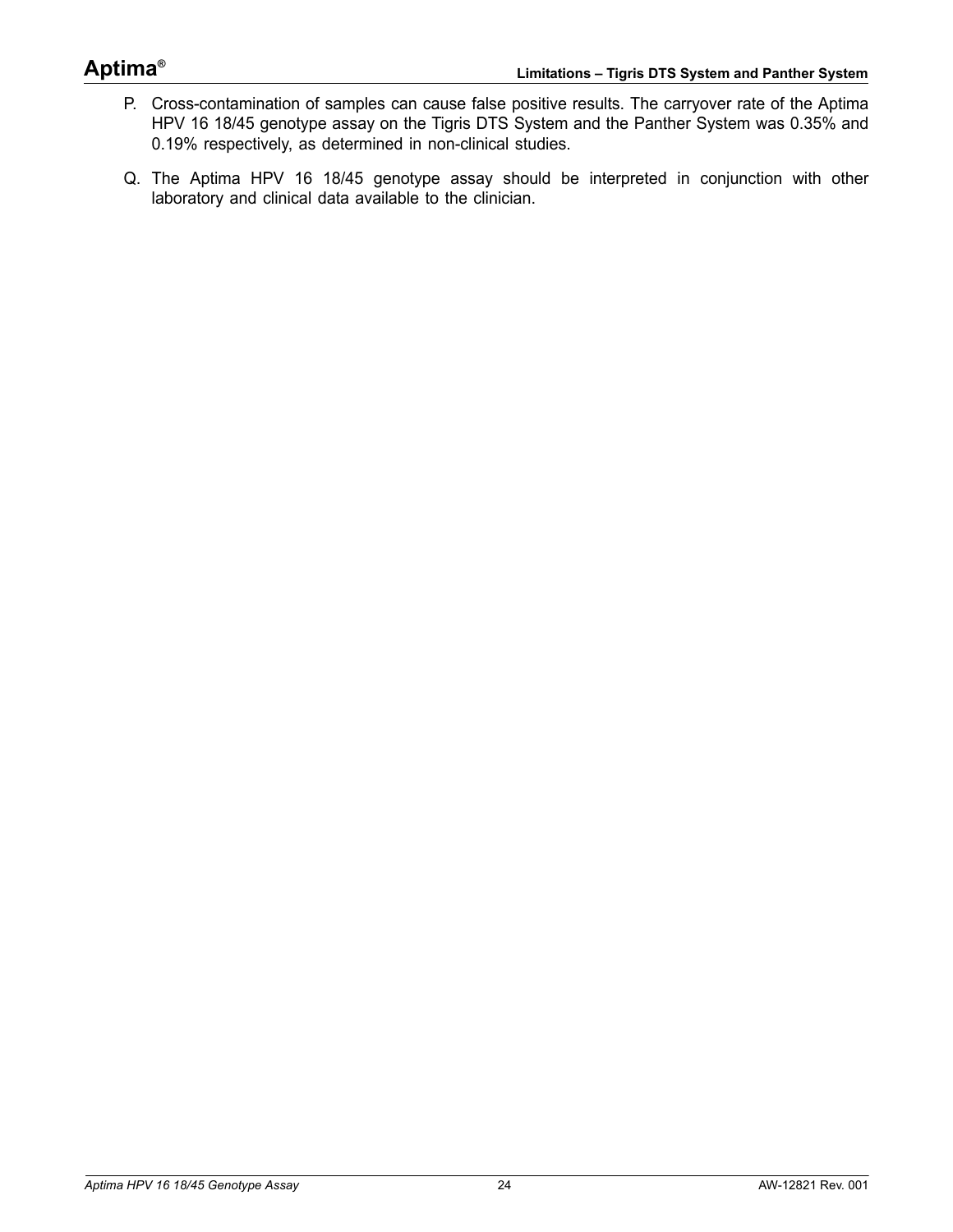# <span id="page-24-0"></span>**Tigris DTS System Expected Results: Prevalence of High-Risk HPV mRNA**

The prevalence of high-risk HPV infection varies widely and is influenced by several factors, of which age is the greatest contributor.<sup>[19](#page-85-19),[20](#page-85-20)</sup> Many studies have investigated HPV prevalence as determined by the detection of HPV DNA, however few studies report prevalence based on detection of HPV oncogenic mRNA. Women from a variety of clinical sites (n=18) representing a wide geographic distribution and a diverse population (10 states within the United States) were enrolled in a prospective clinical study known as the CLEAR trial to evaluate the Aptima HPV assay, which detects 14 high-risk HPV types.**[21](#page-85-21)** Samples from women in the CLEAR trial with Aptima HPV assay positive results were evaluated at three testing sites with the Aptima HPV 16 18/45 genotype assay in a separate clinical study. The prevalence of HPV 16, 18/45, as well as the remaining 11 high-risk HPV types observed in the clinical study, based on results of testing with the Aptima HPV assay and the Aptima HPV 16 18/45 genotype assay, was categorized overall, by age group, and by testing site. Results are shown in [Table 1](#page-24-1) for the atypical squamous cells of undetermined significance (ASC-US) and the negative for intraepithelial lesion or malignancy (NILM) populations.

<span id="page-24-1"></span>**Table 1:** High-risk HPV mRNA Prevalence in Populations by Age Group, Testing Site, and All Combined

|                             | Positivity Rate % (x/n)                  |                  |                     |                   |                                                  |                  |                     |               |
|-----------------------------|------------------------------------------|------------------|---------------------|-------------------|--------------------------------------------------|------------------|---------------------|---------------|
|                             | <b>ASC-US Population</b><br>(≥ 21 Years) |                  |                     |                   | <b>NILM Population</b><br>$(2 30 \text{ Years})$ |                  |                     |               |
|                             | <b>HPV 16</b>                            | <b>HPV 18/45</b> | <b>HPV 16 &amp;</b> | 11 Other HR*      | <b>HPV 16</b>                                    | <b>HPV 18/45</b> | <b>HPV 16 &amp;</b> | 11 Other HR*  |
|                             | Pos                                      | Pos              | 18/45 Pos           | Pos               | Pos                                              | Pos              | 18/45 Pos           | Pos           |
| All                         | 7.8                                      | 5.2              | 0.3                 | 25.5              | 0.4                                              | 0.4              | $\Omega$            | 3.9           |
|                             | (71/912)                                 | (47/912)         | (3/912)             | (233/912)         | (47/10, 846)                                     | (47/10, 846)     | (0/10, 846)         | (421/10, 846) |
| <b>Age Group</b><br>(years) |                                          |                  |                     |                   |                                                  |                  |                     |               |
| 21 to 29                    | 13.2<br>(51/386)                         | 4.9<br>(19/386)  | 0.5<br>(2/386)      | 38.3<br>(148/386) | N/A                                              | N/A              | N/A                 | N/A           |
| 30 to 39                    | 5.4                                      | 7.0              | 0.4                 | 21.8              | 0.7                                              | 0.6              | $\Omega$            | 5.3           |
|                             | (14/257)                                 | (18/257)         | (1/257)             | (56/257)          | (30/4, 188)                                      | (27/4, 188)      | (0/4, 188)          | (221/4, 188)  |
| $\geq 40$                   | 2.2                                      | 3.7              | 0                   | 10.8              | 0.3                                              | 0.3              | 0                   | 3.0           |
|                             | (6/269)                                  | (10/269)         | (0/269)             | (29/269)          | (17/6, 658)                                      | (20/6, 658)      | (0/6, 658)          | (200/6, 658)  |
| <b>Testing Site</b>         |                                          |                  |                     |                   |                                                  |                  |                     |               |
| 1                           | 9.0                                      | 4.3              | 0.7                 | 24.9              | 0.4                                              | 0.5              | 0                   | 3.8           |
|                             | (27/301)                                 | (13/301)         | (2/301)             | (75/301)          | (13/3,666)                                       | (18/3,666)       | (0/3,666)           | (141/3,666)   |
| $\mathbf{2}$                | 7.4                                      | 6.1              | $\Omega$            | 26.5              | 0.5                                              | 0.5              | $\Omega$            | 3.7           |
|                             | (23/310)                                 | (19/310)         | (0/310)             | (82/310)          | (18/3, 671)                                      | (17/3, 671)      | (0/3, 671)          | (136/3,671)   |
| 3                           | 7.0                                      | 5.0              | 0.3                 | 25.2              | 0.5                                              | 0.3              | $\Omega$            | 4.1           |
|                             | (21/301)                                 | (15/301)         | (1/301)             | (76/301)          | (16/3,509)                                       | (12/3, 509)      | (0/3, 509)          | (144/3,509)   |

HR = High-risk; N/A = Not Applicable; Pos = Positive

\* HPV types 31, 33, 35, 39, 51, 52, 56, 58, 59, 66, and 68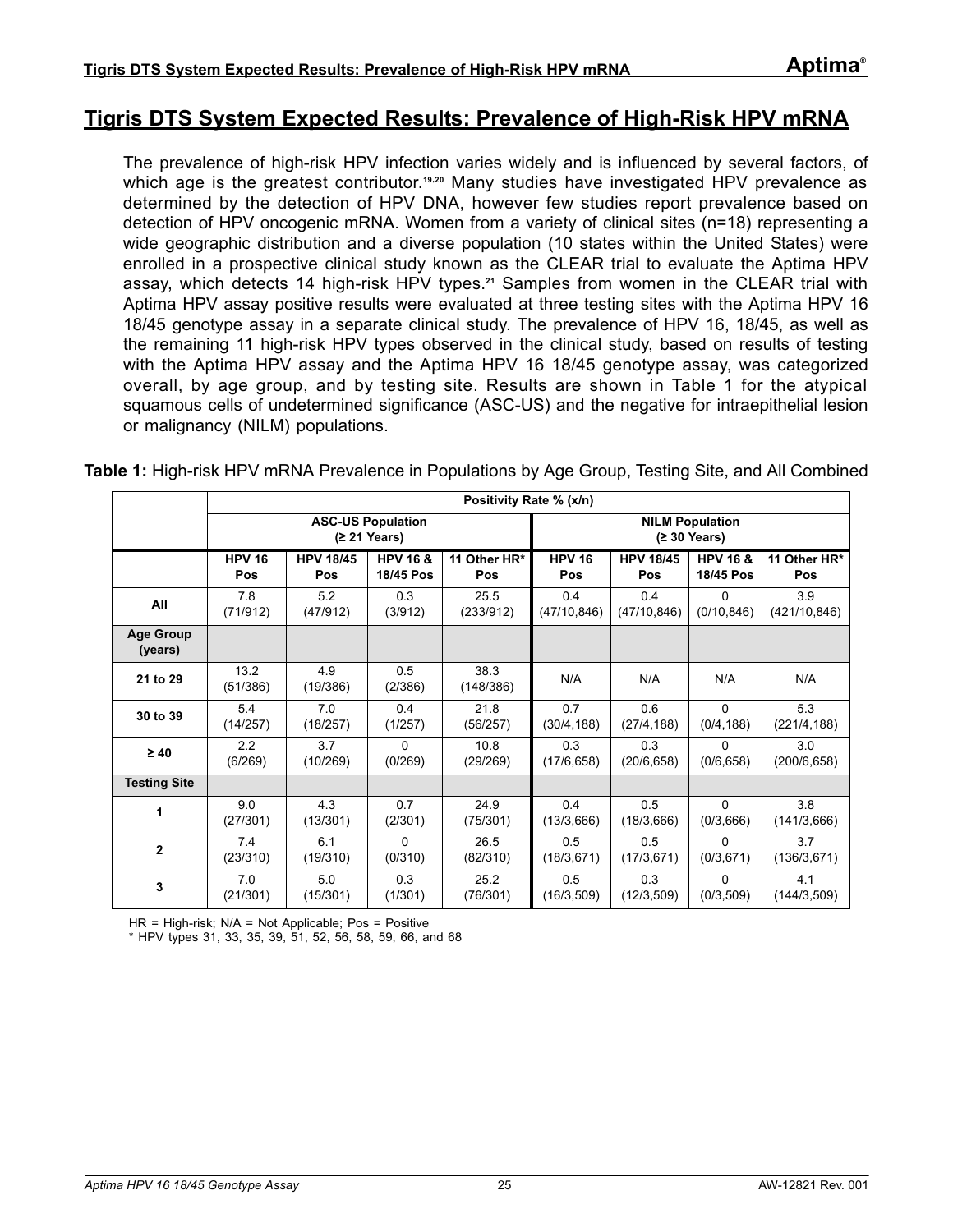# <span id="page-25-0"></span>**Aptima HPV 16 18/45 Genotype Assay on the Tigris DTS System Clinical Study Design**

The Aptima HPV 16 18/45 genotype assay was evaluated using referral cytology specimens collected from consenting women during the prospective, multicenter US clinical study known as the CLEAR trial.**[21](#page-85-21)**

#### **CLEAR Trial – Baseline Evaluation**

The CLEAR trial was conducted to determine the clinical performance of the Aptima HPV assay for detection of cervical intraepithelial neoplasia grade 2 or more severe cervical disease (≥CIN2). The CLEAR trial included a baseline evaluation and a 3-year follow-up evaluation. Women were enrolled into either the ASC-US Study or the NILM Study based on their referral ThinPrep liquid based cytology results from routine cervical cancer screening. The ASC-US Study population included women 21 years and older with ASC-US cytology results and the NILM Study population included women 30 years of age and older with NILM cytology results.

Women from 18 clinical sites, primarily obstetrics/gynecology clinics, which covered a wide geographic distribution and a diverse population, were enrolled. At baseline, residual referral cytology specimens from women in the ASC-US Study and in the NILM Study were tested with both the Aptima HPV assay and an FDA-approved HPV DNA test. These specimens were then divided into aliquots that were archived and stored at -70°C until they were tested with the Aptima HPV 16 18/45 genotype assay on the Tigris DTS System in the Aptima HPV 16 18/45 genotype assay clinical trial.

At baseline, all women in the ASC-US Study were referred to colposcopy, regardless of their Aptima HPV assay and FDA-approved HPV DNA test results. An endocervical curettage (ECC) biopsy and cervical punch biopsies (1 biopsy from each of the 4 quadrants) were obtained. If a lesion was visible, a punch biopsy was obtained (directed method; 1 biopsy per lesion) and quadrants without a visible lesion were biopsied at the squamocolumnar junction (random method).

In the NILM Study, women positive with the Aptima HPV assay and/or the FDA-approved HPV DNA test, as well as randomly selected women who were negative with both assays, were referred to colposcopy for the baseline evaluation. An ECC biopsy was obtained from each woman who attended colposcopy. Punch biopsies were obtained from visible lesions only (direct method; 1 biopsy per lesion).

Disease status was determined by a Consensus Histology Review Panel, which was based on agreement of at least 2 expert pathologists. The expert pathologists were masked to the women's HPV status. They were also masked to cytology status, as well as each other's histology diagnoses. If the 3 pathologists disagreed, all 3 pathologists reviewed slides at a multiheaded microscope to reach consensus. Investigators, clinicians, and women were masked to the Aptima HPV assay and FDA-approved HPV DNA test results until after completion of the colposcopy visit, to avoid bias.

At baseline, clinical performance of the Aptima HPV 16 18/45 genotype assay for detection of ≥CIN2 and cervical intraepithelial neoplasia grade 3 or more severe cervical disease (≥CIN3) was assessed relative to the cervical disease status determined at baseline.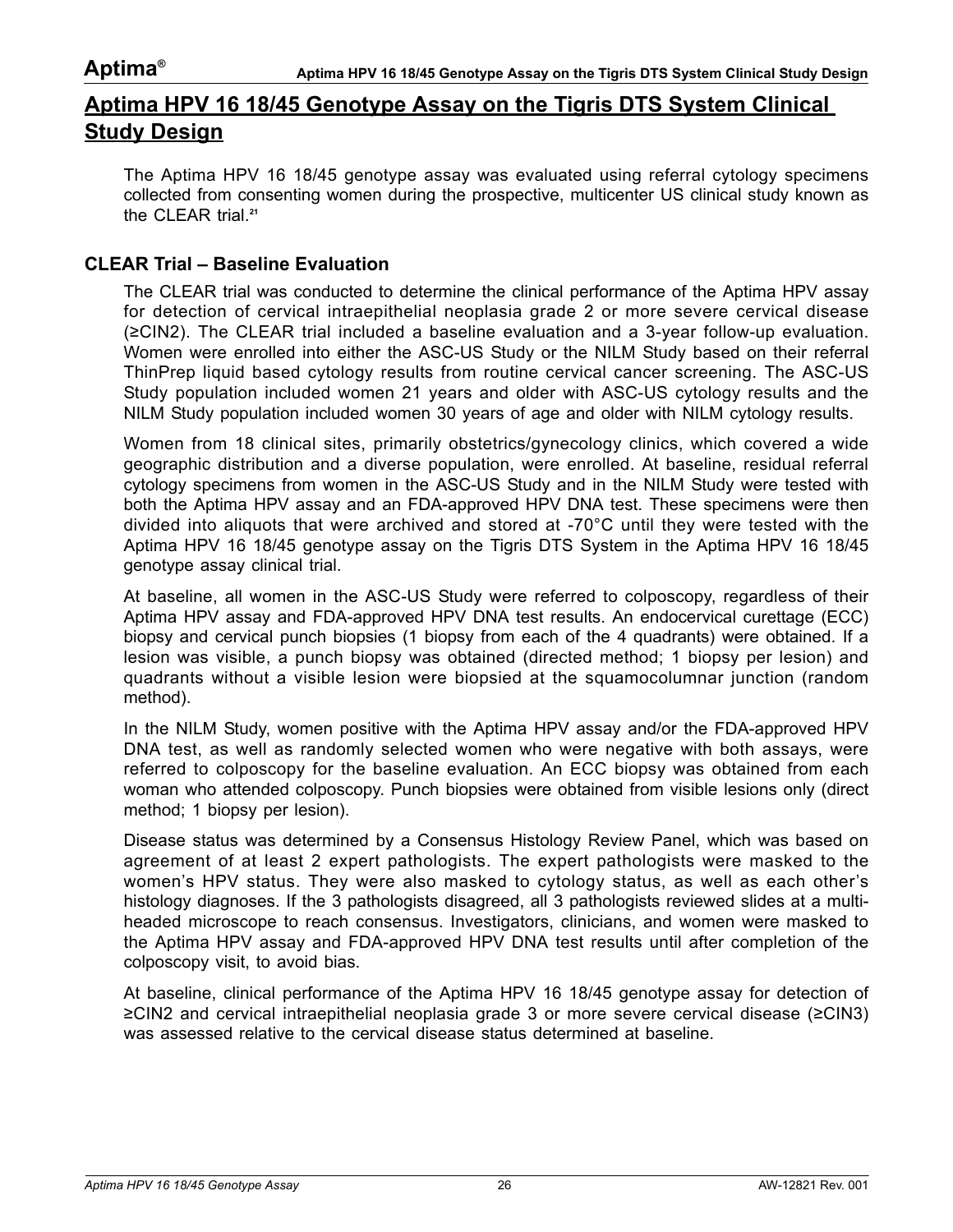### **CLEAR Trial – Follow-up Evaluation**

Women in the NILM Study from 14 clinical sites were eligible to participate in the 3-year Followup Phase of the study if: i) they had a colposcopy visit at baseline and they did not have ≥CIN2, or ii) they did not have a colposcopy visit at baseline. The Follow-up Phase of the study consisted of annual visits. At these visits, cervical sampling for cytology was performed for each woman, and some women were also tested with an FDA-approved HPV test. Women with ASC-US or more severe cytology results during the follow-up period were referred to colposcopy using the same biopsy and histologic examination procedures performed for the baseline evaluation. Cervical disease status at a follow-up visit was considered "negative" based on NILM cytology or, for women with abnormal cytology test results, based on normal or CIN1 Consensus Histology Review Panel results. Women who had ≥CIN2 detected during the follow-up period were considered to have completed follow-up and did not attend visits after ≥CIN2 was detected. Women who did not have ≥CIN2 detected during the follow-up period but who attended a study visit in follow-up year 1 and/or follow-up year 2 and who attended a study visit in follow-up year 3 were considered to have completed follow-up.

The objective of the follow-up study was to compare the cumulative 3-year risk of cervical disease in women with baseline positive Aptima HPV assay and baseline positive Aptima HPV 16 18/45 genotype assay results with the cumulative 3-year risk of cervical disease in women with baseline positive Aptima HPV assay and baseline negative Aptima HPV 16 18/45 genotype assay results. The 3-year cervical disease status was determined as follows:

- Positive cervical disease status (≥CIN2 and/or ≥CIN3) Women who had ≥CIN2 detected at baseline or during follow-up.
- Negative cervical disease status (<CIN2) Women who completed follow-up without detection of ≥CIN2 and who were not considered to have "indeterminate" cervical disease status.
- Indeterminate cervical disease status Women who had abnormal cytology test results during follow-up and who did not have a subsequent Consensus Histology Review Panel result, or women with inadequate cytology at their last visit.
- Lost to follow-up Women who did not complete follow-up and who were not considered to have "indeterminate" cervical disease status.

Clinical performance of the Aptima HPV 16 18/45 genotype assay for detection of ≥CIN2 and ≥CIN3 was evaluated relative to the 3-year cervical disease status.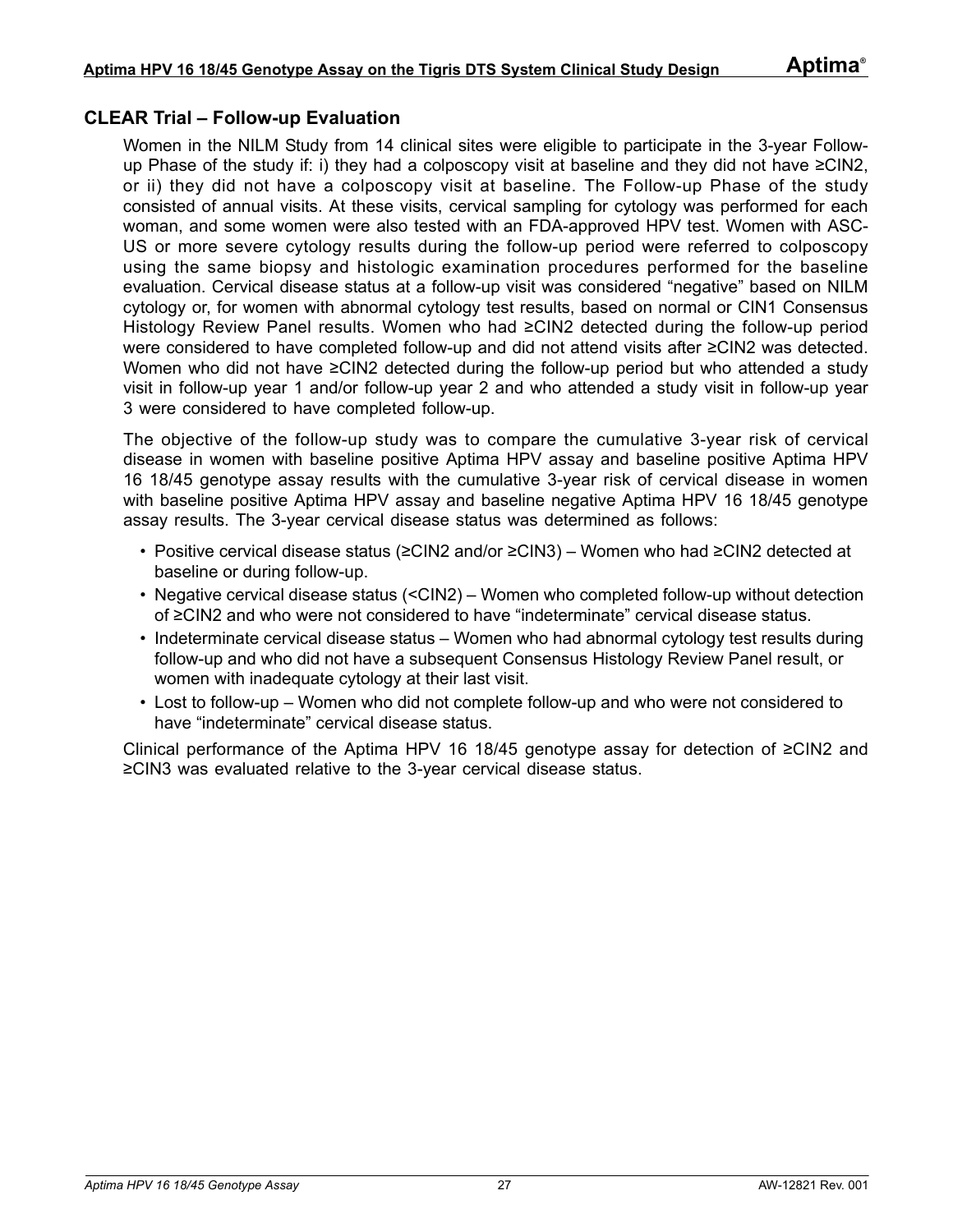# <span id="page-27-0"></span>**Tigris DTS System Assay Performance**

#### **ASC-US ≥ 21 Years Population: Aptima HPV 16 18/45 Genotype Assay Clinical Performance**

In total, there were 400 evaluable women 21 years of age and older with ASC-US cytology results and Aptima HPV assay positive results whose referral cytology samples were eligible for testing with the Aptima HPV 16 18/45 genotype assay. Of these, 46 women did not have sufficient referral cytology sample volume available for testing in this study and 6 had undetermined disease diagnoses; after a missing values analysis, they were not included in the performance calculations. The 348 evaluable women with conclusive disease status had valid Aptima HPV 16 18/45 genotype assay results based on reflex testing from an Aptima HPV assay positive result. Sixty-seven (67) women had ≥CIN2 and 29 had ≥CIN3.

Of the 348 evaluable women with Aptima HPV assay positive results, 117 women had Aptima HPV 16 18/45 genotype assay positive results indicating the presence of HPV 16 and/or HPV 18/45; 231 had negative results, indicating the presence of one or more of the other 11 high-risk HPV types as detected by the Aptima HPV assay (i.e., HPV types 31, 33, 35, 39, 51, 52, 56, 58, 59, 66, and 68). An additional 545 evaluable women 21 years of age and older with ASC-US cytology results had Aptima HPV assay negative results during the CLEAR trial. An Aptima HPV assay negative result indicates that none of the 14 high-risk HPV types are present, and were designated as Aptima HPV 16 18/45 genotype assay negative for the purpose of analysis. Prevalence of ≥CIN2 and ≥CIN3 in evaluable women with ASC-US cytology results was 8.8% and 3.7% respectively. The results of the Aptima HPV 16 18/45 genotype assay by Aptima HPV assay result and Consensus Histology Review Panel diagnosis are presented in [Table 2](#page-27-1).

<span id="page-27-1"></span>**Table 2:** ASC-US ≥ 21 Years Population: Results of the Aptima HPV 16 18/45 Genotype Assay and Aptima HPV Assay by Consensus Histology Review Panel Diagnosis

| <b>AHPV-GT</b><br><b>Aptima HPV</b> |                                     |                       | <b>Consensus Histology Review Panel Diagnosis</b><br>Interpretation |               |                  |                  |                  |          |              |
|-------------------------------------|-------------------------------------|-----------------------|---------------------------------------------------------------------|---------------|------------------|------------------|------------------|----------|--------------|
| <b>Assay Result</b>                 | Assay Result*                       |                       | Undetermined**                                                      | <b>Normal</b> | CIN <sub>1</sub> | CIN <sub>2</sub> | CIN <sub>3</sub> | Cancer   | <b>Total</b> |
| <b>Positive</b>                     | HPV 16 Pos.<br><b>HPV 18/45 Neg</b> | HPV 16 Pos            | 1                                                                   | 27            | 18               | 11               | 14               | $\Omega$ | 71           |
|                                     | HPV 16 Neq.<br><b>HPV 18/45 Pos</b> | <b>HPV 18/45 Pos</b>  | 3                                                                   | 23            | 14               | 3                | 3                | 1        | 47           |
|                                     | HPV 16 Pos.<br><b>HPV 18/45 Pos</b> | HPV 16 & 18/45<br>Pos | 0                                                                   | 1             | $\Omega$         | 1                |                  | 0        | 3            |
|                                     | HPV 16 Neg,<br><b>HPV 18/45 Neg</b> | Other HR HPV Pos      | $\overline{2}$                                                      | 125           | 73               | 23               | 10               | $\Omega$ | 233          |
|                                     |                                     | <b>Total</b>          | 6                                                                   | 176           | 105              | 38               | 28               | 1        | 354          |
| <b>Negative</b>                     | HPV 16/18/45<br>$Neq***$            | HR HPV Neg            | 13                                                                  | 458           | 75               | 8                | 4                | $\Omega$ | 558          |
|                                     |                                     | 19                    | 634                                                                 | 180           | 46               | 32               | $1^$             | 912      |              |

AHPV-GT = Aptima HPV 16 18/45 genotype assay; CIN1 = Cervical Intraepithelial Neoplasia Grade 1; HR = High-risk; Neg = Negative; Pos = Positive

\*All samples had final results (upon final testing or after resolution of initial invalids per procedure).

\*\*19 women attended the colposcopy visit but a diagnosis could not be determined for the following reasons: < 5 biopsy specimens obtained all with histology results of normal/CIN1 (n=15), no biopsies collected (n=3), and biopsy slides lost (n=1).

\*\*\*Women with Aptima HPV assay negative results were designated as Aptima HPV 16 18/45 genotype assay negative for the purpose of analysis.

^One woman had adenocarcinoma in situ (AIS).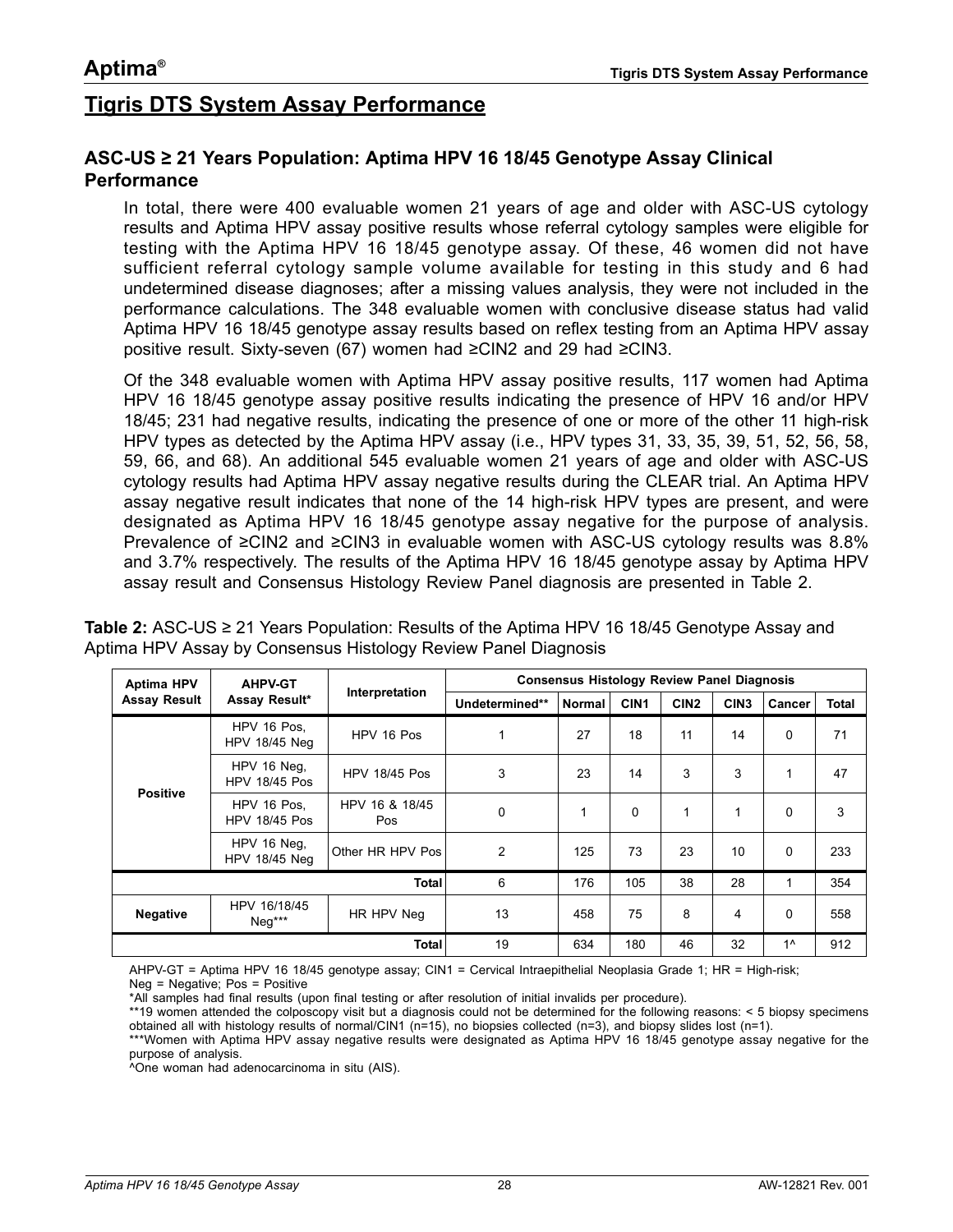The absolute risk of disease (≥CIN2 and ≥CIN3) by Aptima HPV 16 18/45 genotype assay result and Aptima HPV assay result are shown in [Table 3](#page-28-0). The risk of ≥CIN2 in women with HPV types 16, 18, and/or 45 present was 29.1% compared to 14.3% in women with one or more of the other 11 high-risk HPV types present and 2.2% in women with no high-risk HPV types present. Absolute risk is shown by age group in [Table 4.](#page-29-0)

<span id="page-28-0"></span>**Table 3:** ASC-US ≥ 21 Years Population: Absolute Risk of ≥CIN2 and ≥CIN3 for Results of the Aptima HPV 16 18/45 Genotype Assay and Aptima HPV Assay

|                                          | <b>AHPV-GT</b>                            |                                       | $\geq$ CIN2                                | $\geq$ CIN3                                |
|------------------------------------------|-------------------------------------------|---------------------------------------|--------------------------------------------|--------------------------------------------|
| <b>Aptima HPV</b><br><b>Assay Result</b> | <b>Assay Result</b>                       | Interpretation                        | <b>Absolute Risk</b><br>$(95% \text{ CI})$ | <b>Absolute Risk</b><br>$(95% \text{ Cl})$ |
|                                          | HPV 16 Pos and/or<br><b>HPV 18/45 Pos</b> | HPV 16 and/or<br><b>HPV 18/45 Pos</b> | 29.1 (34/117)<br>(22.4, 36.0)              | 16.2 (19/117)<br>(11.4, 21.1)              |
|                                          | HPV 16 Pos.<br><b>HPV 18/45 Neg</b>       | HPV 16 Pos Only                       | 35.7 (25/70)<br>(26.1, 45.9)               | 20.0 (14/70)<br>(12.6, 28.0)               |
| <b>Positive</b>                          | HPV 16 Neg.<br><b>HPV 18/45 Pos</b>       | HPV 18/45 Pos Only                    | 15.9 (7/44)<br>(7.2, 28.3)                 | 9.1(4/44)<br>(2.9, 19.5)                   |
|                                          | HPV 16 Pos.<br><b>HPV 18/45 Pos</b>       | HPV 16 & 18/45 Pos                    | 66.7 (2/3)<br>(15.2, 98.2)                 | 33.3(1/3)<br>(1.8, 84.6)                   |
|                                          | HPV 16/18/45 Neg                          | Other HR HPV Pos                      | 14.3 (33/231)<br>(10.9, 17.9)              | 4.3 (10/231)<br>(2.4, 6.8)                 |
|                                          | Pos or Neg                                | <b>HR HPV Pos</b>                     | 19.3 (67/348)<br>(17.1, 21.3)              | 8.3 (29/348)<br>(6.9, 9.4)                 |
| <b>Negative</b>                          | HPV 16/18/45 Neg*                         | HR HPV Neg                            | 2.2 (12/545)<br>(1.2, 3.5)                 | 0.7(4/545)<br>(0.2, 1.6)                   |
|                                          |                                           | <b>Prevalence</b>                     | 8.8%<br>(79/893)                           | 3.7%<br>(33/893)                           |

AHPV-GT = Aptima HPV 16 18/45 genotype assay; HR = High-risk; Neg = Negative; Pos = Positive

\*Women with Aptima HPV assay negative results were designated as Aptima HPV 16 18/45 genotype assay negative for the purpose of analysis.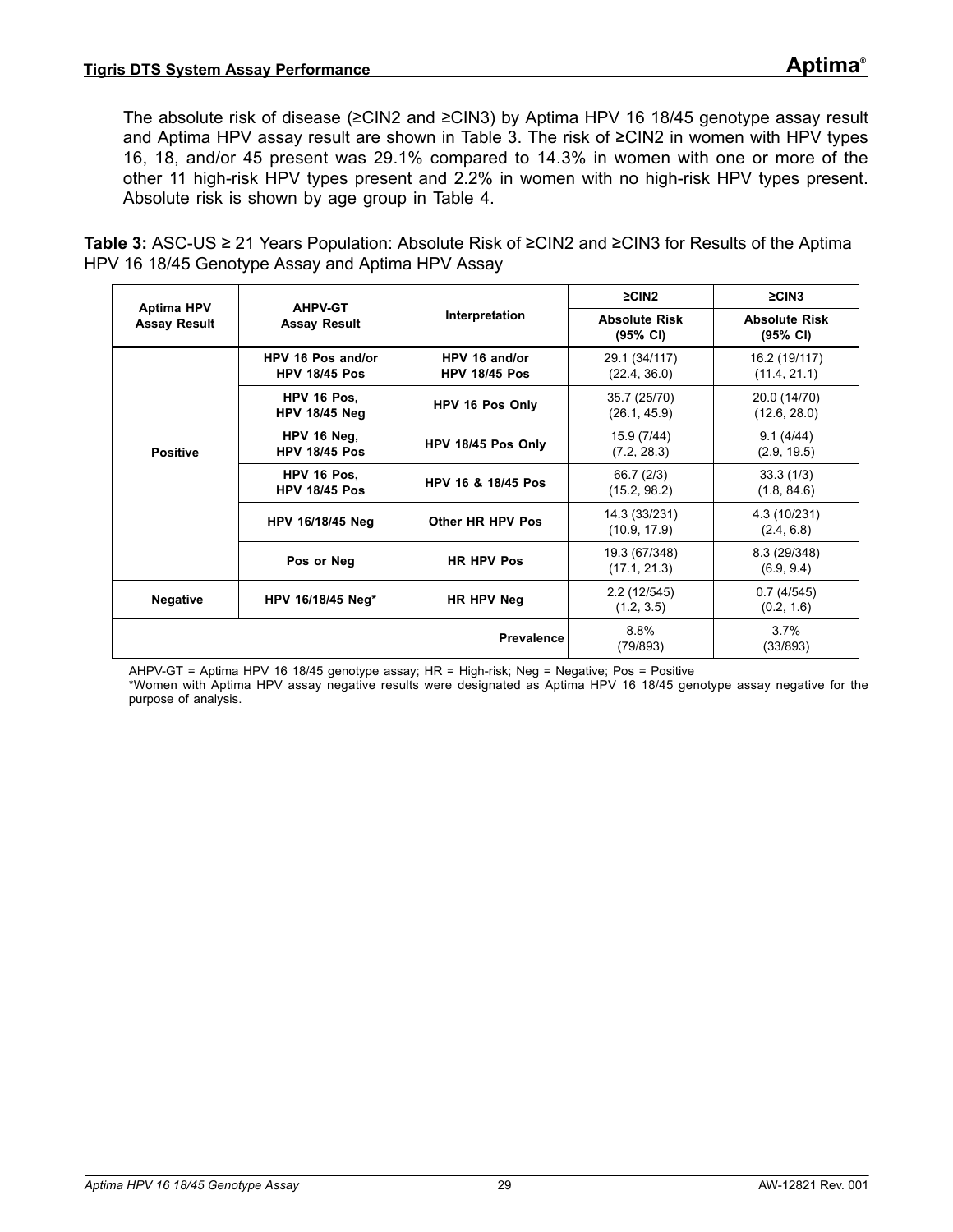<span id="page-29-0"></span>**Table 4:** ASC-US ≥ 21 Years Population: Absolute Risk of ≥CIN2 and ≥CIN3 for Results of the Aptima HPV 16 18/45 Genotype Assay and Aptima HPV Assay by Age Group

|                   | <b>Aptima HPV</b>   | <b>AHPV-GT</b>                            |                                       | $\geq$ CIN2                                | $\geq$ CIN3                      |
|-------------------|---------------------|-------------------------------------------|---------------------------------------|--------------------------------------------|----------------------------------|
|                   | <b>Assay Result</b> | <b>Assay Result</b>                       | Interpretation                        | <b>Absolute Risk</b><br>$(95% \text{ Cl})$ | <b>Absolute Risk</b><br>(95% CI) |
|                   |                     | HPV 16 Pos and/or<br><b>HPV 18/45 Pos</b> | HPV 16 and/or<br><b>HPV 18/45 Pos</b> | 26.8 (19/71)<br>(18.3, 35.7)               | 15.5 (11/71)<br>(9.3, 21.8)      |
|                   |                     | HPV 16 Pos,<br><b>HPV 18/45 Neg</b>       | HPV 16 Pos Only                       | 28.0 (14/50)<br>(17.5, 39.6)               | 18.0 (9/50)<br>(9.9, 26.9)       |
|                   | <b>Positive</b>     | HPV 16 Neg,<br><b>HPV 18/45 Pos</b>       | HPV 18/45 Pos Only                    | 15.8 (3/19)<br>(3.7, 36.3)                 | 5.3(1/19)<br>(0.2, 22.5)         |
| 21 to 29<br>Years |                     | HPV 16 Pos,<br><b>HPV 18/45 Pos</b>       | HPV 16 & 18/45 Pos                    | 100(2/2)<br>(27.0, 100)                    | 50.0(1/2)<br>(2.9, 97.1)         |
|                   |                     | <b>HPV 16/18/45 Neg</b>                   | Other HR HPV Pos                      | 17.0 (25/147)<br>(12.6, 21.5)              | 5.4 (8/147)<br>(2.8, 8.5)        |
|                   |                     | Pos or Neg                                | <b>HR HPV Pos</b>                     | 20.2 (44/218)<br>(17.6, 22.5)              | 8.7 (19/218)<br>(7.1, 9.8)       |
|                   | <b>Negative</b>     | HPV 16/18/45 Neg*                         | <b>HR HPV Neg</b>                     | 3.6(6/165)<br>(1.5, 6.9)                   | 0.6(1/165)<br>(0.0, 2.7)         |
|                   |                     |                                           | <b>Prevalence</b>                     | 13.1% (50/383)                             | 5.2% (20/383)                    |
|                   |                     | HPV 16 Pos and/or<br><b>HPV 18/45 Pos</b> | HPV 16 and/or<br><b>HPV 18/45 Pos</b> | 32.3 (10/31)<br>(19.0, 45.9)               | 16.1 (5/31)<br>(7.0, 25.4)       |
|                   | <b>Positive</b>     | HPV 16 Pos,<br><b>HPV 18/45 Neg</b>       | HPV 16 Pos Only                       | 50.0 (7/14)<br>(24.2, 74.2)                | 21.4 (3/14)<br>(5.1, 41.6)       |
|                   |                     | HPV 16 Neg,<br><b>HPV 18/45 Pos</b>       | HPV 18/45 Pos Only                    | 18.8 (3/16)<br>(3.0, 40.6)                 | 12.5(2/16)<br>(1.3, 30.8)        |
| 30 to 39<br>Years |                     | HPV 16 Pos,<br><b>HPV 18/45 Pos</b>       | <b>HPV 16 &amp; 18/45 Pos</b>         | 0(0/1)<br>(0.0, 93.5)                      | 0(0/1)<br>(0.0, 93.3)            |
|                   |                     | <b>HPV 16/18/45 Neg</b>                   | Other HR HPV Pos                      | 12.7 (7/55)<br>(6.2, 20.5)                 | 3.6(2/55)<br>(0.6, 9.1)          |
|                   |                     | Pos or Neg                                | <b>HR HPV Pos</b>                     | 19.8 (17/86)<br>(15.1, 23.9)               | 8.1(7/86)<br>(4.7, 10.3)         |
|                   | <b>Negative</b>     | HPV 16/18/45 Neg*                         | <b>HR HPV Neg</b>                     | 1.2(2/167)<br>(0.2, 3.5)                   | 0.6(1/167)<br>(0.0, 2.3)         |
|                   |                     |                                           | <b>Prevalence</b>                     | 7.5% (19/253)                              | 3.2% (8/253)                     |
|                   |                     | HPV 16 Pos and/or<br><b>HPV 18/45 Pos</b> | HPV 16 and/or<br><b>HPV 18/45 Pos</b> | 33.3 (5/15)<br>(12.4, 55.0)                | 20.0 (3/15)<br>(4.1, 36.0)       |
|                   |                     | HPV 16 Pos,<br><b>HPV 18/45 Neg</b>       | <b>HPV 16 Pos Only</b>                | 66.7 (4/6)<br>(27.1, 93.5)                 | 33.3(2/6)<br>(6.2, 69.2)         |
|                   | <b>Positive</b>     | HPV 16 Neg,<br><b>HPV 18/45 Pos</b>       | HPV 18/45 Pos Only                    | 11.1(1/9)<br>(0.5, 39.7)                   | 11.1(1/9)<br>(0.5, 37.1)         |
| $\geq 40$ Years   |                     | HPV 16 Pos,<br><b>HPV 18/45 Pos</b>       | <b>HPV 16 &amp; 18/45 Pos</b>         | N/A (0/0)                                  | N/A (0/0)                        |
|                   |                     | <b>HPV 16/18/45 Neg</b>                   | Other HR HPV Pos                      | 3.4(1/29)<br>(0.1, 14.0)                   | 0(0/29)<br>(0.0, 8.2)            |
|                   |                     | Pos or Neg                                | <b>HR HPV Pos</b>                     | 13.6 (6/44)<br>(6.5, 20.6)                 | 6.8(3/44)<br>(1.8, 11.4)         |
|                   | Negative            | HPV 16/18/45 Neg*                         | HR HPV Neg                            | 1.9(4/213)<br>(0.6, 3.4)                   | 0.9(2/213)<br>(0.1, 2.0)         |
|                   |                     |                                           | Prevalence                            | 3.9% (10/257)                              | 1.9% (5/257)                     |

AHPV-GT = Aptima HPV 16 18/45 genotype assay; HR = High-risk; N/A = Not Applicable; Neg = Negative; Pos = Positive \*Women with Aptima HPV assay negative results were designated as Aptima HPV 16 18/45 genotype assay negative for the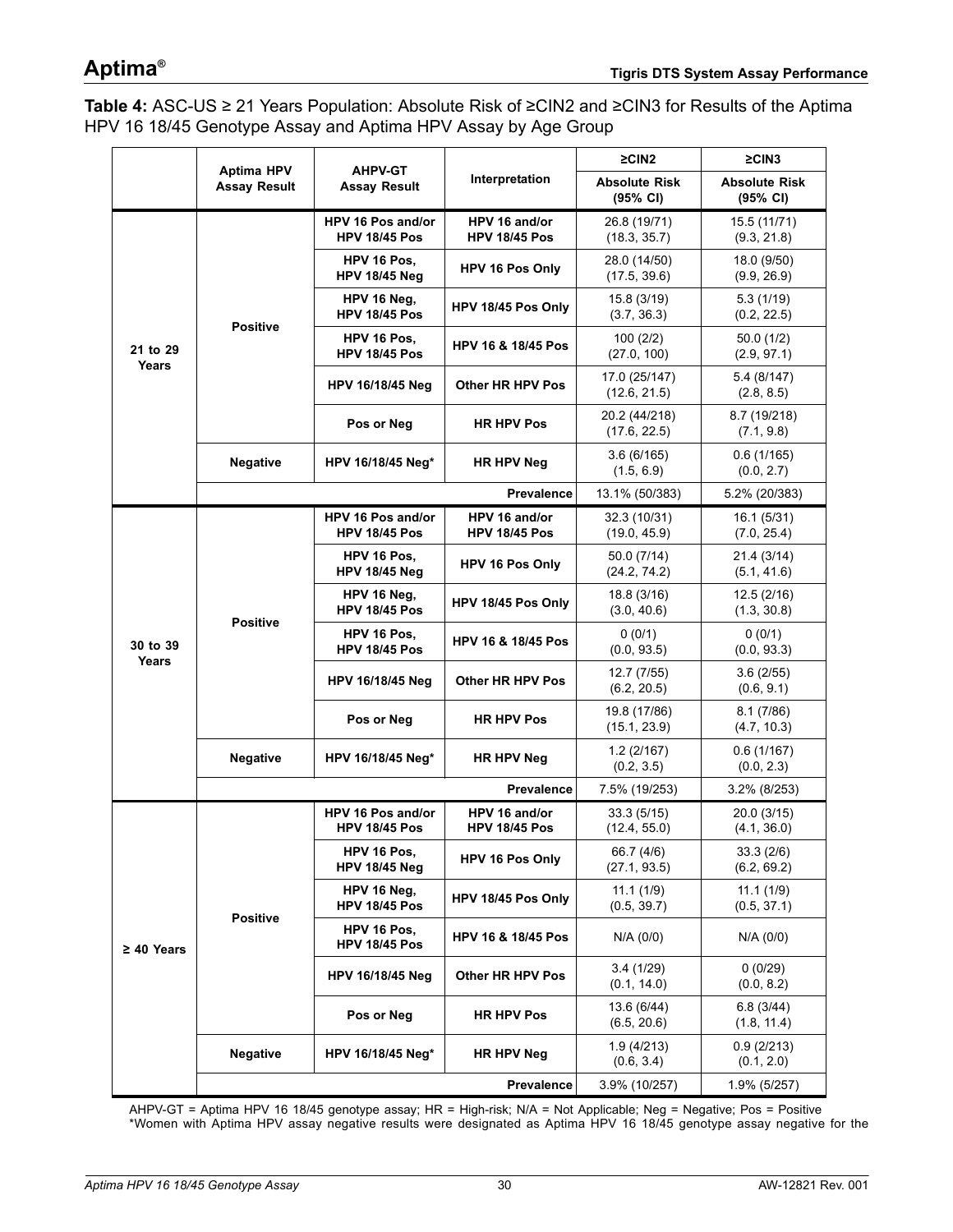purpose of analysis.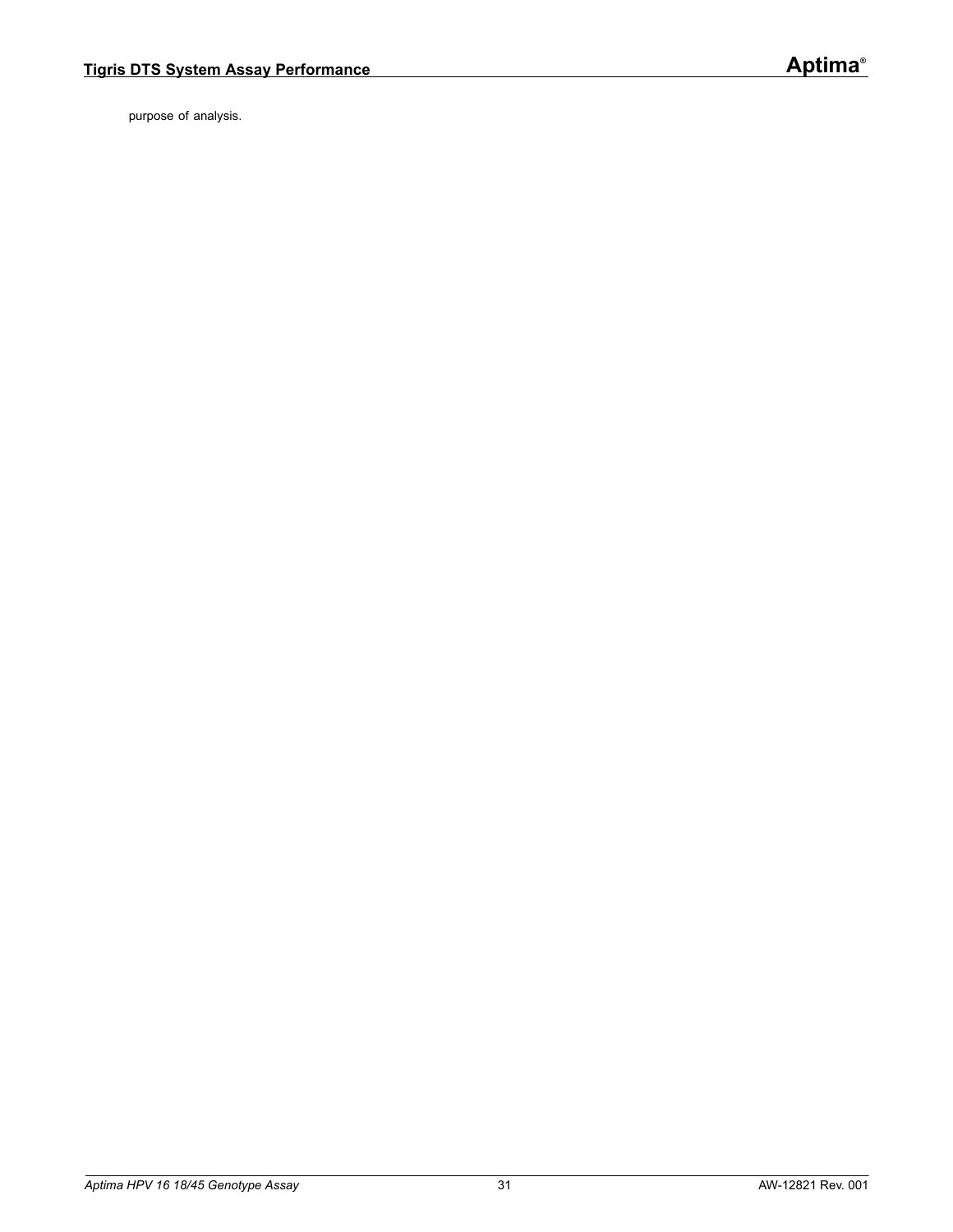The relative risk of disease for Aptima HPV 16 18/45 genotype assay positive versus negative outcomes are shown in [Table 5](#page-31-0). Women who had HPV types 16, 18, and/or 45 present were 13.2 times more likely to have ≥CIN2 and 22.1 times more likely to have ≥CIN3 than women with no high-risk HPV types present. Women who had HPV types 16, 18, and/or 45 present were 2.0 times more likely to have ≥CIN2 and 3.8 times more likely to have ≥CIN3 than women with one or more of the other 11 high-risk HPV types present.

<span id="page-31-0"></span>**Table 5:** ASC-US ≥ 21 Years Population: Relative Risk of ≥CIN2 and ≥CIN3 for Results of the Aptima HPV 16 18/45 Genotype Assay and Aptima HPV Assay

|                                     | $\geq$ CIN2                      | $\geq$ CIN3                      |
|-------------------------------------|----------------------------------|----------------------------------|
| Aptima Assay Result Interpretation* | <b>Relative Risk</b><br>(95% CI) | <b>Relative Risk</b><br>(95% CI) |
| HPV 16 and/or 18/45 Positive vs     | 13.2                             | 22.1                             |
| <b>HR HPV Negative</b>              | (7.0, 24.7)                      | (7.7, 63.8)                      |
| HPV 16 and/or 18/45 Positive vs     | 2.0                              | 3.8                              |
| <b>Other HR HPV Positive</b>        | (1.3, 3.1)                       | (1.8, 7.8)                       |
| Other HR HPV Positive vs            | 6.5                              | 5.9                              |
| <b>HR HPV Negative</b>              | (3.4, 12.3)                      | (1.9, 18.6)                      |
| <b>HR HPV Positive vs</b>           | 8.7                              | 11.4                             |
| <b>HR HPV Negative</b>              | (4.8, 15.9)                      | (4.0, 32.0)                      |
| <b>Prevalence</b>                   | 8.8% (79/893)                    | 3.7% (33/893)                    |

CI = Confidence Interval; HR = High-risk

\*Women with Aptima HPV assay negative results were designated as Aptima HPV 16 18/45 genotype assay negative for the purpose of analysis.

The likelihood ratios (≥CIN2 and ≥CIN3) by the Aptima HPV 16 18/45 genotype assay result are shown in [Table 6.](#page-31-1) HPV types 16, 18, and/or 45 were 4.2 times more likely to be present in a woman with ≥CIN2 and 5.1 times more likely to be present in a woman with ≥CIN3.

<span id="page-31-1"></span>**Table 6:** ASC-US ≥ 21 Years Population: Likelihood Ratios for ≥CIN2 and ≥CIN3 by Results of the Aptima HPV 16 18/45 Genotype Assay and Aptima HPV Assay

|                                     | $\geq$ CIN2                         | $\geq$ CIN3                         |
|-------------------------------------|-------------------------------------|-------------------------------------|
| Aptima Assay Result Interpretation* | <b>Likelihood Ratio</b><br>(95% CI) | <b>Likelihood Ratio</b><br>(95% CI) |
| HPV 16 and/or 18/45 Positive        | 4.2<br>(3.0, 5.8)                   | 5.1<br>(3.4, 6.9)                   |
| <b>Other HR HPV Positive</b>        | 1.7<br>(1.3, 2.3)                   | 1.2<br>(0.6, 1.9)                   |
| <b>HR HPV Negative</b>              | 0.2<br>(0.1, 0.4)                   | 0.2<br>(0.1, 0.4)                   |

CI = Confidence Interval; HR = High-risk

\*Women with Aptima HPV assay negative results were designated as Aptima HPV 16 18/45 genotype assay negative for the purpose of analysis.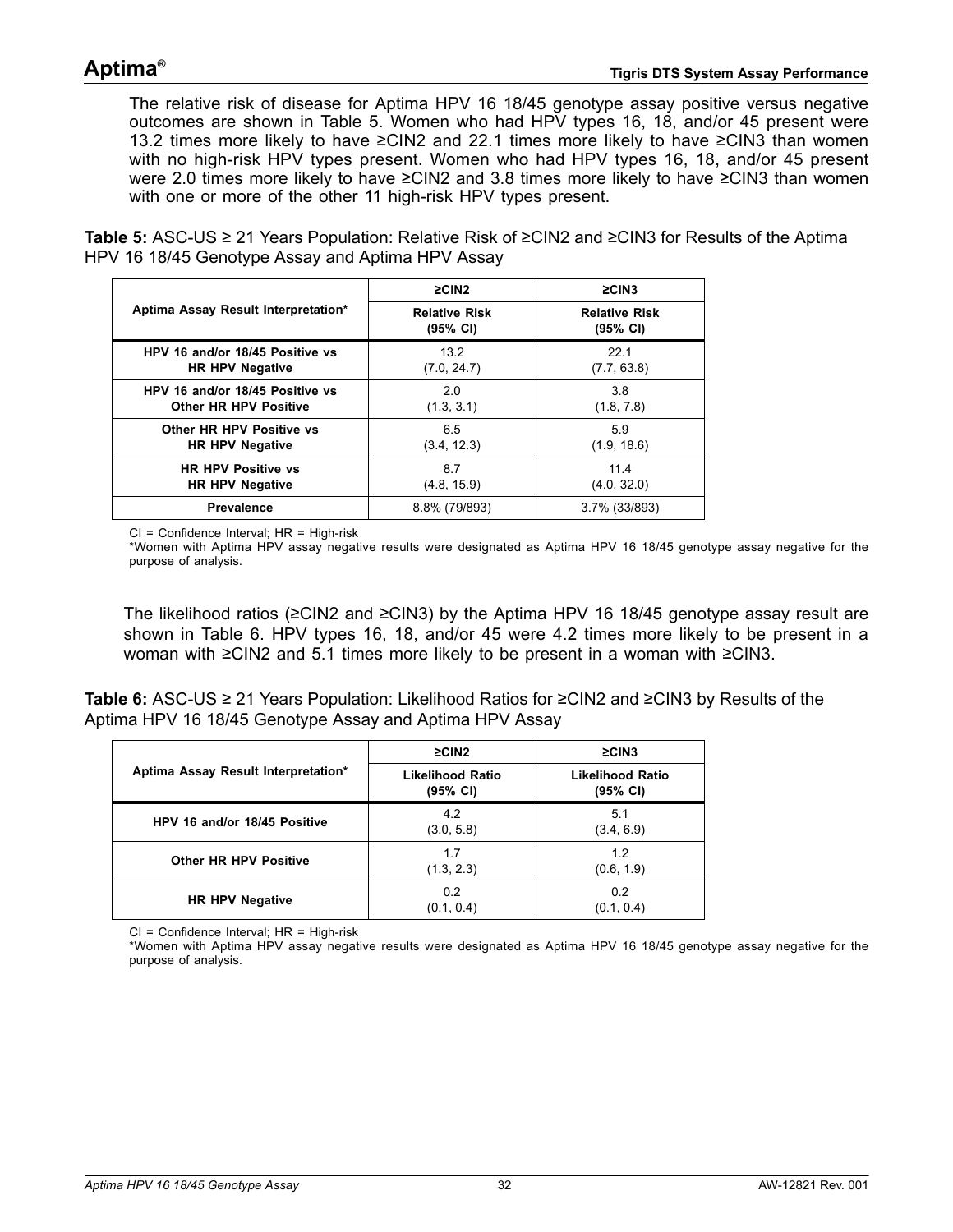#### **NILM ≥ 30 Years Population: Aptima HPV 16 18/45 Genotype Assay Clinical Performance at Baseline**

In total, there were 540 evaluable women 30 years of age and older with NILM cytology results and Aptima HPV assay positive results at baseline whose referral cytology samples were eligible for testing with the Aptima HPV 16 18/45 genotype assay. Of these, 25 women (18 attended colposcopy and 7 did not attend colposcopy) did not have referral cytology sample volume available for testing in this study; after a missing values analysis, they were not included in the performance calculations. The 515 evaluable women had valid Aptima HPV 16 18/45 genotype assay results. Of these, 317 attended colposcopy at baseline. Fifteen (15) women had ≥CIN2 and 10 had ≥CIN3; 283 women had normal/CIN1 histology; 19 women had undetermined disease status.

Of the 298 evaluable women with conclusive disease status and Aptima HPV assay positive results at baseline, 61 had Aptima HPV 16 18/45 genotype assay positive results, indicating the presence of HPV 16 and/or HPV 18/45; 237 had negative results, indicating the presence of one or more of the other 11 high-risk HPV types. An additional 505 evaluable women 30 years of age and older with NILM cytology results and conclusive disease status had Aptima HPV assay negative results at baseline during the CLEAR trial. An Aptima HPV assay negative result indicates that none of the 14 high-risk HPV types are present; women with Aptima HPV assay negative results were designated as Aptima HPV 16 18/45 genotype assay negative for the purpose of analysis. The results of the Aptima HPV 16 18/45 genotype assay by Aptima HPV assay result and Consensus Histology Review Panel diagnosis at baseline are presented in [Table 7.](#page-32-0)

| <b>Aptima HPV</b>   | <b>AHPV-GT</b>                      | Interpretation               |                |               | <b>Consensus Histology Review Panel Diagnosis</b> |                  |                  |              |              |
|---------------------|-------------------------------------|------------------------------|----------------|---------------|---------------------------------------------------|------------------|------------------|--------------|--------------|
| <b>Assay Result</b> | Assay Result*                       |                              | Undetermined** | <b>Normal</b> | CIN <sub>1</sub>                                  | CIN <sub>2</sub> | CIN <sub>3</sub> | Cancer       | <b>Total</b> |
| <b>Positive</b>     | HPV 16 Pos.<br><b>HPV 18/45 Neg</b> | HPV 16 Pos                   | 2              | 27            | 0                                                 | 0                | 3                | 1            | 33           |
|                     | HPV 16 Neg.<br><b>HPV 18/45 Pos</b> | <b>HPV 18/45 Pos</b>         | 4              | 26            | 1                                                 | 1                | 0                | 2            | 31           |
|                     | HPV 16 Pos.<br><b>HPV 18/45 Pos</b> | HPV 16 & 18/45<br><b>Pos</b> | $\Omega$       | $\Omega$      | 0                                                 | 0                | 0                | $\Omega$     | $\Omega$     |
|                     | HPV 16 Neg,<br>HPV 18/45 Neg        | Other HR HPV Pos             | 16             | 218           | 11                                                | 4                | 4                | $\Omega$     | 253          |
|                     |                                     | <b>Total</b>                 | 19             | 271           | 12                                                | 5                | 7                | 3            | 317          |
| <b>Negative</b>     | HPV 16/18/45<br>Neq***              | HR HPV Neg                   | 25             | 483           | 17                                                | 4                | 1                | $\Omega$     | 530          |
|                     |                                     | <b>Total</b>                 | 44             | 754           | 29                                                | 9                | 8                | $3^{\wedge}$ | 847          |

<span id="page-32-0"></span>**Table 7:** NILM ≥ 30 Years Population: Results of the Aptima HPV 16 18/45 Genotype Assay and Aptima HPV Assay by Consensus Histology Review Panel Diagnosis at Baseline

AHPV-GT = Aptima HPV 16 18/45 genotype assay; HR = High-risk; Neg = Negative; Pos = Positive

\*All samples had final valid results (upon initial testing or after resolution of initial invalids per procedure).

\*\*44 women attended the colposcopy visit but a diagnosis could not be determined for the following reasons: consensus could not be reached due to inadequate specimens (n=28), no biopsies collected due to underlying factors (n=13), no biopsies collected or reviewed due to error (n=3).

^Three women had adenocarcinoma in situ (AIS).

<sup>\*\*\*</sup>Women with Aptima HPV assay negative results were designated as Aptima HPV 16 18/45 genotype assay negative for the purpose of analysis.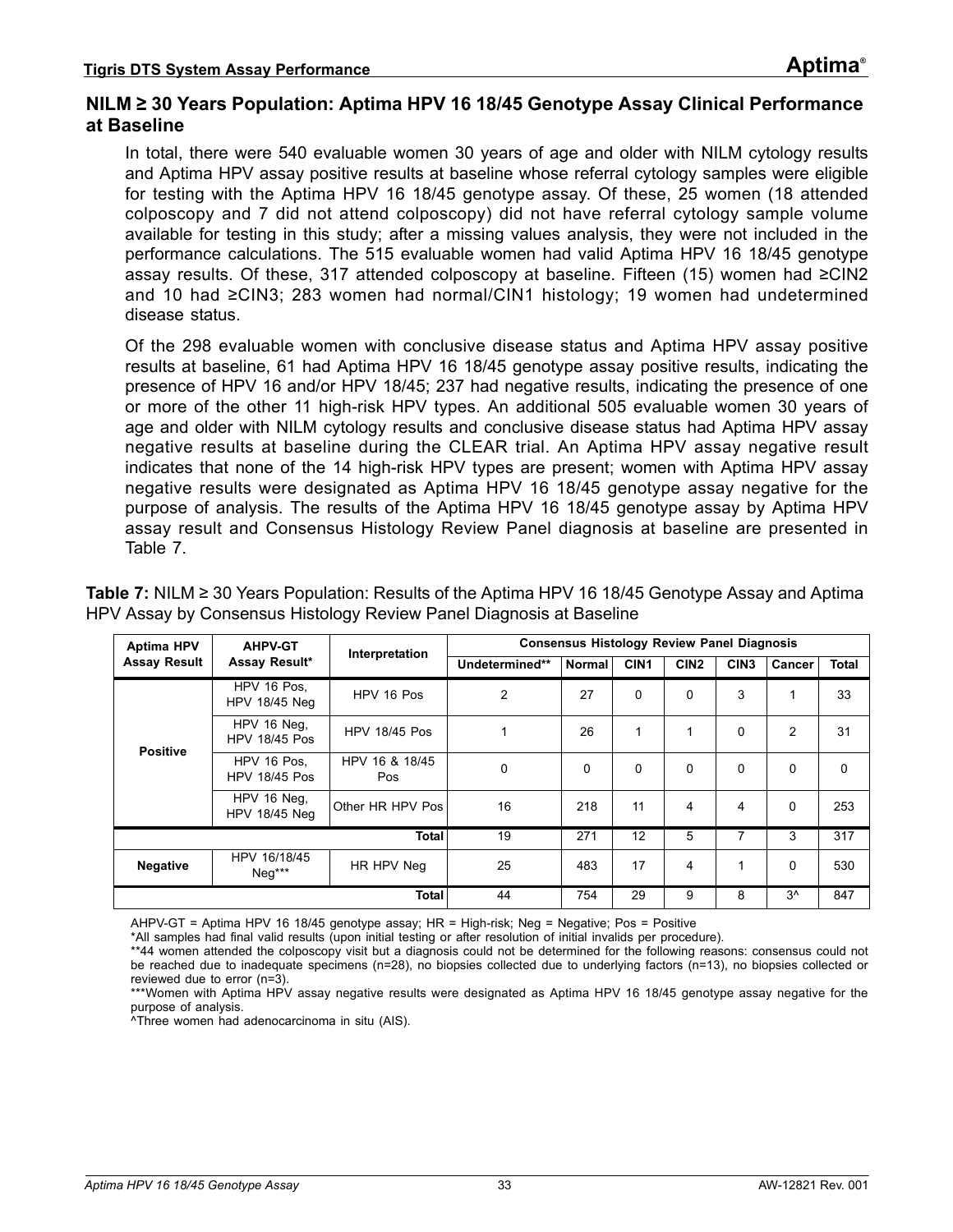Of the 515 women with Aptima HPV assay positive results and Aptima HPV 16 18/45 genotype assay results, 217 women had unverified (including undetermined) disease status at baseline [\(Table 8](#page-33-0)). Of the 10,331 women with Aptima HPV assay negative results from the original CLEAR trial, 9,826 had unverified disease status at baseline. Because the study was designed such that only randomly selected women with negative results for both the Aptima HPV assay and the FDA-approved DNA test were referred to colposcopy, the proportion of women with unverified disease status was high in this group (96.6%). To adjust for this verification bias, a multiple imputation method was used to predict the number of women with disease that would have been identified if all women had undergone colposcopy given the test results. Both verification-bias adjusted performance estimates and unadjusted performance estimates based on the 803 women with verified disease status at baseline are presented.

<span id="page-33-0"></span>**Table 8:** NILM ≥ 30 Years Population: Classification of Evaluable NILM Women by Aptima HPV Assay, Aptima HPV 16 18/45 Genotype Assay, HPV DNA Test Results, Disease Status (≥CIN2 and ≥CIN3), and Disease Verification Status at Baseline

| <b>Aptima HPV</b> | <b>AHPV-GT</b>   |                        |                    |                                     | <b>Verified Disease</b><br>Status: ≥CIN2       |                                     | <b>Verified Disease</b><br>Status: ≥CIN3       |                                                               | <b>Unverified</b><br><b>Disease Status</b> |
|-------------------|------------------|------------------------|--------------------|-------------------------------------|------------------------------------------------|-------------------------------------|------------------------------------------------|---------------------------------------------------------------|--------------------------------------------|
| Assay<br>Result*  | Assay<br>Result* | <b>HPV DNA</b><br>Test | <b>Total Women</b> | <b>Diseased</b><br>Women<br>(2CIN2) | Non-<br><b>Diseased</b><br>Women<br>$(<$ CIN2) | <b>Diseased</b><br>Women<br>(2CIN3) | Non-<br><b>Diseased</b><br>Women<br>$(<$ CIN3) | Women with<br><b>Unknown Disease</b><br>Status (%<br>Unknown) |                                            |
|                   | Positive         | Positive               | 83                 | 6                                   | 48                                             | 5                                   | 49                                             | 29 (34.9%)                                                    |                                            |
|                   | Positive         | Negative               | 9                  | 1                                   | 5                                              | $\mathbf{1}$                        | 5                                              | $3(33.3\%)$                                                   |                                            |
| <b>Positive</b>   | Positive         | No Result**            | $\overline{2}$     | 0                                   |                                                | 0                                   | 1                                              | $1(50.0\%)$                                                   |                                            |
|                   | Negative         | Positive               | 271                | 7                                   | 171                                            | 4                                   | 174                                            | 93 (34.3%)                                                    |                                            |
|                   | Negative         | Negative               | 137                | 1                                   | 52                                             | 0                                   | 53                                             | 84 (61.3%)                                                    |                                            |
|                   | Negative         | No Result**            | 13                 | 0                                   | 6                                              | $\mathbf{0}$                        | 6                                              | $7(53.8\%)$                                                   |                                            |
|                   |                  | <b>Total</b>           | 515                | 15                                  | 283                                            | 10                                  | 288                                            | 217 (42.1%)                                                   |                                            |
|                   | $N/A***$         | Positive               | 306                | 3                                   | 178                                            | 1                                   | 180                                            | 125 (40.8%)                                                   |                                            |
| <b>Negative</b>   | $N/A***$         | <b>Negative</b>        | 9,420              | 1                                   | 322                                            | 0                                   | 323                                            | 9,097(96.6%)                                                  |                                            |
|                   | $N/A***$         | No Result**            | 605                | 1                                   | $\Omega$                                       | 0                                   | 1                                              | 604 (99.8%)                                                   |                                            |
|                   |                  | <b>Total</b>           | 10,846             | 20                                  | 783                                            | 11                                  | 792                                            | 10.043 (92.6%)                                                |                                            |

AHPV-GT = Aptima HPV 16 18/45 genotype assay; N/A = Not Applicable

\*All samples had final valid results (upon initial testing or after resolution of initial invalids per procedure).

\*\*620 women with Aptima HPV assay results did not have HPV DNA test results primarily due to insufficient volume of the cytology specimen.

\*\*\*Women with Aptima HPV assay negative results were designated as Aptima HPV 16 18/45 genotype assay negative for the purpose of analysis.

The adjusted absolute risks of disease (≥CIN2 and ≥CIN3) at baseline by Aptima HPV 16 18/45 genotype assay result and Aptima HPV assay result are shown in [Table 9](#page-34-0)a. The risk of ≥CIN2 in women with HPV types 16, 18, and/or 45 present was 12.6% compared to 3.4% in women with one or more of the other 11 high-risk HPV types present and 0.6% in women with no high-risk HPV types present. The unadjusted absolute risks of disease at baseline are shown overall in [Table 9b](#page-34-1) and by age group in [Table 10](#page-35-0).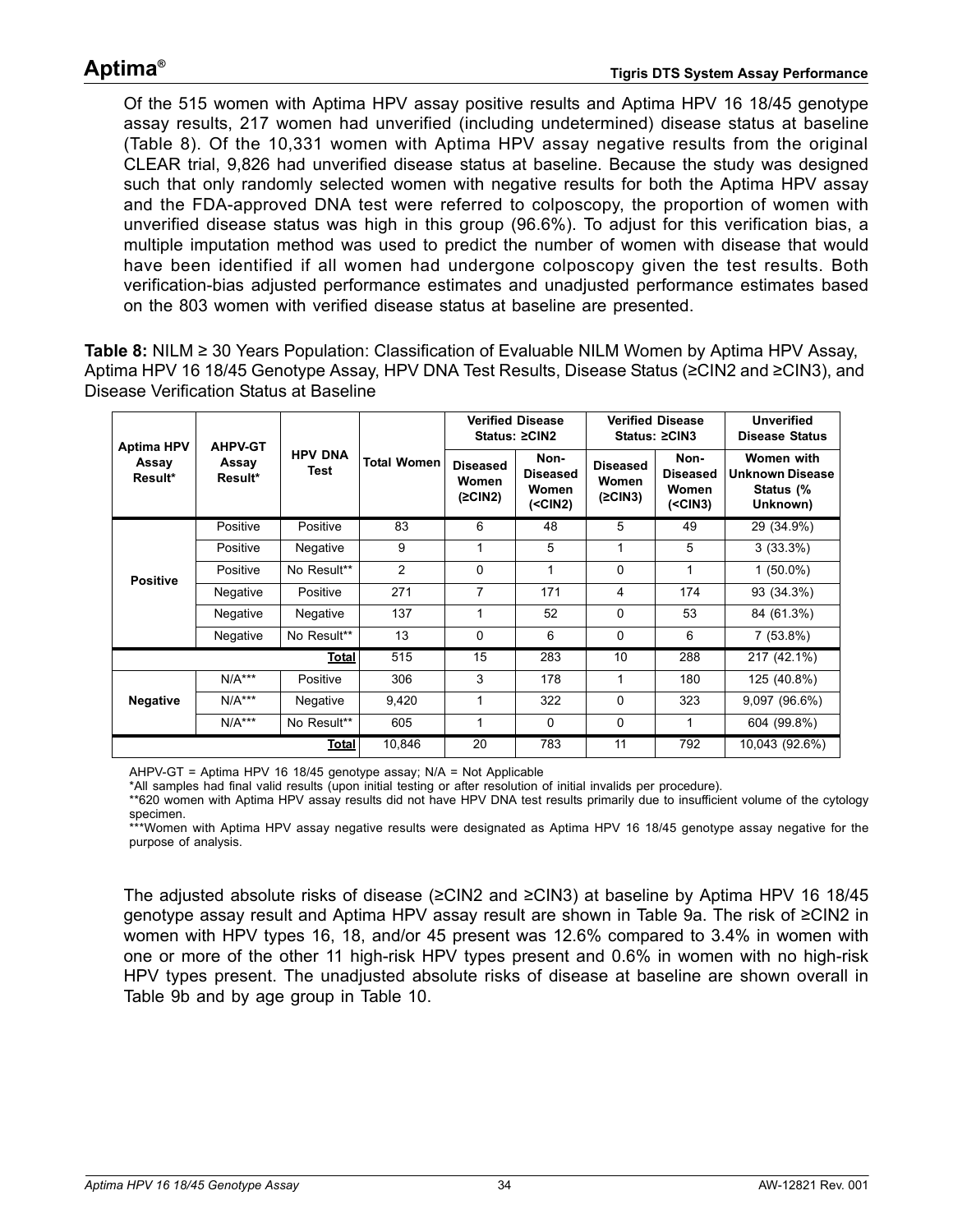<span id="page-34-0"></span>**Table 9a:** NILM ≥ 30 Years Population: Absolute Risk of ≥CIN2 and ≥CIN3 for Results of the Aptima HPV 16 18/45 Genotype Assay and Aptima HPV Assay (Verification-Bias Adjusted Estimates) at Baseline

| <b>Aptima HPV</b>   | <b>AHPV-GT</b>                            |                                       | $\geq$ CIN2                                | $\geq$ CIN3                      |
|---------------------|-------------------------------------------|---------------------------------------|--------------------------------------------|----------------------------------|
| <b>Assay Result</b> | <b>Assay Result</b>                       | Interpretation                        | <b>Absolute Risk</b><br>$(95% \text{ Cl})$ | <b>Absolute Risk</b><br>(95% CI) |
|                     | HPV 16 Pos and/or<br><b>HPV 18/45 Pos</b> | HPV 16 and/or<br><b>HPV 18/45 Pos</b> | 12.6<br>(3.7, 21.4)                        | 9.5<br>(2.1, 16.8)               |
| <b>Positive</b>     | HPV 16 Pos.<br><b>HPV 18/45 Neg</b>       | HPV 16 Pos Only                       | 14.5<br>(2.1, 26.9)                        | 12.1<br>(0.7, 23.4)              |
|                     | HPV 16 Neg,<br><b>HPV 18/45 Pos</b>       | HPV 18/45 Pos Only                    | 10.7<br>(0.0, 22.5)                        | 6.9<br>(0.0, 16.2)               |
|                     | HPV 16 Pos.<br><b>HPV 18/45 Pos</b>       | HPV 16 & 18/45 Pos                    | N/A                                        | N/A                              |
|                     | HPV 16/18/45 Neg                          | Other HR HPV Pos                      | 3.4<br>(1.2, 5.6)                          | 1.8<br>(0.1, 3.5)                |
|                     | Pos or Neg                                | <b>HR HPV Pos</b>                     | 5.0<br>(2.6, 7.5)                          | 3.2<br>(1.3, 5.2)                |
| <b>Negative</b>     | HPV 16/18/45 Neg*                         | HR HPV Neg                            | 0.6<br>(0.1, 1.2)                          | 0.4<br>(0.0, 0.7)                |
|                     |                                           | 0.9%                                  | 0.5%                                       |                                  |

AHPV-GT = Aptima HPV 16 18/45 genotype assay; HR = High-risk; N/A = Not Applicable; Neg = Negative; Pos = Positive \*Women with Aptima HPV assay negative results were designated as Aptima HPV 16 18/45 genotype assay negative for the purpose of analysis.

<span id="page-34-1"></span>**Table 9b:** NILM ≥ 30 Years Population: Absolute Risk of ≥CIN2 and ≥CIN3 for Results of the Aptima HPV 16 18/45 Genotype Assay and Aptima HPV Assay (Unadjusted Estimates) at Baseline

| <b>Aptima HPV</b>   | <b>AHPV-GT</b>                            |                                       | $\geq$ CIN2                                | $\geq$ CIN3                                |
|---------------------|-------------------------------------------|---------------------------------------|--------------------------------------------|--------------------------------------------|
| <b>Assay Result</b> | <b>Assay Result</b>                       | Interpretation                        | <b>Absolute Risk</b><br>$(95% \text{ Cl})$ | <b>Absolute Risk</b><br>$(95% \text{ CI})$ |
|                     | HPV 16 Pos and/or<br><b>HPV 18/45 Pos</b> | HPV 16 and/or<br><b>HPV 18/45 Pos</b> | 11.5(7/61)<br>(5.4, 18.9)                  | 9.8(6/61)<br>(4.6, 15.2)                   |
| <b>Positive</b>     | HPV 16 Pos.<br><b>HPV 18/45 Neg</b>       | HPV 16 Pos Only                       | 12.9 (4/31)<br>(4.0, 26.0)                 | 12.9 (4/31)<br>(4.3, 23.8)                 |
|                     | HPV 16 Neg,<br><b>HPV 18/45 Pos</b>       | HPV 18/45 Pos Only                    | 10.0(3/30)<br>(2.4, 23.0)                  | 6.7(2/30)<br>(0.8, 17.7)                   |
|                     | HPV 16 Pos.<br><b>HPV 18/45 Pos</b>       | <b>HPV 16 &amp; 18/45 Pos</b>         | N/A (0/0)                                  | N/A (0/0)                                  |
|                     | <b>HPV 16/18/45 Neg</b>                   | Other HR HPV Pos                      | 3.4(8/237)<br>(1.7, 5.3)                   | 1.7(4/237)<br>(0.6, 3.2)                   |
|                     | Pos or Neg                                | <b>HR HPV Pos</b>                     | 5.0 (15/298)<br>(3.6, 6.2)                 | 3.4 (10/298)<br>(2.3, 3.9)                 |
| <b>Negative</b>     | HPV 16/18/45 Neg*                         | HR HPV Neg                            | 1.0(5/505)<br>(0.4, 1.9)                   | 0.2(1/505)<br>(0.0, 0.9)                   |
|                     |                                           | 2.5%<br>(20/803)                      | $1.4\%$<br>(11/803)                        |                                            |

AHPV-GT = Aptima HPV 16 18/45 genotype assay; HR = High-risk; N/A = Not Applicable; Neg = Negative; Pos = Positive \*Women with Aptima HPV assay negative results were designated as Aptima HPV 16 18/45 genotype assay negative for the purpose of analysis.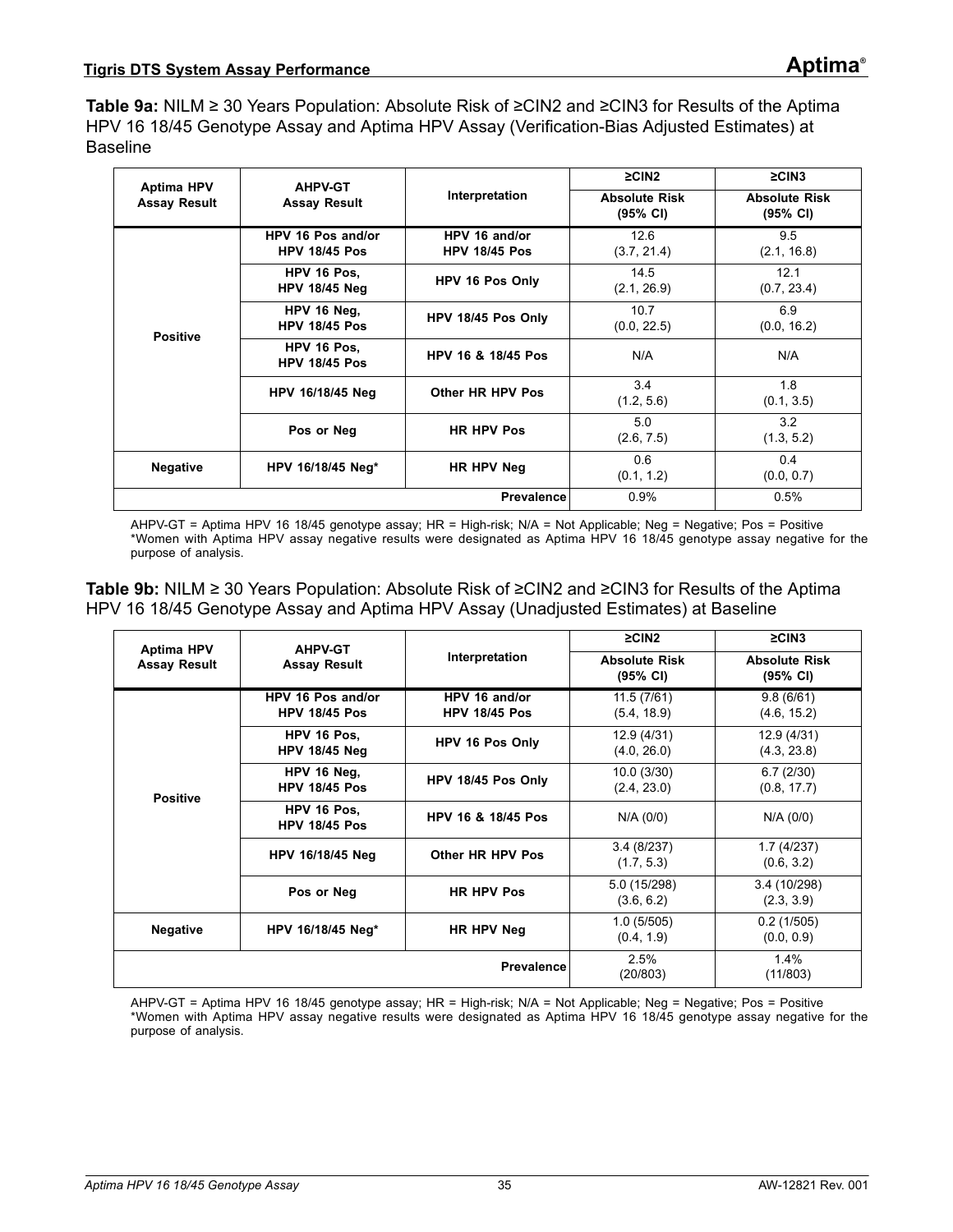<span id="page-35-0"></span>**Table 10:** NILM ≥ 30 Years Population: Absolute Risk of ≥CIN2 and ≥CIN3 for Results of the Aptima HPV 16 18/45 Genotype Assay and Aptima HPV Assay by Age Group (Unadjusted Estimates) at Baseline

|                   | <b>Aptima HPV</b>   | <b>AHPV-GT</b>                            |                                       | $\geq$ CIN2                      | $\geq$ CIN3                      |
|-------------------|---------------------|-------------------------------------------|---------------------------------------|----------------------------------|----------------------------------|
|                   | <b>Assay Result</b> | <b>Assay Result</b>                       | Interpretation                        | <b>Absolute Risk</b><br>(95% CI) | <b>Absolute Risk</b><br>(95% CI) |
|                   |                     | HPV 16 Pos and/or<br><b>HPV 18/45 Pos</b> | HPV 16 and/or<br><b>HPV 18/45 Pos</b> | 8.8(3/34)<br>(2.2, 17.8)         | 5.9(2/34)<br>(1.0, 13.3)         |
|                   |                     | HPV 16 Pos.<br><b>HPV 18/45 Neg</b>       | HPV 16 Pos Only                       | 0(0/17)<br>(0.0, 15.5)           | 0(0/17)<br>(0.0, 14.3)           |
|                   | <b>Positive</b>     | HPV 16 Neg.<br><b>HPV 18/45 Pos</b>       | HPV 18/45 Pos Only                    | 17.6(3/17)<br>(3.2, 35.4)        | 11.8(2/17)<br>(1.3, 27.0)        |
| 30 to 39<br>Years |                     | HPV 16 Pos.<br><b>HPV 18/45 Pos</b>       | <b>HPV 16 &amp; 18/45 Pos</b>         | $N/A$ (0/0)                      | $N/A$ (0/0)                      |
|                   |                     | HPV 16/18/45 Neg                          | <b>Other HR HPV Pos</b>               | 4.0 (5/124)<br>(1.7, 6.2)        | 2.4(3/124)<br>(0.7, 4.2)         |
|                   |                     | Pos or Neg                                | <b>HR HPV Pos</b>                     | 5.1(8/158)<br>(3.2, 6.1)         | 3.2(5/158)<br>(1.5, 4.0)         |
|                   | <b>Negative</b>     | HPV 16/18/45 Neg*                         | <b>HR HPV Neg</b>                     | 0.5(1/217)<br>(0.0, 1.9)         | 0.5(1/217)<br>(0.0, 1.7)         |
|                   |                     |                                           | 2.4% (9/375)                          | 1.6% (6/375)                     |                                  |
|                   |                     | HPV 16 Pos and/or<br><b>HPV 18/45 Pos</b> | HPV 16 and/or<br><b>HPV 18/45 Pos</b> | 14.8(4/27)<br>(4.7, 27.3)        | 14.8 (4/27)<br>(5.1, 22.8)       |
|                   |                     | HPV 16 Pos.<br><b>HPV 18/45 Neg</b>       | HPV 16 Pos Only                       | 28.6 (4/14)<br>(6.3, 50.7)       | 28.6 (4/14)<br>(6.4, 46.5)       |
|                   | <b>Positive</b>     | HPV 16 Neg.<br><b>HPV 18/45 Pos</b>       | HPV 18/45 Pos Only                    | 0(0/13)<br>(0.0, 20.1)           | 0(0/13)<br>(0.0, 17.1)           |
| $\geq$ 40 Years   |                     | HPV 16 Pos,<br><b>HPV 18/45 Pos</b>       | <b>HPV 16 &amp; 18/45 Pos</b>         | N/A (0/0)                        | N/A (0/0)                        |
|                   |                     | <b>HPV 16/18/45 Neg</b>                   | <b>Other HR HPV Pos</b>               | 2.7(3/113)<br>(0.7, 5.8)         | 0.9(1/113)<br>(0.0, 3.1)         |
|                   |                     | Pos or Neg                                | <b>HR HPV Pos</b>                     | 5.0(7/140)<br>(2.6, 7.0)         | 3.6(5/140)<br>(1.9, 4.2)         |
|                   | <b>Negative</b>     | HPV 16/18/45 Neg*                         | <b>HR HPV Neg</b>                     | 1.4(4/288)<br>(0.5, 2.5)         | 0(0/288)<br>(0.0, 0.8)           |
|                   |                     |                                           | <b>Prevalence</b>                     | 2.6% (11/428)                    | 1.2% (5/428)                     |

AHPV-GT = Aptima HPV 16 18/45 genotype assay; HR = High-risk; N/A = Not Applicable; Neg = Negative; Pos = Positive \*Women with Aptima HPV assay negative results were designated as Aptima HPV 16 18/45 genotype assay negative for the purpose of analysis.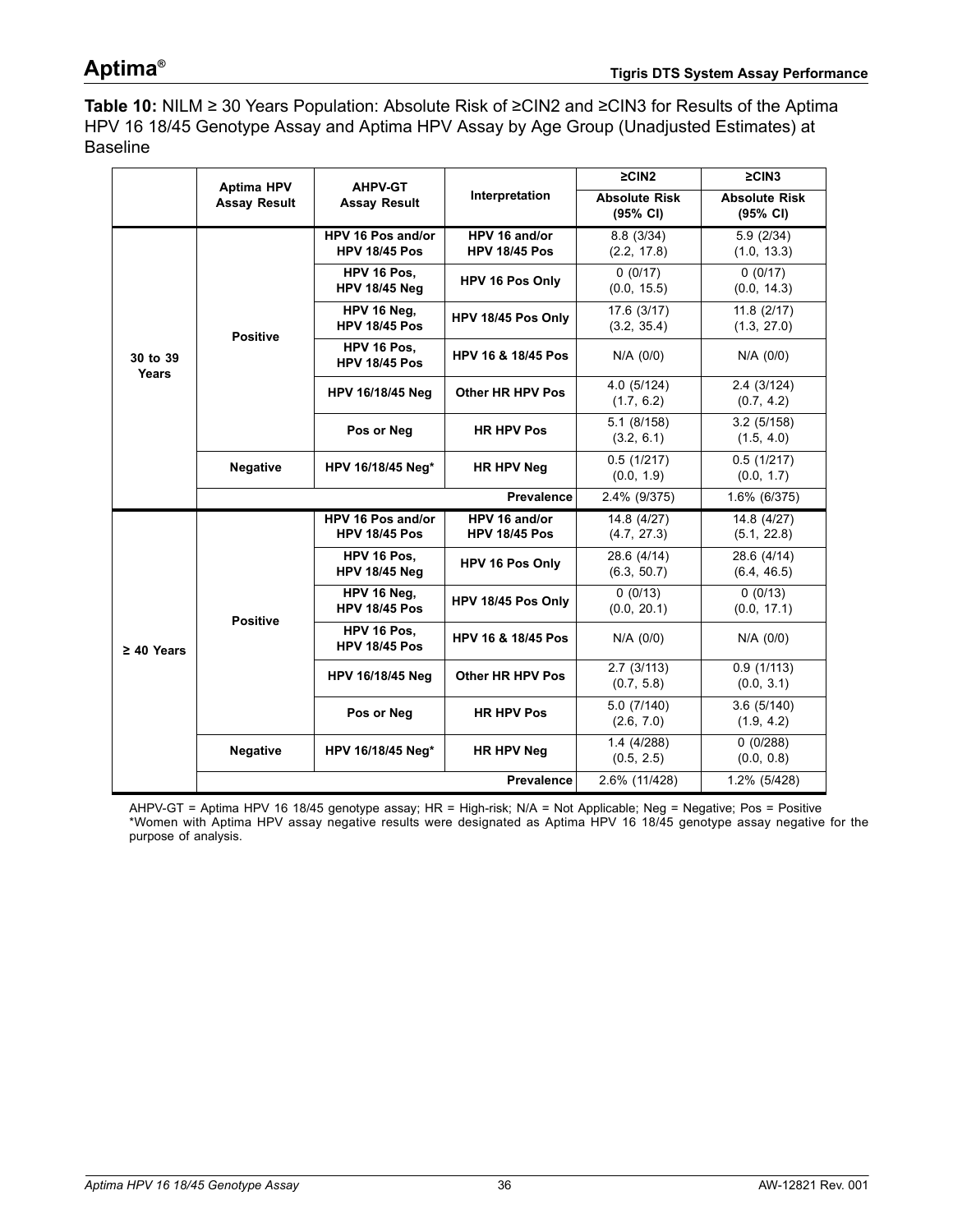#### **Tigris DTS System Assay Performance Aptima®**

The relative risk of disease for Aptima 16 18/45 genotype assay positive versus negative outcomes at baseline are shown in [Table 11](#page-36-0) (verification-bias adjusted) and [Table 12](#page-36-1) (unadjusted). Women who had HPV types 16, 18, and/or 45 present were 20.9 times more likely to have ≥CIN2 and 29.4 times more likely to have ≥CIN3 than women with no high-risk HPV types present. Women who had HPV types 16, 18, and/or 45 present were 3.7 times more likely to have ≥CIN2 and 5.3 times more likely to have ≥CIN3 than women with one or more of the other 11 high-risk HPV types present.

<span id="page-36-0"></span>**Table 11:** NILM ≥ 30 Years Population: Relative Risk of ≥CIN2 and ≥CIN3 for Results of the Aptima HPV 16 18/45 Genotype Assay and Aptima HPV Assay (Verification-Bias Adjusted Estimates) at Baseline

|                                   | $\geq$ CIN2                      | $\geq$ CIN3                      |
|-----------------------------------|----------------------------------|----------------------------------|
| Aptima Assay Test Interpretation* | <b>Relative Risk</b><br>(95% CI) | <b>Relative Risk</b><br>(95% CI) |
| HPV 16 and/or 18/45 Pos vs        | 20.9                             | 29.4                             |
| HR HPV Neg                        | (6.3, 69.3)                      | (7.2, 120.8)                     |
| HPV 16 and/or 18/45 Pos vs        | 3.7                              | 5.3                              |
| Other HR HPV Pos                  | (1.5, 9.5)                       | (1.5, 18.2)                      |
| Other HR HPV Pos vs               | 5.6                              | 5.6                              |
| HR HPV Neg                        | (1.8, 17.7)                      | (1.2, 26.0)                      |
| <b>HR HPV Pos vs</b>              | 8.5                              | 10.1                             |
| HR HPV Neg                        | (2.9, 24.8)                      | (2.7, 38.2)                      |
| <b>Prevalence</b>                 | 0.9%                             | 0.5%                             |

CI = Confidence Interval; HR = High-risk; Neg = Negative; Pos = Positive \*Women with Aptima HPV assay negative results were designated as Aptima HPV 16 18/45 genotype assay negative for the purpose of analysis.

<span id="page-36-1"></span>**Table 12:** NILM ≥ 30 Years Population: Relative Risk of ≥CIN2 and ≥CIN3 for Results of the Aptima HPV 16 18/45 Genotype Assay and Aptima HPV Assay (Unadjusted Estimates) at Baseline

|                                   | $\geq$ CIN2                      | $\geq$ CIN3                      |
|-----------------------------------|----------------------------------|----------------------------------|
| Aptima Assay Test Interpretation* | <b>Relative Risk</b><br>(95% CI) | <b>Relative Risk</b><br>(95% CI) |
| HPV 16 and/or 18/45 Pos vs        | 11.6                             | 49.7                             |
| HR HPV Neg                        | (3.8, 35.4)                      | (6.1, 406)                       |
| HPV 16 and/or 18/45 Pos vs        | 3.4                              | 5.8                              |
| Other HR HPV Pos                  | (1.3, 9.0)                       | (1.7, 20.0)                      |
| Other HR HPV Pos vs               | 3.4                              | 8.5                              |
| HR HPV Neg                        | (1.1, 10.3)                      | (1.0, 75.8)                      |
| <b>HR HPV Pos vs</b>              | 5.1                              | 16.9                             |
| HR HPV Neg                        | (1.9, 13.8)                      | (2.2, 132)                       |
| <b>Prevalence</b>                 | 2.5% (20/803)                    | 1.4% (11/803)                    |

CI = Confidence Interval; HR = High-risk; Neg = Negative; Pos = Positive

\*Women with Aptima HPV assay negative results were designated as Aptima HPV 16 18/45 genotype assay negative for the purpose of analysis.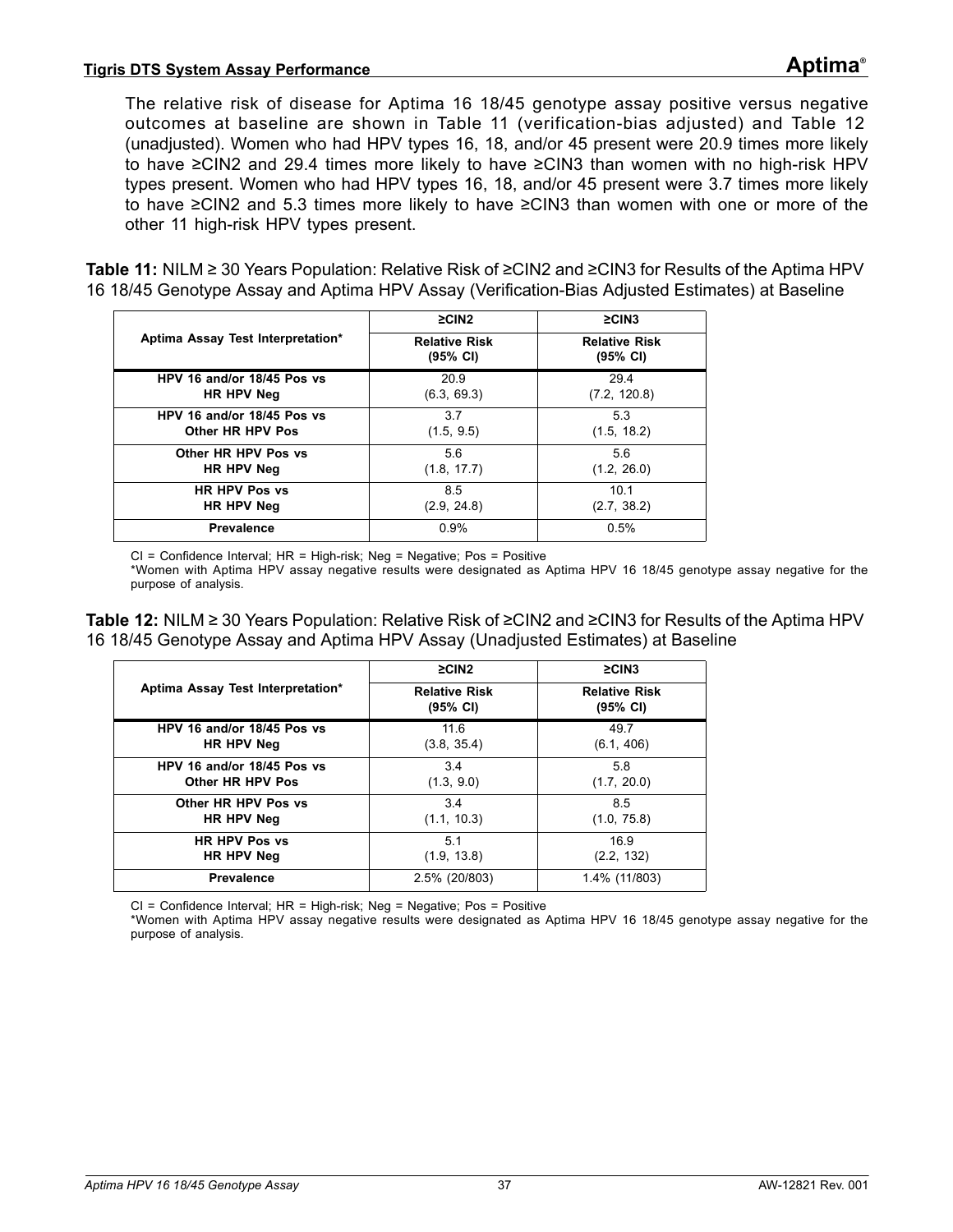The likelihood ratios ( $\geq$ CIN2 and  $\geq$ CIN3) at baseline by the Aptima 16 18/45 genotype assay result are shown in [Table 13](#page-37-0) (verification-bias adjusted) and [Table 14](#page-37-1) (unadjusted). HPV types 16, 18, and/or 45 were 17.1 times more likely to be present in a woman with ≥CIN2 at baseline and 21.9 times more likely to be present in a woman with ≥CIN3 at baseline.

<span id="page-37-0"></span>**Table 13:** NILM ≥ 30 Years Population: Likelihood Ratios for ≥CIN2 and ≥CIN3 by Results of the Aptima HPV 16 18/45 Genotype Assay and Aptima HPV Assay (Verification-Bias Adjusted Estimates) at Baseline

|                                     | $\geq$ CIN2                         | $\geq$ CIN3                         |
|-------------------------------------|-------------------------------------|-------------------------------------|
| Aptima Assay Result Interpretation* | <b>Likelihood Ratio</b><br>(95% CI) | <b>Likelihood Ratio</b><br>(95% CI) |
| HPV 16 and/or 18/45 Positive        | 17.1<br>(6.2, 46.9)                 | 21.9<br>(7.3, 65.2)                 |
| <b>Other HR HPV Positive</b>        | 4.2<br>(1.7, 10.1)                  | 3.8<br>(1.2, 12.6)                  |
| <b>HR HPV Negative</b>              | 0.7<br>(0.5, 1.0)                   | 0.7<br>(0.4, 1.1)                   |

CI = Confidence Interval; HR = High-risk

\*Women with Aptima HPV assay negative results were designated as Aptima HPV 16 18/45 genotype assay negative for the purpose of analysis.

<span id="page-37-1"></span>**Table 14:** NILM ≥ 30 Years Population: Likelihood Ratios and for ≥CIN2 and ≥CIN3 by Results of the Aptima HPV 16 18/45 Genotype Assay and Aptima HPV Assay (Unadjusted Estimates) at Baseline

|                                     | $\geq$ CIN2                         | $\geq$ CIN3                         |
|-------------------------------------|-------------------------------------|-------------------------------------|
| Aptima Assay Result Interpretation* | <b>Likelihood Ratio</b><br>(95% CI) | <b>Likelihood Ratio</b><br>(95% CI) |
| HPV 16 and/or 18/45 Positive        | 5.1<br>(2.3, 9.1)                   | 7.9<br>(3.5, 12.9)                  |
| <b>Other HR HPV Positive</b>        | 1.4<br>(0.7, 2.2)                   | 1.2<br>(0.4, 2.3)                   |
| <b>HR HPV Negative</b>              | 0.4<br>(0.1, 0.7)                   | 0.1<br>(0.0, 0.6)                   |

CI = Confidence Interval; HR = High-risk

\*Women with Aptima HPV assay negative results were designated as Aptima HPV 16 18/45 genotype assay negative for the purpose of analysis.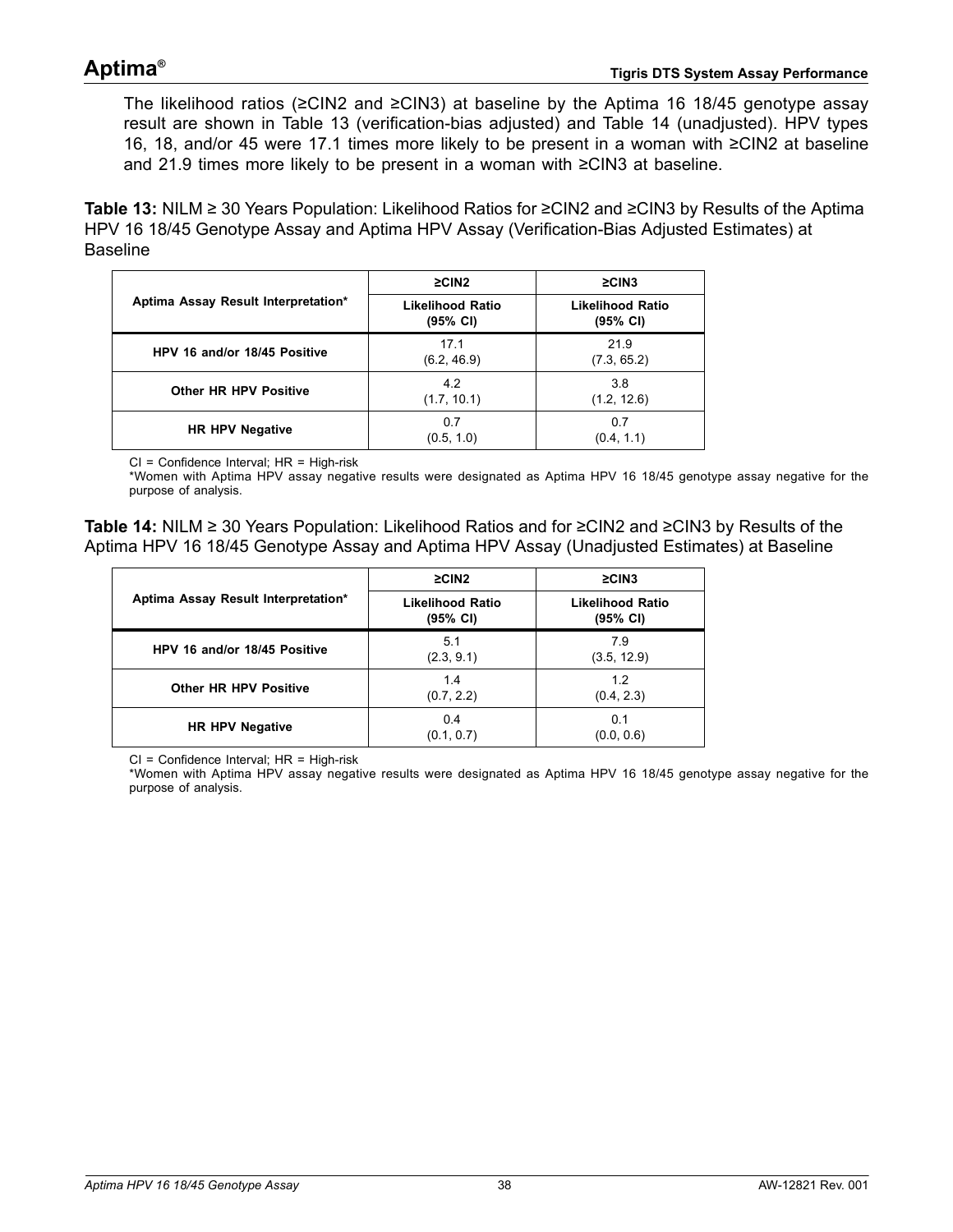### **NILM ≥ 30 Years Population: Aptima HPV 16 18/45 Genotype Assay Clinical Performance After 3 Years of Follow-up**

There were 10,829 women 30 years of age and older with NILM cytology results and positive Aptima HPV assay results and valid Aptima HPV 16 18/45 genotype assay results or negative Aptima HPV assay results at baseline who were eligible for the Follow-up Phase. Of the women without ≥CIN2, 67.0% (7,237/10,809) of women completed a year 1 follow-up Pap visit, 60.3% (6,508/10,800) the year 2, and 58.7% (6,333/10,793) the year 3. Overall, 58.8% (6,369/10,829) of the women completed the study (had ≥CIN2 at baseline or during follow-up, and/or completed required visits).

Of the 10,829 evaluable subjects, 515 (4.8%) evaluable women had baseline Aptima HPV assay positive results and valid Aptima HPV 16 18/45 genotype assay results. Of these 515 women, 254 (49.3%) had either positive or negative 3-year disease status. Twenty-five (25) women had ≥CIN2 including 17 with ≥CIN3; 229 women had normal/CIN1 histology.

Of the 254 women with 3-year disease status and positive Aptima HPV assay baseline results, 43 (16.9%) had positive Aptima HPV 16 18/45 genotype assay results, indicating the presence of HPV 16 and/or HPV 18/45 above the clinical cutoff; 211 (83.1%) had negative results, indicating the presence of one or more of the other 11 high-risk HPV types above the clinical cutoff.

The remaining 10,314 women had negative Aptima HPV assay baseline results during the CLEAR trial. Of these, 57.6% (5,943/10,314) had 3-year disease status. For the purpose of analysis, women with Aptima HPV assay negative results were designated as Aptima HPV 16 18/45 genotype assay negative. The results of the Aptima HPV 16 18/45 genotype assay at baseline and Consensus Histology Review Panel 3-year disease status (includes baseline and follow-up evaluation) are presented in [Table 15.](#page-38-0)

<span id="page-38-0"></span>**Table 15:** NILM ≥ 30 Years Population: Classification of Women Eligible for the Follow-up Phase by Baseline Results of the Aptima HPV 16 18/45 Genotype Assay and Aptima HPV Assay and Disease Status Determined in the Baseline and Follow-up Phases

| <b>Aptima HPV</b>                          | <b>AHPV-GT</b>                      |                                  | 3-year Disease Status (Includes Baseline and Follow-up Evaluation) |                |               |                  |                  |                  |                |              |  |  |
|--------------------------------------------|-------------------------------------|----------------------------------|--------------------------------------------------------------------|----------------|---------------|------------------|------------------|------------------|----------------|--------------|--|--|
| <b>Assay Result</b><br><b>Assay Result</b> |                                     | Interpretation                   | Lost to<br>Follow-up                                               | Indeterminate* | <b>Normal</b> | CIN <sub>1</sub> | CIN <sub>2</sub> | CIN <sub>3</sub> | Cancer         | <b>Total</b> |  |  |
|                                            | HPV 16 Pos.<br><b>HPV 18/45 Neg</b> | HPV 16 Pos                       | 23                                                                 | 2              | 15            | 0                | 1                | 5                |                | 47           |  |  |
| <b>Positive</b>                            | HPV 16 Neg.<br><b>HPV 18/45 Pos</b> | <b>HPV 18/45</b><br>Pos          | 23                                                                 | 3              | 15            | $\overline{2}$   | $\overline{2}$   | $\mathbf{0}$     | $\overline{2}$ | 47           |  |  |
|                                            | HPV 16 Pos.<br><b>HPV 18/45 Pos</b> | <b>HPV 16 &amp;</b><br>18/45 Pos | 0                                                                  | 0              | $\Omega$      | $\mathbf{0}$     | $\mathbf{0}$     | $\Omega$         | $\Omega$       | 0            |  |  |
|                                            | HPV 16 Neg.<br><b>HPV 18/45 Neg</b> | Other HR<br><b>HPV Pos</b>       | 187                                                                | 23             | 188           | 9                | 5                | 9                | $\Omega$       | 421          |  |  |
|                                            |                                     | <b>Total</b>                     | 233                                                                | 28             | 218           | 11               | 8                | 14               | 3              | 515          |  |  |
| <b>Negative</b>                            | HPV 16/18/45 Neg**                  | HR HPV Neg                       | 4.137                                                              | 234            | 5.877         | 45               | 15               | 6                | $\Omega$       | 10.314       |  |  |
|                                            |                                     | <b>Total</b>                     | 4.370                                                              | 262            | 6.095         | 56               | 23               | 20               | $3^{\wedge}$   | 10.829       |  |  |

AHPV-GT = Aptima HPV 16 18/45 genotype assay; HR = High-risk; Neg = Negative; Pos = Positive

\*Women who had abnormal cytology test results during follow up and who did not have a subsequent Consensus Histology Review Panel result, or women with inadequate cytology at their last visit.

\*\*Women with Aptima HPV assay negative results were designated as Aptima HPV 16 18/45 genotype assay negative for the purpose of analysis.

^Three women had adenocarcinoma in situ (AIS).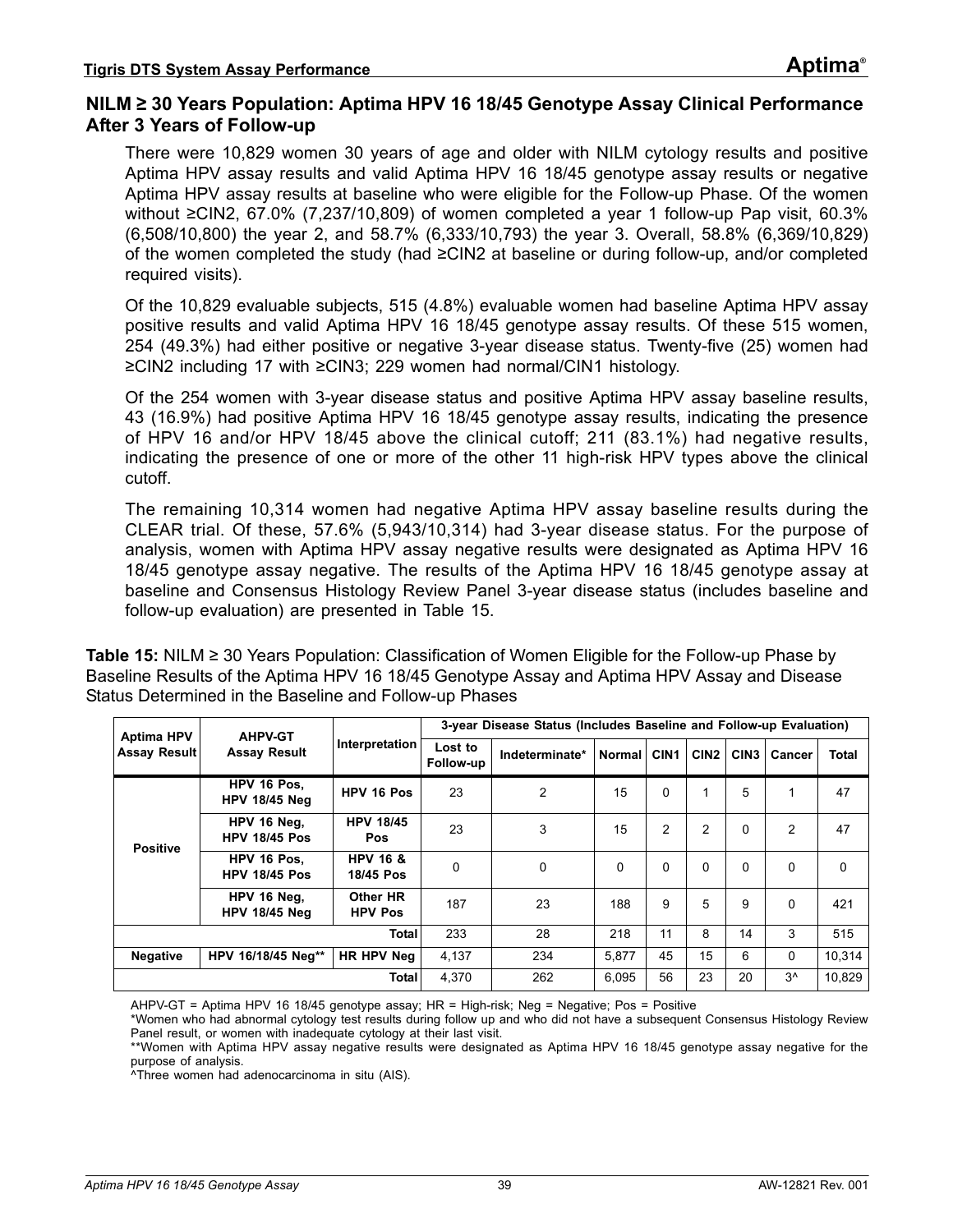The 3-year cumulative risks of disease detection (≥CIN2 and ≥CIN3) are based on Kaplan-Meier estimation (life-table analysis) and include disease detected at baseline or in follow-up. Women who had some indication of disease (ASC-US or more severe cytology results) but with no Consensus Histology Review Panel result were included in the analysis by using a multiple imputation method to predict the number of women with disease that would have been identified if the women had undergone colposcopy.

The 3-year cumulative absolute risks of disease (≥CIN2 and ≥CIN3) by Aptima HPV assay result and Aptima HPV 16 18/45 genotype assay result are shown in [Table 16](#page-39-0). The 3-year cumulative relative risk of disease for Aptima 16 18/45 genotype assay positive versus negative outcomes are shown in [Table 17.](#page-40-0)

<span id="page-39-0"></span>**Table 16:** NILM ≥ 30 Years Population: 3-year Cumulative Absolute Risk\* of ≥CIN2 and ≥CIN3 for Results of the Aptima HPV 16 18/45 Genotype Assay and Aptima HPV Assay at Baseline

| <b>Aptima HPV</b>   | <b>AHPV-GT</b>                            |                                       | $\geq$ CIN2                                | $\geq$ CIN3                                |
|---------------------|-------------------------------------------|---------------------------------------|--------------------------------------------|--------------------------------------------|
| <b>Assay Result</b> | <b>Assay Result</b>                       | Interpretation                        | <b>Absolute Risk</b><br>$(95% \text{ Cl})$ | <b>Absolute Risk</b><br>$(95% \text{ Cl})$ |
|                     | HPV 16 Pos and/or<br><b>HPV 18/45 Pos</b> | HPV 16 and/or<br><b>HPV 18/45 Pos</b> | 17.6<br>(10.1, 29.8)                       | 12.7<br>(6.4, 24.3)                        |
|                     | HPV 16 Pos.<br><b>HPV 18/45 Neg</b>       | HPV 16 Pos Only                       | 22.5<br>(11.4, 41.4)                       | 19.6<br>(9.2, 39.0)                        |
| <b>Positive</b>     | HPV 16 Neg,<br><b>HPV 18/45 Pos</b>       | HPV 18/45 Pos Only                    | 12.8<br>(4.9, 31.1)                        | 5.7<br>(1.3, 22.2)                         |
|                     | HPV 16 Pos.<br><b>HPV 18/45 Pos</b>       | HPV 16 & 18/45 Pos                    | N/A                                        | N/A                                        |
|                     | HPV 16/18/45 Neg                          | Other HR HPV Pos                      | 5.2<br>(3.0, 8.7)                          | 3.2<br>(1.6, 6.3)                          |
|                     | Pos or Neg                                | <b>HR HPV Pos</b>                     | 7.4<br>(5.1, 10.7)                         | 4.9<br>(3.1, 7.7)                          |
| <b>Negative</b>     | HPV 16/18/45 Neg**                        | HR HPV Neg                            | 0.3<br>(0.2, 0.5)                          | 0.1<br>(0.0, 0.2)                          |
|                     |                                           | <b>Prevalence</b>                     | 0.7%                                       | 0.3%                                       |

AHPV-GT = Aptima HPV 16 18/45 genotype assay; HR = High-risk; N/A = Not Applicable; Neg = Negative; Pos = Positive \*The 3-year cumulative risks adjusted for other possible biases were similar to the risks in this table. Because of anticipated differences in risks at year 1 and year 2 for the two groups of women in the follow-up study (those with colposcopy at baseline and those with no colposcopy at baseline), only the 3-year cumulative risk for the combined groups was reported. \*\*Women with Aptima HPV assay negative results were designated as Aptima HPV 16 18/45 genotype assay negative for the purpose of analysis.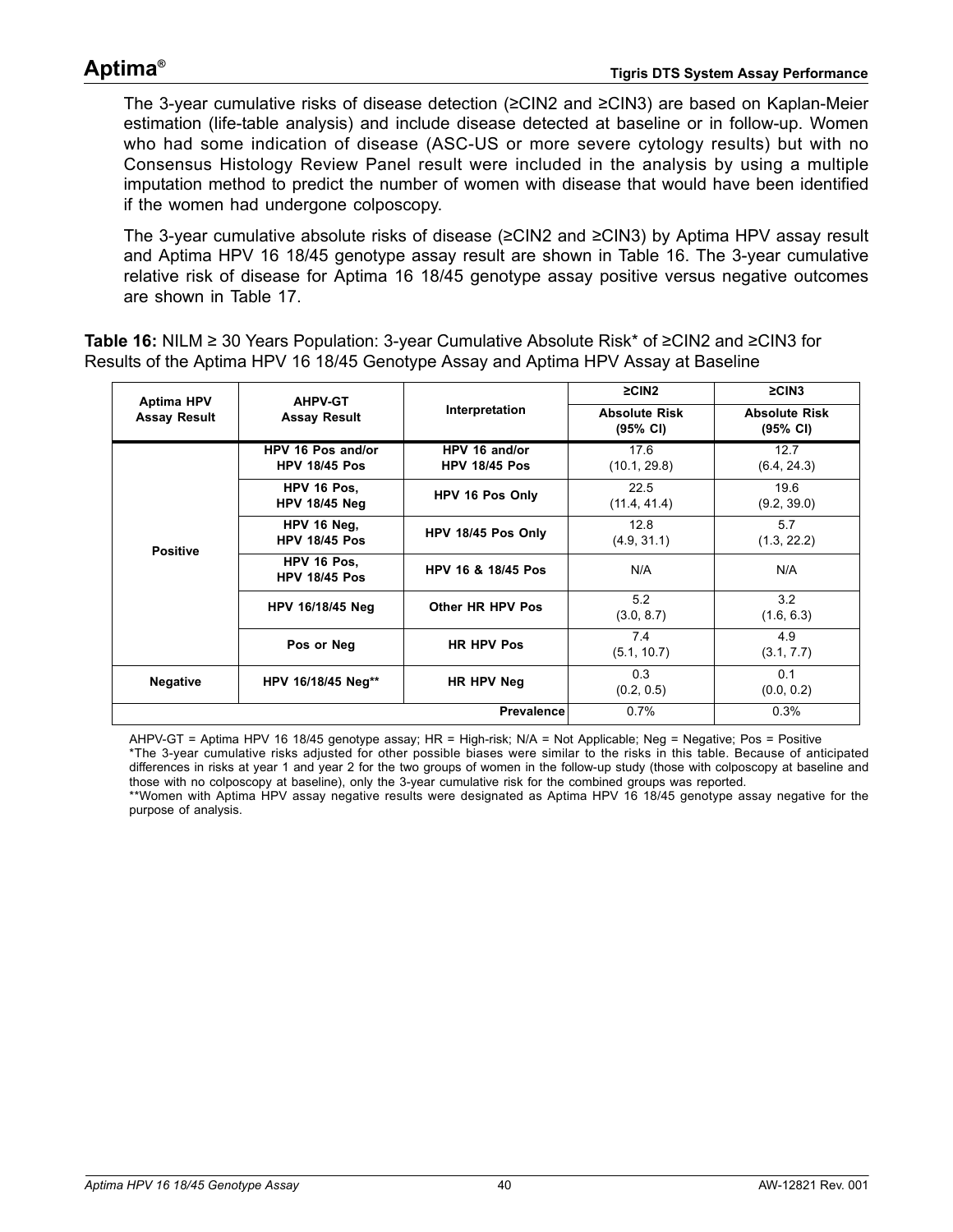<span id="page-40-0"></span>**Table 17:** NILM ≥ 30 Years Population: 3-year Cumulative Relative Risk\* of ≥CIN2 and ≥CIN3 for Results of the Aptima HPV 16 18/45 Genotype Assay and Aptima HPV Assay at Baseline

|                                    | $\geq$ CIN2                                | $\geq$ CIN3                                |
|------------------------------------|--------------------------------------------|--------------------------------------------|
| Aptima Assay Test Interpretation** | <b>Relative Risk</b><br>$(95% \text{ Cl})$ | <b>Relative Risk</b><br>$(95% \text{ Cl})$ |
| HPV 16 and/or 18/45 Pos vs         | 53.7                                       | 119.7                                      |
| HR HPV Neg                         | (27.2, 106.2)                              | (41.1, 348.5)                              |
| HPV 16 and/or 18/45 Pos vs         | 3.4                                        | 4.0                                        |
| Other HR HPV Pos                   | (1.6, 7.3)                                 | (1.5, 10.4)                                |
| Other HR HPV Pos vs                | 15.7                                       | 30.3                                       |
| HR HPV Neg                         | (7.9, 31.5)                                | (10.4, 88.2)                               |
| <b>HR HPV Pos vs</b>               | 22.6                                       | 46.2                                       |
| HR HPV Neg                         | (12.6, 40.4)                               | (17.7, 120.6)                              |
| <b>Prevalence</b>                  | 0.7%                                       | 0.3%                                       |

CI = Confidence Interval; HR = High-risk; Neg = Negative; Pos = Positive

\*The 3-year cumulative risks adjusted for other possible biases were similar to the risks in this table. Because of anticipated differences in risks at year 1 and year 2 for the two groups of women in the follow-up study (those with colposcopy at baseline and those with no colposcopy at baseline), only the 3-year cumulative risk for the combined groups was reported. \*\*Women with Aptima HPV assay negative results were designated as Aptima HPV 16 18/45 genotype assay negative for the purpose of analysis.

The 3-year cumulative prevalence of ≥CIN2 and ≥CIN3 in women with NILM cytology results at baseline were 0.7% and 0.3%, respectively. The relative risk of ≥CIN2 detection for women with HPV 16 and/or 18/45 positive results vs Other HR HPV Positive results was 3.4 (95% CI: 1.6, 7.3), indicating that ≥CIN2 was detected in women with HPV 16 and/or 18/45 positive results 3.4 times more frequently than in women with Other HR HPV positive results. The relative risk of ≥CIN3 was 4.0 (95% CI: 1.5, 10.4). The relative risk of ≥CIN2 detection for women with Other HR HPV positive results vs HR HPV Negative results was 15.7 (95% CI: 7.9, 31.5), indicating that ≥CIN2 was detected in women with Other HR HPV positive results 15.7 times more frequently than in women with HR HPV Negative results. The relative risk of ≥CIN3 was 30.3 (95% CI: 10.4, 88.2).

### **Agreement with Reverse Transcription-PCR Sequencing**

The analytical performance of the Aptima HPV 16 18/45 genotype assay for detection of target was assessed against an in-house validated reverse transcription-polymerase chain reaction (RT-PCR) sequencing test specific for E6/E7 mRNA from the same 14 HR HPV types detected by the Aptima HPV assay. Sequencing was performed by an external commercial laboratory.

Cervical specimens collected at baseline from the ASC-US and NILM populations of the CLEAR trial from women with Aptima HPV assay positive results were tested with the RT-PCR sequencing test and compared to the Aptima HPV 16 18/45 genotype assay results. In total, 859 samples were tested: 354 from the ASC-US population and 505 from the NILM population.

For the ASC-US and NILM populations, Aptima HPV 16 18/45 genotype assay results by RT-PCR sequencing test results are shown in [Table 18](#page-41-0)a and [Table 18b](#page-41-1), respectively. Positive and negative percent agreements for the ASC-US and NILM populations are shown in [Table 18](#page-41-2)c and [Table 18](#page-42-0)d, respectively.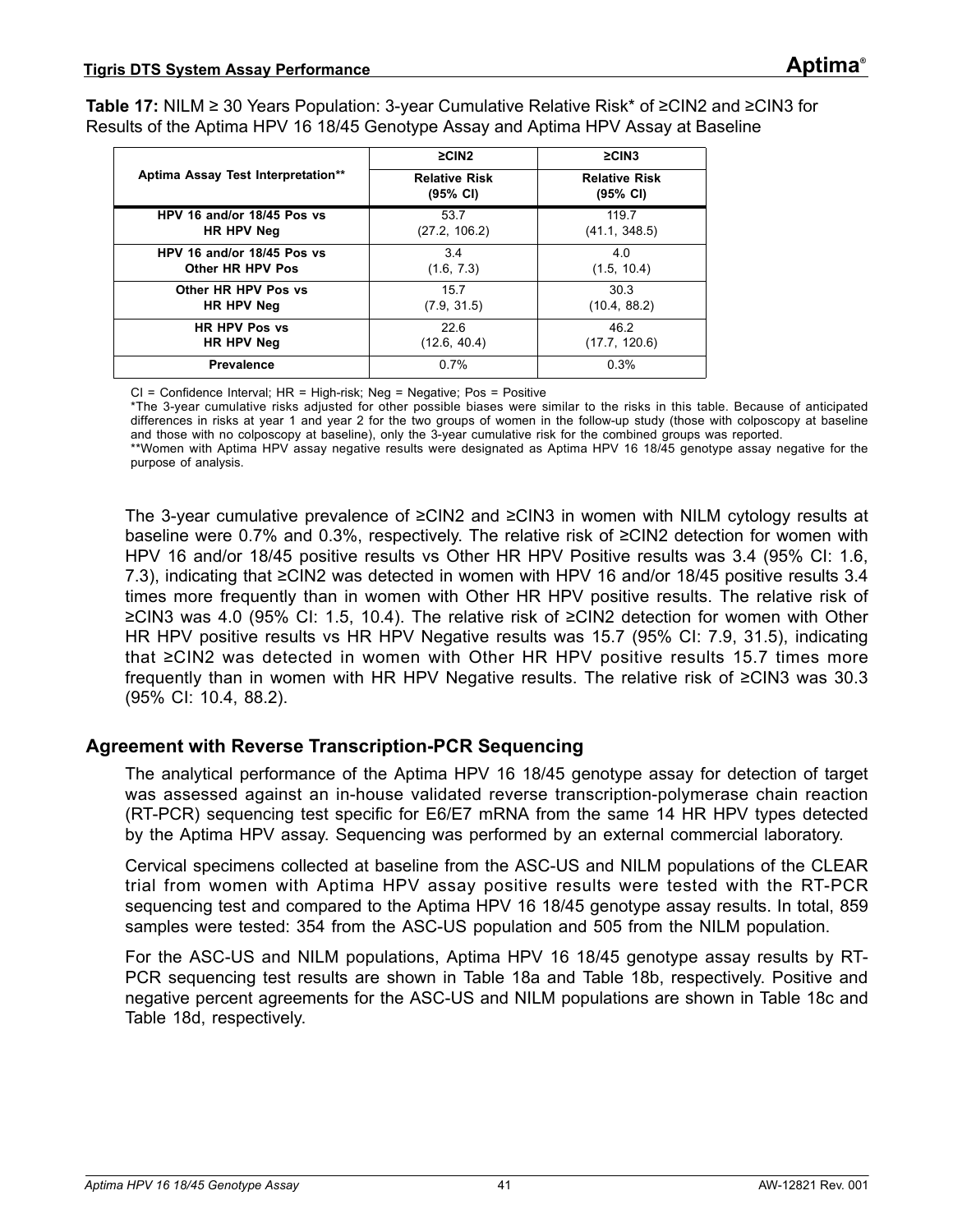<span id="page-41-0"></span>**Table 18a:** ASC-US ≥ 21 Years Population: Comparison of Aptima HPV 16 18/45 Genotype Assay and RT-PCR Sequencing Test Results Including Only Samples With Aptima HPV Assay Positive Results

| <b>RT-PCR Sequencing Test Results</b>       |               |          |             |    |                    |                     |               |                      |                      |                                           |                                    |               |
|---------------------------------------------|---------------|----------|-------------|----|--------------------|---------------------|---------------|----------------------|----------------------|-------------------------------------------|------------------------------------|---------------|
|                                             |               |          | One HR Type |    |                    | <b>Two HR Types</b> |               |                      |                      | >2 HR Types                               |                                    |               |
| <b>Aptima HPV-GT</b><br><b>Assay Result</b> | No HR<br>Type | 16       | 18          | 45 | Other<br><b>HR</b> | 16 &<br>Other       | 18 &<br>Other | 45 &<br><b>Other</b> | 2 Other<br><b>HR</b> | $\geq 1$ of<br>16/18/45<br><b>Present</b> | Only<br>Other HR<br><b>Present</b> | Ind           |
| 16+, 18/45-                                 | 27            | 27       | 0           | 0  | 6                  | 7                   | 0             | 0                    |                      | 3                                         | 0                                  | 0             |
| $16 - 18/45+$                               | 4             | $\Omega$ | 17          | 9  | 4                  | 0                   | 4             | 4                    | ◢                    | 4                                         | 0                                  | $\Omega$      |
| $16+ . 18/45+$                              | $\Omega$      | $\Omega$ | 4           | 0  | 0                  |                     | $\Omega$      | $\Omega$             | $\Omega$             |                                           | 0                                  | $\Omega$      |
| 16-, 18/45-                                 | 76            | $\Omega$ | 4           |    | 128                | 0                   | 2             | 1                    | 16                   | $\Omega$                                  | 6                                  | $\mathcal{P}$ |
| Total                                       | 107           | 27       | 19          | 10 | 138                | 8                   | 6             | 5                    | 18                   | 8                                         | 6                                  | $\mathcal{P}$ |

+ = Positive; - = Negative; HPV-GT = Aptima HPV 16 18/45 genotype assay; HR = high risk; Ind = indeterminate, unable to determine positivity for types 16/18/45 due to invalid RT-PCR sequencing test results.

*Note: Columns with all zeros are not shown*

<span id="page-41-1"></span>**Table 18b:** NILM ≥ 30 Years Population: Comparison of Aptima HPV 16 18/45 Genotype Assay and RT-PCR Sequencing Test Results Including Only Samples With Aptima HPV Assay Positive Results

| <b>RT-PCR Sequencing Test Results</b>       |               |    |    |             |                    |               |                      |               |               |                                           |     |
|---------------------------------------------|---------------|----|----|-------------|--------------------|---------------|----------------------|---------------|---------------|-------------------------------------------|-----|
|                                             |               |    |    | One HR Type |                    |               | <b>Two HR Types</b>  | >2 HR Types   |               |                                           |     |
| <b>Aptima HPV-GT</b><br><b>Assay Result</b> | No HR<br>Type | 16 | 18 | 45          | Other<br><b>HR</b> | 16 &<br>Other | 18 &<br><b>Other</b> | 45 &<br>Other | 2 Other<br>ΗR | $\geq 1$ of<br>16/18/45<br><b>Present</b> | Ind |
| 16+, 18/45-                                 | 24            | 19 | 0  | $\Omega$    | 2                  |               | $\Omega$             | 0             | 0             | 0                                         | 0   |
| $16 - 18/45+$                               | 7             | 0  | 18 | 12          |                    | 0             | 2                    | 5             | 0             |                                           | 0   |
| $16+$ , $18/45+$                            | 0             | 0  | 0  | $\Omega$    | $\Omega$           | $\Omega$      | 0                    | $\Omega$      | 0             | $\Omega$                                  | 0   |
| 16-, 18/45-                                 | 251           | 0  | 2  | 4           | 148                |               | 0                    | 0             | 4             | $\Omega$                                  | 3   |
| Total                                       | 282           | 19 | 20 | 16          | 151                | 2             | 2                    | 5             | 4             |                                           | 3   |

+ = Positive; - = Negative; HPV-GT = Aptima HPV 16 18/45 genotype assay; HR = high risk; Ind = indeterminate, unable to determine positivity for types 16/18/45 due to invalid RT-PCR sequencing test results.

*Note: Columns with all zeros are not shown*

<span id="page-41-2"></span>**Table 18c:** ASC-US ≥ 21 Years Population: Comparison of Aptima HPV 16 18/45 Genotype Assay and RT-PCR Sequencing Test Results Including Only Samples With Aptima HPV Assay Positive Results

| <b>RT-PCR Sequencing Test Results</b>                              |                                                                  |           |           |  |  |  |
|--------------------------------------------------------------------|------------------------------------------------------------------|-----------|-----------|--|--|--|
| <b>Aptima HPV-GT</b>                                               |                                                                  |           | 16/18/45- |  |  |  |
| <b>Assay Result</b>                                                | $16/18/45+$                                                      | Other HR+ | HR-       |  |  |  |
| $16/18/45+$                                                        | 78                                                               | 12        | 31        |  |  |  |
| 16/18/45-                                                          | 5                                                                | 150       | 76        |  |  |  |
| Total                                                              | 83                                                               | 162       | 107       |  |  |  |
|                                                                    | Positive Percent Agreement: 94.0 (78/83)<br>(95% CI: 86.7, 97.4) |           |           |  |  |  |
| Negative Percent Agreement: 92.6 (150/162)<br>(95% CI: 87.5, 95.7) |                                                                  |           |           |  |  |  |

+ = Positive; - = Negative; CI = Confidence Interval; HPV-GT = Aptima HPV 16 18/45 genotype assay; HR = high risk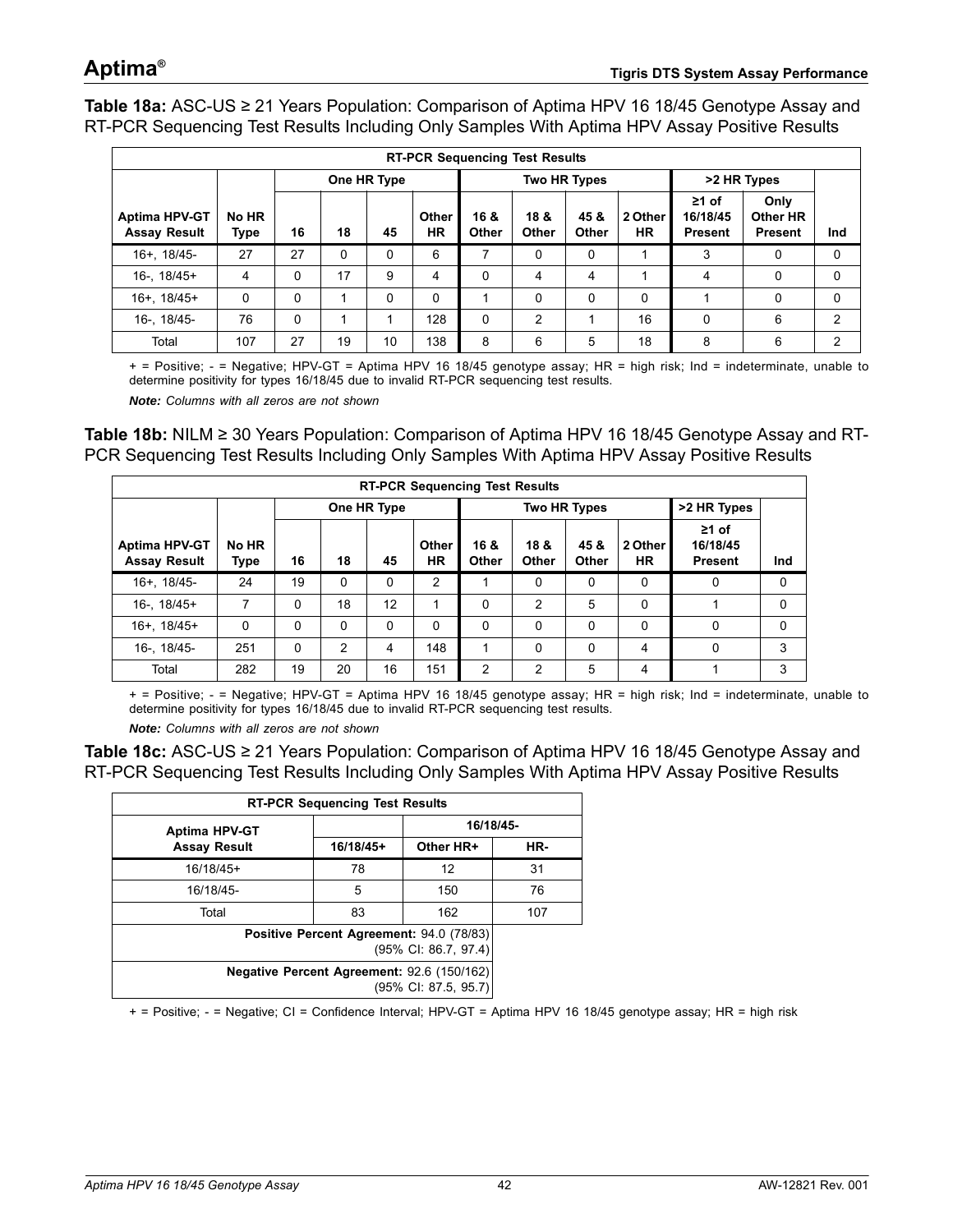<span id="page-42-0"></span>**Table 18d:** NILM ≥ 30 Years Population: Comparison of Aptima HPV 16 18/45 Genotype Assay and RT-PCR Sequencing Test Results Including Only Samples With Aptima HPV Assay Positive Results

| <b>RT-PCR Sequencing Test Results</b>                                          |                                                                  |           |     |  |  |
|--------------------------------------------------------------------------------|------------------------------------------------------------------|-----------|-----|--|--|
| <b>Aptima HPV-GT</b>                                                           |                                                                  | 16/18/45- |     |  |  |
| <b>Assay Result</b>                                                            | 16/18/45+                                                        | Other HR+ | HR- |  |  |
| $16/18/45+$                                                                    | 58                                                               | 3         | 31  |  |  |
| 16/18/45-                                                                      | 7                                                                | 152       | 251 |  |  |
| Total                                                                          | 65                                                               | 155       | 282 |  |  |
|                                                                                | Positive Percent Agreement: 89.2 (58/65)<br>(95% CI: 79.4, 94.7) |           |     |  |  |
| Negative Percent Agreement: 98.1 (152/155)<br>$(95\% \text{ Cl: } 94.5, 99.3)$ |                                                                  |           |     |  |  |

+ = Positive; - = Negative; CI = Confidence Interval; HPV-GT = Aptima HPV 16 18/45 genotype assay; HR = high risk

### **Clinical Cutoff Determination for the Aptima HPV 16 18/45 Genotype Assay**

The clinical cutoff for detecting high grade cervical disease (≥CIN2) for the Aptima HPV 16 18/ 45 genotype assay was verified with specimens from women with Aptima HPV assay positive results from the ASC-US and NILM populations in the CLEAR trial. The cutoff was set at 1.0 for both HPV 16 and HPV 18/45.

### **Limit of Detection at the Clinical Cutoff**

The Limit of Detection (LOD) at the clinical cutoff is a concentration that is positive (above the clinical cutoff) 95% of the time. The LOD of the Aptima HPV 16 18/45 genotype assay was determined by testing dilution panels of *in vitro* transcripts (IVT) for genotypes 16, 18 and 45 and 3 HPV-infected cell lines: SiHa, HeLa and MS751 (ATCC, Manassas, Virginia). For the IVT panels, specimen transport media was spiked with IVT at various concentrations and then diluted with individual negative ThinPrep liquid cytology specimens prior to testing. For the HPVinfected cell panels, pools of HPV-negative ThinPrep liquid cytology specimens were spiked with HPV-infected cells at various concentrations and then diluted with specimen transport media prior to testing. Thirty replicates of each copy level were tested with each of three reagent lots for a total of 90 replicates. Testing was performed over 6 days, with 3 runs performed per day and 5 replicates of a given genotype and concentration tested in each run. The 95% detection limit [\(Table 19\)](#page-43-0) was calculated from Probit regression analysis of the positivity results for each dilutional panel.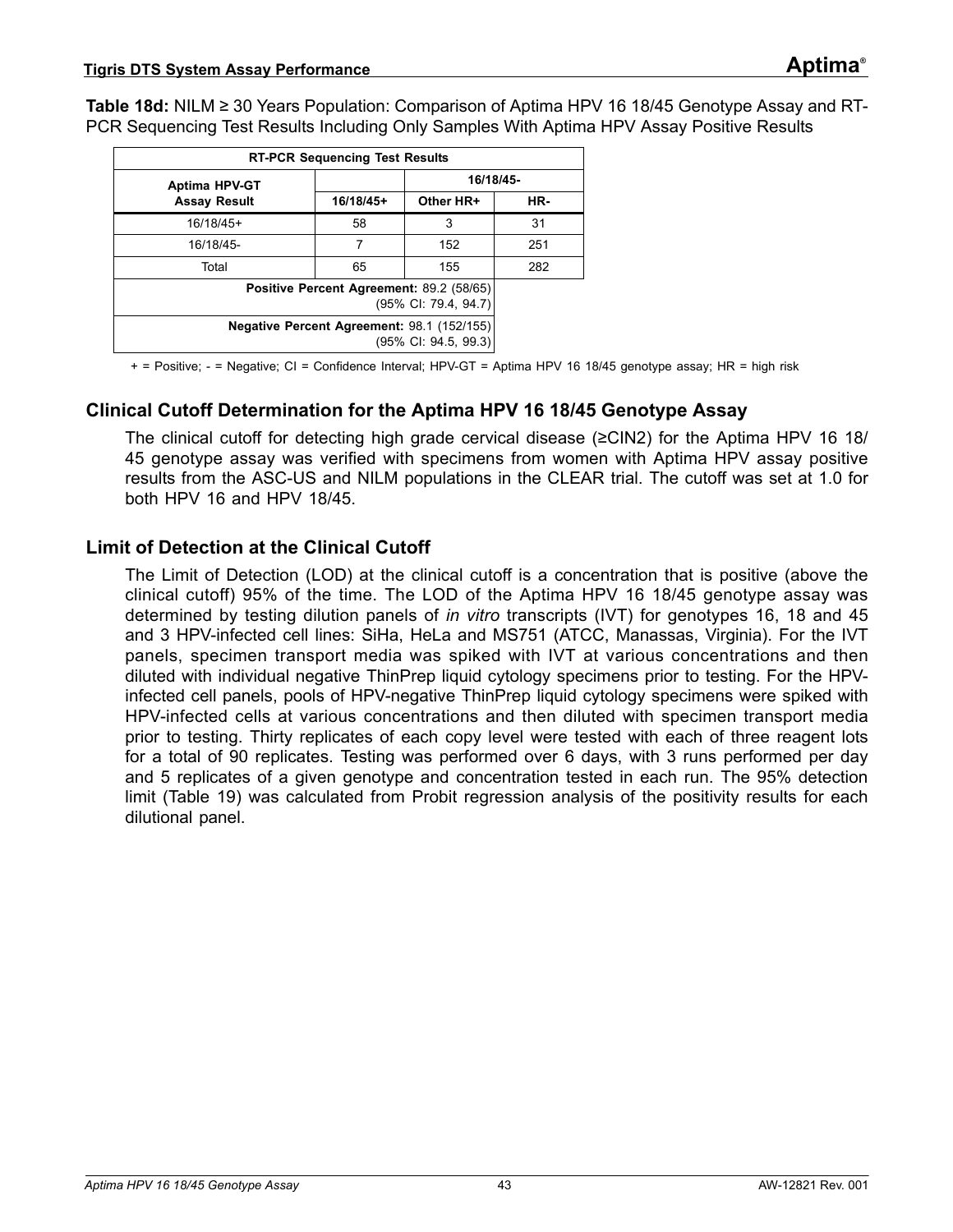<span id="page-43-0"></span>**Table 19:** Limit of Detection at the Clinical Cutoff of the Aptima HPV 16 18/45 Genotype Assay

| <b>Target</b>                                       | <b>Limit of Detection</b><br>$(95% \text{ CI})$ |  |  |  |
|-----------------------------------------------------|-------------------------------------------------|--|--|--|
| <b>HPV 16</b>                                       | 57.3 copies/reaction<br>(46.5, 74.6)            |  |  |  |
| <b>HPV 18</b>                                       | 84.8 copies/reaction<br>(66.1, 115.6)           |  |  |  |
| <b>HPV 45</b>                                       | 60.0 copies/reaction<br>(46.6, 82.3)            |  |  |  |
| SiHa                                                | 1.15 cells/reaction<br>(0.87, 1.69)             |  |  |  |
| HeLa                                                | 0.38 cells/reaction<br>(0.30, 0.53)             |  |  |  |
| 2.58 cells/reaction<br><b>MS751</b><br>(1.87, 4.19) |                                                 |  |  |  |

CI = Confidence Interval

### **Assay Precision**

Aptima HPV 16 18/45 genotype assay precision was evaluated in two studies using the same 22-member panel. Study 1 was conducted at 3 external testing sites to determine assay reproducibility. Study 2 was conducted in-house to determine within laboratory precision. The panel included 14 HPV 16 and/or 18/45-positive members with concentrations at or above the limit of detection of the assay (expected positivity: ≥ 95%), 5 HPV 16 and/or 18/45-positive members with concentrations below the limit of detection of the assay (expected positivity:  $>0\%$ to <25%), and 3 HPV-negative members. HPV 16 and/or 18/45-positive panel members were prepared by spiking HPV-infected cultured cells (SiHa, HeLa, and MS751; ATCC, Manassas, Virginia) into pooled residual ThinPrep liquid cytology specimens or diluting HPV 16, 18, and/or 45 clinical specimens into pooled residual ThinPrep liquid cytology specimens. HPV-negative panel members were prepared with pooled ThinPrep liquid cytology specimens.

In Study 1, 2 operators at each of the 3 testing sites (1 instrument per site) performed 2 Aptima HPV 16 18/45 genotype assay worklists per day over 3 days. Testing was performed using 1 reagent lot. Each worklist contained 3 replicates of each of the reproducibility panel members. One hundred eight (108) individual sample tubes were tested for each panel member (3 sites x 1 instrument x 2 operators x 1 lot x 2 worklists per day x 3 days x 3 replicates). In Study 2, testing was conducted in-house over 20 days with a total of 162 reactions tested for each panel member (1 site x 3 instruments x 3 operators x 3 lots x 2 worklists x 3 replicates).

The panel members are described in [Table 20](#page-44-0)a and [Table 20](#page-45-0)b, along with a summary of the agreement with expected results for HPV 16 and HPV 18/45 respectively. [Table 21](#page-46-0) presents the HPV 16 and HPV 18/45 analyte S/CO values at the 2.5th, the 50th, and 97.5th percentiles of the S/CO distribution. The HPV 16 analyte S/CO variability is shown in [Table 22](#page-47-0) for Study 1 and [Table 23](#page-48-0) for Study 2 for the panel members with an expected positive result for HPV 16. The HPV 18/45 analyte S/CO variability is shown in [Table 24](#page-49-0) for Study 1 and [Table 25](#page-50-0) for Study 2 for the panel members with an expected positive result for HPV 18/45.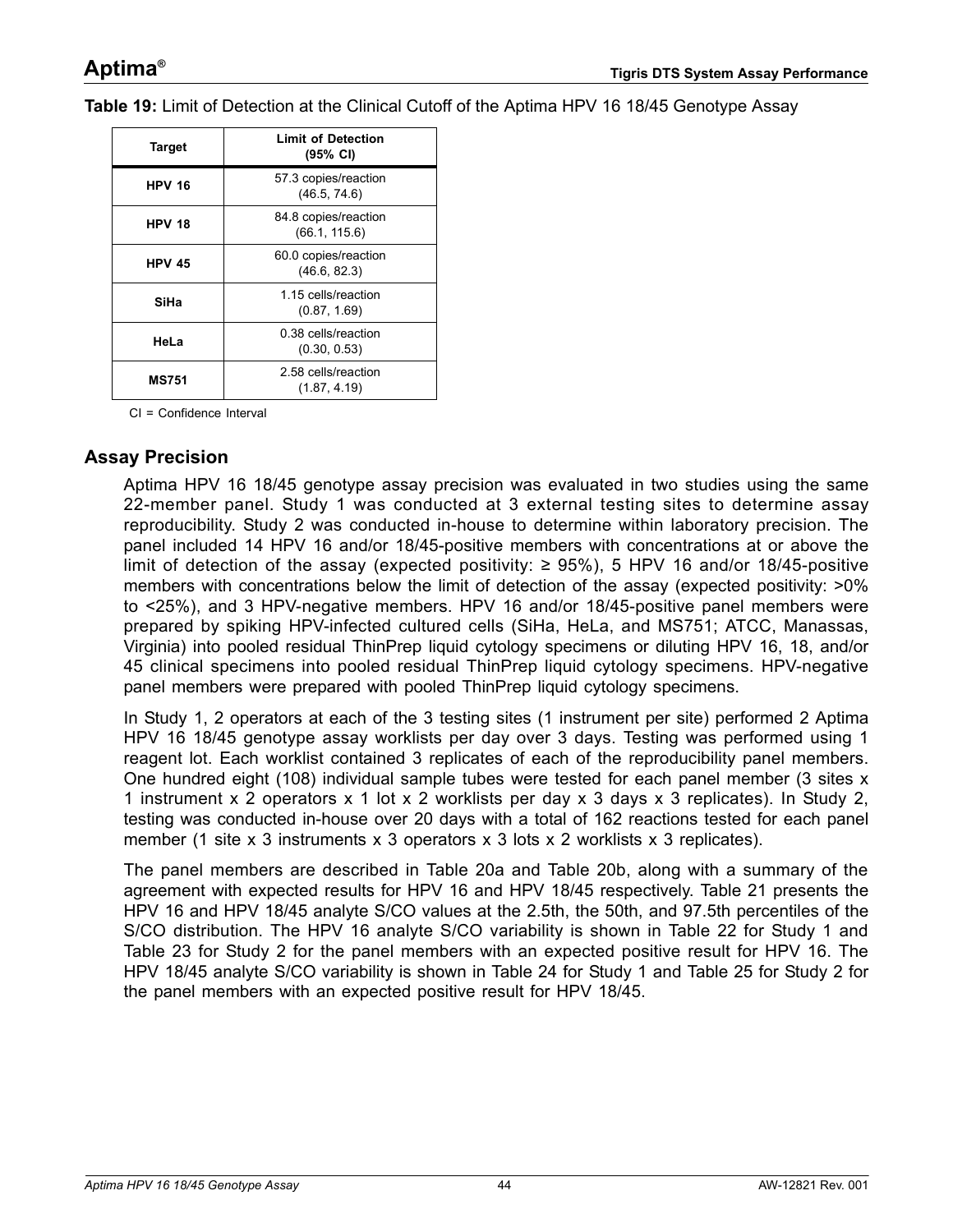<span id="page-44-0"></span>**Table 20a:** Aptima HPV 16 18/45 Genotype Assay Precision Study 1 and 2: Panel Description and Percent Agreement With HPV 16 Expected Results

| <b>Panel Description</b>                                    | <b>HPV 16</b>          |                                | Percent Agreement (95% CI)     |
|-------------------------------------------------------------|------------------------|--------------------------------|--------------------------------|
| (cells/reaction)                                            | <b>Expected Result</b> | Study 1                        | Study 2                        |
|                                                             |                        | (3 testing sites)              | (1 testing site)               |
| SiHa cells (3.0 cells)<br><b>Moderate-Positive</b>          | Positive               | 100 (108/108)                  | 100 (162/162)                  |
|                                                             |                        | (96.6, 100)                    | (97.7, 100)                    |
| HeLa cells (0.6 cells)<br><b>Moderate-Positive</b>          | Negative               | 100 (108/108)<br>(96.6, 100)   | 100 (162/162)<br>(97.7, 100)   |
|                                                             |                        |                                |                                |
| <b>MS751 cells (11.0 cells)</b><br><b>Moderate-Positive</b> | Negative               | 100 (108/108)<br>(96.6, 100)   | 100 (162/162)<br>(97.7, 100)   |
| HPV 16 clinical sample 1                                    |                        | 100 (107/107)                  | 100 (162/162)                  |
| Moderate-Positive                                           | Positive               | (96.5, 100)                    | (97.7, 100)                    |
| HPV 18/45 clinical sample 1                                 |                        | 100 (108/108)                  | 98.8 (160/162)                 |
| <b>Moderate-Positive</b>                                    | Negative               | (96.6, 100)                    | (95.6, 99.7)                   |
| SiHa cells (1.6 cells) - Low-Positive                       |                        | 100 (108/108)                  | 98.8 (160/162)                 |
| & HeLa cells (3.3 cells) - High-Positive                    | Positive               | (96.6, 100)                    | (95.6, 99.7)                   |
| SiHa cells (1.6 cells) - Low-Positive                       |                        | 100 (108/108)                  | 99.4 (161/162)                 |
| & MS751 cells (42.5 cells) - High-Positive                  | Positive               | (96.6, 100)                    | (96.6, 99.9)                   |
| SiHa cells (15.7 cells) - High-Positive                     | Positive               | 100 (108/108)                  | 100 (161/161)                  |
| & HeLa cells (0.3 cells) - Low-Positive                     |                        | (96.6, 100)                    | (97.7, 100)                    |
| SiHa cells (15.7 cells) - High-Positive                     | Positive               | 100 (108/108)                  | 100 (162/162)                  |
| & MS751 cells (4.3 cells) - Low-Positive                    |                        | (96.6, 100)                    | (97.7, 100)                    |
| SiHa cells (1.6 cells)                                      | Positive               | 97.2 (105/108)                 | 98.8 (160/162)                 |
| <b>Low-Positive</b>                                         |                        | (92.1, 99.1)                   | (95.6, 99.7)                   |
| HeLa cells (0.3 cells)                                      | Negative               | 100 (108/108)                  | 100 (161/161)                  |
| <b>Low-Positive</b>                                         |                        | (96.6, 100)                    | (97.7, 100)                    |
| MS751 cells (4.3 cells)                                     | Negative               | 100 (108/108)                  | 100 (162/162)                  |
| <b>Low-Positive</b>                                         |                        | (96.6, 100)                    | (97.7, 100)                    |
| HPV 16 clinical sample 2<br><b>Low-Positive</b>             | Positive               | 97.2 (104/107)<br>(92.1, 99.0) | 94.4 (152/161)<br>(88.7, 97.0) |
|                                                             |                        |                                |                                |
| HPV 18/45 clinical sample 2<br><b>Low-Positive</b>          | Negative               | 100 (108/108)<br>(96.6, 100)   | 100 (162/162)<br>(97.7, 100)   |
| SiHa cells (0.1 cells)                                      |                        | 85.2 (92/108)                  | 84.6 (137/162)                 |
| <b>High-Negative</b>                                        | Negative               | (77.3, 90.7)                   | (78.2, 89.3)                   |
| HeLa cells (0.02 cells)                                     |                        | 100 (108/108)                  | 100 (162/162)                  |
| <b>High-Negative</b>                                        | Negative               | (96.6, 100)                    | (97.7, 100)                    |
| MS751 cells (0.04 cells)                                    |                        | 100 (108/108)                  | 100 (162/162)                  |
| <b>High-Negative</b>                                        | Negative               | (96.6, 100)                    | (97.7, 100)                    |
| HPV 16 clinical sample 3                                    |                        | 95.4 (103/108)                 | 92.6 (150/162)                 |
| <b>High-Negative</b>                                        | Negative               | (89.6, 98.0)                   | (87.5, 95.7)                   |
| HPV 18/45 clinical sample 3                                 | Negative               | 100 (108/108)                  | 99.4 (161/162)                 |
| <b>High-Negative</b>                                        |                        | (96.6, 100)                    | (96.6, 99.9)                   |
| HPV-negative clinical sample 1                              | Negative               | 100 (108/108)                  | 100 (162/162)                  |
|                                                             |                        | (96.6, 100)                    | (97.7, 100)                    |
| HPV-negative clinical sample 2                              | Negative               | 100 (108/108)                  | 100 (162/162)                  |
|                                                             |                        | (96.6, 100)                    | (97.7, 100)                    |
| HPV-negative clinical sample 3                              | Negative               | 100 (108/108)                  | 100 (162/162)                  |
|                                                             |                        | (96.6, 100)                    | (97.7, 100)                    |

CI = Score Confidence Interval

*Note: The percent agreement may have been affected by variations in spiking, diluting, and/or aliquoting.*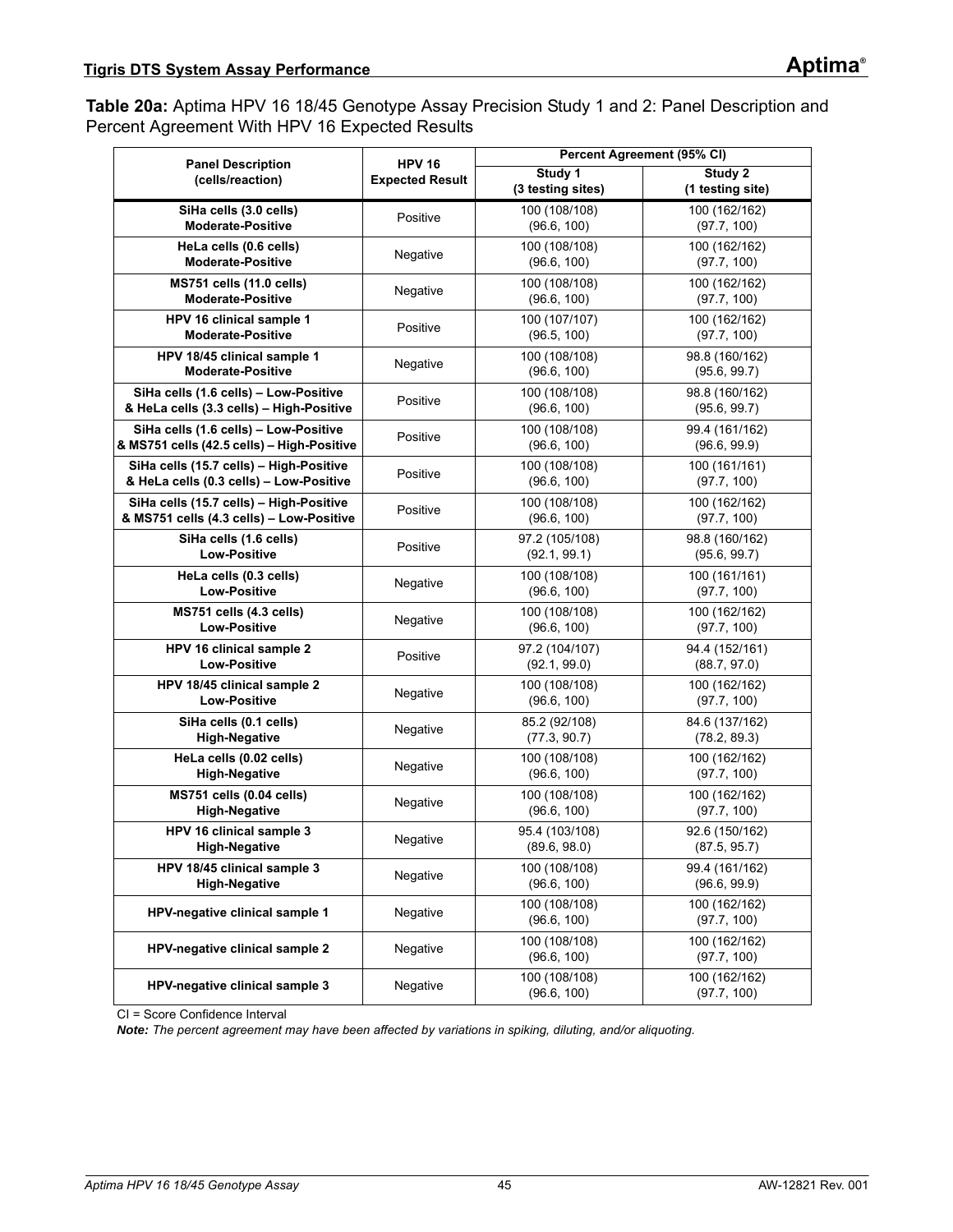<span id="page-45-0"></span>**Table 20b:** Aptima HPV 16 18/45 Genotype Assay Precision Study 1 and 2: Panel Description and Percent Agreement With HPV 18/45 Expected Results

| <b>Panel Description</b>                                    | <b>HPV 18/45</b>       |                                | Percent Agreement (95% CI)     |
|-------------------------------------------------------------|------------------------|--------------------------------|--------------------------------|
| (cells/reaction)                                            | <b>Expected Result</b> | Study 1                        | Study 2                        |
|                                                             |                        | (3 testing sites)              | (1 testing site)               |
| SiHa cells (3.0 cells)                                      | Negative               | 100 (108/108)                  | 98.8 (160/162)                 |
| <b>Moderate-Positive</b>                                    |                        | (96.6, 100)                    | (95.6, 99.7)                   |
| HeLa cells (0.6 cells)<br><b>Moderate-Positive</b>          | Positive               | 93.5 (101/108)                 | 98.1 (159/162)                 |
|                                                             |                        | (87.2, 96.8)                   | (94.7, 99.4)                   |
| <b>MS751 cells (11.0 cells)</b><br><b>Moderate-Positive</b> | Positive               | 92.6 (100/108)<br>(86.1, 96.2) | 92.6 (150/162)<br>(87.5, 95.7) |
| <b>HPV 16 clinical sample 1</b>                             |                        | 100 (107/107)                  | 100 (162/162)                  |
| <b>Moderate-Positive</b>                                    | Negative               | (96.5, 100)                    | (97.7, 100)                    |
| HPV 18/45 clinical sample 1                                 |                        | 99.1 (107/108)                 | 99.4 (161/162)                 |
| <b>Moderate-Positive</b>                                    | Positive               | (94.9, 99.8)                   | (96.6, 99.9)                   |
| SiHa cells (1.6 cells) - Low-Positive                       |                        | 100 (108/108)                  | 100 (162/162)                  |
| & HeLa cells (3.3 cells) - High-Positive                    | Positive               | (96.6, 100)                    | (97.7, 100)                    |
| SiHa cells (1.6 cells) - Low-Positive                       |                        | 100 (108/108)                  | 99.4 (161/162)                 |
| & MS751 cells (42.5 cells) - High-Positive                  | Positive               | (96.6, 100)                    | (96.6, 99.9)                   |
| SiHa cells (15.7 cells) - High-Positive                     | Positive               | 63.9 (69/108)                  | 67.7 (109/161)                 |
| & HeLa cells (0.3 cells) - Low-Positive                     |                        | (54.5, 72.3)                   | (60.1, 74.4)                   |
| SiHa cells (15.7 cells) - High-Positive                     | Positive               | 98.1 (106/108)                 | 92.0 (149/162)                 |
| & MS751 cells (4.3 cells) - Low-Positive                    |                        | (93.5, 99.5)                   | (86.8, 95.3)                   |
| SiHa cells (1.6 cells)                                      | Negative               | 100 (108/108)                  | 99.4 (161/162)                 |
| <b>Low-Positive</b>                                         |                        | (96.6, 100)                    | (96.6, 99.9)                   |
| HeLa cells (0.3 cells)<br><b>Low-Positive</b>               | Positive               | 71.3 (77/108)                  | 92.5 (149/161)                 |
|                                                             |                        | (62.1, 79.0)                   | (87.4, 95.7)                   |
| MS751 cells (4.3 cells)<br><b>Low-Positive</b>              | Positive               | 86.1 (93/108)<br>(78.3, 91.4)  | 69.1 (112/162)<br>(61.6, 75.7) |
| HPV 16 clinical sample 2                                    |                        | 100 (107/107)                  | 99.4 (160/161)                 |
| <b>Low-Positive</b>                                         | Negative               | (96.5, 100)                    | (96.6, 99.9)                   |
| HPV 18/45 clinical sample 2                                 |                        | 88.0 (95/108)                  | 79.6 (129/162)                 |
| <b>Low-Positive</b>                                         | Positive               | (80.5, 92.8)                   | (72.8, 85.1)                   |
| SiHa cells (0.1 cells)                                      |                        | 100 (108/108)                  | 100 (162/162)                  |
| <b>High-Negative</b>                                        | Negative               | (96.6, 100)                    | (97.7, 100)                    |
| HeLa cells (0.02 cells)                                     |                        | 92.6 (100/108)                 | 86.4 (140/162)                 |
| <b>High-Negative</b>                                        | Negative               | (86.1, 96.2)                   | (80.3, 90.9)                   |
| MS751 cells (0.04 cells)                                    | Negative               | 97.2 (105/108)                 | 98.1 (159/162)                 |
| <b>High-Negative</b>                                        |                        | (92.1, 99.1)                   | (94.7, 99.4)                   |
| HPV 16 clinical sample 3                                    | Negative               | 100 (108/108)                  | 99.4 (161/162)                 |
| <b>High-Negative</b>                                        |                        | (96.6, 100)                    | (96.6, 99.9)                   |
| HPV 18/45 clinical sample 3                                 | Negative               | 80.6 (87/108)                  | 81.5 (132/162)                 |
| <b>High-Negative</b>                                        |                        | (72.1, 86.9)                   | (74.8, 86.7)                   |
| HPV-negative clinical sample 1                              | Negative               | 100 (108/108)                  | 99.4 (161/162)                 |
|                                                             |                        | (96.6, 100)                    | (96.6, 99.9)                   |
| HPV-negative clinical sample 2                              | Negative               | 100 (108/108)<br>(96.6, 100)   | 100 (162/162)<br>(97.7, 100)   |
|                                                             |                        |                                |                                |
| <b>HPV-negative clinical sample 3</b>                       | Negative               | 100 (108/108)<br>(96.6, 100)   | 99.4(161/162)<br>(96.6, 99.9)  |
|                                                             |                        |                                |                                |

CI = Score Confidence Interval

*Note: The percent agreement may have been affected by variations in spiking, diluting, and/or aliquoting.*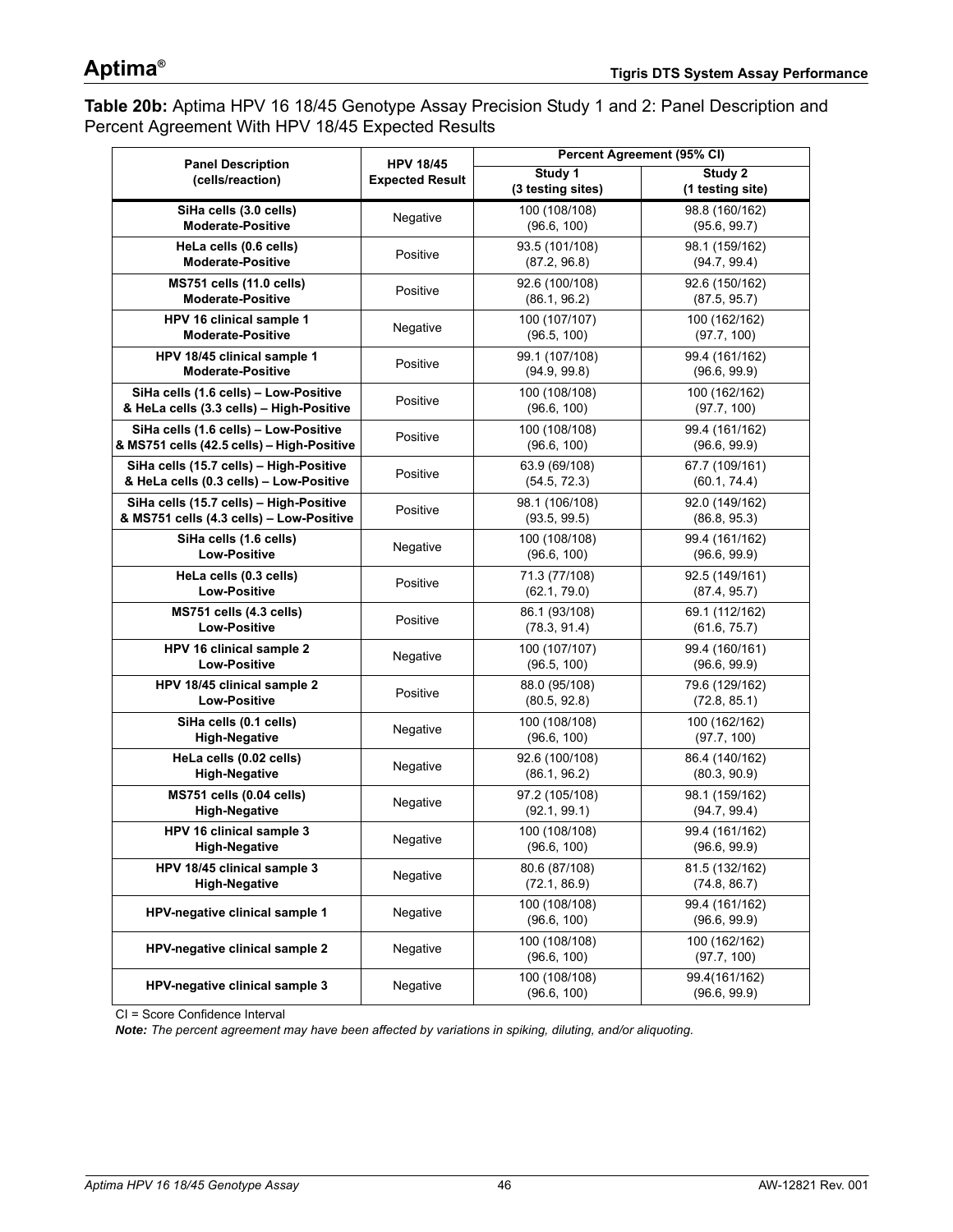<span id="page-46-0"></span>**Table 21:** Aptima HPV 16 18/45 Genotype Assay Precision Study 1 and 2: Percentile Distribution of HPV 16 and HPV 18/45 Analyte S/CO Values

|                                                                                     |                   |                              | <b>HPV 16 Analyte S/CO Percentile</b> |                   |                             |        |                   |                              | HPV 18/45 Analyte S/CO Percentile |       |                             |        |
|-------------------------------------------------------------------------------------|-------------------|------------------------------|---------------------------------------|-------------------|-----------------------------|--------|-------------------|------------------------------|-----------------------------------|-------|-----------------------------|--------|
| <b>Panel Description</b>                                                            |                   | Study 1<br>(3 testing sites) |                                       |                   | Study 2<br>(1 testing site) |        |                   | Study 1<br>(3 testing sites) |                                   |       | Study 2<br>(1 testing site) |        |
| (cells/reaction)                                                                    | 2.5 <sub>th</sub> | 50th                         | 97.5th                                | 2.5 <sub>th</sub> | <b>50th</b>                 | 97.5th | 2.5 <sub>th</sub> | 50th                         | 97.5th                            | 2.5th | <b>50th</b>                 | 97.5th |
| SiHa cells (3.0 cells)                                                              |                   |                              |                                       |                   |                             |        |                   |                              |                                   |       |                             |        |
| <b>Moderate-Positive</b>                                                            | 1.43              | 3.30                         | 3.89                                  | 2.21              | 3.36                        | 3.86   | 0.00              | 0.00                         | 0.25                              | 0.00  | 0.00                        | 0.00   |
| HeLa cells (0.6 cells)<br><b>Moderate-Positive</b>                                  | 0.02              | 0.26                         | 0.49                                  | 0.02              | 0.27                        | 0.46   | 0.37              | 3.96                         | 5.33                              | 1.09  | 3.95                        | 5.17   |
| <b>MS751 cells (11.0 cells)</b><br><b>Moderate-Positive</b>                         | 0.25              | 0.37                         | 0.64                                  | 0.22              | 0.36                        | 0.57   | 0.68              | 3.67                         | 4.51                              | 0.61  | 2.80                        | 4.29   |
| HPV 16 clinical sample 1<br><b>Moderate-Positive</b>                                | 2.70              | 3.74                         | 4.17                                  | 3.53              | 3.94                        | 4.42   | 0.00              | 0.00                         | 0.00                              | 0.00  | 0.00                        | 0.00   |
| HPV 18/45 clinical sample 1<br><b>Moderate-Positive</b>                             | 0.05              | 0.36                         | 0.71                                  | 0.08              | 0.35                        | 0.71   | 1.24              | 4.68                         | 7.25                              | 1.62  | 4.08                        | 6.20   |
| SiHa cells (1.6 cells) - Low-Positive<br>& HeLa cells (3.3 cells) - High-Positive   | 1.44              | 3.43                         | 4.34                                  | 1.28              | 3.22                        | 4.35   | 3.24              | 4.20                         | 5.01                              | 3.07  | 4.04                        | 5.04   |
| SiHa cells (1.6 cells) - Low-Positive<br>& MS751 cells (42.5 cells) - High-Positive | 1.53              | 3.28                         | 4.14                                  | 1.41              | 3.26                        | 4.18   | 3.14              | 3.78                         | 4.37                              | 2.77  | 3.69                        | 4.23   |
| SiHa cells (15.7 cells) - High-Positive<br>& HeLa cells (0.3 cells) - Low-Positive  | 3.11              | 3.81                         | 4.47                                  | 3.35              | 4.01                        | 4.75   | 0.00              | 1.86                         | 4.08                              | 0.00  | 1.75                        | 4.11   |
| SiHa cells (15.7 cells) - High-Positive<br>& MS751 cells (4.3 cells) - Low-Positive | 3.02              | 3.90                         | 4.54                                  | 3.42              | 4.01                        | 4.64   | 1.18              | 3.27                         | 4.34                              | 0.64  | 2.89                        | 3.95   |
| SiHa cells (1.6 cells)<br><b>Low-Positive</b>                                       | 0.83              | 3.30                         | 3.91                                  | 1.23              | 3.23                        | 3.90   | 0.00              | 0.00                         | 0.01                              | 0.00  | 0.00                        | 0.13   |
| HeLa cells (0.3 cells)<br><b>Low-Positive</b>                                       | 0.04              | 0.30                         | 0.49                                  | 0.00              | 0.26                        | 0.47   | 0.00              | 2.63                         | 4.81                              | 0.44  | 3.57                        | 4.95   |
| MS751 cells (4.3 cells)<br><b>Low-Positive</b>                                      | 0.16              | 0.35                         | 0.59                                  | 0.23              | 0.34                        | 0.51   | 0.25              | 2.34                         | 4.48                              | 0.17  | 1.69                        | 3.75   |
| HPV 16 clinical sample 2<br><b>Low-Positive</b>                                     | 0.89              | 2.78                         | 3.63                                  | 0.82              | 2.66                        | 3.95   | 0.00              | 0.00                         | 0.00                              | 0.00  | 0.00                        | 0.00   |
| HPV 18/45 clinical sample 2<br><b>Low-Positive</b>                                  | 0.24              | 0.34                         | 0.63                                  | 0.23              | 0.34                        | 0.56   | 0.44              | 2.58                         | 4.41                              | 0.27  | 2.37                        | 4.43   |
| SiHa cells (0.1 cells)<br><b>High-Negative</b>                                      | 0.28              | 0.31                         | 2.70                                  | 0.27              | 0.33                        | 2.62   | 0.00              | 0.00                         | 0.07                              | 0.00  | 0.00                        | 0.07   |
| HeLa cells (0.02 cells)<br><b>High-Negative</b>                                     | 0.25              | 0.31                         | 0.38                                  | 0.18              | 0.30                        | 0.35   | 0.00              | 0.02                         | 2.72                              | 0.00  | 0.01                        | 2.42   |
| MS751 cells (0.04 cells)<br><b>High-Negative</b>                                    | 0.25              | 0.31                         | 0.38                                  | 0.27              | 0.31                        | 0.35   | 0.00              | 0.00                         | 1.03                              | 0.00  | 0.00                        | 0.84   |
| HPV 16 clinical sample 3<br><b>High-Negative</b>                                    | 0.25              | 0.31                         | 3.38                                  | 0.28              | 0.32                        | 3.07   | 0.00              | 0.00                         | 0.60                              | 0.00  | 0.00                        | 0.11   |
| HPV 18/45 clinical sample 3<br><b>High-Negative</b>                                 | 0.26              | 0.31                         | 0.53                                  | 0.19              | 0.33                        | 0.80   | 0.00              | 0.08                         | 4.39                              | 0.00  | 0.11                        | 4.70   |
| HPV-negative clinical sample 1                                                      | 0.27              | 0.31                         | 0.35                                  | 0.28              | 0.31                        | 0.34   | 0.00              | 0.00                         | 0.15                              | 0.00  | 0.00                        | 0.16   |
| HPV-negative clinical sample 2                                                      | 0.27              | 0.31                         | 0.35                                  | 0.28              | 0.31                        | 0.34   | 0.00              | 0.00                         | 0.07                              | 0.00  | 0.00                        | 0.09   |
| HPV-negative clinical sample 3                                                      | 0.26              | 0.30                         | 0.34                                  | 0.27              | 0.30                        | 0.33   | 0.00              | 0.00                         | 0.05                              | 0.00  | 0.00                        | 0.30   |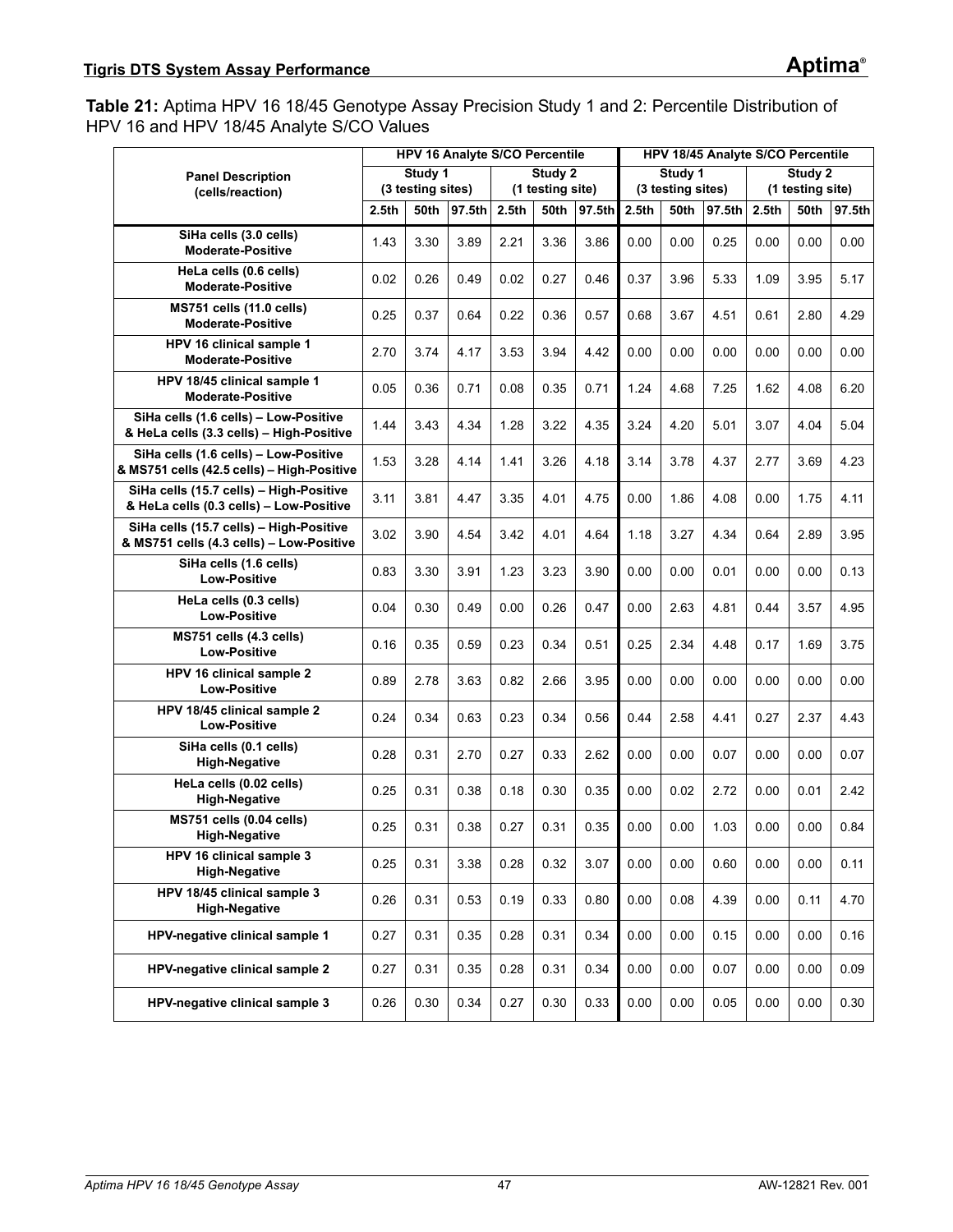# **Aptima®**

<span id="page-47-0"></span>**Table 22:** Aptima HPV 16 18/45 Genotype Assay Precision Study 1: HPV 16 Analyte Signal Variability for Panel Members with an Expected Positive Result for HPV 16

| <b>Panel Description</b><br>(cells/reaction)                                                        | N      | Mean<br>S/CO |           | <b>Between</b><br><b>Sites</b> |           | <b>Between</b><br><b>Operators</b> |           | <b>Between</b><br><b>Worklists</b> |           | <b>Within</b><br><b>Worklists</b> |           | <b>Total</b> |
|-----------------------------------------------------------------------------------------------------|--------|--------------|-----------|--------------------------------|-----------|------------------------------------|-----------|------------------------------------|-----------|-----------------------------------|-----------|--------------|
|                                                                                                     |        |              | <b>SD</b> | CV (%)                         | <b>SD</b> | CV(%)                              | <b>SD</b> | CV(%)                              | <b>SD</b> | CV(%)                             | <b>SD</b> | CV (%)       |
| SiHa cells (3.0 cells)<br><b>Moderate-Positive</b>                                                  | 108    | 3.19         | 0.00      | 0.0                            | 0.21      | 6.7                                | 0.24      | 7.6                                | 0.42      | 13.1                              | 0.53      | 16.6         |
| HPV 16 clinical sample 1<br><b>Moderate-Positive</b>                                                | $107*$ | 3.72         | 0.07      | 1.8                            | 0.05      | 1.4                                | 0.17      | 4.5                                | 0.21      | 5.7                               | 0.28      | 7.6          |
| SiHa cells (1.6 cells)<br><b>Low-Positive</b><br>& HeLa cells (3.3 cells)<br><b>High-Positive</b>   | 108    | 3.23         | 0.00      | 0.0                            | 0.16      | 4.8                                | 0.24      | 74                                 | 0.70      | 21.7                              | 0.76      | 23.4         |
| SiHa cells (1.6 cells)<br><b>Low-Positive</b><br>& MS751 cells (42.5 cells)<br><b>High-Positive</b> | 108    | 3.14         | 0.14      | 4.6                            | 0.19      | 6.2                                | 0.30      | 9.6                                | 0.56      | 17.9                              | 0.68      | 21.7         |
| SiHa cells (15.7 cells)<br><b>High-Positive</b><br>& HeLa cells (0.3 cells)<br><b>Low-Positive</b>  | 108    | 3.79         | 0.10      | 2.7                            | 0.00      | 0.0                                | 0.22      | 5.8                                | 0.26      | 7.0                               | 0.36      | 9.4          |
| SiHa cells (15.7 cells)<br><b>High-Positive</b><br>& MS751 cells (4.3 cells)<br><b>Low-Positive</b> | 108    | 3.88         | 0.11      | 2.9                            | < 0.01    | 0.2                                | 0.04      | 1.0                                | 0.33      | 8.4                               | 0.35      | 9.0          |
| SiHa cells (1.6 cells)<br><b>Low-Positive</b>                                                       | 108    | 2.93         | 0.20      | 6.7                            | 0.29      | 9.9                                | 0.28      | 9.7                                | 0.76      | 26.1                              | 0.89      | 30.3         |
| HPV 16 clinical sample 2<br><b>Low-Positive</b>                                                     | $107*$ | 2.58         | 0.24      | 9.5                            | 0.08      | 3.2                                | 0.24      | 9.4                                | 0.77      | 29.8                              | 0.85      | 32.8         |

CV = Coefficient of Variation; SD = Standard Deviation

**\*** Two samples had invalid Aptima HPV 16 18/45 genotype assay results and were not included in the analyses.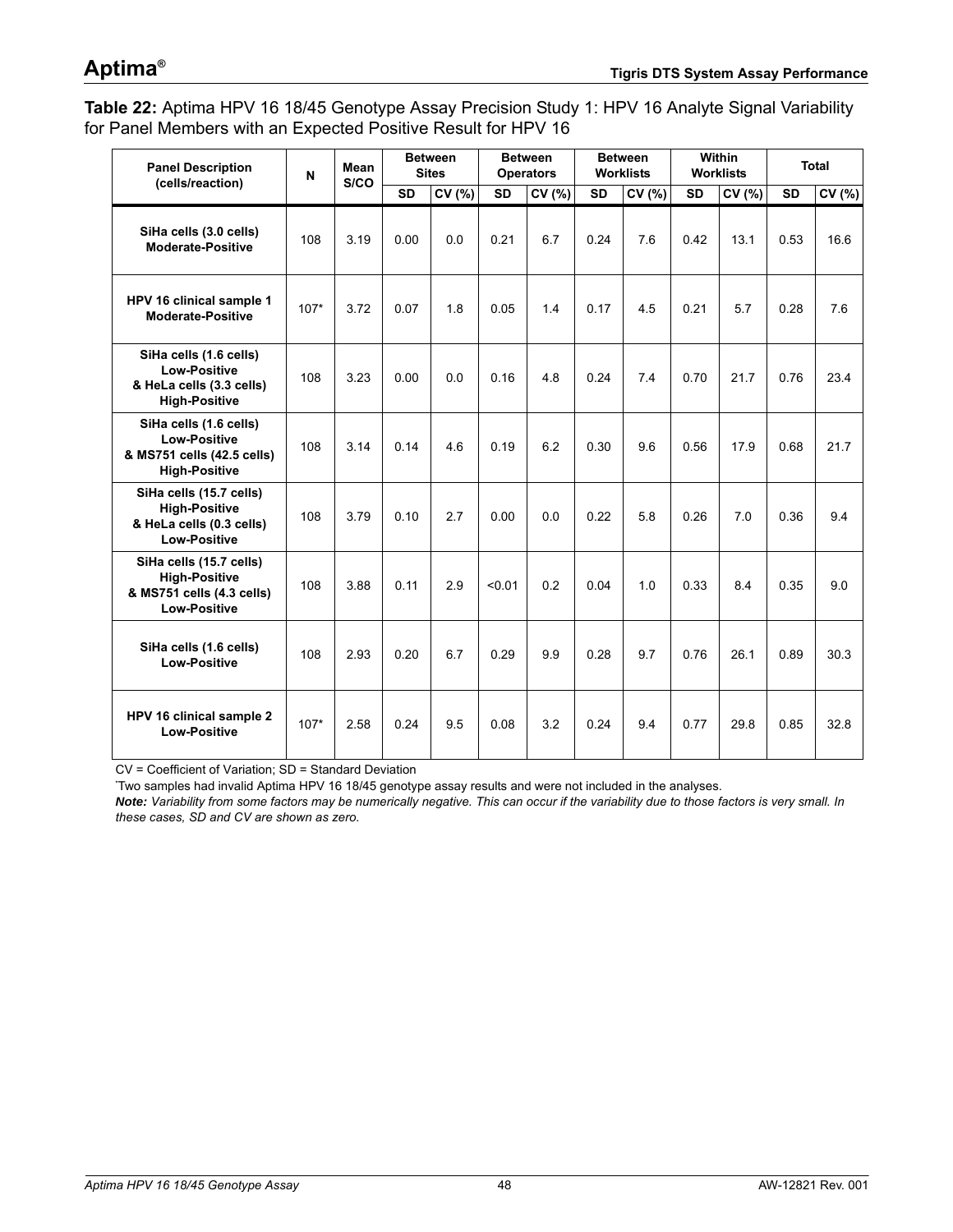<span id="page-48-0"></span>**Table 23:** Aptima HPV 16 18/45 Genotype Assay Precision Study 2: HPV 16 Analyte Signal Variability for Panel Members with an Expected Positive Result for HPV 16

| <b>Panel Description</b><br>(cells/reaction)                                                        | $\mathbf N$ | Mean<br>S/CO |           | <b>Between</b><br><b>Instruments</b> |           | <b>Between</b><br><b>Operators</b> |           | <b>Between</b><br>Lots |           | <b>Between</b><br><b>Worklists</b> |           | <b>Within</b><br>Worklists |           | <b>Total</b> |
|-----------------------------------------------------------------------------------------------------|-------------|--------------|-----------|--------------------------------------|-----------|------------------------------------|-----------|------------------------|-----------|------------------------------------|-----------|----------------------------|-----------|--------------|
|                                                                                                     |             |              | <b>SD</b> | CV (%)                               | <b>SD</b> | CV (%)                             | <b>SD</b> | CV (%)                 | <b>SD</b> | CV (%)                             | <b>SD</b> | CV (%)                     | <b>SD</b> | CV (%)       |
| SiHa cells (3.0 cells)<br>Moderate-Positive                                                         | 162         | 3.27         | 0.00      | 0.0                                  | 0.00      | 0.0                                | 0.00      | 0.0                    | 0.16      | 4.8                                | 0.43      | 13.1                       | 0.46      | 13.9         |
| HPV 16 clinical sample 1<br><b>Moderate-Positive</b>                                                | 162         | 3.95         | 0.06      | 1.6                                  | 0.09      | 2.2                                | 0.15      | 3.8                    | 0.09      | 2.2                                | 0.24      | 6.0                        | 0.31      | 7.9          |
| SiHa cells (1.6 cells)<br><b>Low-Positive</b><br>& HeLa cells (3.3 cells)<br><b>High-Positive</b>   | 162         | 3.08         | 0.17      | 5.5                                  | 0.15      | 4.8                                | 0.28      | 9.0                    | 0.49      | 16.0                               | 0.59      | 19.2                       | 0.85      | 27.5         |
| SiHa cells (1.6 cells)<br><b>Low-Positive</b><br>& MS751 cells (42.5 cells)<br><b>High-Positive</b> | 162         | 3.08         | 0.00      | 0.0                                  | 0.00      | 0.0                                | 0.15      | 4.9                    | 0.50      | 16.2                               | 0.59      | 19.0                       | 0.78      | 25.4         |
| SiHa cells (15.7 cells)<br><b>High-Positive</b><br>& HeLa cells (0.3 cells)<br><b>Low-Positive</b>  | $161*$      | 4.02         | 0.15      | 3.7                                  | 0.08      | 2.1                                | 0.18      | 4.5                    | 0.07      | 1.8                                | 0.30      | 7.6                        | 0.40      | 9.9          |
| SiHa cells (15.7 cells)<br><b>High-Positive</b><br>& MS751 cells (4.3 cells)<br><b>Low-Positive</b> | 162         | 4.01         | 0.10      | 2.5                                  | 0.05      | 1.2                                | 0.13      | 3.3                    | 0.00      | 0.0                                | 0.31      | 7.7                        | 0.35      | 8.8          |
| SiHa cells (1.6 cells)<br><b>Low-Positive</b>                                                       | 162         | 2.98         | 0.09      | 3.0                                  | 0.13      | 4.2                                | 0.30      | 10.2                   | 0.37      | 12.3                               | 0.57      | 19.1                       | 0.76      | 25.4         |
| HPV 16 clinical sample 2<br><b>Low-Positive</b>                                                     | $161*$      | 2.58         | 0.00      | 0.0                                  | 0.00      | 0.0                                | 0.29      | 11.1                   | 0.54      | 20.9                               | 0.67      | 25.9                       | 0.91      | 35.1         |

CV = Coefficient of Variation; SD = Standard Deviation

**\*** Two samples had invalid Aptima HPV 16 18/45 genotype assay results and were not included in the analyses.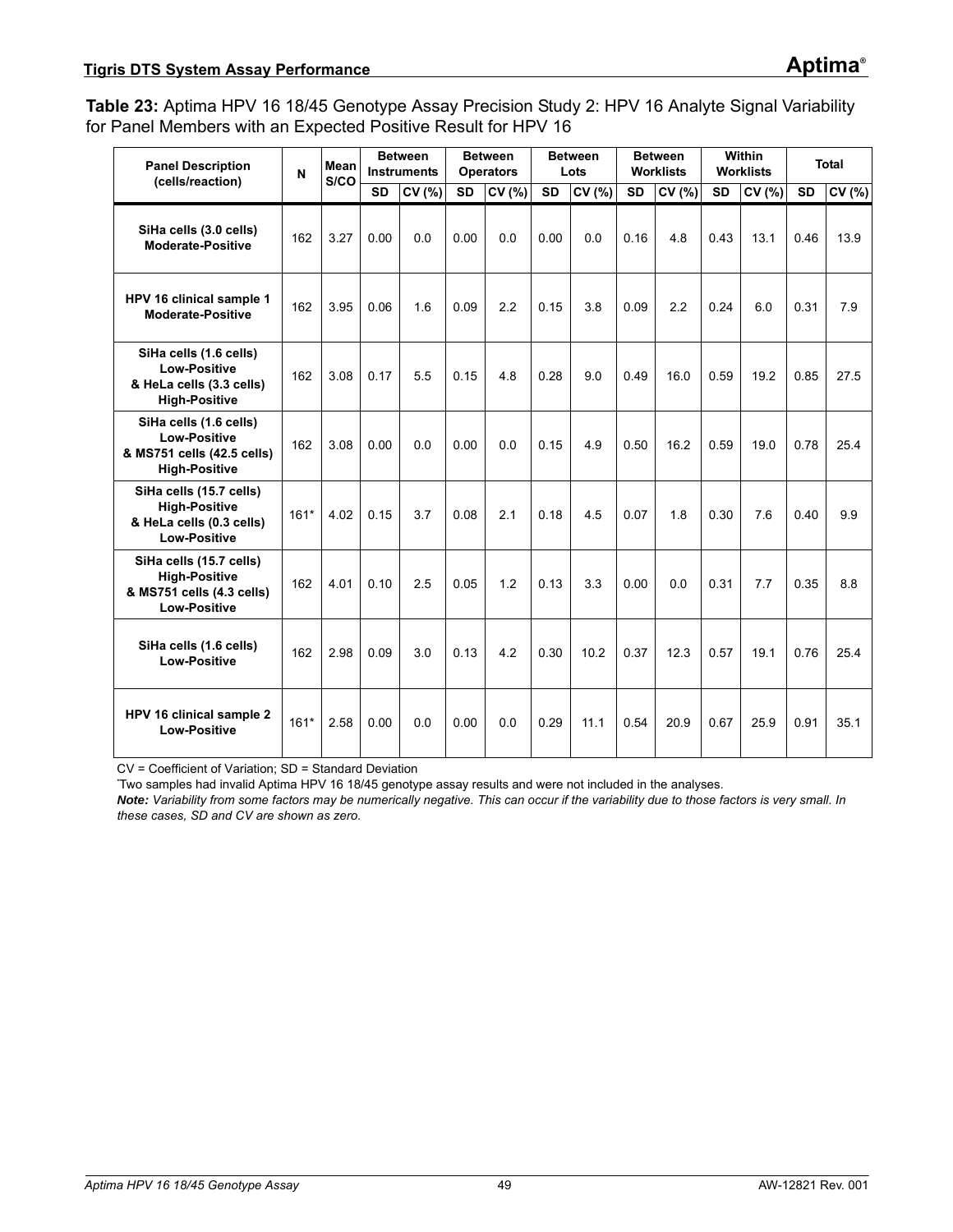# **Aptima®**

<span id="page-49-0"></span>**Table 24:** Aptima HPV 16 18/45 Genotype Assay Precision Study 1: HPV 18/45 Analyte Signal Variability for Panel Members with an Expected Positive Result for HPV 18/45

| <b>Panel Description</b><br>(cells/reaction)                                                        | N   | <b>Mean</b><br>S/CO |           | <b>Between</b><br><b>Sites</b> |           | <b>Between</b><br><b>Operators</b> |      | <b>Between</b><br><b>Worklists</b> |           | <b>Within</b><br><b>Worklists</b> |           | <b>Total</b> |
|-----------------------------------------------------------------------------------------------------|-----|---------------------|-----------|--------------------------------|-----------|------------------------------------|------|------------------------------------|-----------|-----------------------------------|-----------|--------------|
|                                                                                                     |     |                     | <b>SD</b> | CV (%)                         | <b>SD</b> | CV (%)                             | SD   | CV (%)                             | <b>SD</b> | CV (%)                            | <b>SD</b> | CV (%)       |
| HeLa cells (0.6 cells)<br>Moderate-Positive                                                         | 108 | 3.62                | 0.00      | 0.0                            | 0.36      | 9.9                                | 0.00 | 0.0                                | 1.30      | 35.9                              | 1.35      | 37.2         |
| <b>MS751 cells (11.0 cells)</b><br><b>Moderate-Positive</b>                                         | 108 | 3.30                | 0.00      | 0.0                            | 0.39      | 11.9                               | 0.00 | 0.0                                | 1.03      | 31.1                              | 1.10      | 33.3         |
| HPV 18/45 clinical sample 1<br><b>Moderate-Positive</b>                                             | 108 | 4.61                | 0.00      | 0.0                            | 0.28      | 6.1                                | 0.00 | 0.0                                | 1.35      | 29.3                              | 1.38      | 29.9         |
| SiHa cells (1.6 cells)<br><b>Low-Positive</b><br>& HeLa cells (3.3 cells)<br><b>High-Positive</b>   | 108 | 4.19                | 0.04      | 1.1                            | 0.15      | 3.6                                | 0.00 | 0.0                                | 0.41      | 9.9                               | 0.44      | 10.6         |
| SiHa cells (1.6 cells)<br><b>Low-Positive</b><br>& MS751 cells (42.5 cells)<br><b>High-Positive</b> | 108 | 3.80                | 0.08      | 2.0                            | 0.09      | 2.4                                | 0.14 | 3.8                                | 0.29      | 7.8                               | 0.35      | 9.2          |
| SiHa cells (15.7 cells)<br><b>High-Positive</b><br>& HeLa cells (0.3 cells)<br><b>Low-Positive</b>  | 108 | 1.86                | 0.00      | 0.0                            | 0.46      | 24.8                               | 0.00 | 0.0                                | 1.32      | 71.0                              | 1.40      | 75.3         |
| SiHa cells (15.7 cells)<br><b>High-Positive</b><br>& MS751 cells (4.3 cells)<br><b>Low-Positive</b> | 108 | 3.07                | 0.00      | 0.0                            | < 0.01    | 0.0                                | 0.26 | 8.4                                | 0.76      | 24.9                              | 0.81      | 26.3         |
| HeLa cells (0.3 cells)<br><b>Low-Positive</b>                                                       | 108 | 2.40                | 0.00      | 0.0                            | 0.45      | 18.6                               | 0.00 | 0.0                                | 1.61      | 67.2                              | 1.67      | 69.8         |
| MS751 cells (4.3 cells)<br><b>Low-Positive</b>                                                      | 108 | 2.39                | 0.00      | 0.0                            | 0.30      | 12.6                               | 0.41 | 17.1                               | 1.10      | 45.9                              | 1.21      | 50.6         |
| HPV 18/45 clinical sample 2<br><b>Low-Positive</b>                                                  | 108 | 2.61                | 0.00      | 0.0                            | 0.23      | 9.0                                | 0.16 | 5.9                                | 1.19      | 45.5                              | 1.22      | 46.7         |

CV = Coefficient of Variation; SD = Standard Deviation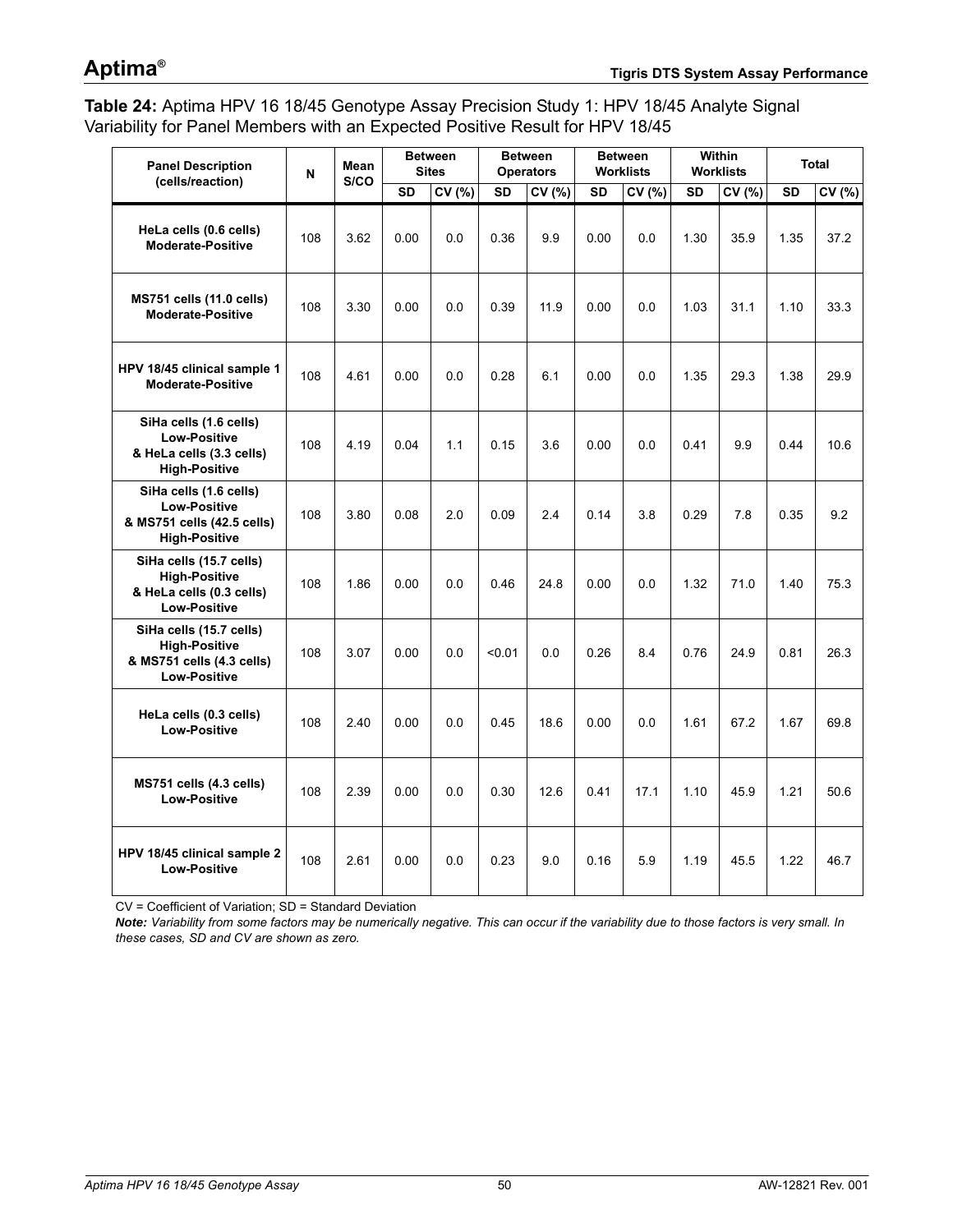### <span id="page-50-0"></span>**Table 25:** Aptima HPV 16 18/45 Genotype Assay Precision Study 2: HPV 18/45 Analyte Signal Variability for Panel Members with an Expected Positive Result for HPV 18/45

| <b>Panel Description</b>                                                                            | N      | Mean<br>S/CO |           | <b>Between</b><br><b>Instruments</b> |           | <b>Between</b><br><b>Operators</b> |           | <b>Between</b><br>Lots |           | <b>Between</b><br><b>Worklists</b> |           | Within<br><b>Worklists</b> |           | <b>Total</b> |
|-----------------------------------------------------------------------------------------------------|--------|--------------|-----------|--------------------------------------|-----------|------------------------------------|-----------|------------------------|-----------|------------------------------------|-----------|----------------------------|-----------|--------------|
| (cells/reaction)                                                                                    |        |              | <b>SD</b> | CV (%)                               | <b>SD</b> | CV (%)                             | <b>SD</b> | CV (%)                 | <b>SD</b> | CV(%)                              | <b>SD</b> | CV (%)                     | <b>SD</b> | CV (%)       |
| HeLa cells (0.6 cells)<br><b>Moderate-Positive</b>                                                  | 162    | 3.67         | 0.15      | 3.9                                  | 0.05      | 1.3                                | 0.46      | 12.6                   | 0.67      | 18.3                               | 0.74      | 20.1                       | 1.11      | 30.2         |
| <b>MS751 cells (11.0 cells)</b><br><b>Moderate-Positive</b>                                         | 162    | 2.69         | 0.05      | 1.8                                  | 0.00      | 0.0                                | 0.00      | 0.0                    | 0.34      | 12.8                               | 1.02      | 38.0                       | 1.08      | 40.1         |
| HPV 18/45 clinical sample 1<br><b>Moderate-Positive</b>                                             | 162    | 4.01         | 0.17      | 4.2                                  | 0.00      | 0.0                                | 0.20      | 4.9                    | 0.74      | 18.4                               | 0.97      | 24.1                       | 1.24      | 31.0         |
| SiHa cells (1.6 cells)<br><b>Low-Positive</b><br>& HeLa cells (3.3 cells)<br><b>High-Positive</b>   | 162    | 4.06         | 0.26      | 6.4                                  | 0.07      | 1.7                                | 0.21      | 5.0                    | 0.14      | 3.3                                | 0.43      | 10.6                       | 0.56      | 13.9         |
| SiHa cells (1.6 cells)<br><b>Low-Positive</b><br>& MS751 cells (42.5 cells)<br><b>High-Positive</b> | 162    | 3.63         | 0.20      | 5.5                                  | 0.00      | 0.0                                | 0.09      | 2.5                    | 0.10      | 2.9                                | 0.38      | 10.4                       | 0.45      | 12.3         |
| SiHa cells (15.7 cells)<br><b>High-Positive</b><br>& HeLa cells (0.3 cells)<br><b>Low-Positive</b>  | $161*$ | 1.71         | 0.00      | 0.0                                  | 0.28      | 16.1                               | 0.34      | 19.6                   | 0.85      | 49.9                               | 0.79      | 46.4                       | 1.25      | 72.7         |
| SiHa cells (15.7 cells)<br><b>High-Positive</b><br>& MS751 cells (4.3 cells)<br><b>Low-Positive</b> | 162    | 2.62         | 0.31      | 11.9                                 | 0.00      | 0.0                                | 0.17      | 6.6                    | 0.24      | 9.1                                | 0.89      | 33.8                       | 0.98      | 37.6         |
| HeLa cells (0.3 cells)<br><b>Low-Positive</b>                                                       | $161*$ | 3.25         | 0.31      | 9.5                                  | 0.17      | 5.3                                | 0.31      | 9.4                    | 0.75      | 23.1                               | 0.89      | 27.2                       | 1.25      | 38.5         |
| MS751 cells (4.3 cells)<br><b>Low-Positive</b>                                                      | 162    | 1.84         | 0.00      | 0.0                                  | 0.00      | 0.0                                | 0.21      | 11.5                   | 0.44      | 24.1                               | 1.02      | 55.4                       | 1.13      | 61.5         |
| HPV 18/45 clinical sample 2<br><b>Low-Positive</b>                                                  | 162    | 2.38         | 0.44      | 18.6                                 | 0.00      | 0.0                                | 0.00      | 0.0                    | 0.95      | 39.8                               | 0.90      | 37.8                       | 1.38      | 58.0         |

CV = Coefficient of Variation; SD = Standard Deviation

\*Two samples had invalid Aptima HPV 16 18/45 genotype assay results and were not included in the analyses.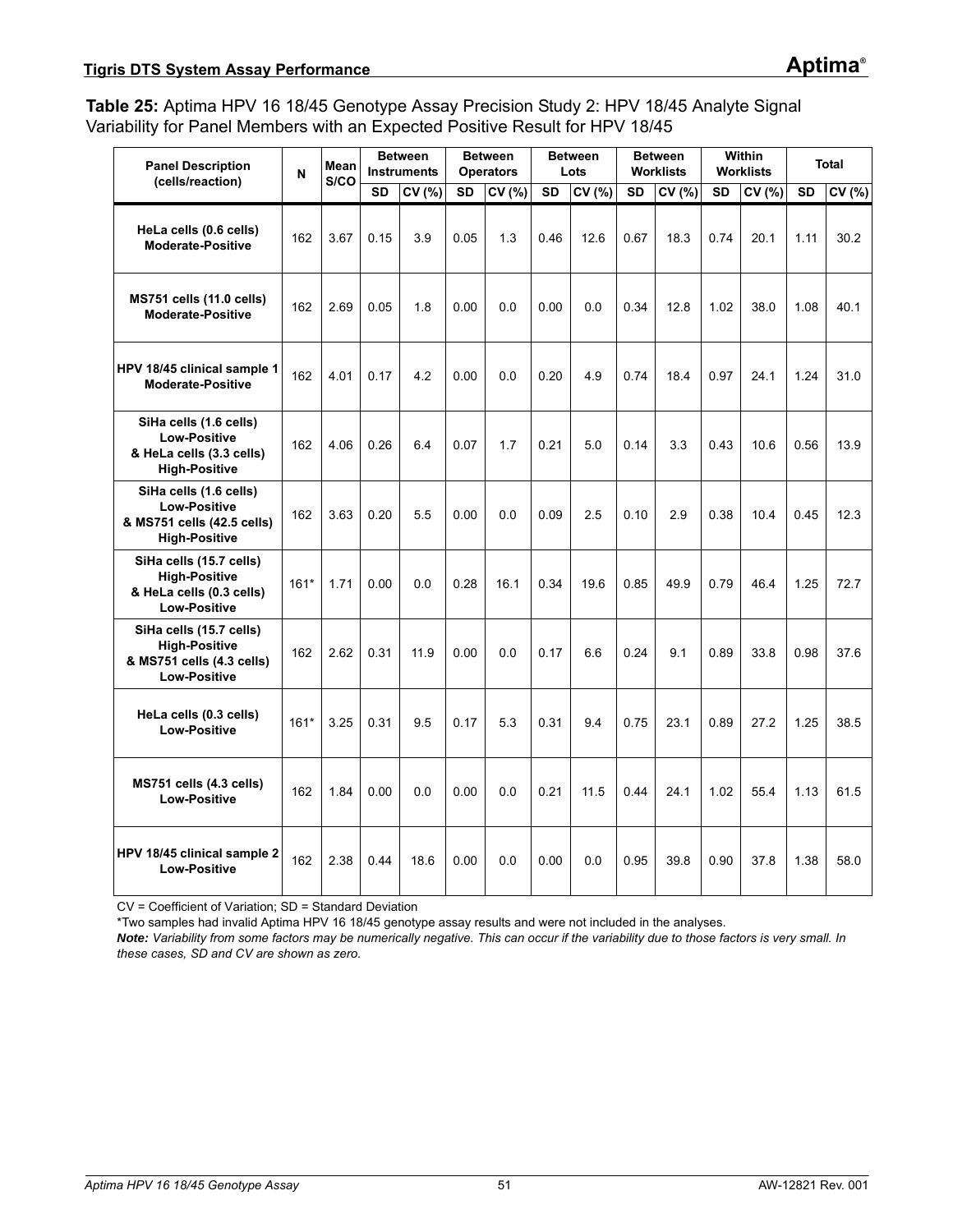A third study was also conducted to determine within laboratory precision by testing a 9-member panel comprised of in vitro transcript (IVT) spiked into a matrix of PreservCyt solution diluted 1:2.9 in STM. One panel member was HPV negative. Four panel members were low positive, with IVT (HPV 16, HPV 18, HPV 45, HPV 18 and HPV 45) spiked at the limit of detection of the assay (expected positivity:  $\geq$  95%). Four panel members were moderate positive, with IVT (HPV 16, HPV 18, HPV 45, HPV 18 and HPV 45) spiked above the limit of detection of the assay (~3 x the detection limit; expected positivity: 100%). Testing was conducted in-house by 3 operators using 2 reagent lots, 3 instruments, over 9 days, testing 2 runs per day in which the panel was tested in triplicate. The panel members are described in [Table 26](#page-51-0), along with a summary of the agreement with expected results (HPV 16 and HPV 18/45). The S/CO values at the 2.5th, 50th, and 97.5th percentiles of the signal distribution are shown in [Table 27.](#page-52-0) The HPV 16 analyte S/CO variability is shown in [Table 28](#page-53-0) for the panel members with an expected positive result for HPV 16. The HPV 18/45 analyte S/CO variability is shown in [Table 29](#page-53-1) for the panel members with an expected positive result for HPV 18/45.

<span id="page-51-0"></span>**Table 26:** Aptima HPV 16 18/45 Genotype Assay Precision Study 3: Agreement with Expected Results

| <b>Description</b>                                                                                           | <b>Expected</b>      | Valid N |     | <b>HPV 16 Agreement</b> |            |     | HPV 18/45 Agreement |           |
|--------------------------------------------------------------------------------------------------------------|----------------------|---------|-----|-------------------------|------------|-----|---------------------|-----------|
| (copies/reaction)                                                                                            | <b>Result</b>        |         | N   | %                       | 95% CI     | N   | $\%$                | 95% CI    |
| HPV 16 IVT (60 copies)<br><b>Low-Positive</b>                                                                | 16 Pos,<br>18/45 Neg | 108     | 108 | 100                     | 96.6, 100  | 108 | 100                 | 96.6, 100 |
| HPV 18 IVT (85 copies)<br><b>Low-Positive</b>                                                                | 16 Neg,<br>18/45 Pos | 108     | 108 | 100                     | 96.6, 100  | 108 | 100                 | 96.6, 100 |
| HPV 45 IVT (60 copies)<br><b>Low-Positive</b>                                                                | 16 Neg,<br>18/45 Pos | 108     | 108 | 100                     | 96.6, 100  | 108 | 100                 | 96.6, 100 |
| HPV 18 IVT (85 copies)<br><b>Low-Positive</b><br>& HPV 45 IVT (60 copies)<br><b>Low-Positive</b>             | 16 Neg,<br>18/45 Pos | 108     | 107 | 99.1                    | 94.9, 99.8 | 108 | 100                 | 96.6, 100 |
| <b>HPV Negative</b><br>(0 copies)                                                                            | 16 Neg,<br>18/45 Neg | 108     | 108 | 100                     | 96.6, 100  | 108 | 100                 | 96.6, 100 |
| HPV 16 IVT (180 copies)<br><b>Moderate-Positive</b>                                                          | 16 Pos.<br>18.45 Neg | 108     | 108 | 100                     | 96.6, 100  | 108 | 100                 | 96.6, 100 |
| HPV 18 IVT (260 copies)<br><b>Moderate-Positive</b>                                                          | 16 Neg.<br>18/45 Pos | 108     | 108 | 100                     | 96.6, 100  | 108 | 100                 | 96.6, 100 |
| HPV 45 IVT (180 copies)<br><b>Moderate-Positive</b>                                                          | 16 Neg,<br>18/45 Pos | 108     | 108 | 100                     | 96.6, 100  | 108 | 100                 | 96.6, 100 |
| HPV 18 IVT (260 copies)<br><b>Moderate-Positive</b><br>& HPV 45 IVT (180 copies)<br><b>Moderate-Positive</b> | 16 Neg,<br>18/45 Pos | 108     | 108 | 100                     | 96.6, 100  | 108 | 100                 | 96.6, 100 |

CI = Score Confidence Interval; Neg = Negative; Pos = Positive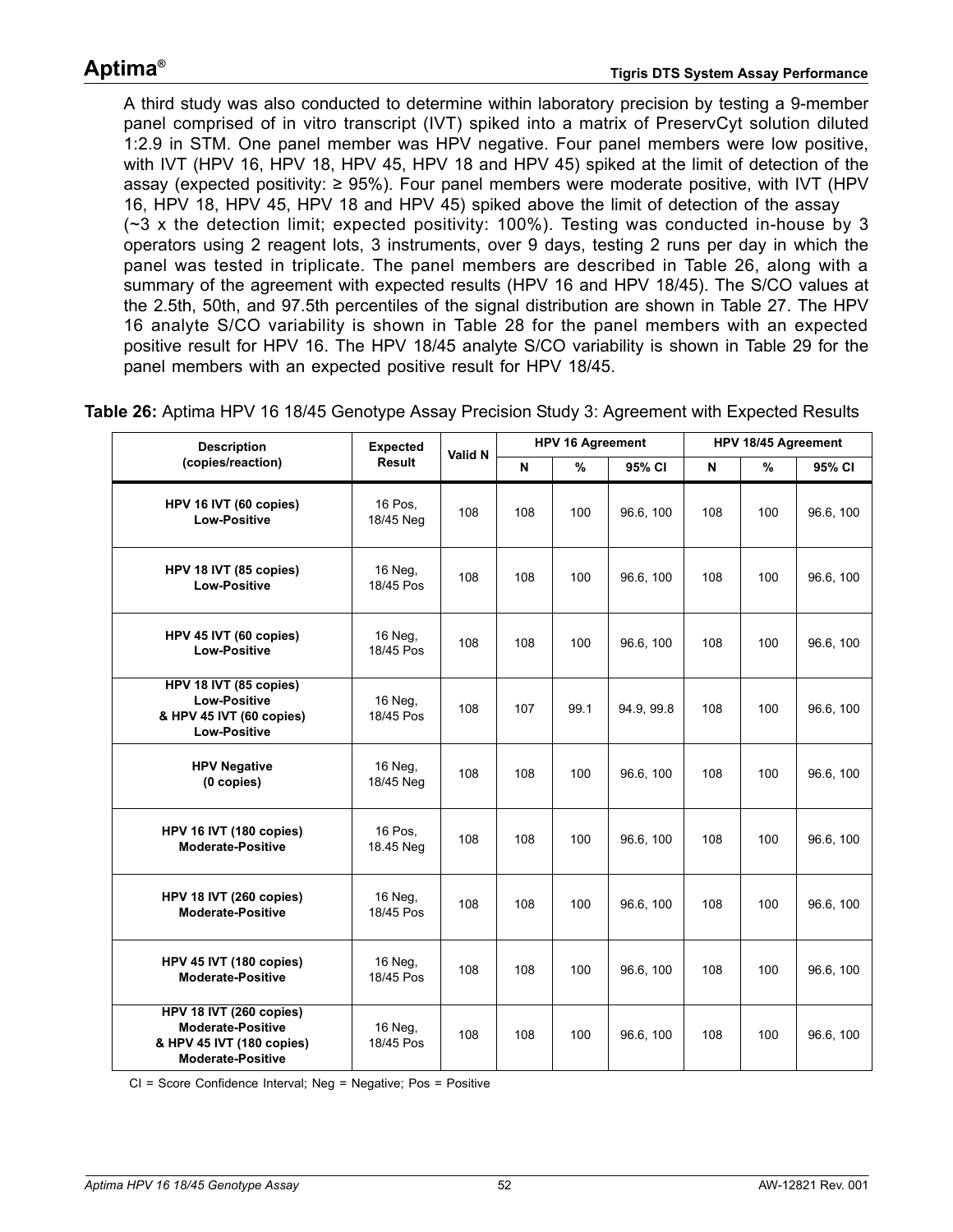<span id="page-52-0"></span>**Table 27:** Aptima HPV 16 18/45 Genotype Assay Precision Study 3: Percentile Distribution of HPV 16 and HPV 18/45 Analyte S/CO Values

| <b>Description</b>                                                                                           |      |                   | <b>HPV 16 S/CO</b> |        |      |                   | <b>HPV 18/45 S/CO</b> |        |
|--------------------------------------------------------------------------------------------------------------|------|-------------------|--------------------|--------|------|-------------------|-----------------------|--------|
| (copies/reaction)                                                                                            | Mean | 2.5 <sub>th</sub> | 50th               | 97.5th | Mean | 2.5 <sub>th</sub> | 50th                  | 97.5th |
| HPV 16 IVT (60 copies)<br><b>Low-Positive</b>                                                                | 3.71 | 2.81              | 3.76               | 4.33   | 0.02 | 0.00              | 0.00                  | 0.40   |
| HPV 18 IVT (85 copies)<br><b>Low-Positive</b>                                                                | 0.30 | 0.02              | 0.29               | 0.57   | 5.26 | 4.64              | 5.23                  | 6.00   |
| HPV 45 IVT (60 copies)<br><b>Low-Positive</b>                                                                | 0.36 | 0.10              | 0.35               | 0.66   | 4.63 | 3.81              | 4.57                  | 5.55   |
| HPV 18 IVT (85 copies)<br><b>Low-Positive</b><br>& HPV 45 IVT (60 copies)<br><b>Low-Positive</b>             | 0.40 | 0.05              | 0.40               | 0.84   | 7.85 | 6.90              | 7.82                  | 8.92   |
| <b>HPV Negative</b><br>(0 copies)                                                                            | 0.32 | 0.26              | 0.31               | 0.36   | 0.00 | 0.00              | 0.00                  | 0.02   |
| HPV 16 IVT (180 copies)<br><b>Moderate-Positive</b>                                                          | 3.94 | 3.38              | 3.94               | 4.52   | 0.00 | 0.00              | 0.00                  | 0.00   |
| HPV 18 IVT (260 copies)<br><b>Moderate-Positive</b>                                                          | 0.29 | 0.00              | 0.30               | 0.60   | 5.38 | 4.76              | 5.38                  | 6.00   |
| HPV 45 IVT (180 copies)<br><b>Moderate-Positive</b>                                                          | 0.37 | 0.02              | 0.36               | 0.68   | 4.72 | 3.96              | 4.70                  | 5.52   |
| HPV 18 IVT (260 copies)<br><b>Moderate-Positive</b><br>& HPV 45 IVT (180 copies)<br><b>Moderate-Positive</b> | 0.41 | 0.04              | 0.42               | 0.86   | 7.85 | 6.94              | 7.82                  | 8.66   |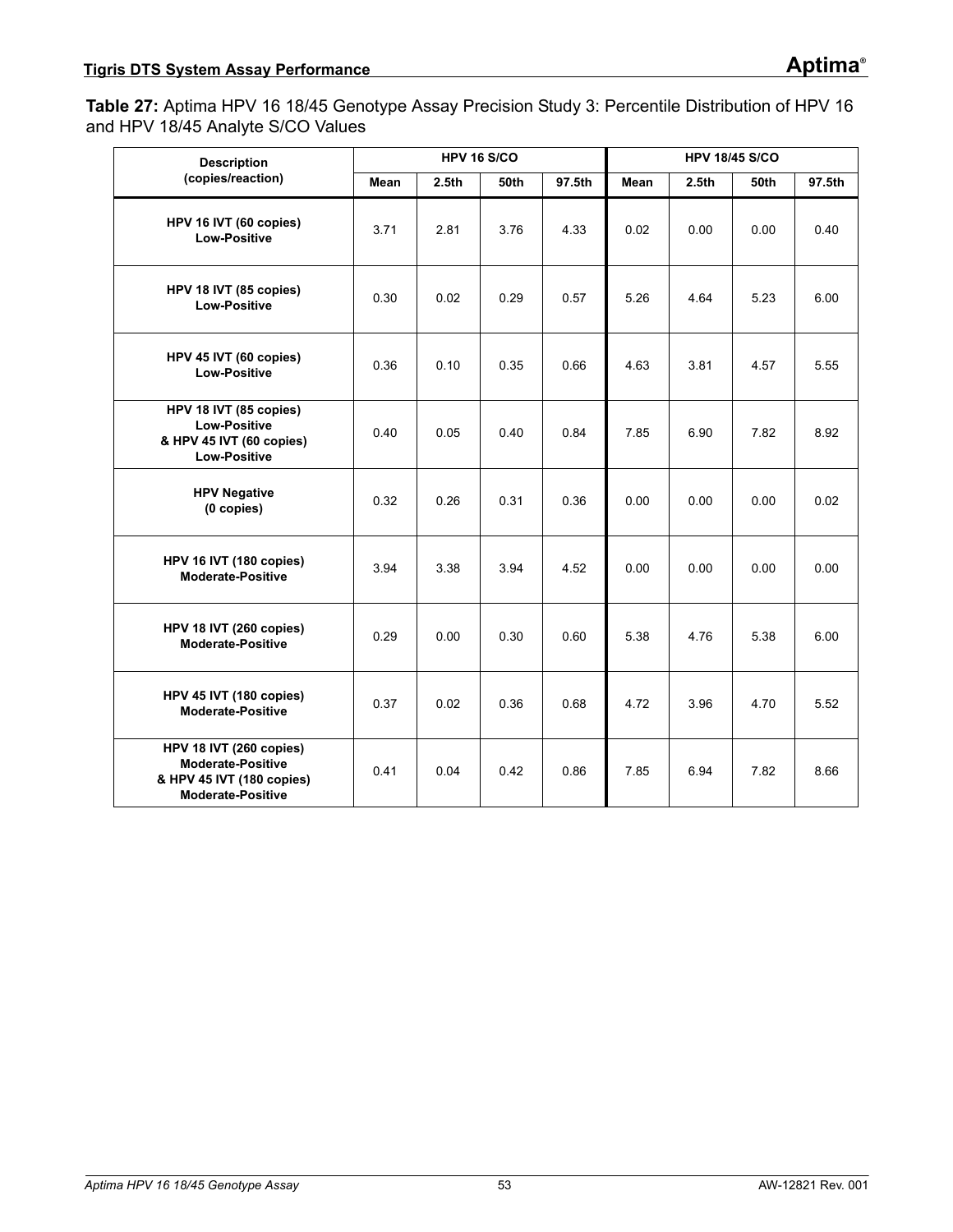<span id="page-53-0"></span>**Table 28:** Aptima HPV 18/45 Genotype Assay Precision Study 3: HPV 16 Analyte Signal Variability for Panel Members with an Expected Positive Result for HPV 16

| <b>Description</b>                                  | N   | Mean |           | Inter-instrument   Inter-operator |      |       |      | Inter-lot   |           | Inter-Run |           | Intra-Run   |      | <b>Total</b> |
|-----------------------------------------------------|-----|------|-----------|-----------------------------------|------|-------|------|-------------|-----------|-----------|-----------|-------------|------|--------------|
| (copies/reaction)                                   |     | S/CO | <b>SD</b> | (%)<br>Cν                         | SD   | CV(%) |      | SD   CV (%) | <b>SD</b> | CV(%)     | <b>SD</b> | $ CV(%)$ SD |      | CV(%)        |
| HPV 16 IVT (60 copies)<br><b>Low-Positive</b>       | 108 | 3.71 | 0.07      | 1.9                               | 0.10 | 2.6   | 0.06 | 1.5         | 0.09      | 2.4       | 0.33      | 8.9         | 0.37 | 10.0         |
| HPV 16 IVT (180 copies)<br><b>Moderate-Positive</b> | 108 | 3.94 | 0.00      | 0.0                               | 0.07 | 1.8   | 0.18 | 4.6         | 0.15      | 3.7       | 10.18     | 4.4         | 0.30 | 7.6          |

CV = Coefficient of Variation; SD = Standard Deviation

*Note: Variability from some factors may be numerically negative. This can occur if the variability due to those factors is very small. In these cases, SD and CV are shown as zero*

<span id="page-53-1"></span>**Table 29:** Aptima HPV 16 18/45 Genotype Assay Precision Study 3: HPV 18/45 Analyte Signal Variability for Panel Members with an Expected Positive Result for HPV 18/45

| <b>Description</b>                                                                                           | N   | Mean |           | Inter-instrument Inter-operator |           |        |           | Inter-lot |      | Inter-Run |           | Intra-Run |           | <b>Total</b> |
|--------------------------------------------------------------------------------------------------------------|-----|------|-----------|---------------------------------|-----------|--------|-----------|-----------|------|-----------|-----------|-----------|-----------|--------------|
| (copies/reaction)                                                                                            |     | S/CO | <b>SD</b> | CV (%)                          | <b>SD</b> | CV (%) | <b>SD</b> | CV (%)    | SD   | CV (%)    | <b>SD</b> | CV(%)     | <b>SD</b> | CV (%)       |
| HPV 18 IVT (85 copies)<br><b>Low-Positive</b>                                                                | 108 | 5.26 | 0.00      | 0.0                             | 0.00      | 0.0    | 0.03      | 0.6       | 0.13 | 2.5       | 0.32      | 6.0       | 0.35      | 6.6          |
| HPV 45 IVT (60 copies)<br>Low-Positive                                                                       | 108 | 4.63 | 0.11      | 2.3                             | 0.04      | 0.9    | 0.46      | 10.0      | 0.00 | 0.0       | 0.30      | 6.4       | 0.56      | 12.1         |
| HPV 18 IVT (85 copies)<br><b>Low-Positive</b><br>& HPV 45 IVT (60 copies)<br><b>Low-Positive</b>             | 108 | 7.85 | 0.00      | 0.0                             | 0.13      | 1.7    | 0.32      | 4.1       | 0.24 | 3.1       | 0.41      | 5.2       | 0.59      | 7.5          |
| HPV 18 IVT (260 copies)<br><b>Moderate-Positive</b>                                                          | 108 | 5.38 | 0.00      | 0.0                             | 0.00      | 0.0    | 0.08      | 1.4       | 0.07 | 1.3       | 0.28      | 5.3       | 0.30      | 5.6          |
| HPV 45 IVT (180 copies)<br><b>Moderate-Positive</b>                                                          | 108 | 4.72 | 0.13      | 2.7                             | 0.06      | 1.3    | 0.51      | 10.7      | 0.08 | 1.6       | 0.16      | 3.4       | 0.56      | 11.9         |
| HPV 18 IVT (260 copies)<br><b>Moderate-Positive</b><br>& HPV 45 IVT (180 copies)<br><b>Moderate-Positive</b> | 108 | 7.85 | 0.00      | 0.0                             | 0.05      | 0.6    | 0.27      | 3.4       | 0.18 | 2.2       | 0.34      | 4.3       | 0.47      | 6.0          |

CV = Coefficient of Variation; SD = Standard Deviation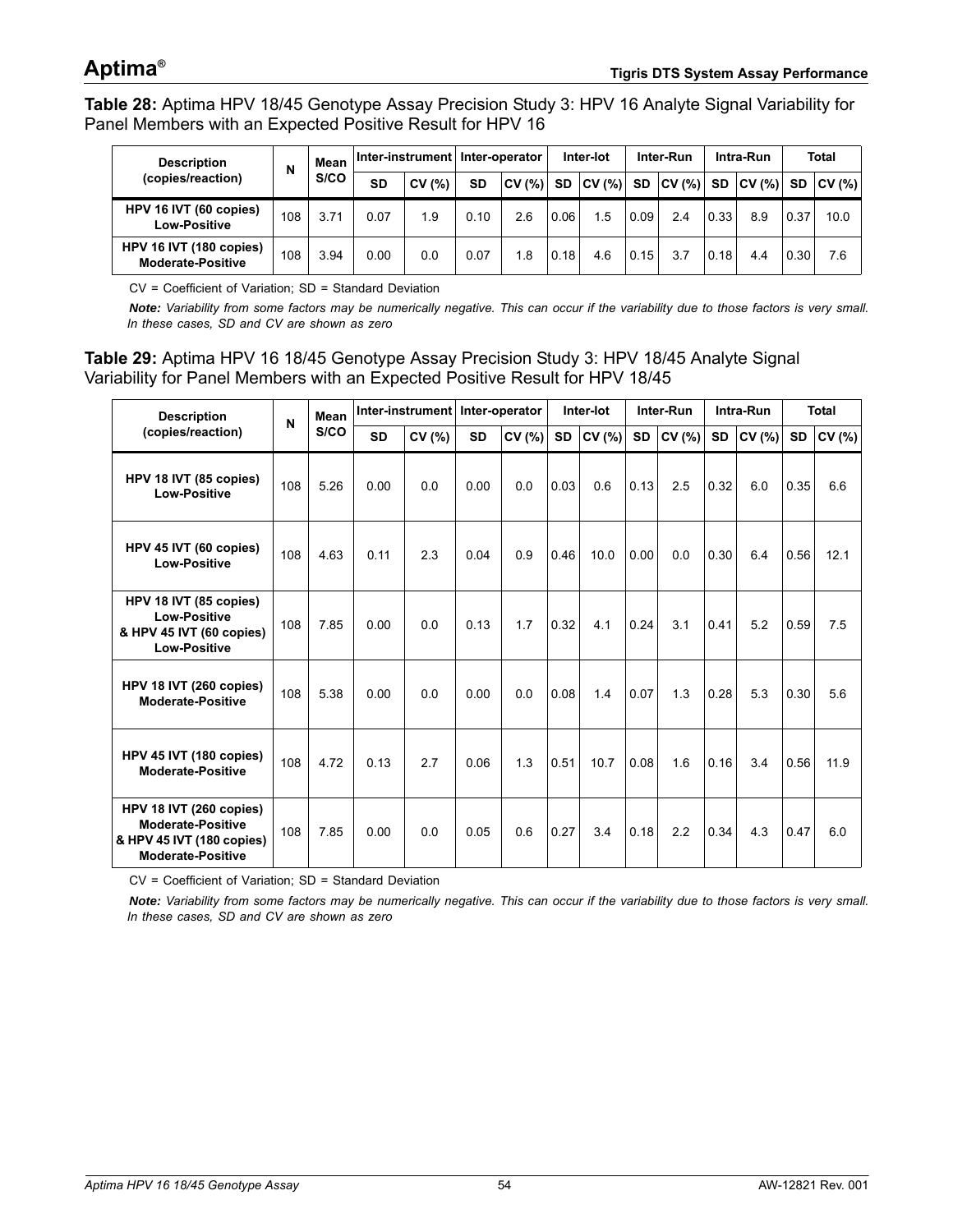### **Cross-Reactivity**

The analytical specificity of the Aptima HPV 16 18/45 genotype assay was evaluated with pools of residual ThinPrep liquid cytology specimens diluted 1:2.9 into STM (comparable to specimen transferred to an Aptima Transfer tube) and spiked with cultured bacteria, yeast, or fungi; cultured virus; or non-targeted HPV *in vitro* transcripts. The organisms and test concentrations for which no cross reactivity was observed are identified in [Table 30](#page-54-0). The study criteria for assessing the effect of the presence of microorganism on the specificity of the assay were based on positivity.

<span id="page-54-0"></span>

|  |  | Table 30: Analytical Specificity Panel: Organisms and Concentration with No Cross-Reactivity |  |  |
|--|--|----------------------------------------------------------------------------------------------|--|--|
|--|--|----------------------------------------------------------------------------------------------|--|--|

| Organism                     | <b>Test</b><br><b>Concentration with</b><br><b>No Cross-Reactivity</b> | Organism                              | <b>Test</b><br><b>Concentration with</b><br><b>No Cross-Reactivity</b> |
|------------------------------|------------------------------------------------------------------------|---------------------------------------|------------------------------------------------------------------------|
|                              |                                                                        | <b>Bacteria</b>                       |                                                                        |
| Acinetobacter Iwoffii        | 1x10 <sup>6</sup> CFU/mL                                               | Lactobacillus acidophilus             | 1x10 <sup>6</sup> CFU/mL                                               |
| Actinomyces israelii         | 1x10 <sup>6</sup> CFU/mL                                               | Lactobacillus crispatus               | 1x10 <sup>6</sup> CFU/mL                                               |
| Alcaligenes faecalis         | 1x10 <sup>6</sup> CFU/mL                                               | Listeria monocytogenes                | 1x10 <sup>6</sup> CFU/mL                                               |
| Atopobium vaginae            | 1x10° CFU/mL                                                           | Mobiluncus curtisii                   | 1x10 <sup>6</sup> CFU/mL                                               |
| <b>Bacteroides fragilis</b>  | 1x10 <sup>6</sup> CFU/mL                                               | Mycoplasma genitalium*                | 2.5x10° copies/mL                                                      |
| Bifidobacterium adolescentis | 1x10° CFU/mL                                                           | Mycoplasma hominis                    | 1x10 <sup>6</sup> CFU/mL                                               |
| Campylobacter jejuni         | 1x10 <sup>6</sup> CFU/mL                                               | Neisseria gonorrhoeae                 | 1x10 <sup>6</sup> CFU/mL                                               |
| Chlamydia trachomatis        | $1x105$ IFU/mL                                                         | Peptostreptococcus magnus             | 1x10 <sup>6</sup> CFU/mL                                               |
| Clostridium difficile        | 1x10 <sup>6</sup> CFU/mL                                               | Prevotaella bivia                     | 1x10 <sup>6</sup> CFU/mL                                               |
| Corynebacterium genitalium   | 1x10 <sup>6</sup> CFU/mL                                               | Propionibacterium acnes               | 1x10 <sup>6</sup> CFU/mL                                               |
| Cryptococcus neoformans      | 1x10 <sup>6</sup> CFU/mL                                               | Proteus vulgaris                      | 1x10 <sup>6</sup> CFU/mL                                               |
| Enterobacter cloacae         | 1x10 <sup>6</sup> CFU/mL                                               | Pseudomonas aeruginosa                | 1x10 <sup>6</sup> CFU/mL                                               |
| Enterococcus faecalis        | 1x10 <sup>6</sup> CFU/mL                                               | Staphylococcus aureus                 | 1x10 <sup>6</sup> CFU/mL                                               |
| Escherichia coli             | 1x10 <sup>6</sup> CFU/mL                                               | Staphylococcus epidermidis            | 1x10 <sup>6</sup> CFU/mL                                               |
| Fusobacterium nucleatum      | 1x10° CFU/mL                                                           | Streptococcus agalactiae              | 1x10 <sup>6</sup> CFU/mL                                               |
| Gardnerella vaginalis        | 1x10 <sup>6</sup> CFU/mL                                               | Streptococcus pyogenes                | 1x10 <sup>6</sup> CFU/mL                                               |
| Haemophilus ducreyi          | 1x10 <sup>6</sup> CFU/mL                                               | Ureaplasma urealyticum                | 1x10 <sup>6</sup> CFU/mL                                               |
| Klebsiella pneumoniae        | 1x10° CFU/mL                                                           |                                       |                                                                        |
|                              |                                                                        | Non-targeted High-risk HPV genotypes* |                                                                        |
| <b>HPV 31</b>                | 2.5x10 <sup>6</sup> copies/mL                                          | <b>HPV 56</b>                         | 2.5x10° copies/mL                                                      |
| <b>HPV 33</b>                | 2.5x10° copies/mL                                                      | <b>HPV 58</b>                         | 2.5x10° copies/mL                                                      |
| <b>HPV 35</b>                | 2.5x10° copies/mL                                                      | <b>HPV 59</b>                         | 2.5x10° copies/mL                                                      |
| <b>HPV 39</b>                | 2.5x10° copies/mL                                                      | <b>HPV 66</b>                         | 2.5x10° copies/mL                                                      |
| <b>HPV 51</b>                | 2.5x10° copies/mL                                                      | <b>HPV 68</b>                         | 2.5x10 <sup>6</sup> copies/mL                                          |
| <b>HPV 52</b>                | 2.5x10 <sup>6</sup> copies/mL                                          |                                       |                                                                        |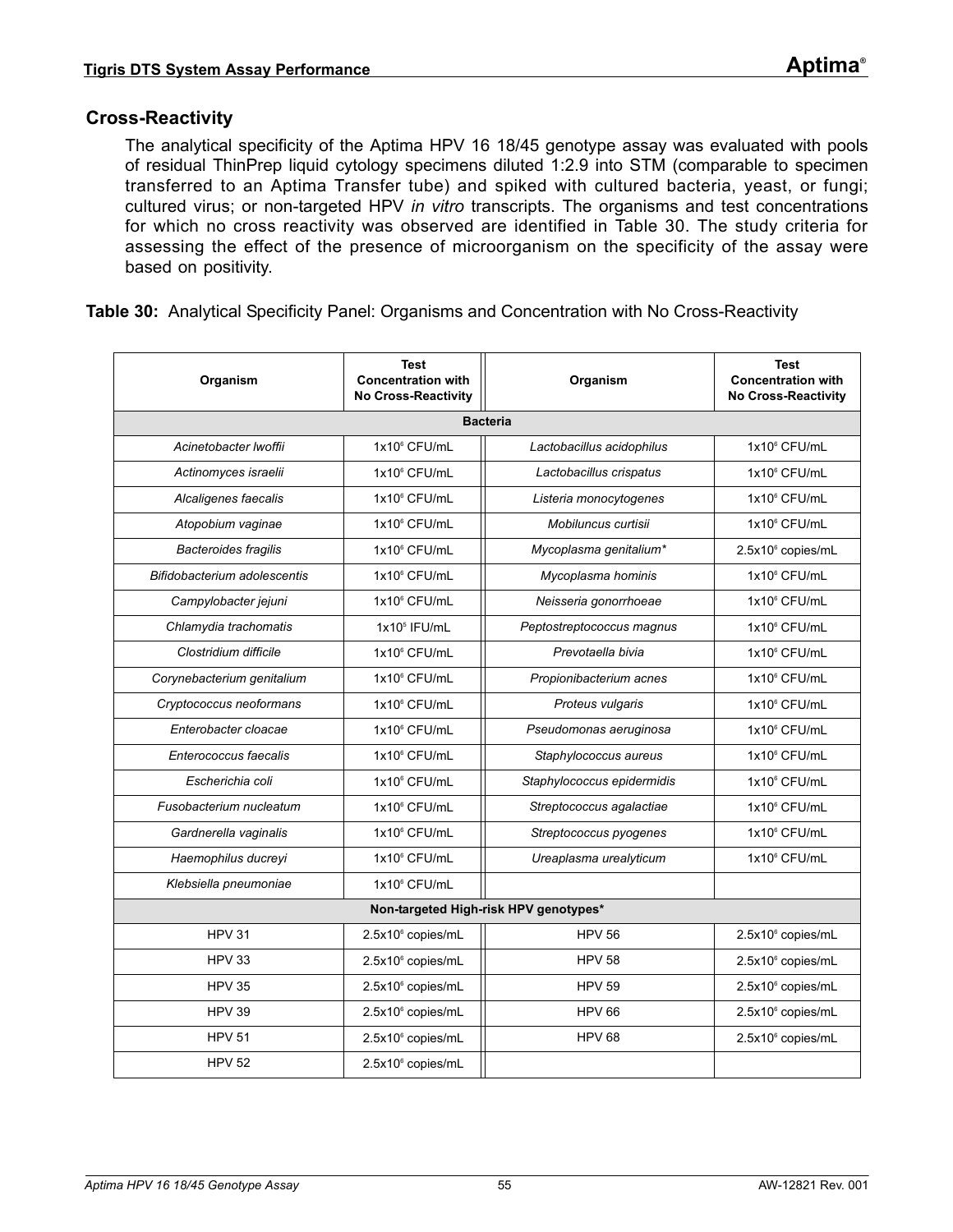**Table 30:** Analytical Specificity Panel: Organisms and Concentration with No Cross-Reactivity *(continued)*

| Organism           | <b>Test</b><br><b>Concentration with</b><br><b>No Cross-Reactivity</b> | Organism                          | Test<br><b>Concentration with</b><br><b>No Cross-Reactivity</b> |  |  |  |  |  |  |  |
|--------------------|------------------------------------------------------------------------|-----------------------------------|-----------------------------------------------------------------|--|--|--|--|--|--|--|
|                    | Yeast/protozoa                                                         |                                   |                                                                 |  |  |  |  |  |  |  |
| Candida albicans   | 1x10 <sup>6</sup> CFU/mL                                               | Trichomonas vaginalis**           | $1x105$ cells/mL                                                |  |  |  |  |  |  |  |
|                    |                                                                        | <b>Viruses</b>                    |                                                                 |  |  |  |  |  |  |  |
| Adenovirus         | 5.25x107 PFU/mL                                                        | $HIV-1$                           | 2.5x10° copies/mL                                               |  |  |  |  |  |  |  |
| Cytomegalovirus    | 1.58x10 $^6$ TCID <sub>50</sub> /mL                                    | Herpes simplex virus 1            | $3.39x10^6$ TCID <sub>50</sub> /mL                              |  |  |  |  |  |  |  |
| Epstein-Barr virus | 1.59x10 <sup>5</sup> TD <sub>50</sub> /mL                              | Herpes simplex virus 2            | 2.29x10 $\degree$ TCID <sub>50</sub> /mL                        |  |  |  |  |  |  |  |
|                    |                                                                        | Non-targeted other HPV genotypes* |                                                                 |  |  |  |  |  |  |  |
| HPV <sub>6</sub>   | 2.5x10° copies/mL                                                      | <b>HPV 53</b>                     | 2.5x10° copies/mL                                               |  |  |  |  |  |  |  |
| <b>HPV 11</b>      | 2.5x10 <sup>6</sup> copies/mL                                          | <b>HPV 67</b>                     | $2.5x106$ copies/mL                                             |  |  |  |  |  |  |  |
| <b>HPV 26</b>      | 2.5x10 <sup>6</sup> copies/mL                                          | HPV <sub>69</sub>                 | 2.5x10° copies/mL                                               |  |  |  |  |  |  |  |
| <b>HPV 30</b>      | 2.5x10° copies/mL                                                      | <b>HPV 70</b>                     | 2.5x10° copies/mL                                               |  |  |  |  |  |  |  |
| <b>HPV 34</b>      | 2.5x10° copies/mL                                                      | <b>HPV 73</b>                     | 2.5x10° copies/mL                                               |  |  |  |  |  |  |  |
| <b>HPV 42</b>      | 2.5x10° copies/mL                                                      | <b>HPV 82</b>                     | 2.5x10° copies/mL                                               |  |  |  |  |  |  |  |
| <b>HPV 43</b>      | 2.5x10° copies/mL                                                      | <b>HPV 85</b>                     | 2.5x10° copies/mL                                               |  |  |  |  |  |  |  |
| HPV 44             | 2.5x10° copies/mL                                                      |                                   |                                                                 |  |  |  |  |  |  |  |

CFU = Colony Forming Units; IFU = Inclusion Forming Unit; PFU = Plaque Forming Units;  $TD_{50}$  = Transformation Dose 50; TCID50 = Tissue Culture Infective Dose 50 \**In vitro* transcript tested.

\*\*Although no cross-reactivity was observed for Trichomonas vaginalis, interference was observed (see below).

The analytical sensitivity of the Aptima HPV 16 18/45 genotype assay in the presence of microorganisms was evaluated with the same panel described in [Table 30,](#page-54-0) which was also spiked with a low concentration of HPV infected SiHa cells (1.6 cells/reaction) and HPV infected HeLa cells (0.3 cells/reaction). The study criteria for assessing the effect of the presence of microorganism on the sensitivity of the assay were based on positivity. The presence of the microorganisms did not interfere with the Aptima HPV 16 18/45 genotype assay with the exception of Trichomonas vaginalis (TV). Interference was observed with TV when present at concentrations greater than 3 x 10**<sup>4</sup>** cells/mL.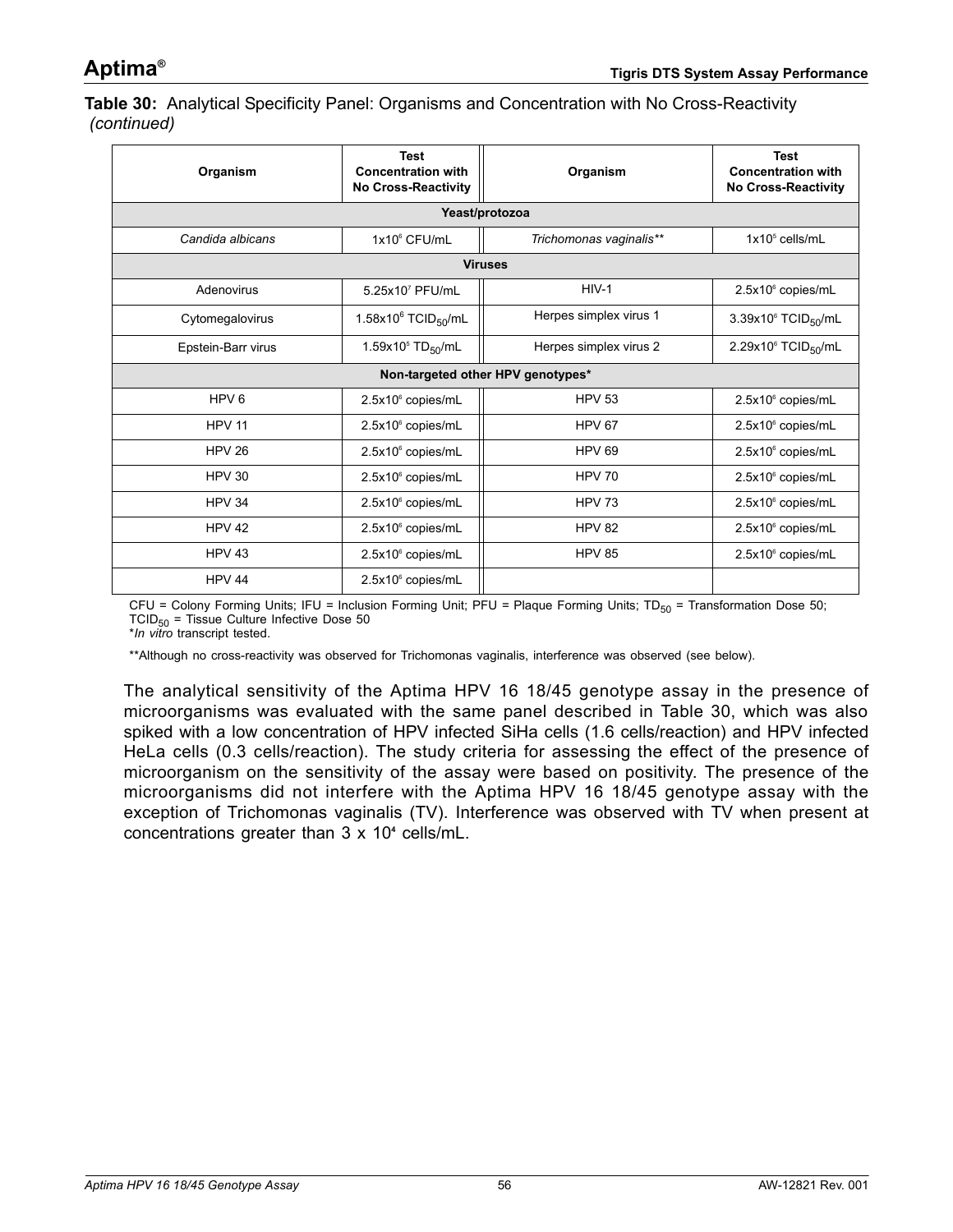### **Interference**

The substances described in [Table 31](#page-56-0) were individually spiked into pooled ThinPrep liquid cytology specimens diluted 1:2.9 in STM at the concentrations specified in the table. All substances were tested with the Aptima HPV 16 18/45 genotype assay in the presence and absence of HPV infected cultured cells (SiHa, 1.6 cells/ reaction and HeLa, 0.3 cells/reaction). Interference was observed with the following when present at concentrations greater than those specified: vaginal lubricants (containing Polyquaternium 15) at 1% w/v, anti-fungal cream (containing tioconazole) at 0.03% w/v, mucus at 0.3% w/v, intravaginal hormones (containing progesterone) at 1% w/v.

| <b>Product Category</b>                                  | <b>Product Brand or Type</b>                     | <b>Highest concentration tested</b><br>that did not interfere with the<br>assay* |  |
|----------------------------------------------------------|--------------------------------------------------|----------------------------------------------------------------------------------|--|
|                                                          | KY natural feeling liquid                        | $10\%$ v/v                                                                       |  |
| <b>Vaginal Lubricant</b>                                 | Up & up (Target brand) personal lubricant liquid |                                                                                  |  |
|                                                          | Astroglide**                                     | $1\%$ w/v                                                                        |  |
| Spermicide/Contraceptive                                 | Vaginal Contraceptive Foam (VCF)                 | 10% w/v                                                                          |  |
| Jelly                                                    | Options Conceptrol Vaginal Contraceptive Gel     |                                                                                  |  |
|                                                          | Up & up (Target brand) miconazole 3              | 10% w/v                                                                          |  |
| Anti-fungal cream                                        | Monistat 3 Combination Pack                      |                                                                                  |  |
|                                                          | Up & up (Target brand) Tioconazole 1             | $0.03\%$ w/v                                                                     |  |
| <b>Douche</b>                                            | Summer's Eve Douche                              | $10\%$ v/v                                                                       |  |
|                                                          | Up & up (Target brand) feminine douche           |                                                                                  |  |
| <b>Feminine Spray</b>                                    | Summer's Eve Feminine Deodorant Spray            | 10% w/v                                                                          |  |
|                                                          | FDS Feminine Deodorant Spray                     |                                                                                  |  |
| <b>Mucus</b>                                             | Porcine mucin                                    | $0.3\%$ w/v                                                                      |  |
| <b>Intravaginal Hormones</b>                             | Estrace Vaginal Cream (estrogen)                 | 10% w/v                                                                          |  |
|                                                          | Crinone Cream (progesterone)                     | $1\%$ w/v                                                                        |  |
| Whole Blood***                                           | whole blood                                      | $5\%$ v/v                                                                        |  |
| Leukocytes                                               | leukocytes                                       | $1x10^7$ cells/ml                                                                |  |
| <b>Glacial Acetic Acid Wash</b><br>Solution <sup>^</sup> | Glacial Acetic Acid + CytoLyt Solution           | $2.6\%$ v/v                                                                      |  |

<span id="page-56-0"></span>**Table 31:** Substances Tested for Possible Interference with the Aptima HPV 16 18/45 Genotype Assay

\*concentration in the test sample; ThinPrep liquid cytology specimen diluted 1:2.9 into STM (comparable to specimen transferred to an Aptima Transfer tube)

\*\*Personal lubricant that contains Polyquaternium 15.

\*\*\*whole blood interfered with the assay when present at a 10% v/v test concentration

^glacial acetic acid wash solution prepared by mixing 1 part glacial acetic acid and 9 part Cytolyt solution as denoted in the ThinPrep 2000 System Operator's Manual.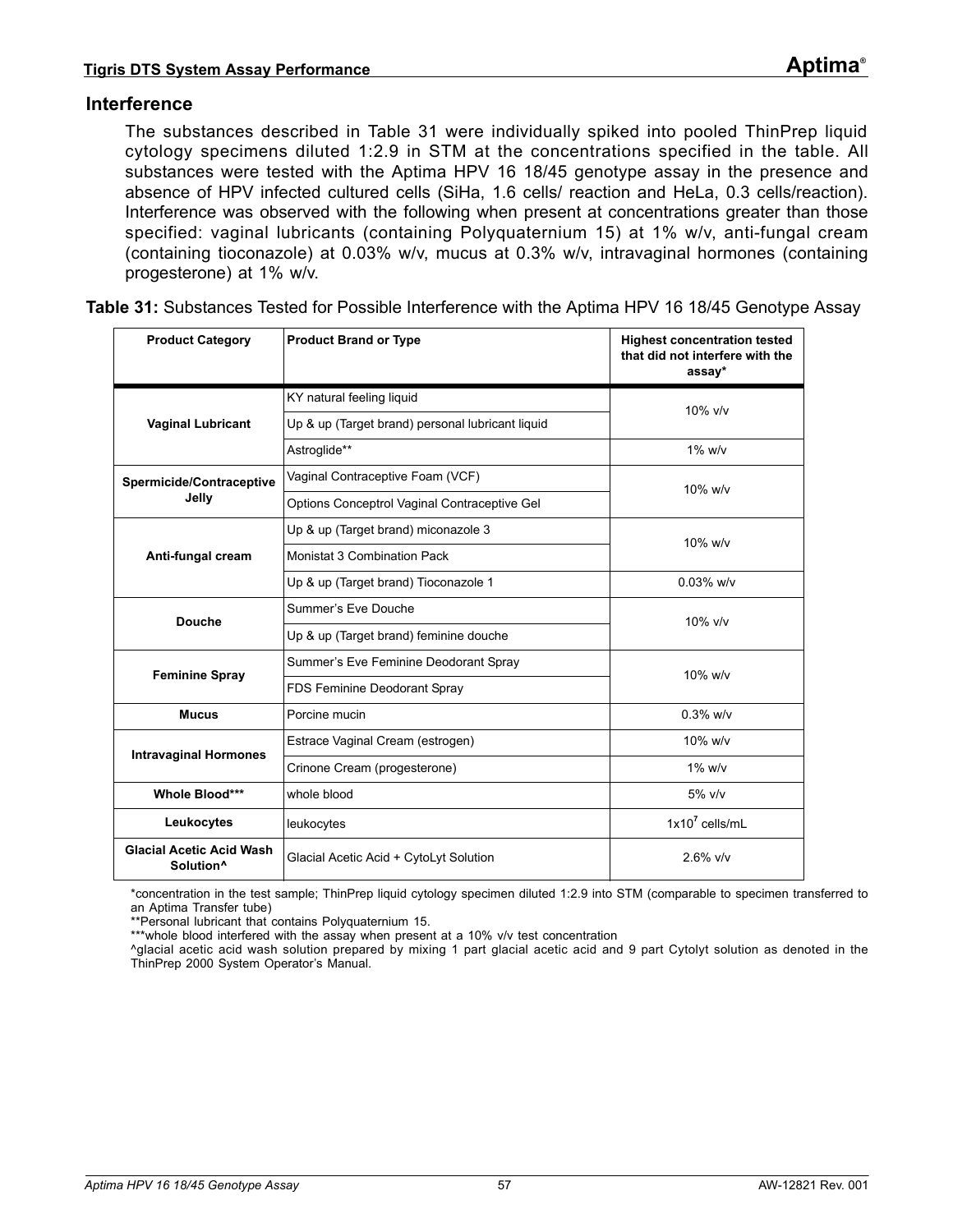### **Aptima®**

### **Panther System Expected Results: Prevalence of High-Risk HPV mRNA**

The prevalence of high-risk HPV infection varies widely and is influenced by several factors, of which age is the greatest contributor.<sup>[19](#page-85-0),[20](#page-85-1)</sup> Many studies have investigated HPV prevalence as determined by the detection of HPV DNA, however few studies report prevalence based on detection of HPV oncogenic mRNA. Women from a variety of clinical sites (n=18) representing a wide geographic distribution and a diverse population (10 states within the United States) were enrolled in a prospective clinical study known as the CLEAR trial to evaluate the Aptima HPV assay, which detects 14 high-risk HPV types.**[21](#page-85-2)** Samples from women in the CLEAR trial with Aptima HPV assay positive results on the Panther System were evaluated at three testing sites with the Aptima HPV 16 18/45 genotype assay on the Panther System in a separate clinical study. The prevalence of HPV 16, 18/45, as well as the remaining 11 high-risk HPV types observed in the clinical study, based on results of testing with the Aptima HPV assay and the Aptima HPV 16 18/45 genotype assay on the Panther System, was categorized overall and by age group and by testing site. An Aptima HPV assay negative result on the Panther System indicates that none of the 14 high-risk HPV types are present, and were designated as Aptima HPV 16 18/45 genotype assay negative on the Panther System for the purpose of analysis. Results are shown in [Table 32](#page-57-0) for the atypical squamous cells of undetermined significance (ASC-US) and the negative for intraepithelial lesion or malignancy (NILM) populations.

|                             | Positivity Rate% (x/n) |                                          |                     |                                        |              |                  |                     |               |  |
|-----------------------------|------------------------|------------------------------------------|---------------------|----------------------------------------|--------------|------------------|---------------------|---------------|--|
|                             |                        | <b>ASC-US Population</b><br>(≥ 21 Years) |                     | <b>NILM Population</b><br>(≥ 30 Years) |              |                  |                     |               |  |
|                             | $HPV$ 16               | <b>HPV 18/45</b>                         | <b>HPV 16 &amp;</b> | 11 Other HR*                           | $HPV$ 16     | <b>HPV 18/45</b> | <b>HPV 16 &amp;</b> | 11 Other HR*  |  |
|                             | Pos                    | Pos                                      | 18/45 Pos           | Pos                                    | Pos          | Pos              | 18/45 Pos           | Pos           |  |
| All                         | 7.8                    | 5.3                                      | 0.3                 | 26.0                                   | 0.5          | 0.5              | < 0.1               | 3.6           |  |
|                             | (71/911)               | (48/911)                                 | (3/911)             | (237/911)                              | (50/10, 839) | (49/10, 839)     | (1/10, 839)         | (391/10, 839) |  |
| <b>Age Group</b><br>(years) |                        |                                          |                     |                                        |              |                  |                     |               |  |
| 21 to 29                    | 13.4<br>(52/388)       | 5.2<br>(20/388)                          | 0.5<br>(2/388)      | 37.9<br>(147/388)                      | N/A          | N/A              | N/A                 | N/A           |  |
| 30 to 39                    | 5.5                    | 6.7                                      | 0.4                 | 23.1                                   | 0.7          | 0.7              | 0                   | 5.1           |  |
|                             | (14/255)               | (17/255)                                 | (1/255)             | (59/255)                               | (31/4, 183)  | (31/4, 183)      | (0/4, 183)          | (215/4, 183)  |  |
| $\geq 40$                   | 1.9                    | 4.1                                      | $\Omega$            | 11.6                                   | 0.3          | 0.3              | < 0.1               | 2.6           |  |
|                             | (5/268)                | (11/268)                                 | (0/268)             | (31/268)                               | (19/6, 656)  | (18/6, 656)      | (1/6, 656)          | (176/6, 656)  |  |
| <b>Testing Site**</b>       |                        |                                          |                     |                                        |              |                  |                     |               |  |
| 1                           | 5.6                    | 6.6                                      | 0.3                 | 27.0                                   | 0.4          | 0.4              | < 0.1               | 3.6           |  |
|                             | (17/304)               | (20/304)                                 | (1/304)             | (82/304)                               | (16/3, 610)  | (16/3, 610)      | (1/3, 610)          | (130/3, 610)  |  |
| $\overline{2}$              | 9.6                    | 3.6                                      | 0.3                 | 26.4                                   | 0.5          | 0.4              | $\Omega$            | 3.6           |  |
|                             | (29/303)               | (11/303)                                 | (1/303)             | (80/303)                               | (18/3, 614)  | (15/3, 614)      | (0/3, 614)          | (130/3, 614)  |  |
| 3                           | 8.2                    | 5.6                                      | 0.3                 | 24.7                                   | 0.4          | 0.5              | 0                   | 3.6           |  |
|                             | (25/304)               | (17/304)                                 | (1/304)             | (75/304)                               | (16/3, 615)  | (18/3, 615)      | (0/3, 615)          | (131/3, 615)  |  |

<span id="page-57-0"></span>**Table 32:** High-risk HPV mRNA Prevalence in Populations by Age Group, Testing Site, and All **Combined** 

HR = High-risk; N/A = Not Applicable; Pos = Positive

Note: Women with Aptima HPV assay negative results on the Panther System were designated as Aptima HPV 16 18/45 genotype assay negative on the Panther System for purpose of analysis.

\* HPV types 31, 33, 35, 39, 51, 52, 56, 58, 59, 66, and 68

\*\* In the NILM population, not all subjects with Aptima HPV assay negative results on the Panther System were tested with the Aptima 16 18/45 genotype assay on the Panther System. For the analysis by testing site, the results for these women were randomly assigned to one of the 3 testing sites.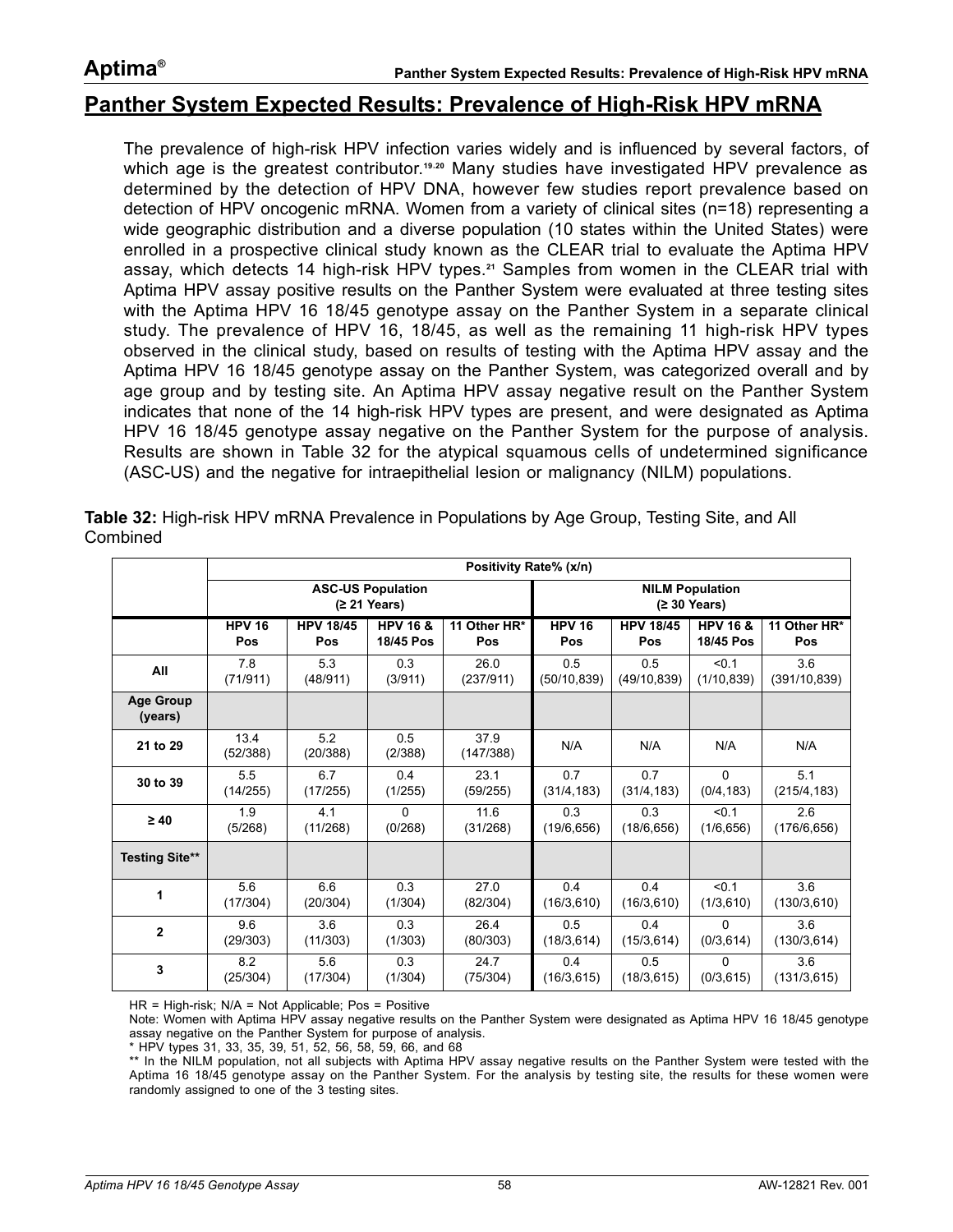# **Aptima HPV 16 18/45 Genotype Assay on the Panther System Clinical Study Design**

The Aptima HPV 16 18/45 genotype assay on the Panther System was evaluated using referral cytology specimens collected from consenting women during the prospective, multicenter US clinical study known as the CLEAR trial.**[21](#page-85-2)**

### **CLEAR Trial – Baseline Evaluation**

The CLEAR trial was conducted to determine the clinical performance of the Aptima HPV assay on the Tigris DTS System for detection of cervical intraepithelial neoplasia grade 2 or more severe cervical disease (≥CIN2). The CLEAR trial included a baseline evaluation and a 3-year follow-up evaluation. Women were enrolled into either the ASC-US Study or the NILM Study based on their referral ThinPrep liquid based cytology results from routine cervical cancer screening. The ASC-US Study population included women 21 years and older with ASC-US cytology results and the NILM Study population included women 30 years of age and older with NILM cytology results.

Women from 18 clinical sites, primarily obstetrics/gynecology clinics, which covered a wide geographic distribution and a diverse population, were enrolled. At baseline, residual referral cytology specimens from women in the ASC-US Study and in the NILM Study were tested with both the Aptima HPV assay on the Tigris DTS System and an FDA-approved HPV DNA test. These specimens were then divided into aliquots that were archived and stored at -70°C until they were tested with the Aptima HPV 16 18/45 genotype assay on the Panther System in the Aptima HPV 16 18/45 genotype assay clinical trial.

At baseline, all women in the ASC-US Study were referred to colposcopy, regardless of their Aptima HPV assay on the Tigris DTS System and FDA-approved HPV DNA test results. An endocervical curettage (ECC) biopsy and cervical punch biopsies (1 biopsy from each of the 4 quadrants) were obtained. If a lesion was visible, a punch biopsy was obtained (directed method; 1 biopsy per lesion) and quadrants without a visible lesion were biopsied at the squamocolumnar junction (random method).

In the NILM Study, women positive with the Aptima HPV assay on the Tigris DTS System and/ or the FDA-approved HPV DNA test, as well as randomly selected women who were negative with both assays, were referred to colposcopy for the baseline evaluation. An ECC biopsy was obtained from each woman who attended colposcopy. Punch biopsies were obtained from visible lesions only (direct method; 1 biopsy per lesion).

Disease status was determined by a Consensus Histology Review Panel, which was based on agreement of at least 2 expert pathologists. The expert pathologists were masked to the women's HPV status. They were also masked to cytology status, as well as each other's histology diagnoses. If the 3 pathologists disagreed, all 3 pathologists reviewed slides at a multiheaded microscope to reach consensus. Investigators, clinicians, and women were masked to the HPV test results until after completion of the colposcopy visit, to avoid bias.

At baseline, clinical performance of the Aptima HPV 16 18/45 genotype assay for detection of ≥CIN2 and cervical intraepithelial neoplasia grade 3 or more severe cervical disease (≥CIN3) was assessed relative to the cervical disease status determined at baseline.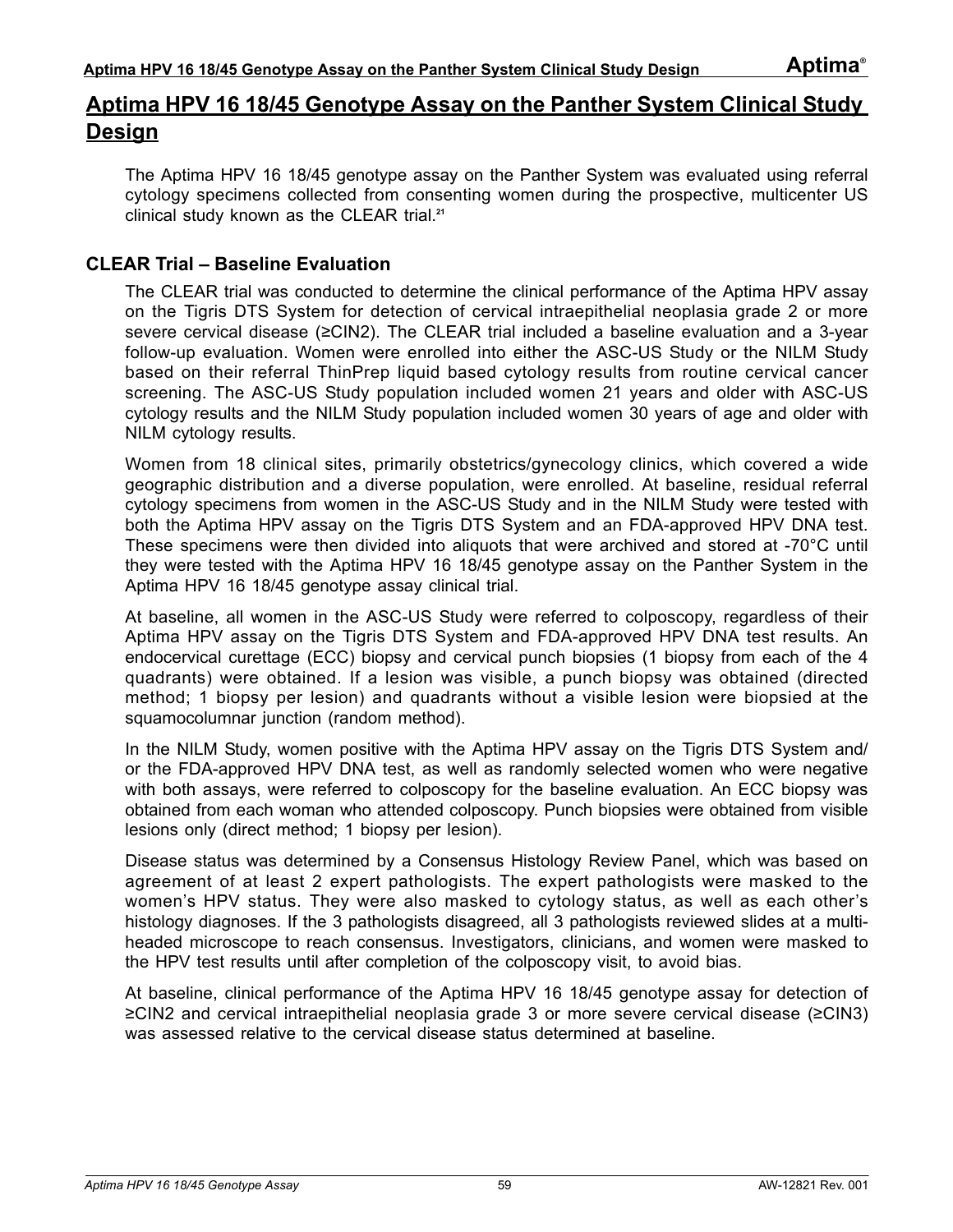### **CLEAR Trial – Follow-up Evaluation**

Women in the NILM Study from 14 clinical sites were eligible to participate in the 3-year Followup Phase of the study if: i) they had a colposcopy visit at baseline and they did not have ≥CIN2, or ii) they did not have a colposcopy visit at baseline. The Follow-up Phase of the study consisted of annual visits. At these visits, cervical sampling was performed for each woman, and some women were also tested with an FDA-approved HPV test. Women with ASC-US or more severe cytology results during the follow-up period were referred to colposcopy using the same biopsy and histologic examination procedures performed for the baseline evaluation. Cervical disease status at a follow-up visit was considered "negative" based on NILM cytology or, for women with abnormal cytology test results, based on normal or CIN1 by Consensus Histology Review Panel. Women who had ≥CIN2 detected during the follow-up period were considered to have completed follow-up and did not attend visits after ≥CIN2 was detected. Women who did not have ≥CIN2 detected during the follow-up period but who attended a study visit in follow-up year 1 and/or follow-up year 2 and who attended a study visit in follow-up year 3 were considered to have completed follow-up.

The objective of the follow-up study was to compare the cumulative 3-year risk of cervical disease in women with baseline positive Aptima HPV assay and baseline positive Aptima HPV 16 18/45 genotype assay results with the cumulative 3-year risk of cervical disease in women with baseline positive Aptima HPV assay and baseline negative Aptima HPV 16 18/45 genotype assay results. The 3-year cervical disease status was determined as follows:

- Positive cervical disease status (≥CIN2 and/or ≥CIN3) Women who had ≥CIN2 detected at baseline or during follow-up.
- Negative cervical disease status (<CIN2) Women who completed follow-up without detection of ≥CIN2 and who were not considered to have "indeterminate" cervical disease status.
- Indeterminate cervical disease status Women who had abnormal cytology test results during follow-up and who did not have a subsequent Consensus Histology Review Panel result, or women with inadequate cytology at their last visit.
- Lost to follow-up Women who did not complete follow-up and who were not considered to have "indeterminate" cervical disease status.

Clinical performance of the Aptima HPV 16 18/45 genotype assay for detection of ≥CIN2 and ≥CIN3 was evaluated relative to the 3-year cervical disease status.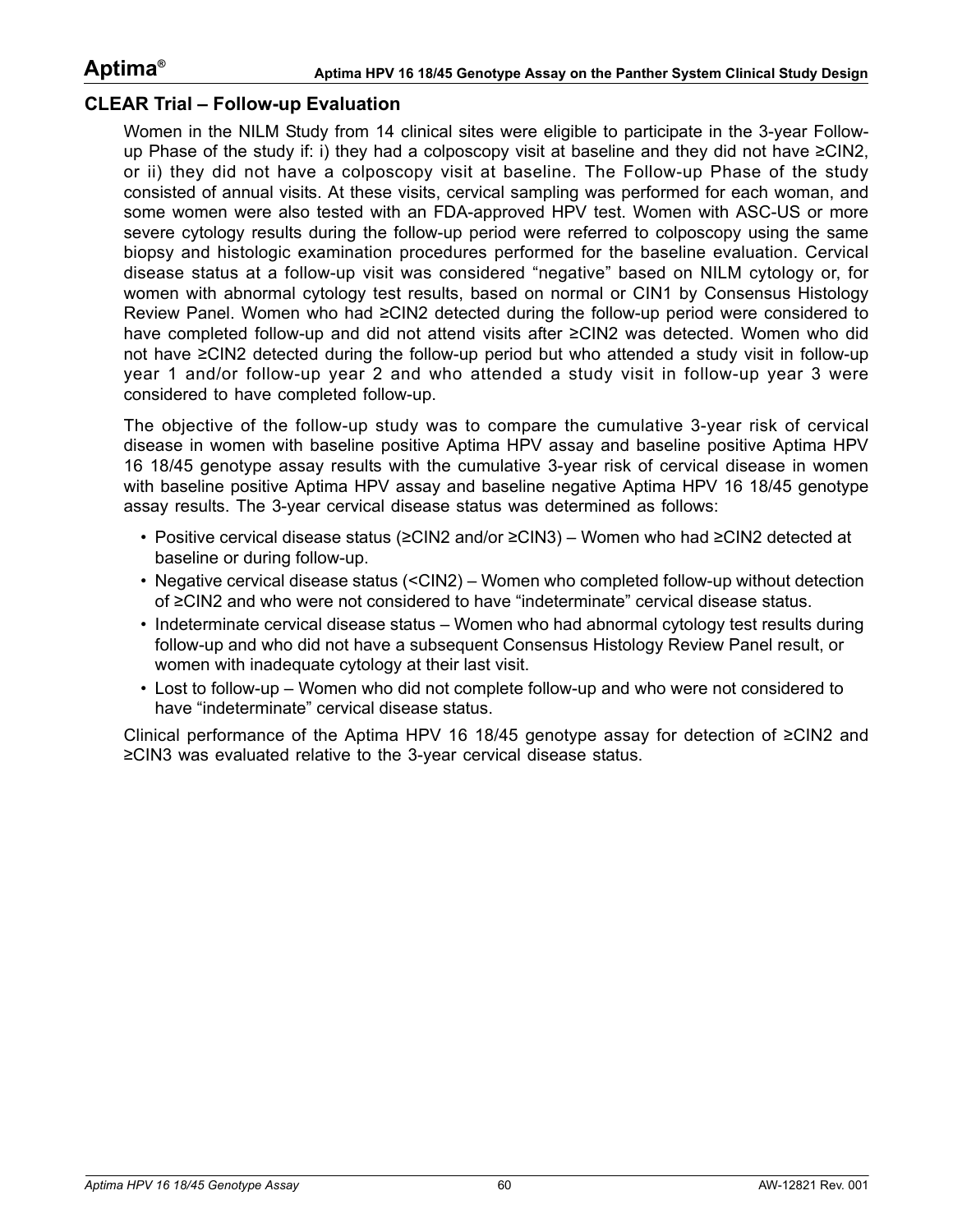## **Panther System Assay Performance**

### **ASC-US ≥ 21 Years Population: Aptima HPV 16 18/45 Genotype Assay Clinical Performance**

In total, there were 404 evaluable women 21 years of age and older with ASC-US cytology results and Aptima HPV assay positive results on the Panther System whose referral cytology samples were eligible for testing with the Aptima HPV 16 18/45 genotype assay on the Panther System. Of these, 45 women did not have sufficient referral cytology sample volume available for testing in this study and 6 had undetermined disease diagnoses; after a missing values analysis, they were not included in the performance calculations. The 353 evaluable women with conclusive disease status had valid Aptima HPV 16 18/45 genotype assay results on the Panther System based on reflex testing from an Aptima HPV assay positive result on the Panther System. Sixty-seven (67) women had ≥CIN2 and 30 had ≥CIN3.

Of the 353 evaluable women with Aptima HPV assay positive results on the Panther System, 118 women had Aptima HPV 16 18/45 genotype assay positive results on the Panther System indicating the presence of HPV 16 and/or HPV 18/45; 235 had negative results, indicating the presence of one or more of the other 11 high-risk HPV types as detected by the Aptima HPV assay (i.e., HPV types 31, 33, 35, 39, 51, 52, 56, 58, 59, 66, and 68). An additional 539 evaluable women 21 years of age and older with ASC-US cytology results had Aptima HPV assay negative results on the Panther System. An Aptima HPV assay negative result indicates that none of the 14 high-risk HPV types are present, and were designated as Aptima HPV 16 18/45 genotype assay negative on the Panther System for the purpose of analysis. Prevalence of ≥CIN2 and ≥CIN3 in evaluable women with ASC-US cytology results was 9.1% and 3.8% respectively. Based on testing with the Panther System, the results of the Aptima HPV 16 18/45 genotype assay by Aptima HPV assay result and Consensus Histology Review Panel diagnosis are presented in [Table 33.](#page-60-0)

| <b>Aptima HPV</b><br><b>AHPV-GT</b> |                                     |                              | <b>Consensus Histology Review Panel Diagnosis</b> |               |                  |                  |                  |        |              |
|-------------------------------------|-------------------------------------|------------------------------|---------------------------------------------------|---------------|------------------|------------------|------------------|--------|--------------|
| <b>Assay Result</b>                 | Assay Result*                       | Interpretation               | Undetermined**                                    | <b>Normal</b> | CIN <sub>1</sub> | CIN <sub>2</sub> | CIN <sub>3</sub> | Cancer | <b>Total</b> |
| <b>Positive</b>                     | HPV 16 Pos.<br>HPV 18/45 Neg        | HPV 16 Pos                   | 1                                                 | 26            | 18               | 11               | 15               | 0      | 71           |
|                                     | HPV 16 Neg,<br><b>HPV 18/45 Pos</b> | <b>HPV 18/45 Pos</b>         | 3                                                 | 23            | 16               | $\overline{2}$   | 3                | 1      | 48           |
|                                     | HPV 16 Pos,<br><b>HPV 18/45 Pos</b> | HPV 16 & 18/45<br><b>Pos</b> | $\Omega$                                          |               | $\Omega$         | 1                | 1                | 0      | 3            |
|                                     | HPV 16 Neg,<br><b>HPV 18/45 Neg</b> | Other HR HPV Pos             | 2                                                 | 132           | 70               | 23               | 10               | 0      | 237          |
|                                     |                                     | <b>Total</b>                 | 6                                                 | 182           | 104              | 37               | 29               | 1      | 359          |
| <b>Negative</b>                     | HPV 16/18/45<br>$Neg***$            | HR HPV Neg                   | 13                                                | 450           | 75               | 10               | 4                | 0      | 552          |
|                                     |                                     | <b>Total</b>                 | 19                                                | 632           | 179              | 47               | 33               | $1^$   | 911          |

<span id="page-60-0"></span>**Table 33:** ASC-US ≥ 21 Years Population: Results of the Aptima HPV 16 18/45 Genotype Assay and Aptima HPV Assay by Consensus Histology Review Panel Diagnosis

AHPV-GT = Aptima HPV 16 18/45 genotype assay; CIN1 = Cervical Intraepithelial Neoplasia Grade 1; HR = High-risk; Neg = Negative; Pos = Positive

\*All samples had final results (upon final testing or after resolution of initial invalids per procedure).

\*\*19 women attended the colposcopy visit but a diagnosis could not be determined for the following reasons: < 5 biopsy specimens obtained all with histology results of normal/CIN1 (n=15), no biopsies collected (n=3), and biopsy slides lost (n=1).

\*\*\*Women with Aptima HPV assay negative results were designated as Aptima HPV 16 18/45 genotype assay negative for the purpose of analysis.

^One woman had adenocarcinoma in situ (AIS).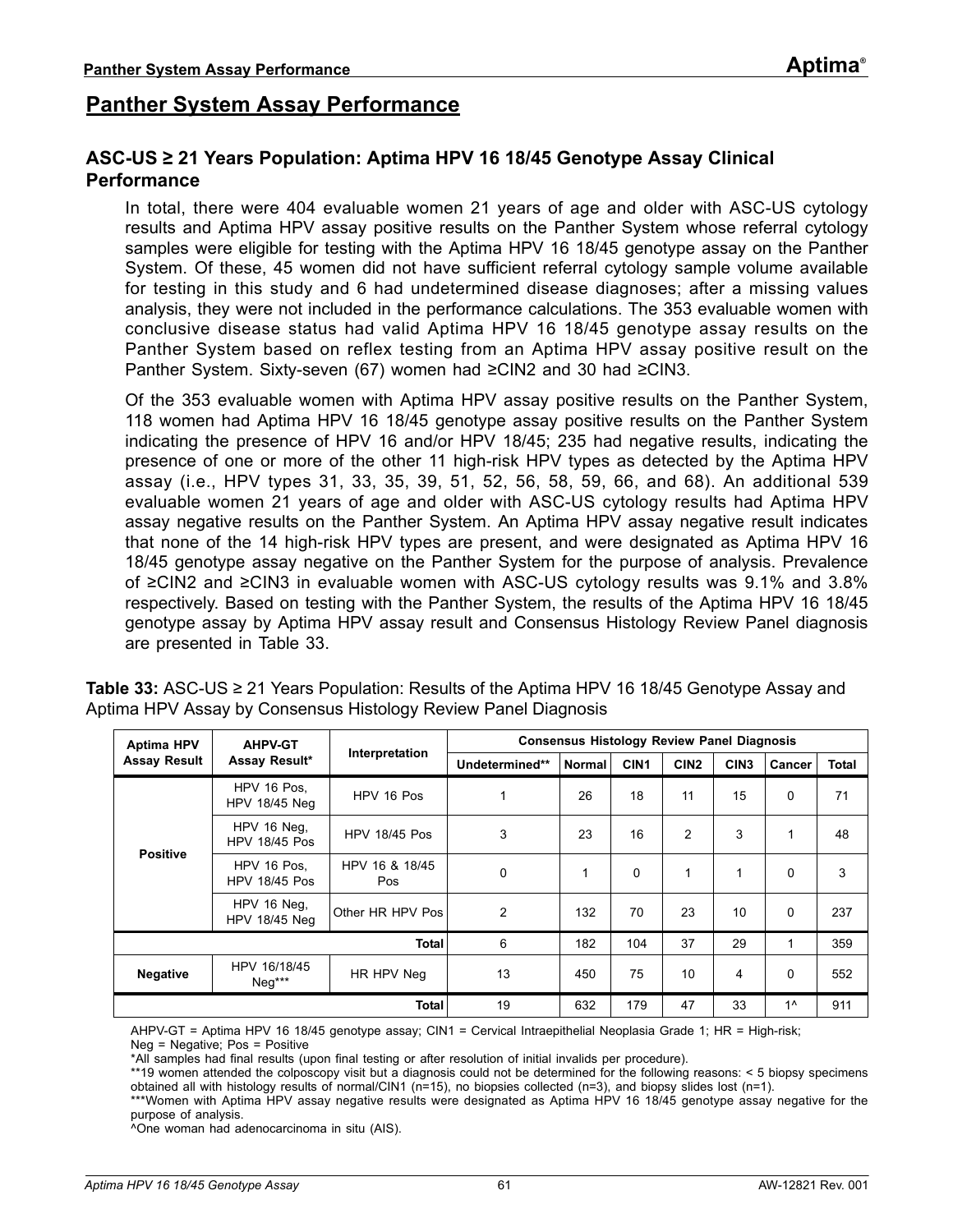The absolute risk of disease (≥CIN2 and ≥CIN3) by Aptima HPV 16 18/45 genotype assay result and Aptima HPV assay result is shown in [Table 34.](#page-61-0) The risk of ≥CIN2 in women with HPV types 16, 18, and/or 45 present was 28.8% compared to 14.0% in women with one or more of the other 11 high-risk HPV types present and 2.6% in women with no high-risk HPV types present. Absolute risk is shown by age group in [Table 35](#page-62-0).

<span id="page-61-0"></span>**Table 34:** ASC-US ≥ 21 Years Population: Absolute Risk of ≥CIN2 and ≥CIN3 for Results of the Aptima HPV 16 18/45 Genotype Assay and Aptima HPV Assay

| <b>Aptima HPV</b>   | <b>AHPV-GT</b>                            |                                       | $\geq$ CIN2                                | $\geq$ CIN3                                |
|---------------------|-------------------------------------------|---------------------------------------|--------------------------------------------|--------------------------------------------|
| <b>Assay Result</b> | <b>Assay Result</b>                       | Interpretation                        | <b>Absolute Risk</b><br>$(95% \text{ Cl})$ | <b>Absolute Risk</b><br>$(95% \text{ Cl})$ |
|                     | HPV 16 Pos and/or<br><b>HPV 18/45 Pos</b> | HPV 16 and/or<br><b>HPV 18/45 Pos</b> | 28.8 (34/118)<br>(22.2, 35.7)              | 16.9 (20/118)<br>(12.1, 21.8)              |
|                     | HPV 16 Pos.<br><b>HPV 18/45 Neg</b>       | HPV 16 Pos Only                       | 37.1 (26/70)<br>(27.4, 47.4)               | 21.4 (15/70)<br>(13.8, 29.5)               |
|                     | HPV 16 Neg,<br><b>HPV 18/45 Pos</b>       | HPV 18/45 Pos Only                    | 13.3 (6/45)<br>(5.5, 25.1)                 | 8.9(4/45)<br>(2.9, 19.1)                   |
| <b>Positive</b>     | HPV 16 Pos.<br><b>HPV 18/45 Pos</b>       | HPV 16 & 18/45 Pos                    | 66.7 (2/3)<br>(15.2, 98.2)                 | 33.3(1/3)<br>(1.8, 84.6)                   |
|                     | HPV 16/18/45 Neg                          | Other HR HPV Pos                      | 14.0 (33/235)<br>(10.7, 17.7)              | 4.3 (10/235)<br>(2.3, 6.7)                 |
|                     | Pos or Neg                                | <b>HR HPV Pos</b>                     | 19.0 (67/353)<br>(16.8, 21.1)              | 8.5 (30/353)<br>(7.1, 9.6)                 |
| <b>Negative</b>     | HPV 16/18/45 Neg*                         | HR HPV Neg                            | 2.6 (14/539)<br>(1.5, 4.0)                 | 0.7(4/539)<br>(0.2, 1.6)                   |
|                     |                                           | Prevalence                            | 9.1%<br>(81/892)                           | 3.8%<br>(34/892)                           |

AHPV-GT = Aptima HPV 16 18/45 genotype assay; HR = High-risk; Neg = Negative; Pos = Positive

\*Women with Aptima HPV assay negative results were designated as Aptima HPV 16 18/45 genotype assay negative for the purpose of analysis.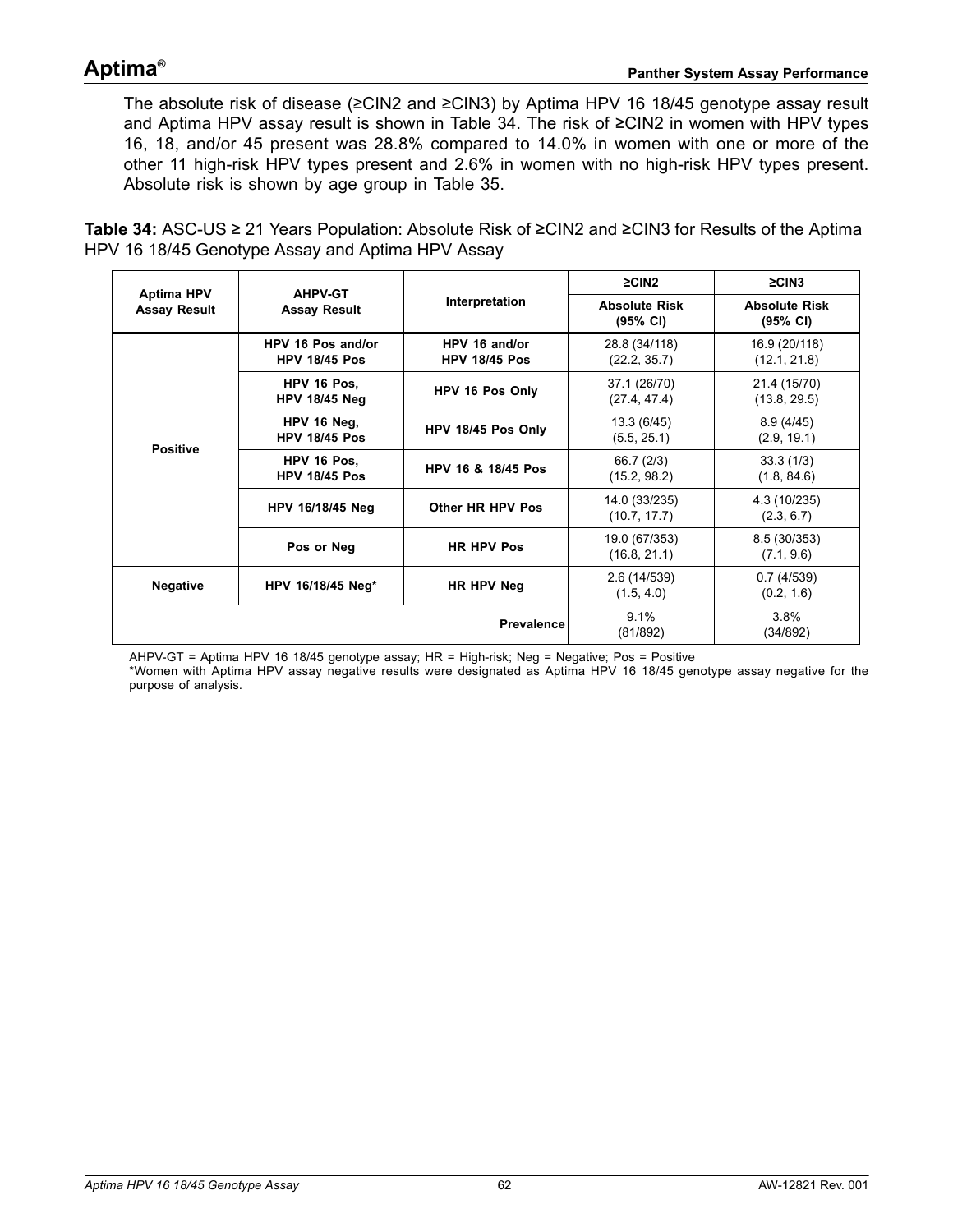<span id="page-62-0"></span>**Table 35:** ASC-US ≥ 21 Years Population: Absolute Risk of ≥CIN2 and ≥CIN3 for Results of the Aptima HPV 16 18/45 Genotype Assay and Aptima HPV Assay by Age Group

|                   | <b>Aptima HPV</b>   | <b>AHPV-GT</b>                            |                                       | $\geq$ CIN2                      | $\geq$ CIN3                      |  |
|-------------------|---------------------|-------------------------------------------|---------------------------------------|----------------------------------|----------------------------------|--|
|                   | <b>Assay Result</b> | <b>Assay Result</b>                       | Interpretation                        | <b>Absolute Risk</b><br>(95% CI) | <b>Absolute Risk</b><br>(95% CI) |  |
|                   |                     | HPV 16 Pos and/or<br><b>HPV 18/45 Pos</b> | HPV 16 and/or<br><b>HPV 18/45 Pos</b> | 27.4 (20/73)<br>(19.0, 36.2)     | 16.4 (12/73)<br>(10.3, 22.5)     |  |
|                   |                     | HPV 16 Pos.<br><b>HPV 18/45 Neg</b>       | HPV 16 Pos Only                       | 29.4 (15/51)<br>(18.8, 41.1)     | 19.6 (10/51)<br>(11.3, 28.5)     |  |
|                   | <b>Positive</b>     | HPV 16 Neg,<br><b>HPV 18/45 Pos</b>       | HPV 18/45 Pos Only                    | 15.0 (3/20)<br>(3.6, 34.6)       | 5.0(1/20)<br>(0.2, 21.6)         |  |
| 21 to 29<br>Years |                     | HPV 16 Pos,<br><b>HPV 18/45 Pos</b>       | HPV 16 & 18/45 Pos                    | 100(2/2)<br>(27.0, 100)          | 50.0(1/2)<br>(2.9, 97.1)         |  |
|                   |                     | <b>HPV 16/18/45 Neg</b>                   | Other HR HPV Pos                      | 17.1 (25/146)<br>(12.7, 21.7)    | 5.5(8/146)<br>(2.8, 8.6)         |  |
|                   |                     | Pos or Neg                                | <b>HR HPV Pos</b>                     | 20.5 (45/219)<br>(17.9, 23.0)    | 9.1(20/219)<br>(7.5, 10.2)       |  |
|                   | <b>Negative</b>     | <b>HR HPV Neg</b><br>HPV 16/18/45 Neg*    |                                       | 4.2(7/166)<br>(1.9, 7.6)         | 0.6(1/166)<br>(0.0, 2.7)         |  |
|                   |                     |                                           | <b>Prevalence</b>                     | 13.5% (52/385)                   | 5.5% (21/385)                    |  |
|                   |                     | HPV 16 Pos and/or<br><b>HPV 18/45 Pos</b> | HPV 16 and/or<br><b>HPV 18/45 Pos</b> | 30.0 (9/30)<br>(16.5, 43.9)      | 16.7 (5/30)<br>(6.9, 26.2)       |  |
|                   | <b>Positive</b>     | HPV 16 Pos.<br><b>HPV 18/45 Neg</b>       | HPV 16 Pos Only                       | 50.0 (7/14)<br>(24.2, 74.2)      | 21.4 (3/14)<br>(5.1, 41.6)       |  |
|                   |                     | HPV 16 Neg,<br><b>HPV 18/45 Pos</b>       | HPV 18/45 Pos Only                    | 13.3(2/15)<br>(1.3, 35.2)        | 13.3(2/15)<br>(1.3, 32.1)        |  |
| 30 to 39<br>Years |                     | HPV 16 Pos,<br><b>HPV 18/45 Pos</b>       | <b>HPV 16 &amp; 18/45 Pos</b>         | 0(0/1)<br>(0.0, 93.5)            | 0(0/1)<br>(0.0, 93.3)            |  |
|                   |                     | HPV 16/18/45 Neg                          | Other HR HPV Pos                      | 12.1 (7/58)<br>(5.7, 19.5)       | 3.4(2/58)<br>(0.5, 8.5)          |  |
|                   |                     | Pos or Neg<br><b>HR HPV Pos</b>           |                                       | 18.2 (16/88)<br>(13.4, 22.3)     | 8.0(7/88)<br>(4.6, 10.0)         |  |
|                   | <b>Negative</b>     | HPV 16/18/45 Neg*                         | HR HPV Neg                            | 1.8(3/163)<br>(0.4, 4.3)         | 0.6(1/163)<br>(0.0, 2.4)         |  |
|                   |                     |                                           | <b>Prevalence</b>                     | 7.6% (19/251)                    | 3.2% (8/251)                     |  |
|                   |                     | HPV 16 Pos and/or<br><b>HPV 18/45 Pos</b> | HPV 16 and/or<br><b>HPV 18/45 Pos</b> | 33.3 (5/15)<br>(12.4, 55.0)      | 20.0 (3/15)<br>(4.1, 36.0)       |  |
|                   |                     | HPV 16 Pos,<br><b>HPV 18/45 Neg</b>       | HPV 16 Pos Only                       | 80.0(4/5)<br>(36.8, 99.0)        | 40.0(2/5)<br>(6.3, 78.2)         |  |
|                   | <b>Positive</b>     | HPV 16 Neg,<br><b>HPV 18/45 Pos</b>       | HPV 18/45 Pos Only                    | 10.0(1/10)<br>(0.4, 36.6)        | 10.0(1/10)<br>(0.4, 33.1)        |  |
| $\geq 40$ Years   |                     | HPV 16 Pos,<br><b>HPV 18/45 Pos</b>       | <b>HPV 16 &amp; 18/45 Pos</b>         | N/A (0/0)                        | N/A (0/0)                        |  |
|                   |                     | HPV 16/18/45 Neg                          | Other HR HPV Pos                      | 3.2(1/31)<br>(0.1, 13.2)         | 0(0/31)<br>(0.0, 7.8)            |  |
|                   |                     | Pos or Neg                                | <b>HR HPV Pos</b>                     | 13.0 (6/46)<br>(6.1, 19.7)       | 6.5(3/46)<br>(1.7, 10.9)         |  |
|                   | <b>Negative</b>     | HPV 16/18/45 Neg*                         | HR HPV Neg                            | 1.9(4/210)<br>(0.6, 3.4)         | 1.0(2/210)<br>(0.1, 2.0)         |  |
|                   |                     |                                           | Prevalence                            | 3.9% (10/256)                    | 2.0% (5/256)                     |  |

AHPV-GT = Aptima HPV 16 18/45 genotype assay; HR = High-risk; N/A = Not Applicable; Neg = Negative; Pos = Positive \*Women with Aptima HPV assay negative results were designated as Aptima HPV 16 18/45 genotype assay negative for the purpose of analysis.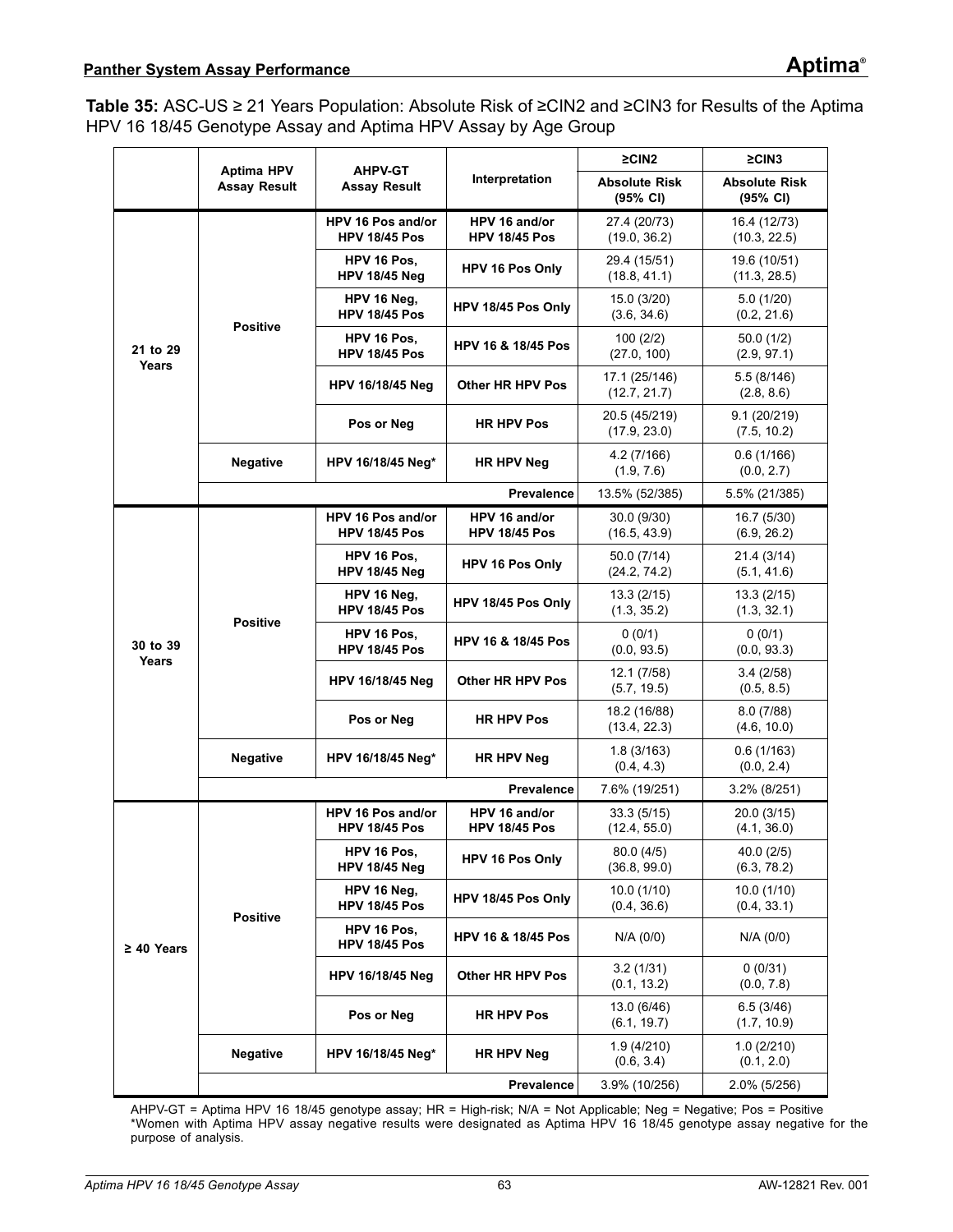The relative risk of disease for Aptima HPV 16 18/45 genotype assay positive versus negative outcomes is shown in [Table 36](#page-63-0). Women who had HPV types 16, 18, and/or 45 present were 11.1 times more likely to have ≥CIN2 and 22.8 times more likely to have ≥CIN3 than women with no high-risk HPV types present. Women who had HPV types 16, 18, and/or 45 present were 2.1 times more likely to have ≥CIN2 and 4.0 times more likely to have ≥CIN3 than women with one or more of the other 11 high-risk HPV types present.

<span id="page-63-0"></span>**Table 36:** ASC-US ≥ 21 Years Population: Relative Risk of ≥CIN2 and ≥CIN3 for Results of the Aptima HPV 16 18/45 Genotype Assay and Aptima HPV Assay

|                                     | $\geq$ CIN2                      | $\geq$ CIN3                      |
|-------------------------------------|----------------------------------|----------------------------------|
| Aptima Assay Result Interpretation* | <b>Relative Risk</b><br>(95% CI) | <b>Relative Risk</b><br>(95% CI) |
| HPV 16 and/or 18/45 Positive vs     | 11.1                             | 22.8                             |
| <b>HR HPV Negative</b>              | (6.2, 20.0)                      | (8.0, 65.6)                      |
| HPV 16 and/or 18/45 Positive vs     | 2.1                              | 4.0                              |
| <b>Other HR HPV Positive</b>        | (1.3, 3.1)                       | (1.9, 8.2)                       |
| Other HR HPV Positive vs            | 5.4                              | 5.7                              |
| <b>HR HPV Negative</b>              | (2.9, 9.9)                       | (1.8, 18.1)                      |
| <b>HR HPV Positive vs</b>           | 7.3                              | 11.5                             |
| <b>HR HPV Negative</b>              | (4.2, 12.8)                      | (4.1, 32.2)                      |
| <b>Prevalence</b>                   | 9.1% (81/892)                    | 3.8% (34/892)                    |

CI = Confidence Interval; HR = High-risk

\*Women with Aptima HPV assay negative results were designated as Aptima HPV 16 18/45 genotype assay negative for the purpose of analysis.

The likelihood ratios (≥CIN2 and ≥CIN3) by the Aptima HPV 16 18/45 genotype assay result are shown in [Table 37](#page-63-1). HPV types 16, 18, and/or 45 were 4.1 times more likely to be present in a woman with ≥CIN2 and 5.2 times more likely to be present in a woman with ≥CIN3.

<span id="page-63-1"></span>**Table 37:** ASC-US ≥ 21 Years Population: Likelihood Ratios for ≥CIN2 and ≥CIN3 by Results of the Aptima HPV 16 18/45 Genotype Assay and Aptima HPV Assay

|                                     | $\geq$ CIN2                         | $\geq$ CIN3                         |
|-------------------------------------|-------------------------------------|-------------------------------------|
| Aptima Assay Result Interpretation* | <b>Likelihood Ratio</b><br>(95% CI) | <b>Likelihood Ratio</b><br>(95% CI) |
| HPV 16 and/or 18/45 Positive        | 4.1<br>(2.9, 5.6)                   | 5.2<br>(3.5, 7.0)                   |
| <b>Other HR HPV Positive</b>        | 1.6<br>(1.2, 2.1)                   | 1.1<br>(0.6, 1.8)                   |
| <b>HR HPV Negative</b>              | 0.3<br>(0.2, 0.4)                   | 0.2<br>(0.1, 0.4)                   |

CI = Confidence Interval; HR = High-risk

\*Women with Aptima HPV assay negative results were designated as Aptima HPV 16 18/45 genotype assay negative for the purpose of analysis.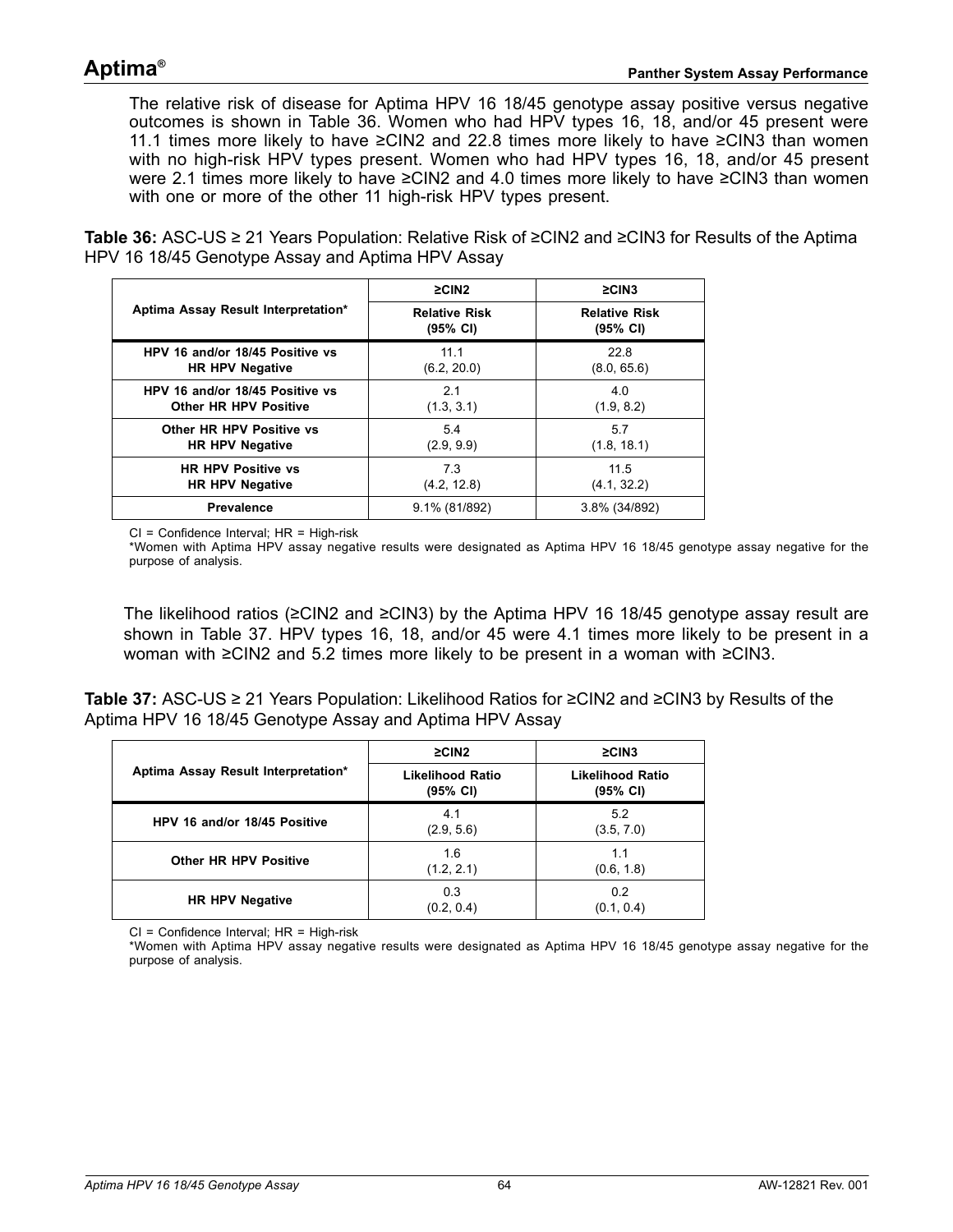### **NILM ≥ 30 Years Population: Aptima HPV 16 18/45 Genotype Assay Clinical Performance at Baseline**

In total, there were 512 evaluable women 30 years of age and older with NILM cytology results and Aptima HPV assay positive results on the Panther System at baseline whose referral cytology samples were eligible for testing with the Aptima HPV 16 18/45 genotype assay. Of these, 21 women (11 attended colposcopy and 10 did not attend colposcopy) did not have referral cytology sample volume available for testing in this study; after a missing values analysis, they were not included in the performance calculations. The 491 evaluable women had valid Aptima HPV 16 18/45 genotype assay results. Of these, 273 attended colposcopy at baseline. Fourteen (14) women had ≥CIN2 and 10 had ≥CIN3; 245 women had normal/CIN1 histology; 14 women had undetermined disease status.

Of the 259 evaluable women with conclusive disease status and Aptima HPV assay positive results on the Panther System at baseline, 65 had Aptima HPV 16 18/45 genotype assay positive results on the Panther System, indicating the presence of HPV 16 and/or HPV 18/45; 194 had negative results, indicating the presence of one or more of the other 11 high-risk HPV types. An additional 549 evaluable women 30 years of age and older with NILM cytology results and conclusive disease status had Aptima HPV assay negative results on the Panther System at baseline. An Aptima HPV assay negative result indicates that none of the 14 high-risk HPV types are present; women with Aptima HPV assay negative results were designated as Aptima HPV 16 18/45 genotype assay negative on the Panther System for the purpose of analysis. The results of the Aptima HPV 16 18/45 genotype assay by Aptima HPV assay result and Consensus Histology Review Panel diagnosis at baseline are presented in [Table 38](#page-64-0).

| <b>Aptima HPV</b><br><b>AHPV-GT</b> |                                     | Interpretation        | <b>Consensus Histology Review Panel Diagnosis</b> |               |                  |                  |                  |              |              |
|-------------------------------------|-------------------------------------|-----------------------|---------------------------------------------------|---------------|------------------|------------------|------------------|--------------|--------------|
| <b>Assay Result</b>                 | Assay Result*                       |                       | Undetermined**                                    | <b>Normal</b> | CIN <sub>1</sub> | CIN <sub>2</sub> | CIN <sub>3</sub> | Cancer       | <b>Total</b> |
|                                     | HPV 16 Pos,<br>HPV 18/45 Neg        | HPV 16 Pos            | $\overline{2}$                                    | 28            | 0                | 0                | 3                |              | 34           |
| <b>Positive</b>                     | HPV 16 Neq.<br><b>HPV 18/45 Pos</b> | <b>HPV 18/45 Pos</b>  | 1                                                 | 28            |                  |                  | 0                | 2            | 33           |
|                                     | HPV 16 Pos.<br><b>HPV 18/45 Pos</b> | HPV 16 & 18/45<br>Pos | $\mathbf 0$                                       |               | 0                | $\mathbf 0$      | 0                | 0            |              |
|                                     | HPV 16 Neg,<br><b>HPV 18/45 Neg</b> | Other HR HPV Pos      | 11                                                | 175           | 12               | 3                | 4                | $\mathbf{0}$ | 205          |
|                                     |                                     | <b>Total</b>          | 14                                                | 232           | 13               | 4                | 7                | 3            | 273          |
| <b>Negative</b>                     | HPV 16/18/45<br>$Neq***$            | HR HPV Neg            | 31                                                | 527           | 16               | 5                | 1                | 0            | 580          |
|                                     |                                     | <b>Total</b>          | 45                                                | 759           | 29               | 9                | 8                | $3^{\wedge}$ | 853          |

<span id="page-64-0"></span>**Table 38:** NILM ≥ 30 Years Population: Results of the Aptima HPV 16 18/45 Genotype Assay and Aptima HPV Assay by Consensus Histology Review Panel Diagnosis at Baseline

AHPV-GT = Aptima HPV 16 18/45 genotype assay; HR = High-risk; Neg = Negative; Pos = Positive

\*All samples had final valid results (upon initial testing or after resolution of initial invalids per procedure).

\*\*45 women attended the colposcopy visit but a diagnosis could not be determined for the following reasons: consensus could not be reached due to inadequate specimens (n=29), no biopsies collected due to underlying factors (n=13), no biopsies collected or reviewed due to error (n=3).

^Three women had adenocarcinoma in situ (AIS).

<sup>\*\*\*</sup>Women with Aptima HPV assay negative results were designated as Aptima HPV 16 18/45 genotype assay negative for the purpose of analysis.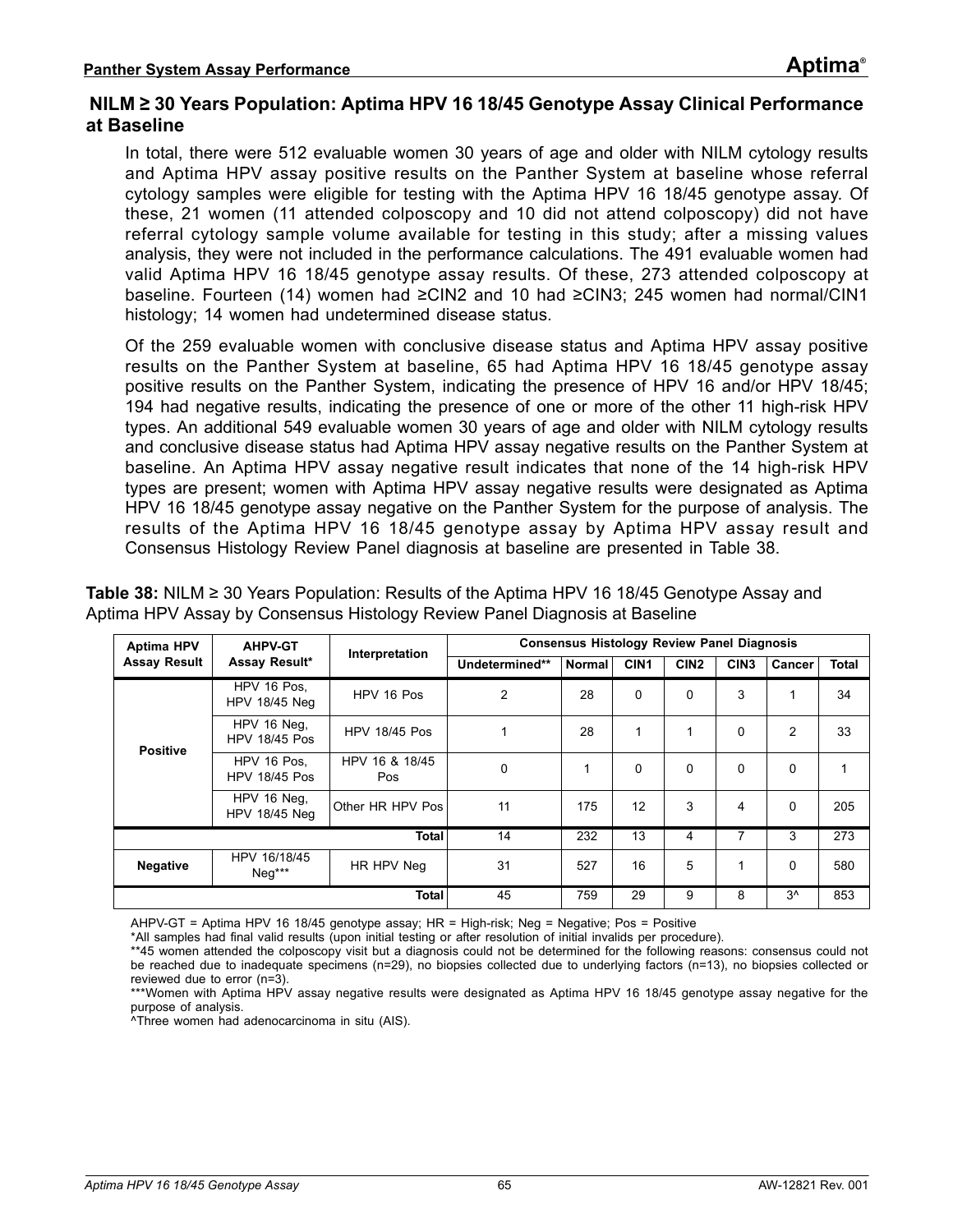Of the 491 women with Aptima HPV assay positive results on the Panther System and Aptima HPV 16 18/45 genotype assay results on the Panther System, 232 women had unverified (including undetermined) disease status at baseline [\(Table 39\)](#page-65-0). Of the 10,348 women with Aptima HPV assay negative results from the original CLEAR trial, 9,799 had unverified disease status at baseline. Because the study was designed such that only randomly selected women with negative results for both the Aptima HPV assay on the Tigris DTS System and the FDAapproved DNA test were referred to colposcopy, the proportion of women with unverified disease status was high in this group (96.2%). To adjust for this verification bias, a multiple imputation method was used to predict the number of women with disease that would have been identified if all women had undergone colposcopy given the test results. For this method, missing disease status was imputed based on the results of the Aptima HPV assay on the Panther System, the Aptima HPV 16 18/45 genotype assay on the Panther System, and the FDA-approved HPV DNA test. This method differs from the one used to evaluate the Tigris DTS System, which imputed results from testing with the Aptima HPV assay and the Aptima HPV 16 18/45 genotype assay on the Tigris DTS System and not from testing on the Panther System. Therefore, it is not valid to make comparisons between verification-bias adjusted performance estimates in this section and those in the Tigris DTS System section. Both verification-bias adjusted performance estimates and unadjusted performance estimates based on the 808 women with verified disease status at baseline are presented.

<span id="page-65-0"></span>**Table 39:** NILM ≥ 30 Years Population: Classification of Evaluable NILM Women by Aptima HPV Assay, Aptima HPV 16 18/45 Genotype Assay, HPV DNA Test Results, Disease Status (≥CIN2 and ≥CIN3), and Disease Verification Status at Baseline

| <b>AHPV-GT</b><br><b>Aptima HPV</b> |                  |                        |                    | <b>Verified Disease</b><br>Status: ≥CIN2 |                                                |                                     | <b>Verified Disease</b><br>Status: ≥CIN3       | <b>Unverified</b><br><b>Disease Status</b>                    |
|-------------------------------------|------------------|------------------------|--------------------|------------------------------------------|------------------------------------------------|-------------------------------------|------------------------------------------------|---------------------------------------------------------------|
| Assay<br>Result*                    | Assay<br>Result* | <b>HPV DNA</b><br>Test | <b>Total Women</b> | <b>Diseased</b><br>Women<br>(2CIN2)      | Non-<br><b>Diseased</b><br>Women<br>$(<$ CIN2) | <b>Diseased</b><br>Women<br>(2CIN3) | Non-<br><b>Diseased</b><br>Women<br>$(<$ CIN3) | Women with<br><b>Unknown Disease</b><br>Status (%<br>Unknown) |
|                                     | Positive         | Positive               | 88                 | 6                                        | 52                                             | 5                                   | 53                                             | 30 (34.1%)                                                    |
|                                     | Positive         | Negative               | 10                 | 1                                        | 5                                              | 1                                   | 5                                              | 4 (40.0%)                                                     |
| <b>Positive</b>                     | Positive         | No Result**            | 2                  | 0                                        | 1                                              | 0                                   | 1                                              | $1(50.0\%)$                                                   |
|                                     | Negative         | Positive               | 291                | 7                                        | 169                                            | 4                                   | 172                                            | 115 (39.5%)                                                   |
|                                     | Negative         | Negative               | 85                 | $\Omega$                                 | 14                                             | $\Omega$                            | 14                                             | 71 (83.5%)                                                    |
|                                     | Negative         | No Result**            | 15                 | 0                                        | 4                                              | 0                                   | 4                                              | 11 (73.3%)                                                    |
|                                     |                  | Total                  | 491                | 14                                       | 245                                            | 10                                  | 249                                            | 232 (47.3%)                                                   |
|                                     | $N/A***$         | Positive               | 282                | 3                                        | 177                                            | 1                                   | 179                                            | 102 (36.2%)                                                   |
| <b>Negative</b>                     | $N/A***$         | Negative               | 9,467              | 2                                        | 362                                            | 0                                   | 364                                            | 9,103(96.2%)                                                  |
|                                     | $N/A***$         | No Result**            | 599                | $\mathbf{1}$                             | 4                                              | 0                                   | 5                                              | 594 (99.2%)                                                   |
|                                     |                  | <b>Total</b>           | 10,839             | 20                                       | 788                                            | 11                                  | 797                                            | 10,031 (92.5%)                                                |

AHPV-GT = Aptima HPV 16 18/45 genotype assay; N/A = Not Applicable

\*All samples had final valid results (upon initial testing or after resolution of initial invalids per procedure).

\*\*616 women with Aptima HPV assay results did not have HPV DNA test results primarily due to insufficient volume of the cytology specimen.

\*\*\*Women with Aptima HPV assay negative results were designated as Aptima HPV 16 18/45 genotype assay negative for the purpose of analysis.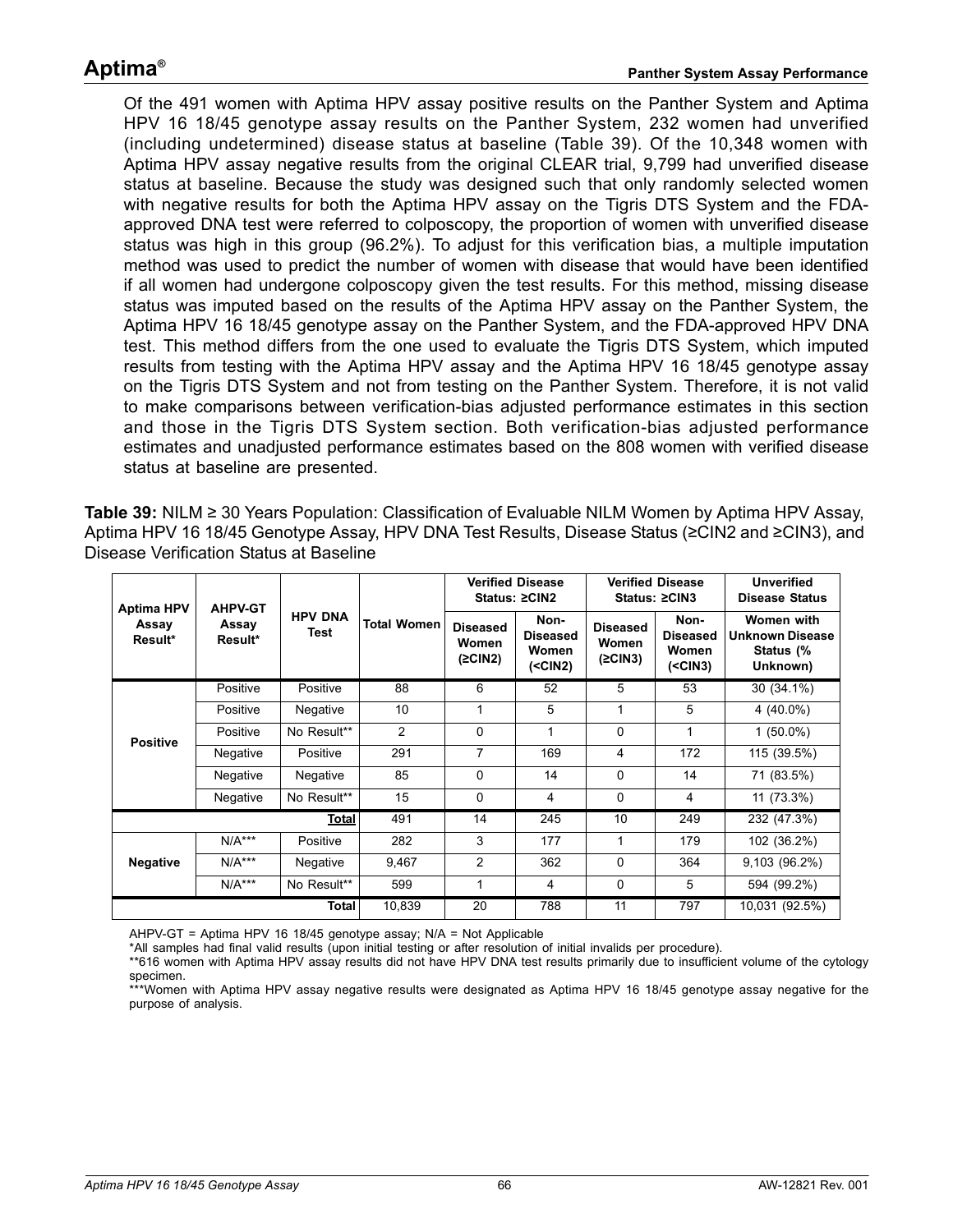The adjusted absolute risks of disease (≥CIN2 and ≥CIN3) at baseline by Aptima HPV 16 18/45 genotype assay result and Aptima HPV assay result are shown in [Table 40](#page-66-0)a. The risk of ≥CIN2 in women with HPV types 16, 18, and/or 45 present was 9.7% compared to 3.2% in women with one or more of the other 11 high-risk HPV types present and 0.7% in women with no high-risk HPV types present. The unadjusted absolute risks of disease at baseline are shown overall in [Table 40](#page-67-0)b and by age group in [Table 41](#page-68-0).

<span id="page-66-0"></span>**Table 40a:** NILM ≥ 30 Years Population: Absolute Risk of ≥CIN2 and ≥CIN3 for Results of the Aptima HPV 16 18/45 Genotype Assay and Aptima HPV Assay (Verification-Bias Adjusted Estimates) at Baseline

| <b>Aptima HPV</b>   | <b>AHPV-GT</b>                            |                                       | $\geq$ CIN2                      | $\geq$ CIN3                                |
|---------------------|-------------------------------------------|---------------------------------------|----------------------------------|--------------------------------------------|
| <b>Assay Result</b> | <b>Assay Result</b>                       | Interpretation                        | <b>Absolute Risk</b><br>(95% CI) | <b>Absolute Risk</b><br>$(95% \text{ CI})$ |
|                     | HPV 16 Pos and/or<br><b>HPV 18/45 Pos</b> | HPV 16 and/or<br><b>HPV 18/45 Pos</b> | 9.7<br>(4.6, 20.2)               | 8.5<br>(3.8, 19.2)                         |
|                     | HPV 16 Pos.<br><b>HPV 18/45 Neg</b>       | HPV 16 Pos Only                       | 10.4<br>(4.0, 27.1)              | 10.3<br>(3.9, 27.1)                        |
| <b>Positive</b>     | HPV 16 Neg,<br><b>HPV 18/45 Pos</b>       | HPV 18/45 Pos Only                    | 8.8<br>(2.9, 26.4)               | 6.5<br>(1.7, 25.1)                         |
|                     | HPV 16 Pos.<br><b>HPV 18/45 Pos</b>       | HPV 16 & 18/45 Pos                    | 0.0                              | 0.0                                        |
|                     | <b>HPV 16/18/45 Neg</b>                   | Other HR HPV Pos                      | 3.2<br>(1.6, 6.3)                | 1.8<br>(0.6, 4.9)                          |
|                     | Pos or Neg                                | <b>HR HPV Pos</b>                     | 4.6<br>(2.8, 7.4)                | 3.2<br>(1.7, 5.9)                          |
| <b>Negative</b>     | HPV 16/18/45 Neg*                         | HR HPV Neg                            | 0.7<br>(0.2, 2.5)                | 0.2<br>(0.0, 4.8)                          |
|                     |                                           | <b>Prevalence</b>                     | 1.1%                             | 0.8%                                       |

AHPV-GT = Aptima HPV 16 18/45 genotype assay; HR = High-risk; Neg = Negative; Pos = Positive

\*Women with Aptima HPV assay negative results were designated as Aptima HPV 16 18/45 genotype assay negative for the purpose of analysis.

*Note: Verification-bias adjusted performance estimates for the Tigris DTS System section and the Panther System section use different imputation methods.*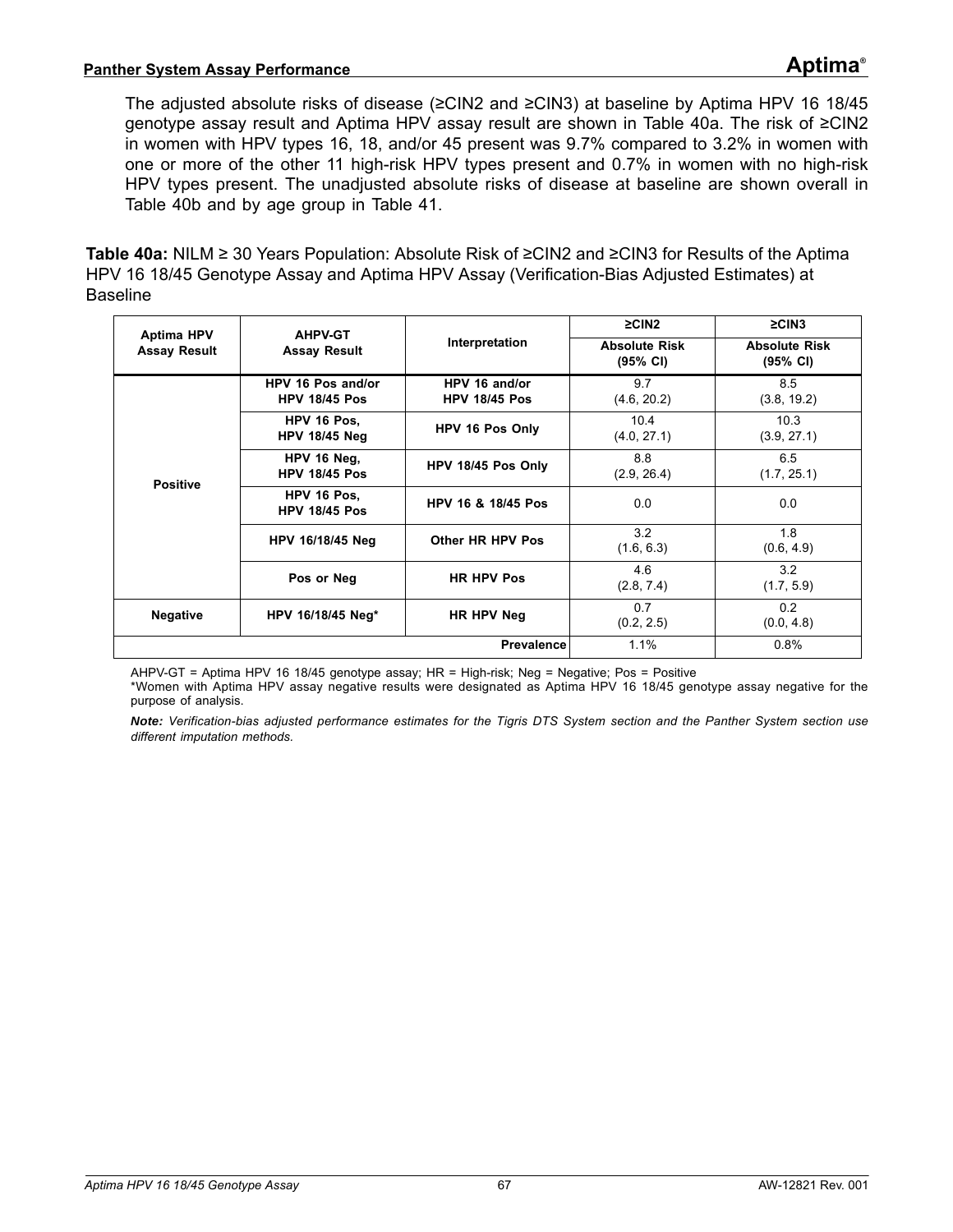<span id="page-67-0"></span>**Table 40b:** NILM ≥ 30 Years Population: Absolute Risk of ≥CIN2 and ≥CIN3 for Results of the Aptima HPV 16 18/45 Genotype Assay and Aptima HPV Assay (Unadjusted Estimates) at Baseline

| <b>Aptima HPV</b>   | <b>AHPV-GT</b>                            |                                       | $\geq$ CIN2                                | $\geq$ CIN3<br><b>Absolute Risk</b><br>(95% CI) |  |
|---------------------|-------------------------------------------|---------------------------------------|--------------------------------------------|-------------------------------------------------|--|
| <b>Assay Result</b> | <b>Assay Result</b>                       | Interpretation                        | <b>Absolute Risk</b><br>$(95% \text{ Cl})$ |                                                 |  |
|                     | HPV 16 Pos and/or<br><b>HPV 18/45 Pos</b> | HPV 16 and/or<br><b>HPV 18/45 Pos</b> | 10.8 (7/65)<br>(5.1, 17.7)                 | 9.2(6/65)<br>(4.3, 14.2)                        |  |
|                     | HPV 16 Pos.<br><b>HPV 18/45 Neg</b>       | HPV 16 Pos Only                       | 12.5 (4/32)<br>(3.7, 25.2)                 | 12.5 (4/32)<br>(3.9, 23.1)                      |  |
| <b>Positive</b>     | HPV 16 Neg,<br><b>HPV 18/45 Pos</b>       | HPV 18/45 Pos Only                    | 9.4(3/32)<br>(2.2, 21.8)                   | 6.3(2/32)<br>(0.9, 16.8)                        |  |
|                     | HPV 16 Pos.<br><b>HPV 18/45 Pos</b>       | HPV 16 & 18/45 Pos                    | 0.0(0/1)<br>(0.0, 93.5)                    | 0.0(0/1)<br>(0.0, 93.4)                         |  |
|                     | HPV 16/18/45 Neg                          | Other HR HPV Pos                      | 3.6(7/194)<br>(1.7, 6.0)                   | 2.1(4/194)<br>(0.7, 3.9)                        |  |
|                     | Pos or Neg                                | <b>HR HPV Pos</b>                     | 5.4 (14/259)<br>(3.7, 6.8)                 | 3.9(10/259)<br>(2.6, 4.5)                       |  |
| <b>Negative</b>     | HPV 16/18/45 Neg*                         | HR HPV Neg                            | 1.1(6/549)<br>(0.5, 1.9)                   | 0.2(1/549)<br>(0.0, 0.8)                        |  |
|                     |                                           | <b>Prevalence</b>                     | 2.5%<br>(20/808)                           | 1.4%<br>(11/808)                                |  |

AHPV-GT = Aptima HPV 16 18/45 genotype assay; HR = High-risk; Neg = Negative; Pos = Positive

\*Women with Aptima HPV assay negative results were designated as Aptima HPV 16 18/45 genotype assay negative for the purpose of analysis.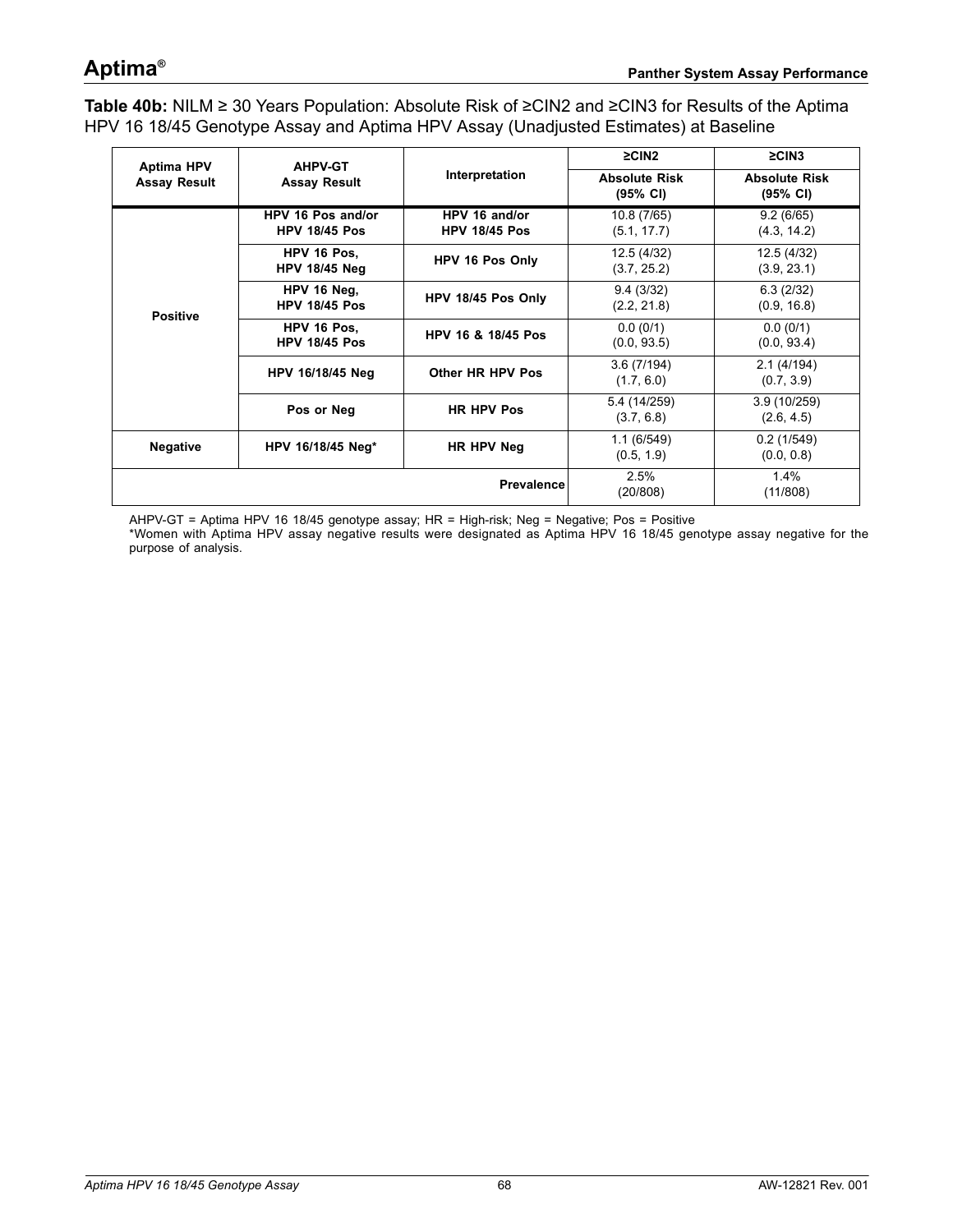<span id="page-68-0"></span>**Table 41:** NILM ≥ 30 Years Population: Absolute Risk of ≥CIN2 and ≥CIN3 for Results of the Aptima HPV 16 18/45 Genotype Assay and Aptima HPV Assay by Age Group (Unadjusted Estimates) at Baseline

|                   |                     | <b>Aptima HPV</b><br><b>AHPV-GT</b>       |                                                | $\geq$ CIN2                                | $\geq$ CIN3                                |  |
|-------------------|---------------------|-------------------------------------------|------------------------------------------------|--------------------------------------------|--------------------------------------------|--|
|                   | <b>Assay Result</b> | <b>Assay Result</b>                       | Interpretation                                 | <b>Absolute Risk</b><br>$(95% \text{ Cl})$ | <b>Absolute Risk</b><br>$(95% \text{ Cl})$ |  |
|                   |                     | HPV 16 Pos and/or<br><b>HPV 18/45 Pos</b> | HPV 16 and/or<br><b>HPV 18/45 Pos</b>          | 8.1(3/37)<br>(2.0, 16.4)                   | 5.4(2/37)<br>(0.9, 12.3)                   |  |
|                   |                     | HPV 16 Pos.<br><b>HPV 18/45 Neg</b>       | <b>HPV 16 Pos Only</b>                         | 0(0/17)<br>(0.0, 15.5)                     | 0(0/17)<br>(0.0, 14.3)                     |  |
|                   | <b>Positive</b>     | HPV 16 Neg.<br><b>HPV 18/45 Pos</b>       | HPV 18/45 Pos Only                             | 15.0 (3/20)<br>(3.9, 30.6)                 | 10.0 (2/20)<br>(1.0, 22.8)                 |  |
| 30 to 39<br>Years |                     | HPV 16 Pos.<br><b>HPV 18/45 Pos</b>       | <b>HPV 16 &amp; 18/45 Pos</b>                  | N/A (0/0)                                  | N/A (0/0)                                  |  |
|                   |                     | HPV 16/18/45 Neg                          | <b>Other HR HPV Pos</b>                        | 3.6(4/111)<br>(1.2, 6.2)                   | 2.7(3/111)<br>(0.7, 4.7)                   |  |
|                   |                     | Pos or Neg                                | 4.7 (7/148)<br><b>HR HPV Pos</b><br>(2.6, 6.1) |                                            | 3.4(5/148)<br>(1.6, 4.3)                   |  |
|                   | <b>Negative</b>     | HPV 16/18/45 Neg*<br><b>HR HPV Neg</b>    |                                                | 0.9(2/230)<br>(0.1, 2.2)                   | 0.4(1/230)<br>(0.0, 1.6)                   |  |
|                   |                     |                                           | <b>Prevalence</b>                              | 2.4% (9/378)                               | 1.6% (6/378)                               |  |
|                   |                     | HPV 16 Pos and/or<br><b>HPV 18/45 Pos</b> | HPV 16 and/or<br><b>HPV 18/45 Pos</b>          | 14.3(4/28)<br>(4.8, 26.4)                  | 14.3(4/28)<br>(5.0, 21.9)                  |  |
| $\geq 40$ Years   | <b>Positive</b>     | HPV 16 Pos.<br><b>HPV 18/45 Neg</b>       | HPV 16 Pos Only                                | 26.7 (4/15)<br>(6.4, 47.9)                 | 26.7 (4/15)<br>(6.5, 43.1)                 |  |
|                   |                     | HPV 16 Neg.<br><b>HPV 18/45 Pos</b>       | HPV 18/45 Pos Only                             | 0(0/12)<br>(0.0, 21.5)                     | 0(0/12)<br>(0.0, 18.6)                     |  |
|                   |                     | HPV 16 Pos.<br><b>HPV 18/45 Pos</b>       | <b>HPV 16 &amp; 18/45 Pos</b>                  | 0.0(0/1)<br>(0.0, 93.4)                    | 0.0(0/1)<br>(0.0, 93.1)                    |  |
|                   |                     | <b>HPV 16/18/45 Neg</b>                   | <b>Other HR HPV Pos</b>                        | 3.6(3/83)<br>(1.0, 7.8)                    | 1.2(1/83)<br>(0.0, 4.1)                    |  |
|                   |                     | Pos or Neg                                | <b>HR HPV Pos</b>                              | 6.3(7/111)<br>(3.3, 8.9)                   | 4.5 (5/111)<br>(2.3, 5.4)                  |  |
|                   | <b>Negative</b>     | HPV 16/18/45 Neg*                         | <b>HR HPV Neg</b>                              | 1.3(4/319)<br>(0.4, 2.3)                   | 0(0/319)<br>(0.0, 0.8)                     |  |
|                   |                     |                                           | <b>Prevalence</b>                              | 2.6% (11/430)                              | 1.2% (5/430)                               |  |

AHPV-GT = Aptima HPV 16 18/45 genotype assay; HR = High-risk; N/A = Not Applicable; Neg = Negative; Pos = Positive \*Women with Aptima HPV assay negative results were designated as Aptima HPV 16 18/45 genotype assay negative for the purpose of analysis.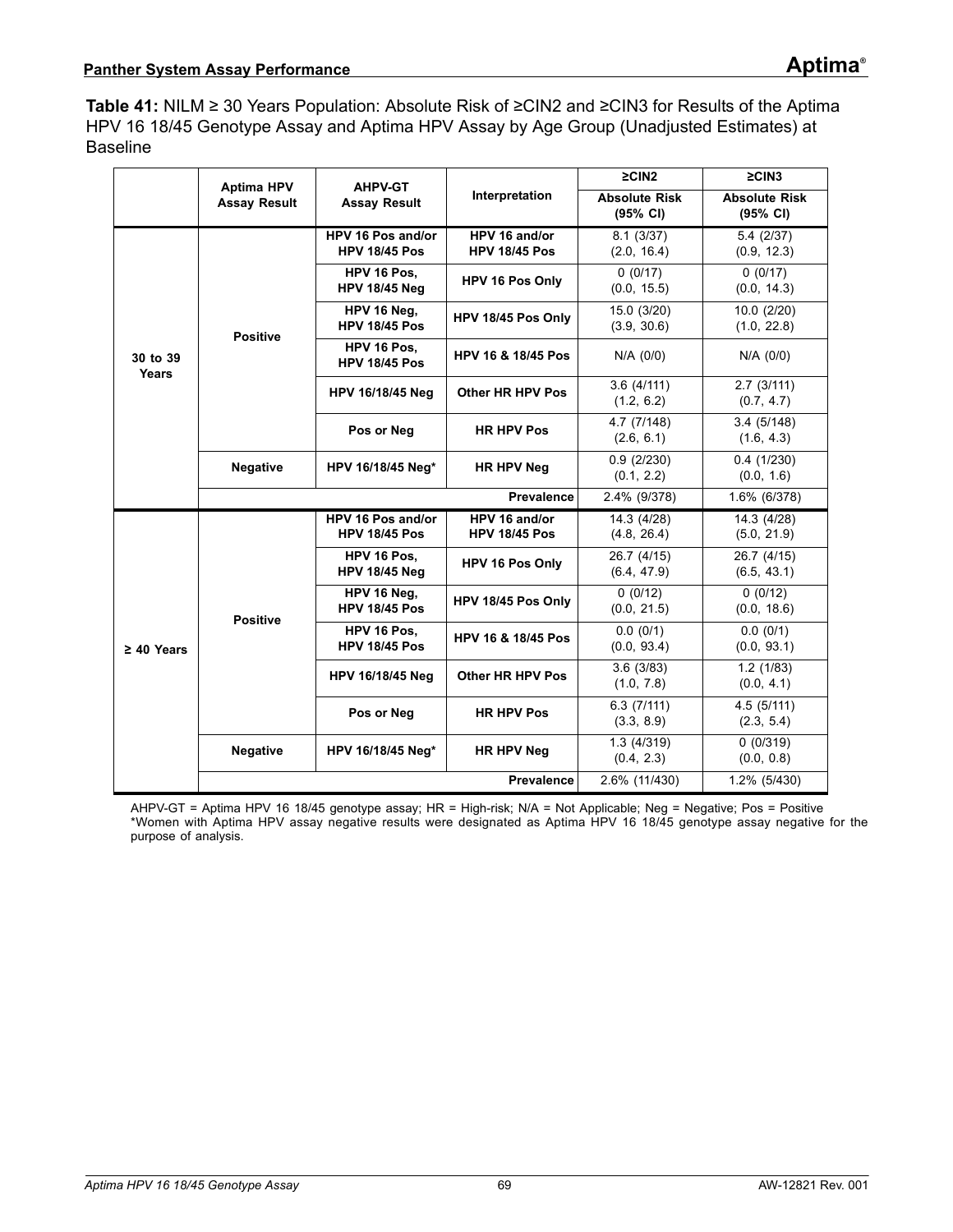## **Aptima®**

The relative risk of disease for Aptima 16 18/45 genotype assay positive versus negative outcomes at baseline are shown in [Table 42](#page-69-0) (verification-bias adjusted) and [Table 43](#page-69-1) (unadjusted). Women who had HPV types 16, 18, and/or 45 present were 12.9 times more likely to have ≥CIN2 and 53.3 times more likely to have ≥CIN3 than women with no high-risk HPV types present. Women who had HPV types 16, 18, and/or 45 present were 3.0 times more likely to have ≥CIN2 and 4.8 times more likely to have ≥CIN3 than women with one or more of the other 11 high-risk HPV types present.

<span id="page-69-0"></span>**Table 42:** NILM ≥ 30 Years Population: Relative Risk of ≥CIN2 and ≥CIN3 for Results of the Aptima HPV 16 18/45 Genotype Assay and Aptima HPV Assay (Verification-Bias Adjusted Estimates) at Baseline

|                                   | $\geq$ CIN2                      | $\geq$ CIN3                      |  |  |
|-----------------------------------|----------------------------------|----------------------------------|--|--|
| Aptima Assay Test Interpretation* | <b>Relative Risk</b><br>(95% CI) | <b>Relative Risk</b><br>(95% CI) |  |  |
| HPV 16 and/or 18/45 Pos vs        | 12.9                             | 53.3                             |  |  |
| HR HPV Neg                        | (3.1, 54.6)                      | (1.5, >999)                      |  |  |
| HPV 16 and/or 18/45 Pos vs        | 3.0                              | 4.8                              |  |  |
| Other HR HPV Pos                  | (1.1, 8.8)                       | (1.2, 19.2)                      |  |  |
| Other HR HPV Pos vs               | 4.3                              | 11.0                             |  |  |
| HR HPV Neg                        | (1.2, 15.1)                      | (0.4, 289.2)                     |  |  |
| <b>HR HPV Pos vs</b>              | 6.1                              | 20.2                             |  |  |
| HR HPV Neg                        | (1.8, 21.0)                      | (0.7, 567.7)                     |  |  |
| <b>Prevalence</b>                 | 1.1%                             | 0.8%                             |  |  |

 $CI =$  Confidence Interval;  $HR =$  High-risk; Neg = Negative; Pos = Positive \*Women with Aptima HPV assay negative results were designated as Aptima HPV 16 18/45 genotype assay negative for the purpose of analysis.

*Note: Verification-bias adjusted performance estimates for the Tigris DTS System section and the Panther System section use different imputation methods.*

<span id="page-69-1"></span>**Table 43:** NILM ≥ 30 Years Population: Relative Risk of ≥CIN2 and ≥CIN3 for Results of the Aptima HPV 16 18/45 Genotype Assay and Aptima HPV Assay (Unadjusted Estimates) at Baseline

|                                   | $\geq$ CIN2                      | $\geq$ CIN3                      |
|-----------------------------------|----------------------------------|----------------------------------|
| Aptima Assay Test Interpretation* | <b>Relative Risk</b><br>(95% CI) | <b>Relative Risk</b><br>(95% CI) |
| HPV 16 and/or 18/45 Pos vs        | 9.9                              | 50.7                             |
| HR HPV Neg                        | (3.4, 28.4)                      | (6.2, 414.4)                     |
| HPV 16 and/or 18/45 Pos vs        | 3.0                              | 4.5                              |
| Other HR HPV Pos                  | (1.1, 8.2)                       | (1.3, 15.4)                      |
| Other HR HPV Pos vs               | 3.3                              | 11.3                             |
| HR HPV Neg                        | (1.1, 9.7)                       | (1.3, 100.7)                     |
| <b>HR HPV Pos vs</b>              | 4.9                              | 21.2                             |
| HR HPV Neg                        | (1.9, 12.7)                      | (2.7, 164.7)                     |
| <b>Prevalence</b>                 | 2.5% (20/808)                    | 1.4% (11/808)                    |

 $CI =$  Confidence Interval;  $HR =$  High-risk; Neg = Negative; Pos = Positive

\*Women with Aptima HPV assay negative results were designated as Aptima HPV 16 18/45 genotype assay negative for the purpose of analysis.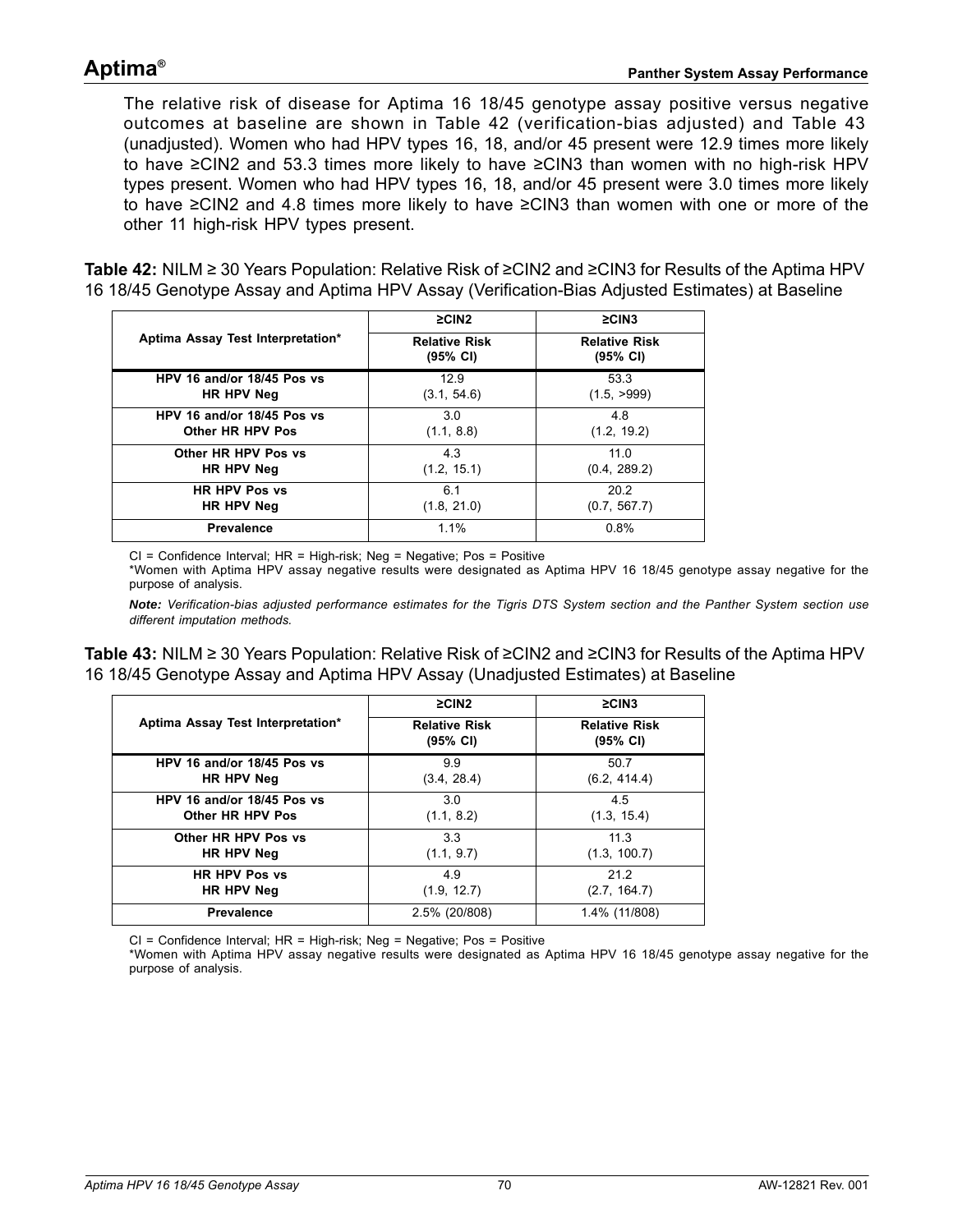The likelihood ratios (≥CIN2 and ≥CIN3) at baseline by the Aptima 16 18/45 genotype assay result are shown in [Table 44](#page-70-0) (verification-bias adjusted) and [Table 45](#page-70-1) (unadjusted). HPV types 16, 18, and/or 45 were 11.2 times more likely to be present in a woman with ≥CIN2 at baseline and 24.1 times more likely to be present in a woman with ≥CIN3 at baseline.

<span id="page-70-0"></span>**Table 44:** NILM ≥ 30 Years Population: Likelihood Ratios for ≥CIN2 and ≥CIN3 by Results of the Aptima HPV 16 18/45 Genotype Assay and Aptima HPV Assay (Verification-Bias Adjusted Estimates) at Baseline

|                                     | $\geq$ CIN2                  | $\geq$ CIN3                  |  |  |
|-------------------------------------|------------------------------|------------------------------|--|--|
| Aptima Assay Result Interpretation* | Likelihood Ratio<br>(95% CI) | Likelihood Ratio<br>(95% CI) |  |  |
| HPV 16 and/or 18/45 Positive        | 11.2<br>(3.3, 38.4)          | 24.1<br>(2.6, 225.9)         |  |  |
| <b>Other HR HPV Positive</b>        | 3.5<br>(1.3, 9.4)            | 4.7<br>(0.7, 29.8)           |  |  |
| <b>HR HPV Negative</b>              | 0.8<br>(0.6, 1.1)            | 0.4<br>(0.1, 2.2)            |  |  |

CI = Confidence Interval; HR = High-risk

\*Women with Aptima HPV assay negative results were designated as Aptima HPV 16 18/45 genotype assay negative for the purpose of analysis.

*Note: Verification-bias adjusted performance estimates for the Tigris DTS System section and the Panther System section use different imputation methods.*

<span id="page-70-1"></span>**Table 45:** NILM ≥ 30 Years Population: Likelihood Ratios for ≥CIN2 and ≥CIN3 by Results of the Aptima HPV 16 18/45 Genotype Assay and Aptima HPV Assay (Unadjusted Estimates) at Baseline

|                                     | $\geq$ CIN2                         | $\geq$ CIN3                                   |  |  |
|-------------------------------------|-------------------------------------|-----------------------------------------------|--|--|
| Aptima Assay Result Interpretation* | <b>Likelihood Ratio</b><br>(95% CI) | <b>Likelihood Ratio</b><br>$(95% \text{ Cl})$ |  |  |
| HPV 16 and/or 18/45 Positive        | 4.8<br>(2.1, 8.5)                   | 7.4<br>(3.3, 12.0)                            |  |  |
| <b>Other HR HPV Positive</b>        | 1.5<br>(0.7, 2.5)                   | 1.5<br>(0.5, 2.9)                             |  |  |
| <b>HR HPV Negative</b>              | 0.4<br>(0.2, 0.8)                   | 0.1<br>(0.0, 0.6)                             |  |  |

CI = Confidence Interval; HR = High-risk

\*Women with Aptima HPV assay negative results were designated as Aptima HPV 16 18/45 genotype assay negative for the purpose of analysis.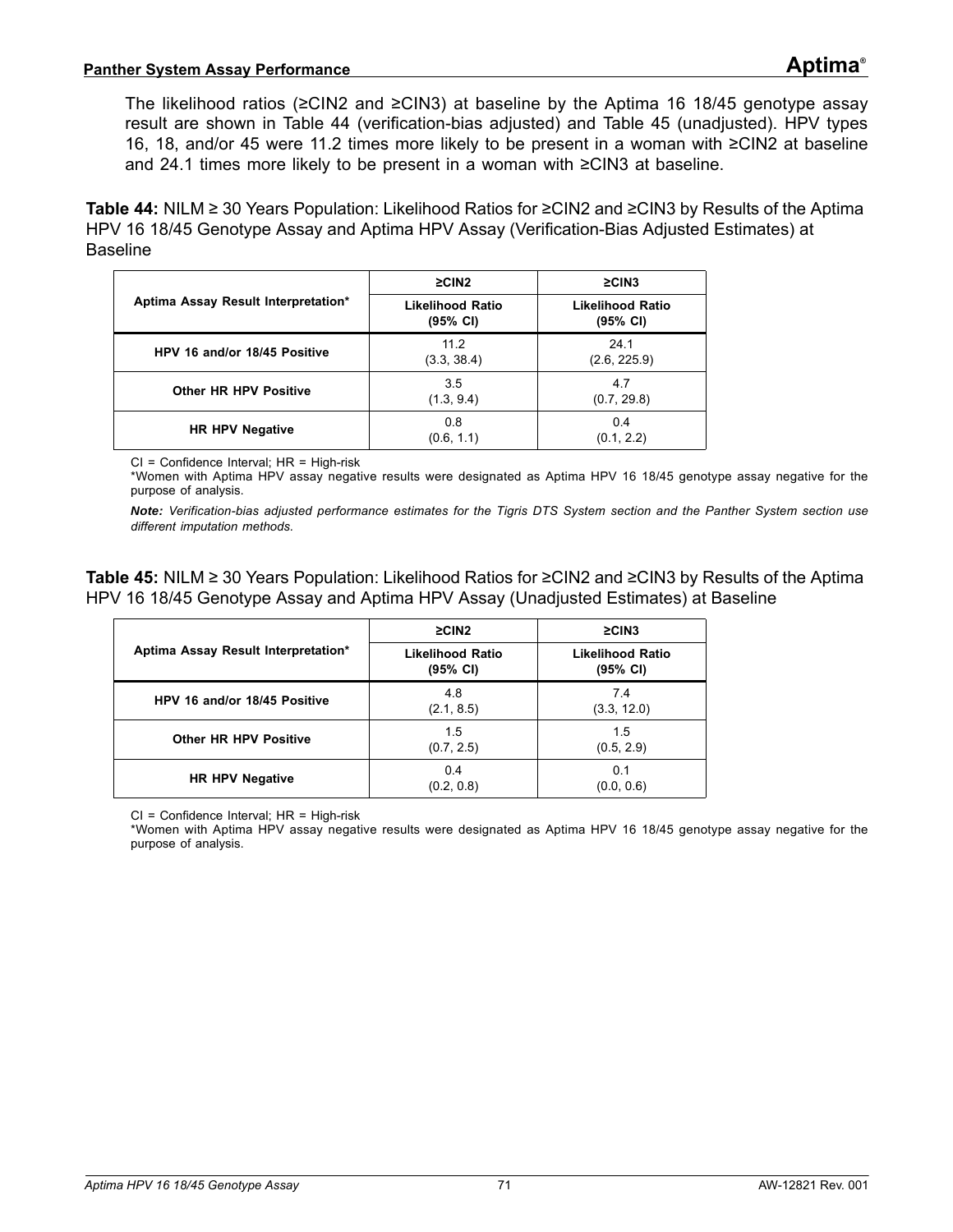### **NILM ≥ 30 Years Population: Aptima HPV 16 18/45 Genotype Assay Clinical Performance After 3 Years of Follow-up**

There were 10,822 women 30 years of age and older with NILM cytology results and positive Aptima HPV assay results and valid Aptima HPV 16 18/45 genotype assay results or negative Aptima HPV assay results on the Panther System at baseline who were eligible for the Followup Phase. Of the women without ≥CIN2, 67.0% (7,235/10,802) of women completed a year 1 follow-up Pap visit, 60.3% (6,505/10,793) the year 2, and 58.7% (6,330/10,786) the year 3. Overall, 58.8% (6,366/10,822) women completed the study (had ≥CIN2 at baseline or during follow-up), and/or completed required visits.

Of the 10,822 subjects, 490 (4.5%) women had baseline Aptima HPV assay positive results and valid Aptima HPV 16 18/45 genotype assay results. Of these 490 women, 247 (50.4%) had either positive or negative 3-year disease status based on cytology or colposcopy/biopsy results. Twenty-five (25) women had ≥CIN2 including 18 with ≥CIN3; 222 women had normal/CIN1 histology.

Of the 247 evaluable women with 3-year disease status and positive Aptima HPV assay results, 47 (19.0%) had positive Aptima HPV 16 18/45 genotype assay results, indicating the presence of HPV 16 and/or HPV 18/45 above the clinical cutoff; 200 (81.0%) had negative results, indicating the presence of one or more of the other 11 high-risk HPV types above the clinical cutoff.

The remaining 10,332 women had negative Aptima HPV assay baseline results during the CLEAR trial. Of these, 57.6% (5,946/10,322) had a 3-year disease status. For the purpose of analysis, women with Aptima HPV assay negative results were designated as Aptima HPV 16 18/45 genotype assay negative. The results of the Aptima HPV 16 18/45 genotype assay at baseline and Consensus Histology Review Panel 3-year disease status (includes baseline and follow-up evaluation) are presented in [Table 46.](#page-71-0)

<span id="page-71-0"></span>**Table 46:** NILM ≥ 30 Years Population: Classification of Women Eligible for the Follow-up Phase by Baseline Results of the Aptima HPV 16 18/45 Genotype Assay and Aptima HPV Assay and Disease Status Determined in the Baseline and Follow-up Phases

| <b>Aptima HPV</b><br>Assay Result | <b>AHPV-GT</b><br><b>Assay Result</b> | Interpretation                   | 3-year Disease Status (Includes Baseline and Follow-up Evaluation) |                |        |                  |                  |                  |          |        |
|-----------------------------------|---------------------------------------|----------------------------------|--------------------------------------------------------------------|----------------|--------|------------------|------------------|------------------|----------|--------|
|                                   |                                       |                                  | Lost to<br>Follow-up                                               | Indeterminate* | Normal | CIN <sub>1</sub> | CIN <sub>2</sub> | CIN <sub>3</sub> | Cancer   | Total  |
| <b>Positive</b>                   | HPV 16 Pos.<br><b>HPV 18/45 Neg</b>   | HPV 16 Pos                       | 25                                                                 | 2              | 16     | $\Omega$         | 1                | 5                |          | 50     |
|                                   | HPV 16 Neg.<br><b>HPV 18/45 Pos</b>   | <b>HPV 18/45</b><br><b>Pos</b>   | 22                                                                 | 3              | 18     | 2                | $\overline{2}$   | $\Omega$         | 2        | 49     |
|                                   | HPV 16 Pos.<br><b>HPV 18/45 Pos</b>   | <b>HPV 16 &amp;</b><br>18/45 Pos |                                                                    | 0              | 0      | $\Omega$         | $\Omega$         | $\Omega$         | $\Omega$ | 1      |
|                                   | HPV 16 Neg.<br><b>HPV 18/45 Neg</b>   | Other HR<br><b>HPV Pos</b>       | 168                                                                | 22             | 178    | 8                | $\overline{4}$   | 10               | $\Omega$ | 390    |
| <b>Total</b>                      |                                       | 216                              | 27                                                                 | 212            | 10     | 7                | 15               | 3                | 490      |        |
| <b>Negative</b>                   | HPV 16/18/45 Neg**                    | HR HPV Nea                       | 4.150                                                              | 236            | 5,879  | 46               | 16               | 5                | 0        | 10.332 |
| Total                             |                                       | 4,366                            | 263                                                                | 6.091          | 56     | 23               | 20               | $3^{\wedge}$     | 10.822   |        |

AHPV-GT = Aptima HPV 16 18/45 genotype assay; HR = High-risk; Neg = Negative; Pos = Positive

\*Women who had abnormal cytology test results during follow up and who did not have a subsequent Consensus Histology Review Panel result, or women with inadequate cytology at their last visit

\*\*Women with Aptima HPV assay negative results were designated as Aptima HPV 16 18/45 genotype assay negative for the purpose of analysis.

^Three women had adenocarcinoma in situ (AIS).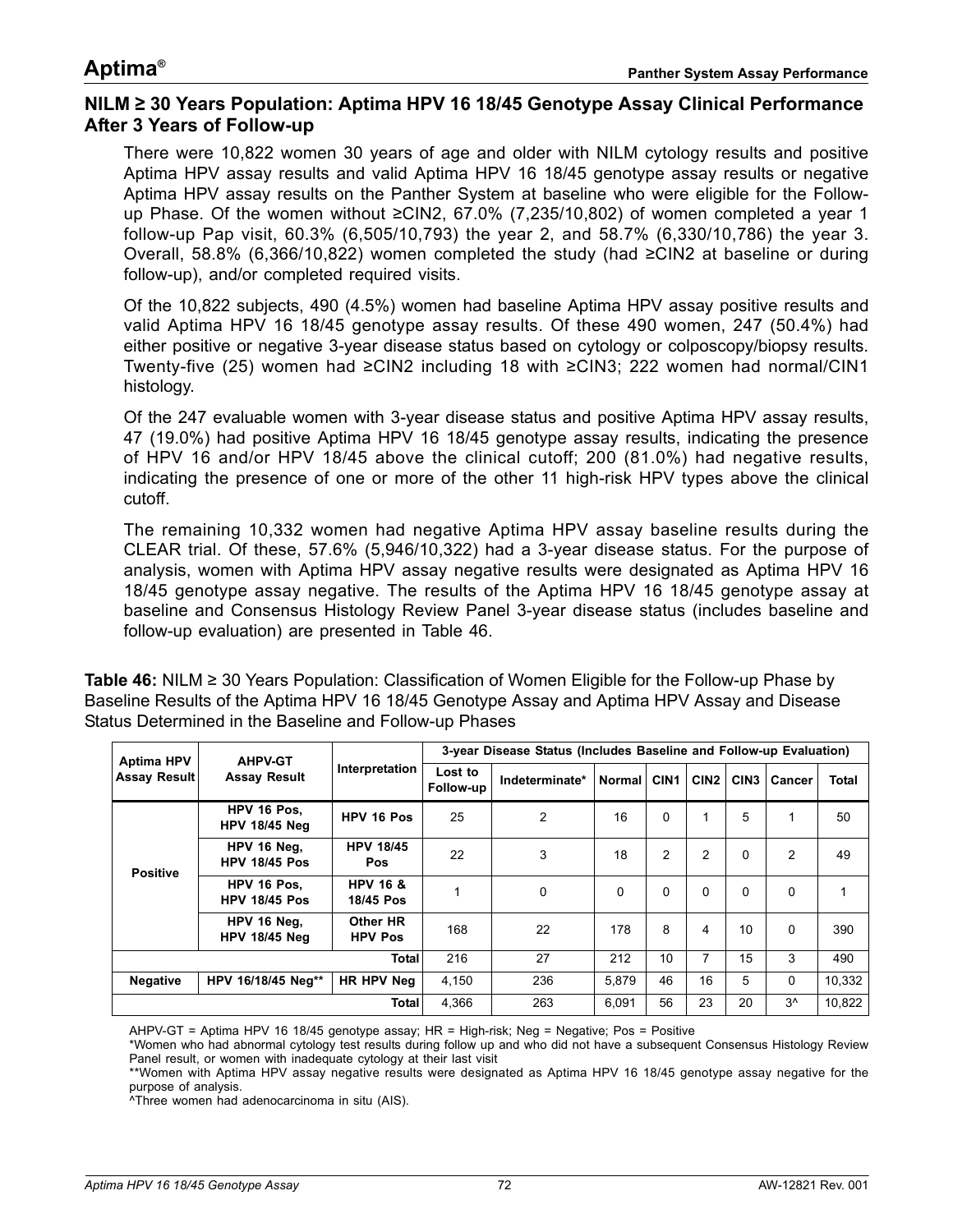The 3-year cumulative risks of disease (≥CIN2 and ≥CIN3) are based on Kaplan-Meier estimation (life-table analysis) and include disease detected at baseline or in follow-up. Women who had some indication of disease (ASC-US or more severe cytology results) but with no Consensus Histology Review Panel result were included in the analysis by using a multiple imputation method to predict the number of women with disease that would have been identified if the women had undergone colposcopy.

The 3-year cumulative absolute risks of disease ( $\geq$ CIN2 and  $\geq$ CIN3) by Aptima HPV assay results and Aptima HPV 16 18/45 genotype assay result are shown in [Table 47.](#page-72-0) The 3-year cumulative relative risk of disease for Aptima 16 18/45 genotype assay positive versus negative outcomes are shown in [Table 48](#page-73-0).

<span id="page-72-0"></span>**Table 47:** NILM ≥ 30 Years Population: 3-year Cumulative Absolute Risk\* of ≥CIN2 and ≥CIN3 for Results of the Aptima HPV 16 18/45 Genotype Assay and Aptima HPV Assay at Baseline

| <b>Aptima HPV</b>   | <b>AHPV-GT</b>                                                                                               |                                       | $\geq$ CIN2                                | $\geq$ CIN3                      |
|---------------------|--------------------------------------------------------------------------------------------------------------|---------------------------------------|--------------------------------------------|----------------------------------|
| <b>Assay Result</b> | <b>Assay Result</b>                                                                                          | Interpretation                        | <b>Absolute Risk</b><br>$(95% \text{ CI})$ | <b>Absolute Risk</b><br>(95% CI) |
|                     | HPV 16 Pos and/or<br><b>HPV 18/45 Pos</b>                                                                    | HPV 16 and/or<br><b>HPV 18/45 Pos</b> | 16.5<br>(9.4, 28.1)                        | 11.9<br>(6.0, 22.8)              |
|                     | HPV 16 Pos.<br><b>HPV 18/45 Neg</b><br>HPV 16 Neg.<br><b>HPV 18/45 Pos</b><br><b>Positive</b><br>HPV 16 Pos. | HPV 16 Pos Only                       | 21.4<br>(10.8, 39.7)                       | 18.6<br>(8.7, 37.3)              |
|                     |                                                                                                              | HPV 18/45 Pos Only                    | 12.2<br>(4.7, 29.6)                        | 54<br>(1.3, 21.1)                |
|                     | <b>HPV 18/45 Pos</b>                                                                                         | HPV 16 & 18/45 Pos                    | N/A                                        | N/A                              |
|                     | HPV 16/18/45 Neg                                                                                             | Other HR HPV Pos                      | 5.7<br>(3.4, 9.5)                          | 3.8<br>(2.0, 7.2)                |
|                     | Pos or Neg                                                                                                   | <b>HR HPV Pos</b>                     | 7.9<br>(5.4, 11.3)                         | 5.4<br>(3.5, 8.5)                |
| <b>Negative</b>     | HPV 16/18/45 Neg**                                                                                           | HR HPV Neg                            | 0.3<br>(0.2, 0.5)                          | 0.1<br>(0.0, 0.2)                |
|                     |                                                                                                              | <b>Prevalence</b>                     | 0.7%                                       | 0.3%                             |

AHPV-GT = Aptima HPV 16 18/45 genotype assay; HR = High-risk; N/A = Not Applicable; Neg = Negative; Pos = Positive \*The 3-year cumulative risks adjusted for other possible biases were similar to the risks in this table. Because of anticipated differences in risks at year 1 and year 2 for the two groups of women in the follow-up study (those with colposcopy at baseline and those with no colposcopy at baseline), only the 3-year cumulative risk for the combined groups was reported. \*\*Women with Aptima HPV assay negative results were designated as Aptima HPV 16 18/45 genotype assay negative for the purpose of analysis.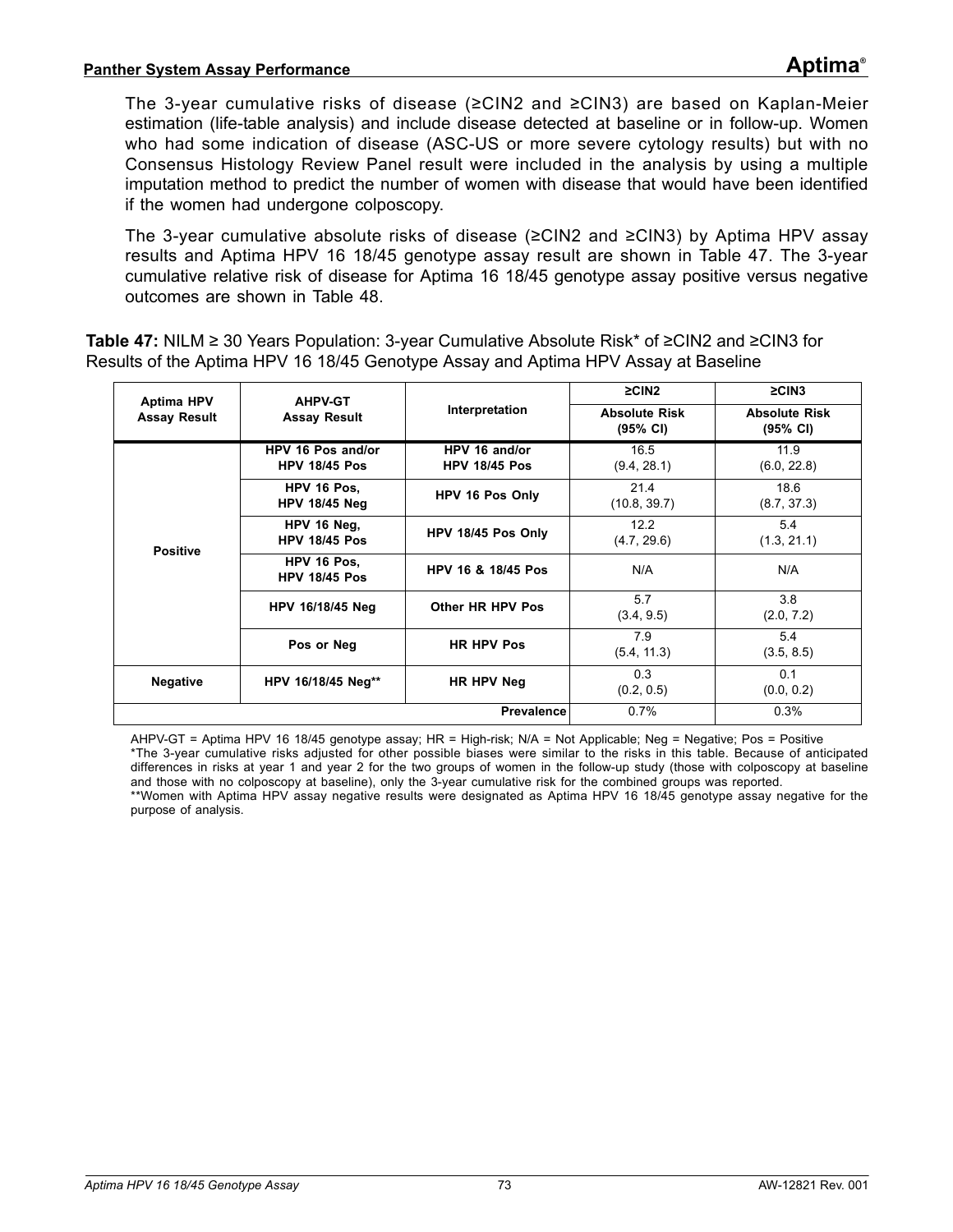<span id="page-73-0"></span>**Table 48:** NILM ≥ 30 Years Population: 3-year Cumulative Relative Risk\* of ≥CIN2 and ≥CIN3 for Results of the Aptima HPV 16 18/45 Genotype Assay and Aptima HPV Assay at Baseline

|                                    | $\geq$ CIN2                      | $\geq$ CIN3                                |
|------------------------------------|----------------------------------|--------------------------------------------|
| Aptima Assay Test Interpretation** | <b>Relative Risk</b><br>(95% CI) | <b>Relative Risk</b><br>$(95% \text{ Cl})$ |
| HPV 16 and/or 18/45 Pos vs         | 51.2                             | 129.6                                      |
| HR HPV Neg                         | (25.9, 101.0)                    | (42.7, 393.5)                              |
| HPV 16 and/or 18/45 Pos vs         | 29                               | 3.1                                        |
| Other HR HPV Pos                   | (1.4, 6.2)                       | (1.2, 7.9)                                 |
| Other HR HPV Pos vs                | 17.6                             | 42.0                                       |
| HR HPV Neg                         | (8.9, 34.9)                      | (14.2, 124.0)                              |
| <b>HR HPV Pos vs</b>               | 24.3                             | 59.5                                       |
| HR HPV Neg                         | (13.7, 43.2)                     | (22.0, 161.0)                              |
| <b>Prevalence</b>                  | 0.7%                             | 0.3%                                       |

CI = Confidence Interval; HR = High-risk; Neg = Negative; Pos = Positive

\*The 3-year cumulative risks adjusted for other possible biases were similar to the risks in this table. Because of anticipated differences in risks at year 1 and year 2 for the two groups of women in the follow-up study (those with colposcopy at baseline and those with no colposcopy at baseline), only the 3-year cumulative risk for the combined groups was reported. \*\*Women with Aptima HPV assay negative results were designated as Aptima HPV 16 18/45 genotype assay negative for the purpose of analysis.

The 3-year cumulative prevalence of ≥CIN2 and ≥CIN3 in women with NILM cytology results at baseline were 0.7% and 0.3%, respectively. The relative risk of ≥CIN2 detection for women with HPV 16 and/or 18/45 positive results vs Other HR HPV Positive results was 2.9 (95% CI: 1.4, 6.2), indicating that ≥CIN2 was detected in women with HPV 16 and/or 18/45 positive results 2.9 times more frequently than in women with Other HR HPV positive results. The relative risk of ≥CIN3 was 3.1 (95% CI: 1.2, 7.9). The relative risk of ≥CIN2 detection for women with Other HR HPV positive results vs HR HPV Negative results was 17.6 (95% CI: 8.9, 34.9), indicating that ≥CIN2 was detected in women with Other HR HPV positive results 17.6 times more frequently than in women with HR HPV Negative results. The relative risk of ≥CIN3 was 42.0 (95% CI: 14.2, 124.0).

### **Agreement with Reverse Transcription-PCR Sequencing**

The analytical performance of the Aptima HPV 16 18/45 genotype assay for detection of target was assessed against an in-house validated reverse transcription-polymerase chain reaction (RT-PCR) sequencing test specific for E6/E7 mRNA from the same 14 high risk HPV types detected by the Aptima HPV assay. Sequencing was performed by an external commercial laboratory.

Cervical specimens collected at baseline from the ASC-US and NILM populations of the CLEAR trial from women with Aptima HPV assay positive results were tested with the RT-PCR sequencing test and compared to the Aptima HPV 16 18/45 genotype assay results. In total, 842 samples were tested: 359 from the ASC-US population and 483 from the NILM population.

For the ASC-US and NILM populations, Aptima HPV 16 18/45 genotype assay results by RT-PCR sequencing test results are shown in [Table 49a](#page-74-0) and [Table 49b](#page-74-1), respectively. Positive and negative percent agreements for the ASC-US and NILM populations are shown in [Table 49c](#page-74-2) and [Table 49](#page-75-0)d, respectively.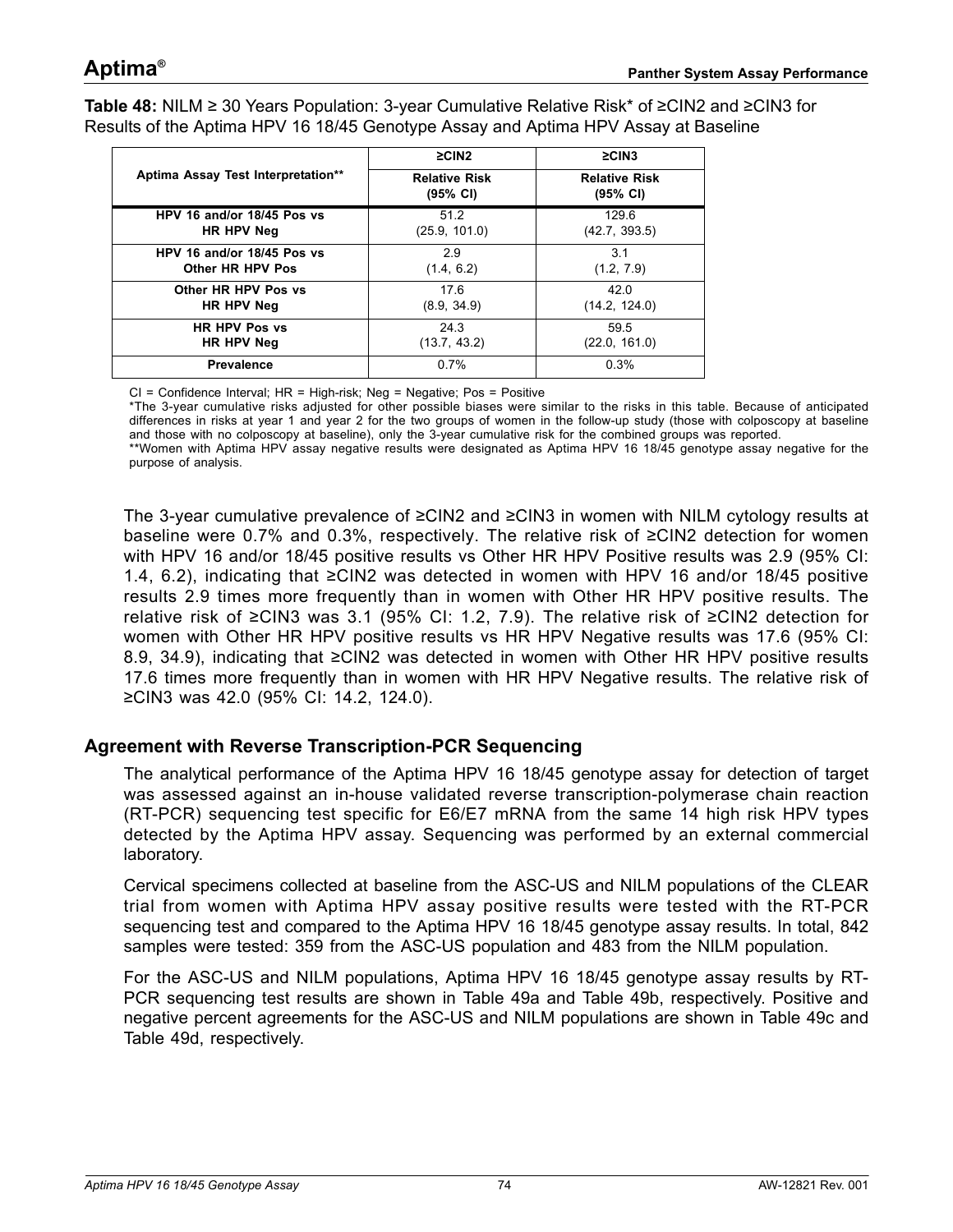<span id="page-74-0"></span>**Table 49a:** ASC-US ≥ 21 Years Population: Comparison of Aptima HPV 16 18/45 Genotype Assay and RT-PCR Sequencing Test Results Including Only Samples With Aptima HPV Assay Positive Results

|                                             |               |    |             |          |                    |               |               |                      | <b>RT-PCR Sequencing Test Results</b> |                                           |                                    |          |
|---------------------------------------------|---------------|----|-------------|----------|--------------------|---------------|---------------|----------------------|---------------------------------------|-------------------------------------------|------------------------------------|----------|
|                                             |               |    | One HR Type |          |                    |               |               | <b>Two HR Types</b>  |                                       | >2 HR Types                               |                                    |          |
| <b>Aptima HPV-GT</b><br><b>Assay Result</b> | No HR<br>Type | 16 | 18          | 45       | Other<br><b>HR</b> | 16 &<br>Other | 18 &<br>Other | 45 &<br><b>Other</b> | 2 Other<br><b>HR</b>                  | $\geq 1$ of<br>16/18/45<br><b>Present</b> | Only<br>Other HR<br><b>Present</b> | Ind      |
| 16+, 18/45-                                 | 26            | 27 | 0           | 0        | 6                  | 8             | 0             | $\Omega$             |                                       | 3                                         | 0                                  | 0        |
| $16 - 18/45+$                               | 6             | 0  | 16          | 8        | 5                  | $\Omega$      | 5             | 3                    |                                       | 4                                         | 0                                  | $\Omega$ |
| $16+$ , $18/45+$                            | 0             | 0  |             | $\Omega$ | 0                  |               | $\Omega$      | $\Omega$             | 0                                     |                                           | 0                                  | 0        |
| 16-, 18/45-                                 | 82            | 0  | 0           |          | 127                | $\Omega$      |               | 2                    | 16                                    | $\Omega$                                  | 6                                  | 2        |
| Total                                       | 114           | 27 | 17          | 9        | 138                | 9             | 6             | 5                    | 18                                    | 8                                         | 6                                  | っ        |

+ = Positive; - = Negative; HPV-GT = Aptima HPV 16 18/45 genotype assay; HR = high risk; Ind = indeterminate, unable to determine positivity for types 16/18/45 due to invalid RT-PCR sequencing test results.

*Note: Columns with all zeros are not shown*

<span id="page-74-1"></span>**Table 49b:** NILM ≥ 30 Years Population: Comparison of Aptima HPV 16 18/45 Genotype Assay and RT-PCR Sequencing Test Results Including Only Samples With Aptima HPV Assay Positive Results

|                                             |               |          |             |             |             | <b>RT-PCR Sequencing Test Results</b> |                     |               |                      |                                           |          |
|---------------------------------------------|---------------|----------|-------------|-------------|-------------|---------------------------------------|---------------------|---------------|----------------------|-------------------------------------------|----------|
|                                             |               |          | One HR Type |             |             |                                       | <b>Two HR Types</b> |               | >2 HR Types          |                                           |          |
| <b>Aptima HPV-GT</b><br><b>Assay Result</b> | No HR<br>Type | 16       | 18          | 45          | Other<br>HR | 16 &<br>Other                         | 18 &<br>Other       | 45 &<br>Other | 2 Other<br><b>HR</b> | $\geq 1$ of<br>16/18/45<br><b>Present</b> | Ind      |
| $16+18/45-$                                 | 27            | 19       | 0           | 0           | 2           |                                       | 0                   | 0             | 0                    | 0                                         | $\Omega$ |
| $16 - 18/45 +$                              | 7             | 0        | 20          | 13          | 1           | 0                                     | 2                   | 5             | $\Omega$             |                                           | $\Omega$ |
| $16+ . 18/45+$                              | 0             | $\Omega$ | 0           | $\mathbf 0$ | 1           | $\Omega$                              | $\Omega$            | 0             | $\Omega$             | 0                                         | $\Omega$ |
| 16-, 18/45-                                 | 226           | $\Omega$ | 0           | 3           | 148         | 1                                     | $\Omega$            | 0             | 4                    | $\Omega$                                  | 2        |
| Total                                       | 260           | 19       | 20          | 16          | 152         | 2                                     | 2                   | 5             | 4                    |                                           | 2        |

+ = Positive; - = Negative; HPV-GT = Aptima HPV 16 18/45 genotype assay; HR = high risk; Ind = indeterminate, unable to determine positivity for types 16/18/45 due to invalid RT-PCR sequencing test results.

*Note: Columns with all zeros are not shown*

<span id="page-74-2"></span>**Table 49c:** ASC-US ≥ 21 Years Population: Comparison of Aptima HPV 16 18/45 Genotype Assay and RT-PCR Sequencing Test Results Including Only Samples With Aptima HPV Assay Positive Results

|                      | <b>RT-PCR Sequencing Test Results</b> |                                                                    |           |  |  |  |  |  |  |
|----------------------|---------------------------------------|--------------------------------------------------------------------|-----------|--|--|--|--|--|--|
| <b>Aptima HPV-GT</b> |                                       |                                                                    | 16/18/45- |  |  |  |  |  |  |
| <b>Assay Result</b>  | 16/18/45+                             | Other HR+                                                          | HR-       |  |  |  |  |  |  |
| $16/18/45+$          | 77                                    | 13                                                                 | 32        |  |  |  |  |  |  |
| 16/18/45-            | 4                                     | 149                                                                | 82        |  |  |  |  |  |  |
| Total                | 81                                    | 162                                                                | 114       |  |  |  |  |  |  |
|                      |                                       | Positive Percent Agreement: 95.1 (77/81)<br>(95% CI: 88.0, 98.1)   |           |  |  |  |  |  |  |
|                      |                                       | Negative Percent Agreement: 92.0 (149/162)<br>(95% CI: 86.8, 95.3) |           |  |  |  |  |  |  |

+ = Positive; - = Negative; CI = Confidence Interval; HPV-GT = Aptima HPV 16 18/45 genotype assay; HR = high risk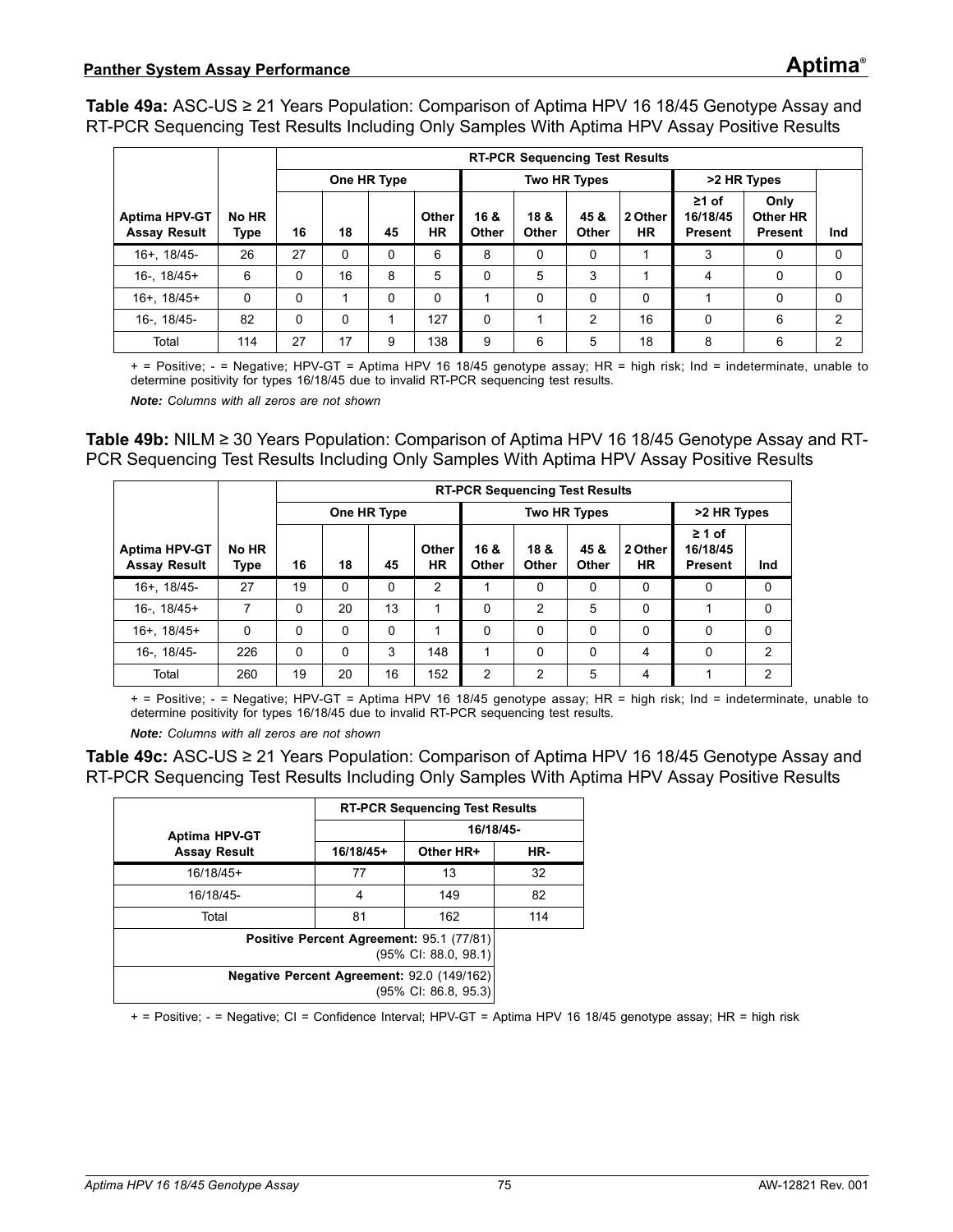<span id="page-75-0"></span>**Table 49d:** NILM ≥ 30 Years Population: Comparison of Aptima HPV 16 18/45 Genotype Assay and RT-PCR Sequencing Test Results Including Only Samples With Aptima HPV Assay Positive Results

|                      |           | <b>RT-PCR Sequencing Test Results</b>                              |           |  |  |
|----------------------|-----------|--------------------------------------------------------------------|-----------|--|--|
| <b>Aptima HPV-GT</b> |           |                                                                    | 16/18/45- |  |  |
| <b>Assay Result</b>  | 16/18/45+ | Other HR+                                                          | HR-       |  |  |
| $16/18/45+$          | 61        | 4                                                                  | 34        |  |  |
| 16/18/45-            | 4         | 152                                                                | 226       |  |  |
| Total                | 65        | 156                                                                | 260       |  |  |
|                      |           | Positive Percent Agreement: 93.8 (61/65)<br>(95% CI: 85.2, 97.6)   |           |  |  |
|                      |           | Negative Percent Agreement: 97.4 (152/156)<br>(95% CI: 93.6, 99.0) |           |  |  |

+ = Positive; - = Negative; CI = Confidence Interval; HPV-GT = Aptima HPV 16 18/45 genotype assay; HR = high risk

### **Clinical Cutoff Determination for the Aptima HPV 16 18/45 Genotype Assay**

The method used to establish the clinical cutoff for detecting high grade cervical disease (≥CIN2) for the Aptima HPV 16 18/45 genotype assay is described in the *[Clinical Cutoff Determination for](#page-42-0) [the Aptima HPV 16 18/45 Genotype Assay](#page-42-0)* in the Tigris DTS System section. The cutoff for the Aptima HPV 16 18/45 genotype assay was set at 1.00 S/CO for both HPV 16 and HPV 18/45.

#### **Limit of Detection at the Clinical Cutoff**

The Limit of Detection (LOD) at the clinical cutoff is a concentration that is positive (above the clinical cutoff) 95% of the time. The LOD of the Aptima HPV 16 18/45 genotype assay was determined by testing dilution panels of *in vitro* transcripts (IVT) for all genotypes 16, 18 and 45 and 3 HPV-infected cell lines: SiHa, HeLa and MS751 (ATCC, Manassas, Virginia). For the IVT panels, specimen transport media was spiked with IVT at various concentrations and then diluted with individual negative ThinPrep liquid cytology specimens prior to testing. For the HPVinfected cell panels, pools of HPV-negative ThinPrep liquid cytology specimens were spiked with HPV-infected cells at various concentrations and then diluted with specimen transport media prior to testing. For *in vitro* transcript panels, 60 replicates of each copy level were tested with each of two reagent lots for a total of 120 replicates. For cell line panels, 30 replicates of each copy level were tested with each of two reagent lots for a total of 60 replicates. Testing was performed over eight days with a minimum of three runs performed each day and five replicates for a given genotype and concentration tested in each run. The 95% detection limit [\(Table 50\)](#page-76-0) was calculated from Probit regression analysis of the positivity results for each dilutional panel.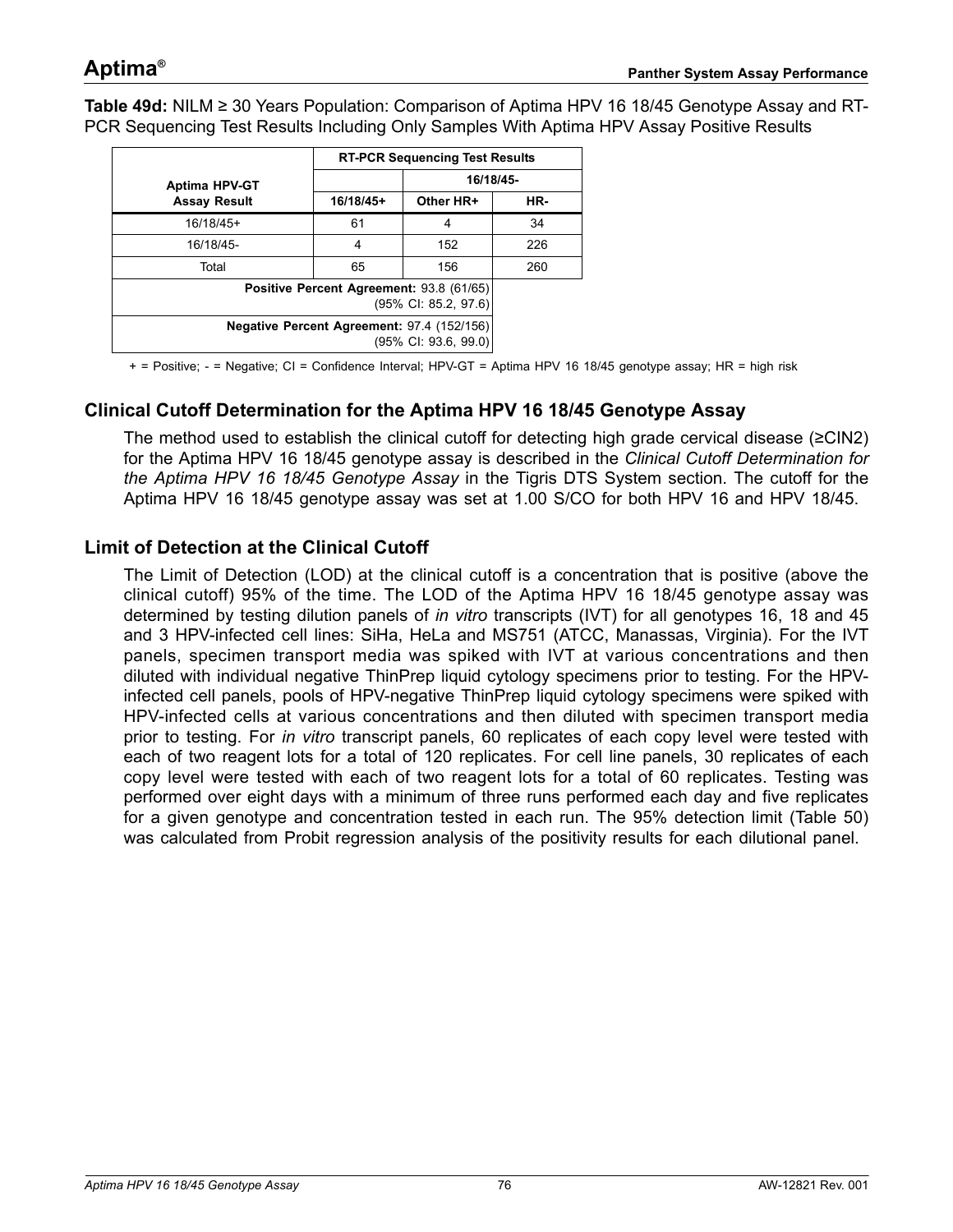<span id="page-76-0"></span>**Table 50:** Limit of Detection at the Clinical Cutoff of the Aptima HPV 16 18/45 Genotype Assay

| <b>Target</b> | <b>Limit of Detection</b><br>$(95% \text{ Cl})$ |
|---------------|-------------------------------------------------|
| <b>HPV 16</b> | 23.7 copies/reaction<br>(19.1, 30.9)            |
| <b>HPV 18</b> | 26.1 copies/reaction<br>(21.2, 33.9)            |
| <b>HPV 45</b> | 34.5 copies/reaction<br>(28.5, 43.6)            |
| SiHa          | 0.42 cells/reaction<br>(0.30, 0.72)             |
| HeLa          | 0.66 cells/reaction<br>(0.40, 1.40)             |
| <b>MS751</b>  | 0.17 cells/reaction<br>(0.13, 0.26)             |

CI = Confidence Interval

#### **Assay Precision**

Aptima HPV 16 18/45 genotype assay precision was evaluated in two studies using the same 24-member panel. Study 1 was conducted at 3 external testing sites to determine assay reproducibility. Study 2 was conducted in-house to determine within laboratory precision. The panel included 17 HPV 16 and/or 18/45-positive members with concentrations at or above the limit of detection of the assay (expected positivity: ≥ 95%), 3 HPV 16 and/or 18/45-positive members with concentrations below the limit of detection of the assay (expected positivity:  $>0\%$ to <25%), and 4 HPV-negative members. HPV 16 and/or 18/45-positive panel members were prepared by spiking *in vitro* transcript or HPV-infected cultured cells (SiHa, HeLa, and MS751; ATCC, Manassas, Virginia) into pooled residual ThinPrep liquid cytology specimens diluted with STM or diluting HPV 16, 18, and/or 45 clinical specimens into pooled residual ThinPrep liquid cytology specimens diluted with STM. HPV-negative panel members were prepared with pooled ThinPrep liquid cytology specimens or PreservCyt Solution diluted with STM.

In Study 1, 2 operators at each of the 3 testing sites (1 instrument per site) performed 2 Aptima HPV 16 18/45 genotype assay worklists per day over 3 days. Testing was performed using 2 reagent lots. Each worklist contained 3 replicates of each of the reproducibility panel members. One hundred eight (108) individual sample tubes were tested for each panel member (3 sites x 1 instrument x 2 operators x 2 lots x 3 days x 3 replicates). In Study 2, testing was conducted in-house over 13 days with a total of 162 reactions tested for each panel member (1 site x 3 instruments x 3 operators x 3 lots x 2 worklists x 3 replicates).

The panel members are described in [Table 51](#page-77-0)a and [Table 51](#page-78-0)b, along with a summary of the agreement with expected results for HPV 16 and HPV 18/45 respectively. [Table 52](#page-79-0) presents the HPV 16 and HPV 18/45 analyte S/CO values at the 2.5th, the 50th, and 97.5th percentiles of the S/CO distribution. The HPV 16 analyte S/CO variability is shown in [Table 53](#page-80-0) for Study 1 and [Table 54](#page-81-0) for Study 2 for the panel members with an expected positive result for HPV 16. The HPV 18/45 analyte S/CO variability is shown in [Table 55](#page-82-0) for Study 1 and [Table 56](#page-83-0) for Study 2 for the panel members with an expected positive result for HPV 18/45.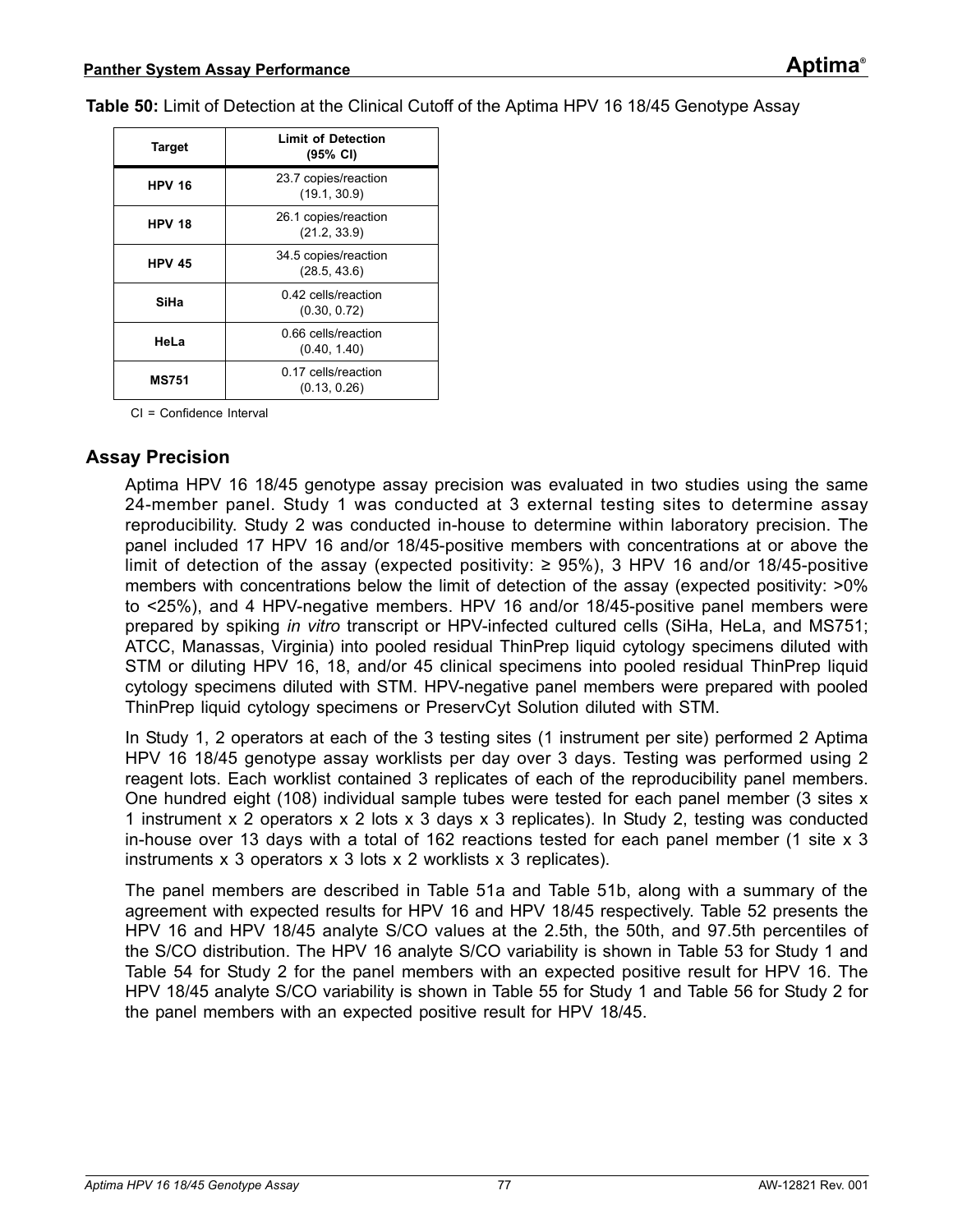<span id="page-77-0"></span>**Table 51a:** Aptima HPV 16 18/45 Genotype Assay Precision Study 1 and 2: Panel Description and Percent Agreement With HPV 16 Expected Results

| <b>Panel Description</b>                | <b>HPV 16</b>          |                              | Percent Agreement (95% CI)   |  |  |
|-----------------------------------------|------------------------|------------------------------|------------------------------|--|--|
| (copies or cells/reaction)              | <b>Expected Result</b> | Study 1                      | Study 2                      |  |  |
|                                         |                        | (3 testing sites)            | (1 testing site)             |  |  |
| HPV 16 IVT (240 copies)                 | Positive               | 100 (108/108)                | 100 (162/162)                |  |  |
| <b>High-Positive</b>                    |                        | (96.6, 100)                  | (97.7, 100)                  |  |  |
| HPV 18 IVT (260 copies)                 | Negative               | 100 (107/107)                | 100 (162/162)                |  |  |
| <b>High-Positive</b>                    |                        | (96.5, 100)                  | (97.7, 100)                  |  |  |
| HPV 45 IVT (350 copies)                 | Negative               | 99.1 (107/108)               | 99.4 (161/162)               |  |  |
| <b>High-Positive</b>                    |                        | (94.9, 99.8)                 | (96.6, 99.9)                 |  |  |
| HPV 16 clinical sample 1                | Positive               | 100 (108/108)                | 100 (162/162)                |  |  |
| <b>High-Positive</b>                    |                        | (96.6, 100)                  | (97.7, 100)                  |  |  |
| HPV 18/45 clinical sample 1             | Negative               | 100 (108/108)                | 100 (161/161)                |  |  |
| <b>High-Positive</b>                    |                        | (96.6, 100)                  | (97.7, 100)                  |  |  |
| SiHa cells (4 cells) - High-Positive    | Positive               | 100 (108/108)                | 100 (162/162)                |  |  |
| & HeLa cells (0.7 cells) - Low-Positive |                        | (96.6, 100)                  | (97.7, 100)                  |  |  |
| SiHa cells (0.4 cells) - Low-Positive   | Positive               | 99.1 (107/108)               | 97.5 (158/162)               |  |  |
| & HeLa cells (7 cells) - High-Positive  |                        | (94.9, 99.8)                 | (94.0, 99.1)                 |  |  |
| SiHa cells (0.4 cells)                  | Positive               | 99.1 (107/108)               | 97.5 (158/162)               |  |  |
| <b>Low-Positive</b>                     |                        | (94.9, 99.8)                 | (94.0, 99.1)                 |  |  |
| HeLa cells (0.7 cells)                  | Negative               | 100 (108/108)                | 100 (162/162)                |  |  |
| <b>Low-Positive</b>                     |                        | (96.6, 100)                  | (97.7, 100)                  |  |  |
| MS751 cells (0.2 cells)                 | Negative               | 100 (108/108)                | 99.4 (158/159)               |  |  |
| <b>Low-Positive</b>                     |                        | (96.6, 100)                  | (96.5, 99.9)                 |  |  |
| HPV 16 IVT (24 copies)                  | Positive               | 100 (107/107)                | 96.9 (157/162)               |  |  |
| Low-Positive                            |                        | (96.5, 100)                  | (93.2, 98.7)                 |  |  |
| HPV 18 IVT (26 copies)                  | Negative               | 100 (108/108)                | 100 (162/162)                |  |  |
| Low-Positive                            |                        | (96.6, 100)                  | (97.7, 100)                  |  |  |
| HPV 45 IVT (35 copies)                  | Negative               | 100 (108/108)                | 100 (162/162)                |  |  |
| Low-Positive                            |                        | (96.6, 100)                  | (97.7, 100)                  |  |  |
| HPV 16 clinical sample 2                | Positive               | 98.1 (105/107)               | 98.8 (160/162)               |  |  |
| <b>Low-Positive</b>                     |                        | (93.4, 99.5)                 | (95.7, 99.7)                 |  |  |
| HPV 16 clinical sample 3                | Positive               | 99.1 (107/108)               | 97.5 (158/162)               |  |  |
| <b>Low-Positive</b>                     |                        | (94.9, 99.8)                 | (94.0, 99.1)                 |  |  |
| HPV 18/45 clinical sample 2             | Negative               | 100 (107/107)                | 100 (162/162)                |  |  |
| <b>Low-Positive</b>                     |                        | (96.5, 100)                  | (97.7, 100)                  |  |  |
| HPV 18/45 clinical sample 3             | Negative               | 100 (108/108)                | 100 (162/162)                |  |  |
| <b>Low-Positive</b>                     |                        | (96.6, 100)                  | (97.7, 100)                  |  |  |
| SiHa cells (0.001 cells)                | Negative               | 97.2 (105/108)               | 98.1 (158/161)               |  |  |
| <b>High-Negative</b>                    |                        | (92.1, 99.1)                 | (94.8, 99.4)                 |  |  |
| HeLa cells (0.001 cells)                | Negative               | 100 (108/108)                | 100 (162/162)                |  |  |
| <b>High-Negative</b>                    |                        | (96.6, 100)                  | (97.7, 100)                  |  |  |
| <b>MS751 cells (0.006 cells)</b>        | Negative               | 100 (108/108)                | 100 (162/162)                |  |  |
| <b>High-Negative</b>                    |                        | (96.6, 100)                  | (97.7, 100)                  |  |  |
| HPV-negative clinical sample 1          | Negative               | 100 (107/107)<br>(96.5, 100) | 100 (162/162)<br>(97.7, 100) |  |  |
| HPV-negative clinical sample 2          | Negative               | 100 (108/108)<br>(96.6, 100) | 100 (162/162)<br>(97.7, 100) |  |  |
| <b>HPV-negative PreservCyt 1</b>        | Negative               | 100 (107/107)<br>(96.5, 100) | 100 (162/162)<br>(97.7, 100) |  |  |
| <b>HPV-negative PreservCyt 2</b>        | Negative               | 100 (107/107)<br>(96.5, 100) | 100 (162/162)<br>(97.7, 100) |  |  |

CI = Confidence Interval

*Note: The percent agreement may have been affected by variations in spiking, diluting, and/or aliquoting.*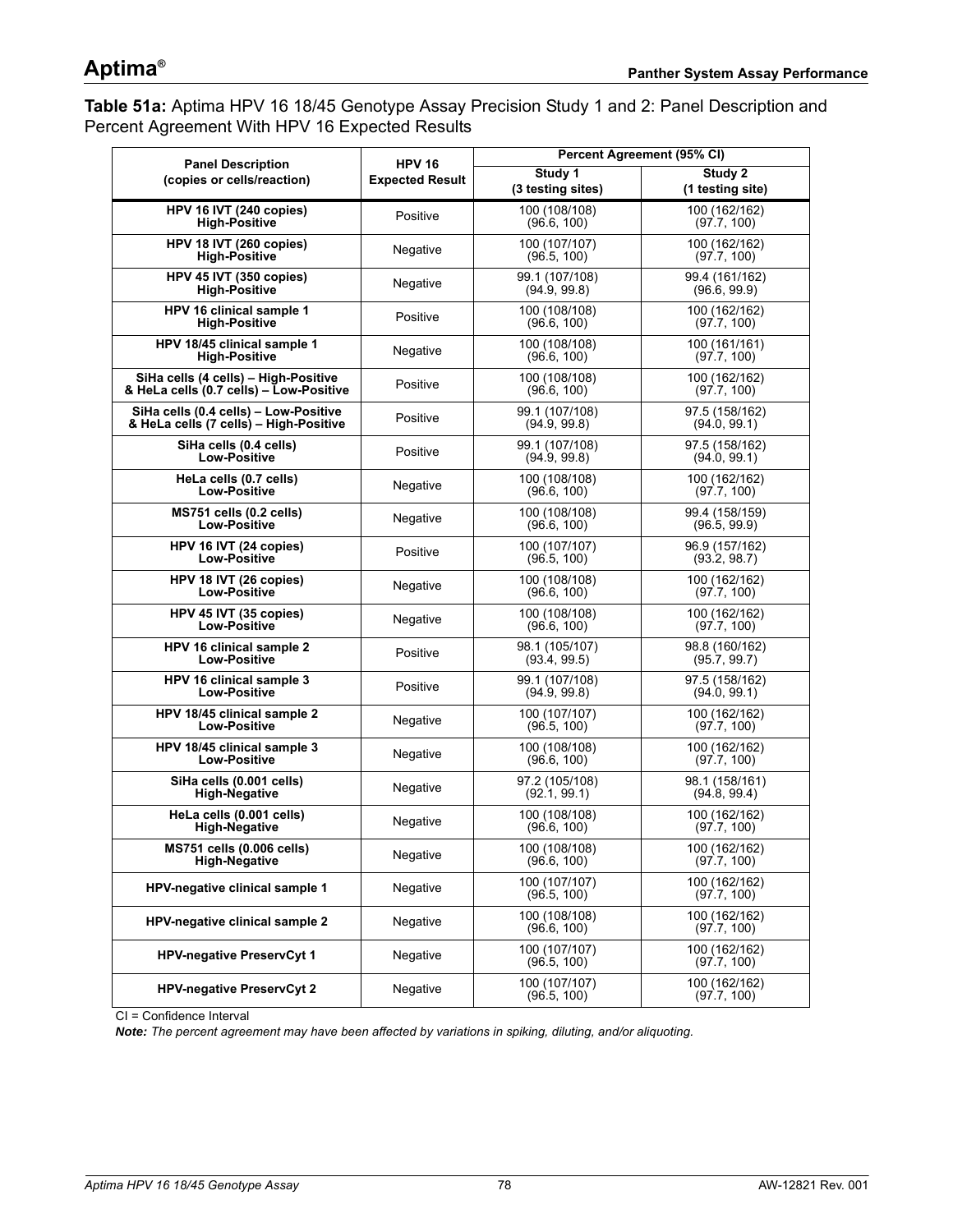<span id="page-78-0"></span>**Table 51b:** Aptima HPV 16 18/45 Genotype Assay Precision Study 1 and 2: Panel Description and Percent Agreement With HPV 18/45 Expected Results

| <b>Panel Description</b>                | <b>HPV 18/45</b>       | Percent Agreement (95% CI)     |                              |  |  |
|-----------------------------------------|------------------------|--------------------------------|------------------------------|--|--|
| (copies or cells/reaction)              | <b>Expected Result</b> | Study 1                        | Study 2                      |  |  |
|                                         |                        | (3 testing sites)              | (1 testing site)             |  |  |
| HPV 16 IVT (240 copies)                 | Negative               | 100 (108/108)                  | 100 (162/162)                |  |  |
| <b>High-Positive</b>                    |                        | (96.6, 100)                    | (97.7, 100)                  |  |  |
| HPV 18 IVT (260 copies)                 | Positive               | 100 (107/107)                  | 100 (162/162)                |  |  |
| <b>High-Positive</b>                    |                        | (96.5, 100)                    | (97.7, 100)                  |  |  |
| HPV 45 IVT (350 copies)                 | Positive               | 100 (108/108)                  | 100 (162/162)                |  |  |
| <b>High-Positive</b>                    |                        | (96.6, 100)                    | (97.7, 100)                  |  |  |
| HPV 16 clinical sample 1                | Negative               | 100 (108/108)                  | 100 (162/162)                |  |  |
| <b>High-Positive</b>                    |                        | (96.6, 100)                    | (97.7, 100)                  |  |  |
| HPV 18/45 clinical sample 1             | Positive               | 100 (108/108)                  | 100 (161/161)                |  |  |
| <b>High-Positive</b>                    |                        | (96.6, 100)                    | (97.7, 100)                  |  |  |
| SiHa cells (4 cells) - High-Positive    | Positive               | 100 (108/108)                  | 100 (162/162)                |  |  |
| & HeLa cells (0.7 cells) - Low-Positive |                        | (96.6, 100)                    | (97.7, 100)                  |  |  |
| SiHa cells (0.4 cells) - Low-Positive   | Positive               | 100 (108/108)                  | 100 (162/162)                |  |  |
| & HeLa cells (7 cells) - High-Positive  |                        | (96.6, 100)                    | (97.7, 100)                  |  |  |
| SiHa cells (0.4 cells)                  | Negative               | 100 (108/108)                  | 99.4 (161/162)               |  |  |
| <b>Low-Positive</b>                     |                        | (96.6, 100)                    | (96.6, 99.9)                 |  |  |
| HeLa cells (0.7 cells)                  | Positive               | 100 (108/108)                  | 100 (162/162)                |  |  |
| <b>Low-Positive</b>                     |                        | (96.6, 100)                    | (97.7, 100)                  |  |  |
| MS751 cells (0.2 cells)                 | Positive               | 99.1 (107/108)                 | 88.7 (141/159)               |  |  |
| <b>Low-Positive</b>                     |                        | (94.9, 99.8)                   | (84.5, 93.5)                 |  |  |
| HPV 16 IVT (24 copies)                  | Negative               | 100 (107/107)                  | 100 (162/162)                |  |  |
| Low-Positive                            |                        | (96.5, 100)                    | (97.7, 100)                  |  |  |
| HPV 18 IVT (26 copies)                  | Positive               | 99.1 (107/108)                 | 100 (162/162)                |  |  |
| Low-Positive                            |                        | (94.9, 99.8)                   | (97.7, 100)                  |  |  |
| HPV 45 IVT (35 copies)                  | Positive               | 99.1 (107/108)                 | 98.1 (159/162)               |  |  |
| Low-Positive                            |                        | (94.9, 99.8)                   | (94.7, 99.4)                 |  |  |
| HPV 16 clinical sample 2                | Negative               | 100 (107/107)                  | 100 (162/162)                |  |  |
| <b>Low-Positive</b>                     |                        | (96.5, 100)                    | (97.7, 100)                  |  |  |
| HPV 16 clinical sample 3                | Negative               | 100 (108/108)                  | 100 (162/162)                |  |  |
| <b>Low-Positive</b>                     |                        | (96.6, 100)                    | (97.7, 100)                  |  |  |
| HPV 18/45 clinical sample 2             | Positive               | 100 (107/107)                  | 95.7 (155/162)               |  |  |
| <b>Low-Positive</b>                     |                        | (96.5, 100)                    | (91.7, 98.0)                 |  |  |
| HPV 18/45 clinical sample 3             | Positive               | 100 (108/108)                  | 98.8 (160/162)               |  |  |
| <b>Low-Positive</b>                     |                        | (96.6, 100)                    | (95.6, 99.7)                 |  |  |
| SiHa cells (0.001 cells)                | Negative               | 100 (108/108)                  | 100 (161/161)                |  |  |
| <b>High-Negative</b>                    |                        | (96.6, 100)                    | (97.7, 100)                  |  |  |
| HeLa cells (0.001 cells)                | Negative               | 97.2 (105/108)                 | 98.1 (159/162)               |  |  |
| <b>High-Negative</b>                    |                        | (92.1, 99.1)                   | (94.7, 99.4)                 |  |  |
| MS751 cells (0.006 cells)               | Negative               | 75.0 (81/108)                  | 88.3 (143/162)               |  |  |
| <b>High-Negative</b>                    |                        | (66.1, 82.2)                   | (84.2, 93.2)                 |  |  |
| HPV-negative clinical sample 1          | Negative               | 99.1 (106/107)<br>(94.9, 99.8) | 100 (162/162)<br>(97.7, 100) |  |  |
| <b>HPV-negative clinical sample 2</b>   | Negative               | 100 (108/108)<br>(96.6, 100)   | 100 (162/162)<br>(97.7, 100) |  |  |
| <b>HPV-negative PreservCyt 1</b>        | Negative               | 100 (107/107)<br>(96.5, 100)   | 100 (162/162)<br>(97.7, 100) |  |  |
| <b>HPV-negative PreservCyt 2</b>        | Negative               | 100 (107/107)<br>(96.5, 100)   | 100 (162/162)<br>(97.7, 100) |  |  |

CI = Confidence Interval

*Note: The percent agreement may have been affected by variations in spiking, diluting, and/or aliquoting.*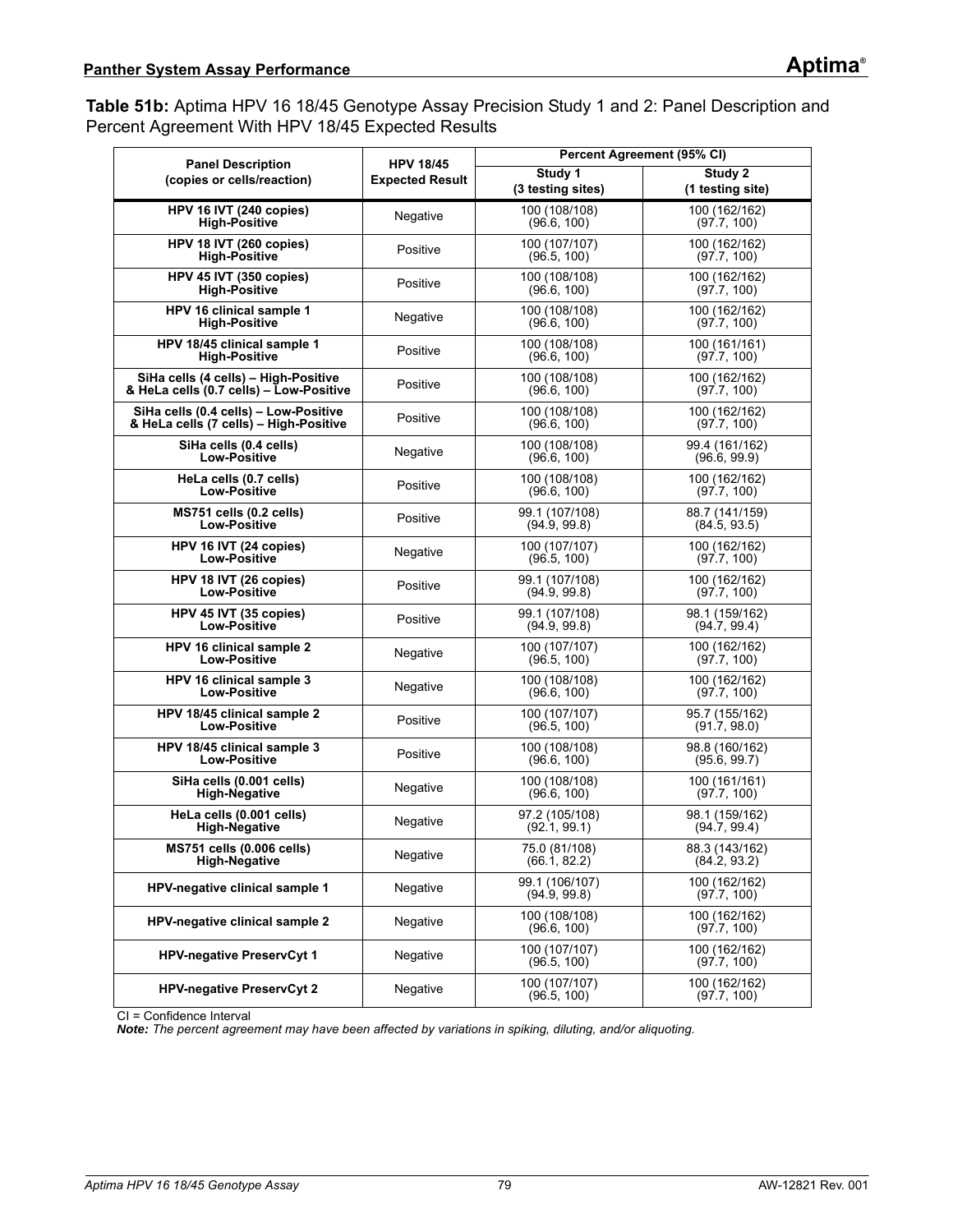<span id="page-79-0"></span>**Table 52:** Aptima HPV 16 18/45 Genotype Assay Precision Study 1 and 2: Percentile Distribution of HPV 16 and HPV 18/45 Analyte S/CO Values

|                                                                                 |                   |                   | <b>HPV 16 Analyte S/CO Percentile</b> |                   |                                 |        | HPV 18/45 Analyte S/CO Percentile |                   |        |                   |                             |        |  |
|---------------------------------------------------------------------------------|-------------------|-------------------|---------------------------------------|-------------------|---------------------------------|--------|-----------------------------------|-------------------|--------|-------------------|-----------------------------|--------|--|
| <b>Panel Description</b>                                                        |                   | Study 1           |                                       |                   | Study 2                         |        |                                   | Study 1           |        |                   | Study 2<br>(1 testing site) |        |  |
| (copies or cells/reaction)                                                      |                   | (3 testing sites) | 97.5th                                | 2.5 <sub>th</sub> | (1 testing site)<br><b>50th</b> | 97.5th | 2.5th                             | (3 testing sites) | 97.5th | 2.5 <sub>th</sub> | <b>50th</b>                 | 97.5th |  |
|                                                                                 | 2.5 <sub>th</sub> | 50th              |                                       |                   |                                 |        |                                   | 50th              |        |                   |                             |        |  |
| HPV 16 IVT (240 copies)<br><b>High-Positive</b>                                 | 2.86              | 3.26              | 3.53                                  | 2.92              | 3.30                            | 3.60   | 0.00                              | 0.00              | 0.00   | 0.00              | 0.00                        | 0.00   |  |
| HPV 18 IVT (260 copies)<br>High-Positive                                        | 0.00              | 0.30              | 0.59                                  | 0.13              | 0.34                            | 0.51   | 5.22                              | 5.66              | 8.86   | 5.24              | 5.53                        | 6.17   |  |
| HPV 45 IVT (350 copies)<br><b>High-Positive</b>                                 | 0.00              | 0.22              | 0.43                                  | 0.08              | 0.24                            | 0.41   | 4.37                              | 4.92              | 8.78   | 4.40              | 5.05                        | 5.99   |  |
| HPV 16 clinical sample 1<br><b>High-Positive</b>                                | 2.49              | 3.12              | 3.34                                  | 2.67              | 3.10                            | 3.41   | 0.00                              | 0.00              | 0.00   | 0.00              | 0.00                        | 0.00   |  |
| HPV 18/45 clinical sample 1<br><b>High-Positive</b>                             | 0.00              | 0.30              | 0.56                                  | 0.15              | 0.33                            | 0.50   | 4.95                              | 6.67              | 8.95   | 4.49              | 6.22                        | 8.27   |  |
| SiHa cells (4 cells) - High-Positive<br>& HeLa cells (0.7 cells) - Low-Positive | 2.48              | 3.26              | 3.60                                  | 2.83              | 3.29                            | 3.62   | 3.76                              | 4.64              | 6.16   | 4.12              | 4.58                        | 5.28   |  |
| SiHa cells (0.4 cells) - Low-Positive<br>& HeLa cells (7 cells) - High-Positive | 1.14              | 2.77              | 3.40                                  | 1.25              | 2.95                            | 3.47   | 4.01                              | 4.87              | 6.73   | 4.36              | 4.70                        | 5.34   |  |
| SiHa cells (0.4 cells)<br><b>Low-Positive</b>                                   | 1.60              | 2.81              | 3.24                                  | 1.13              | 2.70                            | 3.26   | 0.00                              | 0.00              | 0.09   | 0.00              | 0.00                        | 0.00   |  |
| HeLa cells (0.7 cells)<br><b>Low-Positive</b>                                   | 0.00              | 0.31              | 0.56                                  | 0.17              | 0.33                            | 0.52   | 3.63                              | 5.11              | 7.17   | 4.15              | 5.15                        | 5.66   |  |
| MS751 cells (0.2 cells)<br><b>Low-Positive</b>                                  | 0.00              | 0.26              | 0.41                                  | 0.12              | 0.28                            | 0.38   | 1.33                              | 4.23              | 6.28   | 0.34              | 3.34                        | 5.38   |  |
| HPV 16 IVT (24 copies)<br><b>Low-Positive</b>                                   | 1.56              | 3.16              | 3.43                                  | 0.99              | 3.16                            | 3.57   | 0.00                              | 0.00              | 0.00   | 0.00              | 0.00                        | 0.00   |  |
| HPV 18 IVT (26 copies)<br><b>Low-Positive</b>                                   | 0.00              | 0.30              | 0.52                                  | 0.14              | 0.30                            | 0.51   | 4.76                              | 5.48              | 8.01   | 4.47              | 5.42                        | 5.86   |  |
| HPV 45 IVT (35 copies)<br><b>Low-Positive</b>                                   | 0.00              | 0.24              | 0.43                                  | 0.12              | 0.24                            | 0.39   | 1.57                              | 4.81              | 8.91   | 2.04              | 4.80                        | 5.85   |  |
| HPV 16 clinical sample 2<br><b>Low-Positive</b>                                 | 1.37              | 2.95              | 3.51                                  | 1.25              | 2.90                            | 3.30   | 0.00                              | 0.00              | 0.00   | 0.00              | 0.00                        | 0.00   |  |
| HPV 16 clinical sample 3<br><b>Low-Positive</b>                                 | 1.80              | 2.96              | 3.58                                  | 1.15              | 2.84                            | 3.26   | 0.00                              | 0.00              | 0.00   | 0.00              | 0.00                        | 0.00   |  |
| HPV 18/45 clinical sample 2<br><b>Low-Positive</b>                              | 0.03              | 0.28              | 0.46                                  | 0.16              | 0.33                            | 0.46   | 2.50                              | 4.20              | 7.04   | 0.69              | 3.60                        | 4.85   |  |
| HPV 18/45 clinical sample 3<br><b>Low-Positive</b>                              | 0.00              | 0.32              | 0.54                                  | 0.14              | 0.32                            | 0.48   | 2.37                              | 4.83              | 8.07   | 1.68              | 4.08                        | 7.21   |  |
| SiHa cells (0.001 cells)<br><b>High-Negative</b>                                | 0.28              | 0.32              | 1.12                                  | 0.28              | 0.31                            | 0.43   | 0.00                              | 0.00              | 0.04   | 0.00              | 0.00                        | 0.02   |  |
| HeLa cells (0.001 cells)<br><b>High-Negative</b>                                | 0.28              | 0.33              | 0.43                                  | 0.29              | 0.32                            | 0.36   | 0.00                              | 0.00              | 1.28   | 0.00              | 0.00                        | 0.87   |  |
| MS751 cells (0.006 cells)<br><b>High-Negative</b>                               | 0.17              | 0.32              | 0.35                                  | 0.27              | 0.32                            | 0.36   | 0.00                              | 0.01              | 4.32   | 0.00              | 0.01                        | 2.03   |  |
| <b>HPV-negative clinical sample 1</b>                                           | 0.24              | 0.32              | 0.35                                  | 0.28              | 0.31                            | 0.35   | 0.00                              | 0.00              | 0.03   | 0.00              | 0.00                        | 0.02   |  |
| <b>HPV-negative clinical sample 2</b>                                           | 0.27              | 0.32              | 0.35                                  | 0.29              | 0.32                            | 0.34   | 0.00                              | 0.00              | 0.03   | 0.00              | 0.00                        | 0.03   |  |
| <b>HPV-negative PreservCyt 1</b>                                                | 0.27              | 0.33              | 0.37                                  | 0.30              | 0.33                            | 0.36   | 0.00                              | 0.00              | 0.02   | 0.00              | 0.00                        | 0.02   |  |
| <b>HPV-negative PreservCyt 2</b>                                                | 0.29              | 0.33              | 0.37                                  | 0.30              | 0.33                            | 0.35   | 0.00                              | 0.00              | 0.02   | 0.00              | 0.00                        | 0.01   |  |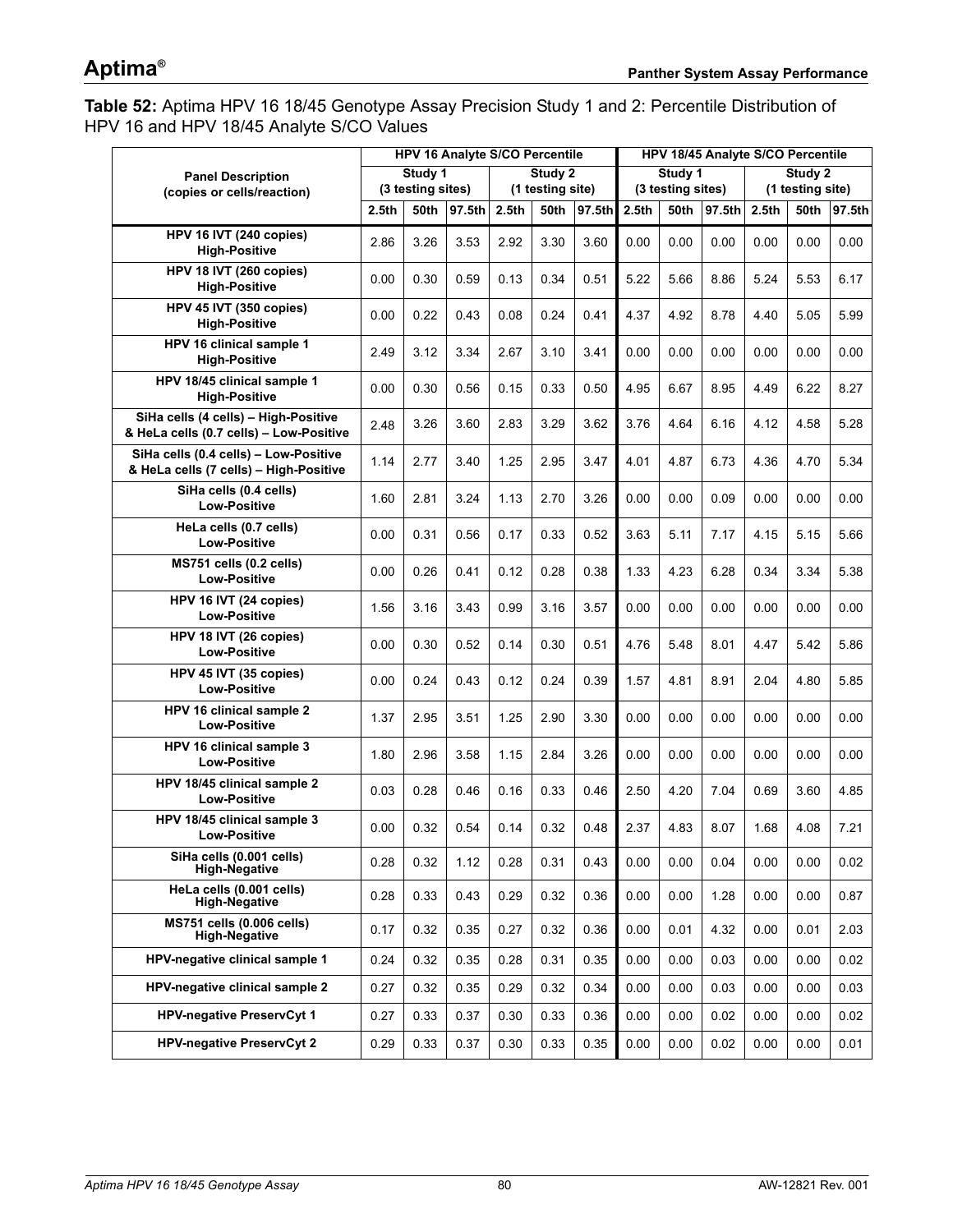<span id="page-80-0"></span>**Table 53:** Aptima HPV 16 18/45 Genotype Assay Precision Study 1: HPV 16 Analyte Signal Variability for Panel Members with an Expected Positive Result for HPV 16

| <b>Panel Description</b>                                                                        | $\mathbf{N}$ | Mean<br>S/CO |           | <b>Between</b><br><b>Sites</b> |                        | <b>Between</b><br><b>Operators</b> |                        | <b>Between</b><br>Lots |           | <b>Between</b><br><b>Worklists</b> |           | Within<br><b>Worklists</b> |           | <b>Total</b> |
|-------------------------------------------------------------------------------------------------|--------------|--------------|-----------|--------------------------------|------------------------|------------------------------------|------------------------|------------------------|-----------|------------------------------------|-----------|----------------------------|-----------|--------------|
| (copies or cells/reaction)                                                                      |              |              | <b>SD</b> | CV(%)                          | $\overline{\text{SD}}$ | CV(%)                              | $\overline{\text{SD}}$ | CV(%)                  | <b>SD</b> | CV (%)                             | <b>SD</b> | CV(%)                      | <b>SD</b> | CV(% )       |
| HPV 16 IVT (240 copies)<br><b>High-Positive</b>                                                 | 108          | 3.23         | 0.06      | 2.0                            | 0.00                   | 0.0                                | 0.00                   | 0.0                    | 0.09      | 2.9                                | 0.14      | 4.2                        | 0.18      | 5.5          |
| HPV 16 clinical sample 1<br><b>High-Positive</b>                                                | 108          | 3.07         | 0.07      | 2.4                            | 0.00                   | 0.0                                | 0.00                   | 0.0                    | 0.11      | 3.6                                | 0.16      | 5.2                        | 0.21      | 6.8          |
| SiHa cells (4 cells)<br><b>High-Positive</b><br>& HeLa cells (0.7 cells)<br><b>Low-Positive</b> | 108          | 3.22         | 0.10      | 3.2                            | 0.02                   | 0.6                                | 0.00                   | 0.0                    | 0.08      | 2.4                                | 0.21      | 6.5                        | 0.25      | 7.6          |
| SiHa cells (0.4 cells)<br><b>Low-Positive</b><br>& HeLa cells (7 cells)<br><b>High-Positive</b> | 108          | 2.63         | 0.05      | 1.8                            | 0.00                   | 0.0                                | 0.00                   | 0.0                    | < 0.01    | 0.0                                | 0.58      | 22.3                       | 0.59      | 22.3         |
| SiHa cells (0.4 cells)<br>Low-Positive                                                          | 108          | 2.65         | 0.00      | 0.0                            | 0.00                   | 0.0                                | 0.12                   | 4.6                    | 0.00      | 0.0                                | 0.44      | 16.6                       | 0.46      | 17.3         |
| HPV 16 IVT (24 copies)<br><b>Low-Positive</b>                                                   | $107*$       | 3.01         | 0.06      | 21                             | 0.05                   | 1.5                                | 0.05                   | 16                     | 0.00      | 0 <sub>0</sub>                     | 0.44      | 14.6                       | 0.45      | 14.9         |
| HPV 16 clinical sample 2<br><b>Low-Positive</b>                                                 | $107*$       | 2.88         | 0.08      | 2.8                            | 0.00                   | 0 <sub>0</sub>                     | 0.08                   | 2.9                    | 0.17      | 5.9                                | 0.39      | 13.7                       | 0.44      | 15.4         |
| HPV 16 clinical sample 3<br><b>Low-Positive</b>                                                 | 108          | 2.89         | 0.00      | 0.0                            | 0.00                   | 0 <sub>0</sub>                     | 0.00                   | 0.0                    | 0.14      | 4.8                                | 0.39      | 13.5                       | 0.41      | $144$        |

CV = Coefficient of Variation; SD = Standard Deviation

\*Two samples had invalid Aptima HPV 16 18/45 genotype assay results and were not included in the analyses.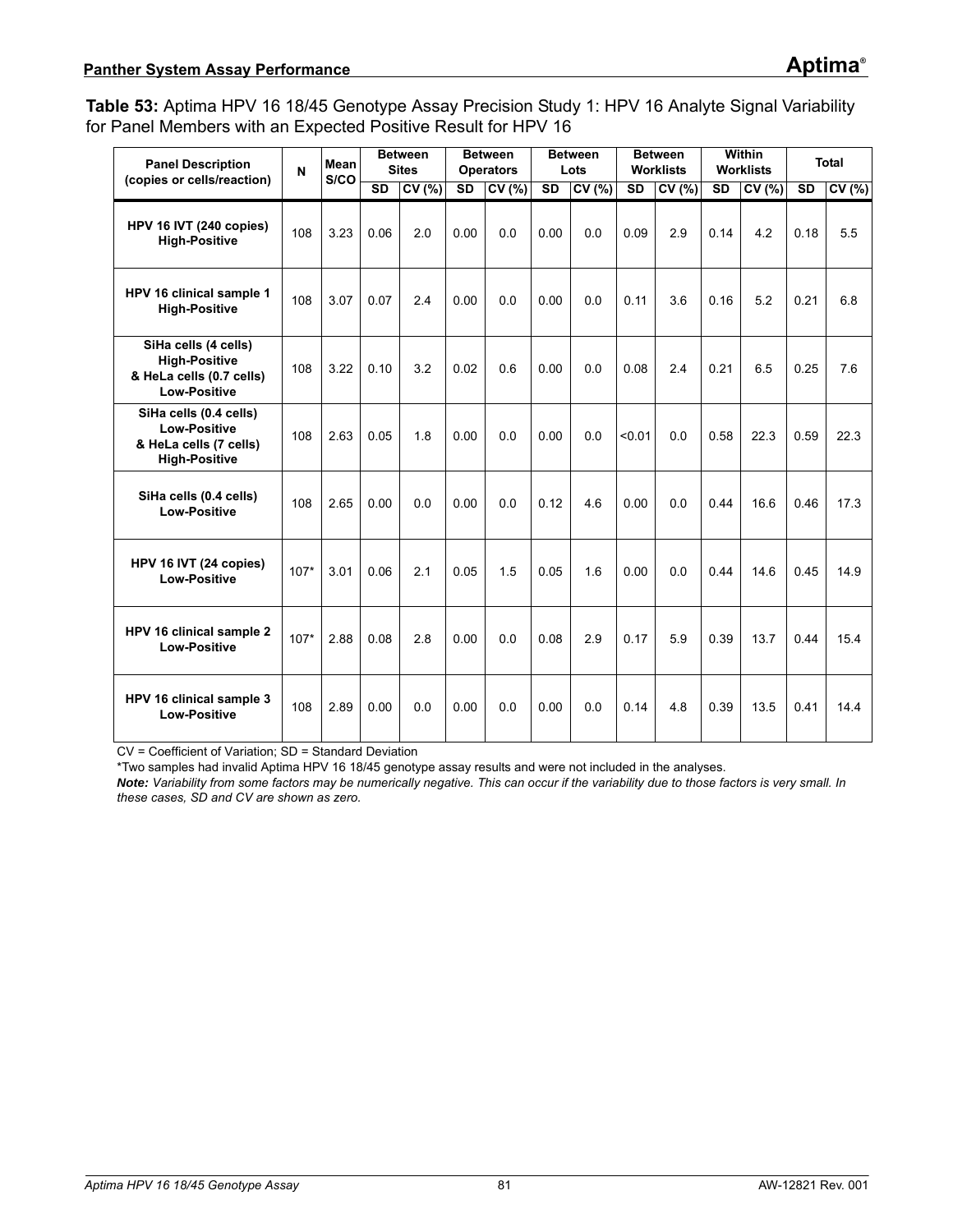## **Aptima®**

<span id="page-81-0"></span>**Table 54:** Aptima HPV 16 18/45 Genotype Assay Precision Study 2: HPV 16 Analyte Signal Variability for Panel Members with an Expected Positive Result for HPV 16

| <b>Panel Description</b><br>(copies or cells/reaction)                                          | N   | Mean<br>S/CO | <b>Between</b><br><b>Instruments</b> |       |                        | <b>Between</b><br><b>Operators</b> |                        | <b>Between</b><br>Lots |                        | <b>Between</b><br><b>Worklists</b> | <b>Within</b><br><b>Worklists</b> |       | <b>Total</b> |       |
|-------------------------------------------------------------------------------------------------|-----|--------------|--------------------------------------|-------|------------------------|------------------------------------|------------------------|------------------------|------------------------|------------------------------------|-----------------------------------|-------|--------------|-------|
|                                                                                                 |     |              | <b>SD</b>                            | CV(%) | $\overline{\text{SD}}$ | CV(% )                             | $\overline{\text{SD}}$ | CV(%)                  | $\overline{\text{SD}}$ | CV(%)                              | <b>SD</b>                         | CV(%) | <b>SD</b>    | CV(%) |
| HPV 16 IVT (240 copies)<br><b>High-Positive</b>                                                 | 162 | 3.28         | 0.05                                 | 1.5   | 0.02                   | 0.5                                | 0.12                   | 3.8                    | 0.17                   | 5.3                                | 0.13                              | 3.8   | 0.25         | 7.7   |
| HPV 16 clinical sample 1<br><b>High-Positive</b>                                                | 162 | 3.08         | 0.04                                 | 1.2   | 0.00                   | 0.0                                | 0.08                   | 2.6                    | 0.07                   | 2.3                                | 0.19                              | 6.2   | 0.22         | 7.2   |
| SiHa cells (4 cells)<br><b>High-Positive</b><br>& HeLa cells (0.7 cells)<br><b>Low-Positive</b> | 162 | 3.27         | 0.05                                 | 1.6   | 0.00                   | 0 <sub>0</sub>                     | 0.05                   | 1.4                    | 0.13                   | 4.0                                | 0.18                              | 5.5   | 0.23         | 7.2   |
| SiHa cells (0.4 cells)<br><b>Low-Positive</b><br>& HeLa cells (7 cells)<br><b>High-Positive</b> | 162 | 2.78         | 0.08                                 | 2.8   | 0.04                   | 1.3                                | 0.28                   | 10.2                   | 0.20                   | 7.1                                | 0.53                              | 18.9  | 0.64         | 22.8  |
| SiHa cells (0.4 cells)<br><b>Low-Positive</b>                                                   | 162 | 2.54         | 0.16                                 | 6.2   | 0.05                   | 2.0                                | 0.29                   | 11.4                   | 0.25                   | 9.9                                | 0.47                              | 18.6  | 0.63         | 24.8  |
| HPV 16 IVT (24 copies)<br><b>Low-Positive</b>                                                   | 162 | 3.04         | 0.03                                 | 1.0   | 0.05                   | 15                                 | 0.20                   | 6.5                    | 0.34                   | 11.3                               | 0.36                              | 11.8  | 0.54         | 17.7  |
| HPV 16 clinical sample 2<br><b>Low-Positive</b>                                                 | 162 | 2.77         | 0.08                                 | 2.9   | 0.00                   | 0.0                                | 0.23                   | 8.3                    | 0.21                   | 7.5                                | 0.37                              | 13.3  | 0.49         | 17.7  |
| HPV 16 clinical sample 3<br><b>Low-Positive</b>                                                 | 162 | 2.67         | 0.03                                 | 1.1   | 0.04                   | 1.6                                | 0.22                   | 8.1                    | 0.25                   | 9.2                                | 0.49                              | 18.2  | 0.59         | 22.0  |

CV = Coefficient of Variation; SD = Standard Deviation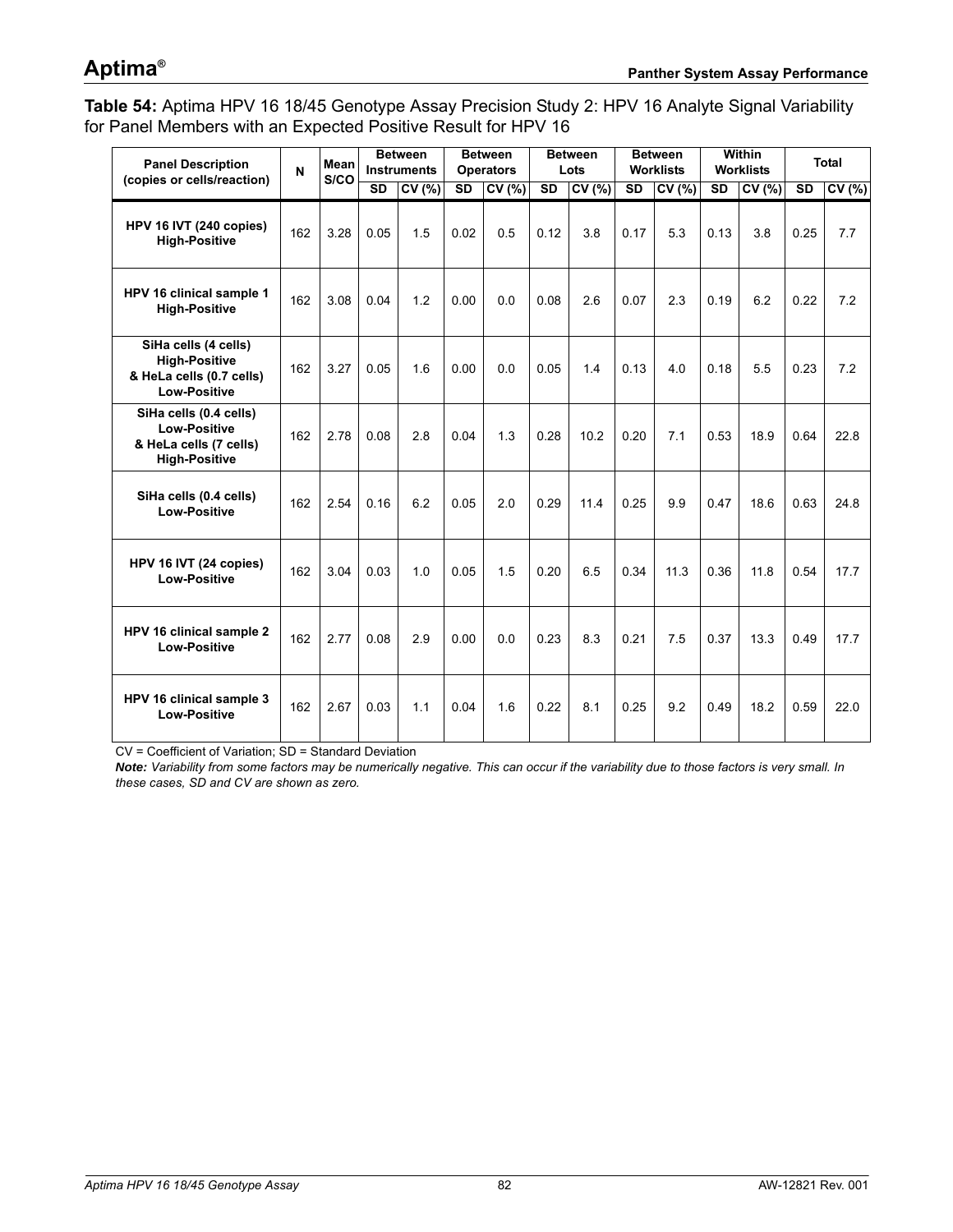<span id="page-82-0"></span>**Table 55:** Aptima HPV 16 18/45 Genotype Assay Precision Study 1: HPV 18/45 Analyte Signal Variability for Panel Members with an Expected Positive Result for HPV 18/45

| <b>Panel Description</b><br>(copies or cells/reaction)                                          | N      | Mean<br>S/CO | <b>Between</b><br><b>Sites</b> |       | <b>Between</b><br><b>Operators</b> |        | <b>Between</b><br>Lots |       | <b>Between</b><br><b>Worklists</b> |       | <b>Within</b><br><b>Worklists</b> |       | <b>Total</b> |       |
|-------------------------------------------------------------------------------------------------|--------|--------------|--------------------------------|-------|------------------------------------|--------|------------------------|-------|------------------------------------|-------|-----------------------------------|-------|--------------|-------|
|                                                                                                 |        |              | <b>SD</b>                      | CV(%) | <b>SD</b>                          | CV (%) | <b>SD</b>              | CV(%) | <b>SD</b>                          | CV(%) | <b>SD</b>                         | CV(%) | <b>SD</b>    | CV(%) |
| HPV 18 IVT (260 copies)<br><b>High-Positive</b>                                                 | $107*$ | 5.88         | 0.33                           | 5.5   | 0.52                               | 8.9    | 0.00                   | 0.0   | 0.43                               | 7.4   | 0.17                              | 2.8   | 0.77         | 13.1  |
| HPV 45 IVT (350 copies)<br><b>High-Positive</b>                                                 | 108    | 5.12         | 0.43                           | 8.4   | 0.47                               | 9.2    | 0.31                   | 6.1   | 0.58                               | 11.3  | 0.18                              | 3.6   | 0.93         | 18.2  |
| HPV 18/45 clinical sample 1<br><b>High-Positive</b>                                             | 108    | 6.71         | 0.66                           | 9.8   | 0.58                               | 8.7    | 0.50                   | 7.5   | 0.42                               | 6.2   | 0.94                              | 14.0  | 1.44         | 21.5  |
| SiHa cells (4 cells)<br><b>High-Positive</b><br>& HeLa cells (0.7 cells)<br><b>Low-Positive</b> | 108    | 4.69         | 0.22                           | 4.7   | 0.10                               | 2.1    | 0.08                   | 1.7   | 0.10                               | 2.2   | 0.54                              | 11.4  | 0.60         | 12.8  |
| SiHa cells (0.4 cells)<br><b>Low-Positive</b><br>& HeLa cells (7 cells)<br><b>High-Positive</b> | 108    | 4.94         | 0.28                           | 5.7   | 0.00                               | 0.0    | 0.00                   | 0.0   | 0.38                               | 7.7   | 0.42                              | 8.4   | 0.63         | 12.7  |
| HeLa cells (0.7 cells)<br><b>Low-Positive</b>                                                   | 108    | 5.17         | 0.38                           | 7.4   | 0.00                               | 0.0    | 0.00                   | 0.0   | 0.40                               | 7.6   | 0.56                              | 10.8  | 0.78         | 15.1  |
| MS751 cells (0.2 cells)<br><b>Low-Positive</b>                                                  | 108    | 4.00         | 0.62                           | 15.4  | 0.00                               | 0.0    | 0.38                   | 9.5   | 0.47                               | 11.8  | 0.94                              | 23.5  | 1.28         | 31.9  |
| HPV 18 IVT (26 copies)<br><b>Low-Positive</b>                                                   | 108    | 5.52         | 0.21                           | 3.8   | 0.15                               | 2.7    | 0.00                   | 0.0   | 0.37                               | 6.7   | 0.60                              | 10.9  | 0.75         | 13.7  |
| HPV 45 IVT (35 copies)<br><b>Low-Positive</b>                                                   | 108    | 4.71         | 0.34                           | 7.1   | 0.41                               | 8.6    | 0.15                   | 3.1   | 0.69                               | 14.6  | 0.88                              | 18.6  | 1.24         | 26.3  |
| HPV 18/45 clinical sample 2<br><b>Low-Positive</b>                                              | $107*$ | 4.29         | 0.17                           | 4.0   | 0.00                               | 0.0    | 0.00                   | 0.0   | 0.38                               | 8.9   | 1.05                              | 24.6  | 1.13         | 26.5  |
| HPV 18/45 clinical sample 3<br><b>Low-Positive</b>                                              | 108    | 5.12         | 0.38                           | 7.5   | 0.00                               | 0.0    | 0.38                   | 7.4   | 0.00                               | 0.0   | 1.37                              | 26.8  | 1.47         | 28.8  |

CV = Coefficient of Variation; SD = Standard Deviation

\*Two samples had invalid Aptima HPV 16 18/45 genotype assay results and were not included in the analyses.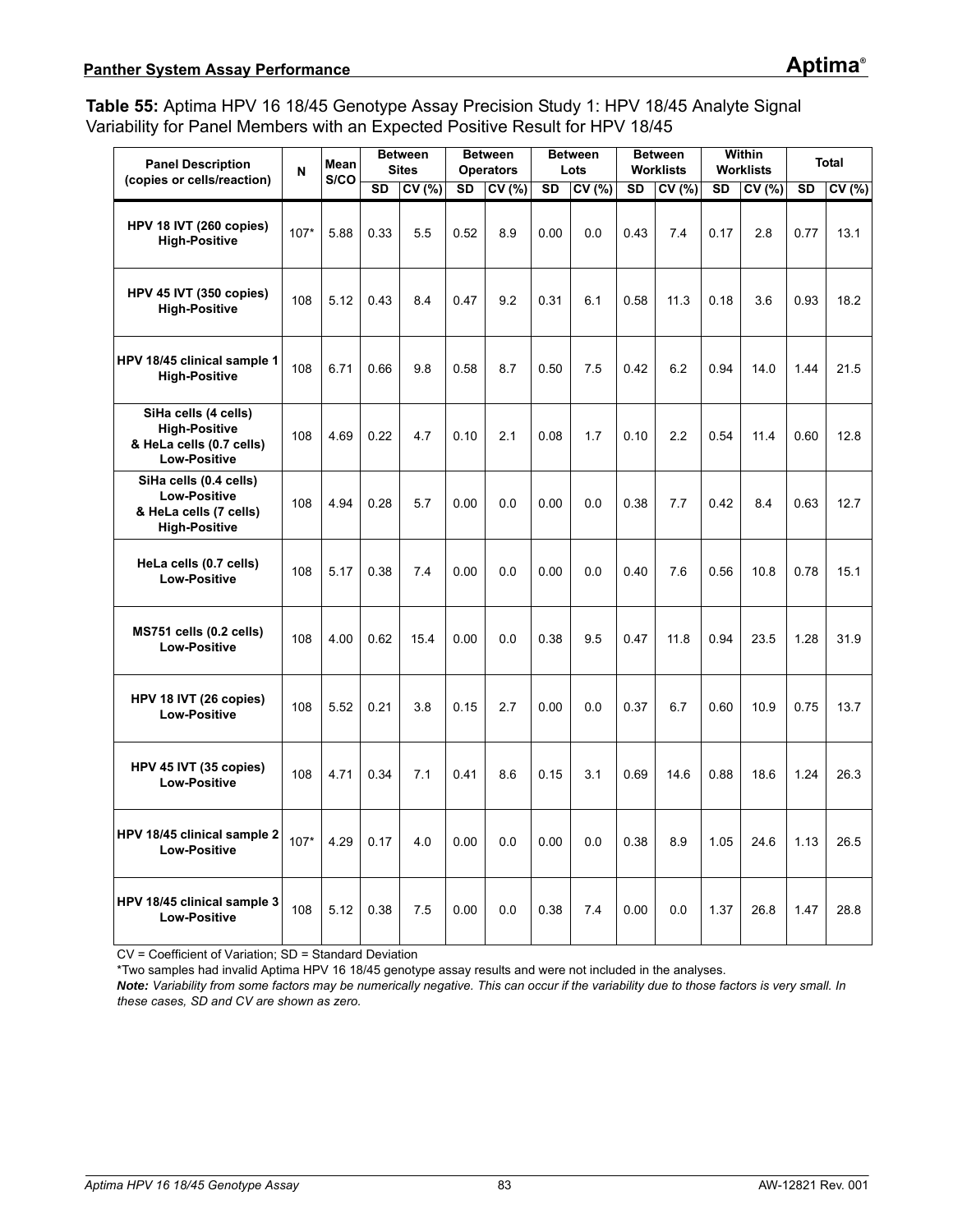## **Aptima®**

<span id="page-83-0"></span>**Table 56:** Aptima HPV 16 18/45 Genotype Assay Precision Study 2: HPV 18/45 Analyte Signal Variability for Panel Members with an Expected Positive Result for HPV 18/45

| <b>Panel Description</b><br>(copies or cells/reaction)                                          | N      | Mean<br>S/CO | <b>Between</b><br><b>Instruments</b> |       | <b>Between</b><br><b>Operators</b> |       | <b>Between</b><br>Lots |        | <b>Between</b><br><b>Worklists</b> |       | Within<br><b>Worklists</b> |       | <b>Total</b> |        |
|-------------------------------------------------------------------------------------------------|--------|--------------|--------------------------------------|-------|------------------------------------|-------|------------------------|--------|------------------------------------|-------|----------------------------|-------|--------------|--------|
|                                                                                                 |        |              | <b>SD</b>                            | CV(%) | $\overline{\text{SD}}$             | CV(%) | <b>SD</b>              | CV (%) | <b>SD</b>                          | CV(%) | <b>SD</b>                  | CV(%) | <b>SD</b>    | CV(% ) |
| HPV 18 IVT (260 copies)<br><b>High-Positive</b>                                                 | 162    | 5.56         | 0.08                                 | 1.5   | 0.06                               | 1.1   | 0.05                   | 0.9    | 0.13                               | 2.4   | 0.14                       | 2.6   | 0.23         | 4.1    |
| HPV 45 IVT (350 copies)<br><b>High-Positive</b>                                                 | 162    | 5.09         | 0.16                                 | 3.1   | 0.00                               | 0.0   | 0.54                   | 10.6   | 0.46                               | 9.1   | 0.12                       | 2.3   | 0.74         | 14.5   |
| HPV 18/45 clinical sample 1<br><b>High-Positive</b>                                             | $161*$ | 6.22         | 0.10                                 | 1.7   | 0.00                               | 0.0   | 0.26                   | 4.2    | 0.00                               | 0.0   | 1.06                       | 17.1  | 1.10         | 17.7   |
| SiHa cells (4 cells)<br><b>High-Positive</b><br>& HeLa cells (0.7 cells)<br><b>Low-Positive</b> | 162    | 4.59         | 0.00                                 | 0.0   | 0.07                               | 1.5   | 0.07                   | 1.4    | 0.20                               | 4.3   | 0.23                       | 5.0   | 0.32         | 6.9    |
| SiHa cells (0.4 cells)<br><b>Low-Positive</b><br>& HeLa cells (7 cells)<br><b>High-Positive</b> | 162    | 4.78         | 0.00                                 | 0.0   | 0.08                               | 1.7   | 0.00                   | 0.0    | 0.30                               | 6.3   | 0.24                       | 5.0   | 0.39         | 8.2    |
| HeLa cells (0.7 cells)<br><b>Low-Positive</b>                                                   | 162    | 5.08         | 0.08                                 | 1.5   | 0.00                               | 0.0   | 0.00                   | 0.0    | 0.15                               | 3.0   | 0.31                       | 6.1   | 0.35         | 7.0    |
| MS751 cells (0.2 cells)<br><b>Low-Positive</b>                                                  | $159*$ | 3.19         | 0.18                                 | 5.7   | 0.36                               | 11.2  | 0.71                   | 22.4   | 0.15                               | 4.7   | 1.36                       | 42.6  | 1.59         | 50.0   |
| HPV 18 IVT (26 copies)<br><b>Low-Positive</b>                                                   | 162    | 5.38         | 0.00                                 | 0.0   | 0.00                               | 0.0   | 0.00                   | 0.0    | 0.23                               | 4.4   | 0.25                       | 4.7   | 0.35         | 6.4    |
| HPV 45 IVT (35 copies)<br><b>Low-Positive</b>                                                   | 162    | 4.79         | 0.31                                 | 6.4   | 0.11                               | 2.3   | 0.55                   | 11.4   | 0.62                               | 13.0  | 0.50                       | 10.5  | 1.02         | 21.4   |
| HPV 18/45 clinical sample 2<br><b>Low-Positive</b>                                              | 162    | 3.21         | 0.00                                 | 0.0   | 0.02                               | 0.8   | 0.36                   | 11.1   | 0.00                               | 0.0   | 1.14                       | 35.5  | 1.20         | 37.2   |
| HPV 18/45 clinical sample 3<br><b>Low-Positive</b>                                              | 162    | 4.09         | 0.00                                 | 0.0   | 0.00                               | 0.0   | 0.00                   | 0.0    | 0.15                               | 3.6   | 1.33                       | 32.6  | 1.34         | 32.8   |

CV = Coefficient of Variation; SD = Standard Deviation

\*Two samples had invalid Aptima HPV 16 18/45 genotype assay results and were not included in the analyses.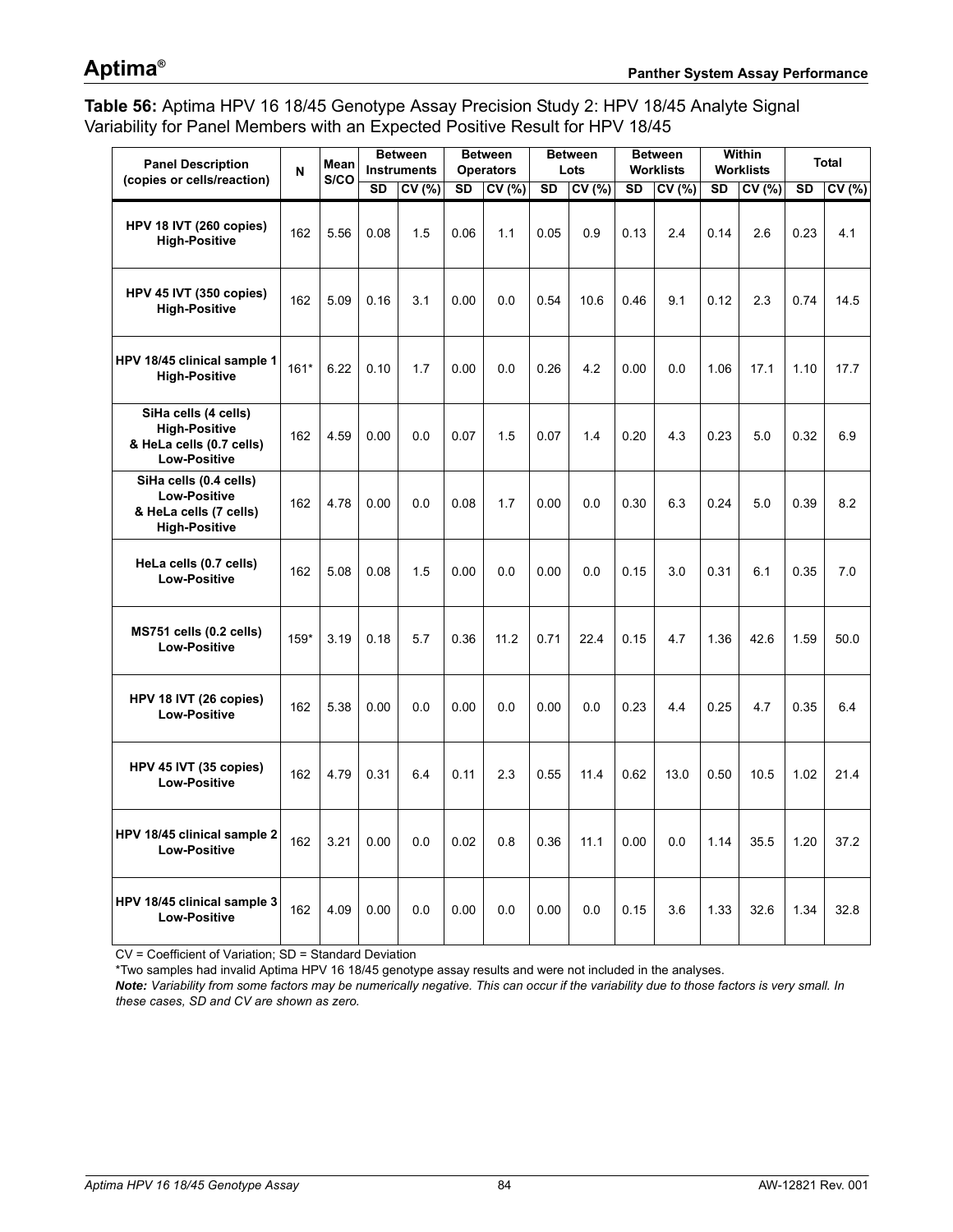### **Cross-Reactivity**

Testing with potentially cross-reactive organisms for the Aptima HPV 16 18/45 genotype assay was performed using the Tigris DTS System. Refer to *[Cross-Reactivity](#page-54-0)* ([Table 30\)](#page-54-1) in the Tigris DTS System section for results.

#### **Interference**

Testing with potential interfering substances for the Aptima HPV 16 18/45 genotype assay was performed using the Tigris DTS System. Refer to *[Interference](#page-56-0)* ([Table 31\)](#page-56-1) in the Tigris DTS System section for results.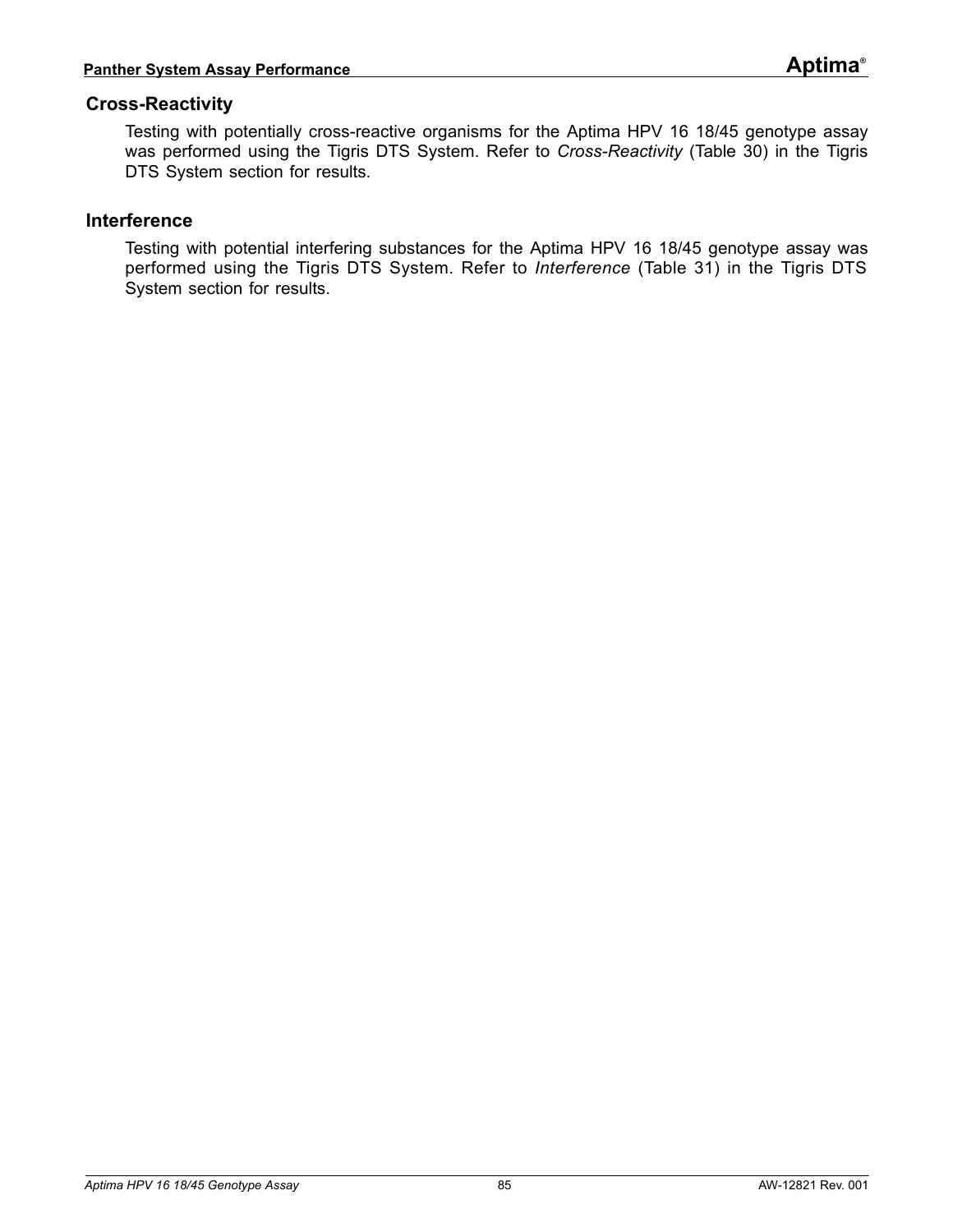### **Aptima®**

# **Bibliography**

- 1. **Walboomers, J. M., M.V. Jacobs, M.M. Manos, F.X. Bosch, J.A. Kummer, K.V. Shah, P.J. Snijders, J. Peto, C. J. Meijer, N. Muñoz.**1999. Human papillomavirus is a necessary cause of invasive cervical cancer worldwide. J Pathol. 189:12-19.
- 2. **Li N., Franceschi S., Howell-Jones R., Snijders P.J.F., Clifford G.M.** 2011. Human papillomavirus type distribution in 30,848 invasive cervical cancers worldwide: Variation by geographical region, histological type and year of publication. Int J Cancer. 128: 927-935. doi 10.1002/ijc.25396
- 3. **Czegledy J., C. Losif, B.G. Hansson, M. Evander, L. Gergely, and G. Wadell.** 1995. Can a test for E6/E7 transcripts of human papillomavirus type 16 serve as a diagnostic tool for the detection of micrometastasis in cervical cancer? Int J Cancer. 64(3):211-5.
- 4. **Doorbar, J.** 2006. Molecular biology of human papillomavirus infection and cervical cancer. Clin Sci (Lond). 110(5):525-41.
- 5. **Burd, E.M.** 2003. Human papillomavirus and cervical cancer. Clin Microbiol Rev. 16(1):1-17.
- 6. **Lambert P.F., H. Pan, H.C. Pitot, A. Liem, M. Jackson, and A.E. Griep.** 1993. Epidermal cancer associated with expression of human papillomavirus type 16 E6 and E7 oncogenes in the skin of transgenic mice. Proc Natl Acad Sci U S A. 90(12):5583-7.
- 7. **Kjaer S.K., A.J.C. van den Brule, G., Paull, E.I. Svare, M.E. Sherman, B.L. Thomsen, M. Suntum, J.E. Bock, P.A. Poll, and C.J.L.M. Meijer.** 2002. Type specific persistence of high risk human papillomavirus (HPV) as indicator of high grade cervical squamous intraepithelial lesions in young women: population based prospective follow up study. BMJ. 325(7364): 572-579.
- 8. **Monsonego J., F.X. Bosch, P. Coursaget, J.T. Cox, E. Franco, I. Frazer, R. Sankaranarayanan, J. Schiller, A. Singer, T.C. Wright Jr, W. Kinney, C.J. Meijer, J. Linder, E. McGoogan, and C. Meijer.** 2004. Cervical cancer control, priorities and new directions. Int J Cancer. 108(3):329-33. Erratum in: Int J Cancer. 108(6):945.
- 9. **Cuschieri, K.S., M.J. Whitley, H.A. Cubie.** 2004. Human papillomavirus type specific DNA and RNA persistence--implications for cervical disease progression and monitoring. J. Med. Virol. 73(1): 65-70.
- 10. **De Sanjose S., et al.** 2010. Human papillomavirus genotype attribution in invasive cervical cancer: a retrospective cross-sectional worldwide study. The Lancet. DOI 10.1016/S1470-2045(10)70230-8.
- 11. **Burger R.A., B. J. Monk, T. Kurosaki, H. Anton-Culver, S. Vasilv, M. L. Berman and S.P. Wilczynski.** 1996. Human Papillomavirus Type 18: Association with poor prognosis in early stage cervical cancer. J. Nat. Cancer institute. 88(19): 1361-1368.
- 12. **Safaeian M., M. Schiffman, J. Gage, D. Solomon, C. Wheeler and P. Castle.** 2009. Detection of Precancerous Cervical Lesions Is Differential by Human Papillomavirus Type. Cancer Res. 69(8): 3262-3266.
- 13. **Khan, M.J., P.E. Castle, A.T. Lorincz, S. Wacholder, M. Sherman, D.R. Scott, B.B. Rush, A.G. Glass and M. Schiffman.** 2005. The elevated 10-year risk of cervical precancer and cancer in women with human papillomavirus (HPV) type 16 or 18 and the possible utility of type-specific HPV testing in clinical practice. J. Natl. Cancer Inst. 97(14): 1072-1079.
- 14. **ASCCP: American Society for Colposcopy and Cervical Pathology.** 2009. HPV Genotyping Clinical Update. http://www.asccp.org/ Portals/9/docs/pdfs/Consensus%20Guidelines/clinical\_update\_20090408.pdf. Accessed March 22, 2012.
- 15. **Wright T.C., S. Massad, C. J. Dunton, M. Spitzer, E.J. Wilkinson and D. Solomon.** 2007. 2006 Consensus guidelines for the management of women with abnormal cervical screening tests. Journal of Lower Genital Tract Disease. 11(4):201-222.
- 16. **Kacian, D.L. and T.J. Fultz.** 1995. Nucleic acid sequence amplification methods. U. S. Patent 5,399,491.
- 17. **Arnold, L. J., P. W. Hammond, W. A. Wiese, and N. C. Nelson.** 1989. Assay formats involving acridinium-ester-labeled DNA probes. Clin Chem. 35: 1588-1594.
- 18. **Nelson, N.C., A. BenCheikh, E. Matsuda, and M. Becker.** 1996. Simultaneous detection of multiple nucleic acid targets in a homogeneous format. Biochem. 35:8429-8438.
- 19. **Datta, S. D., L. A. Koutsky, S. Ratelle, E. R. Unger, J. Shlay, T. McClain, B. Weaver, P. Kerndt, J. Zenilman, M. Hagensee, C. J. Suhr, and H. Weinstock.** 2008. Human Papillomavirus Infection and Cervical Cytology in Women Screened for Cervical Cancer in the United States, 2003– 2005. Annals Int Med. **148**:493.
- 20. **Clifford, G.M., S. Gallus, R. Herrero, N. Muñoz, P. J. F. Snijders, S. Vaccarella, P. T. H. Anh, C. Ferreccio, N. T. Hieu, E. Matos, M. Molano, R. Rajkumar, G. Ronco, S. de Sanjosé, H. R. Shin, S. Sukvirach, J. O. Thomas, S. Tunsakul, C. J. L. M. Meijer, S. Franceschi, and the IARC HPV Prevalence Surveys Study Group.** 2005. Worldwide distribution of human papillomavirus types in cytologically normal women in the International Agency for Research on Cancer HPV prevalence surveys: a pooled Analysis. The Lancet. **366**, 991.
- 21. **Stoler, M.H., T.C. Wright, Jr., J. Cuzick, J. Dockter, J. Reid, D. Getman, C. Giachetti.** Aptima HPV assay performance in women with atypical squamous cells of undetermined significance cytology results. 2013. American Journal of Obstetrics & Gynecology. 208(2):144- 145.